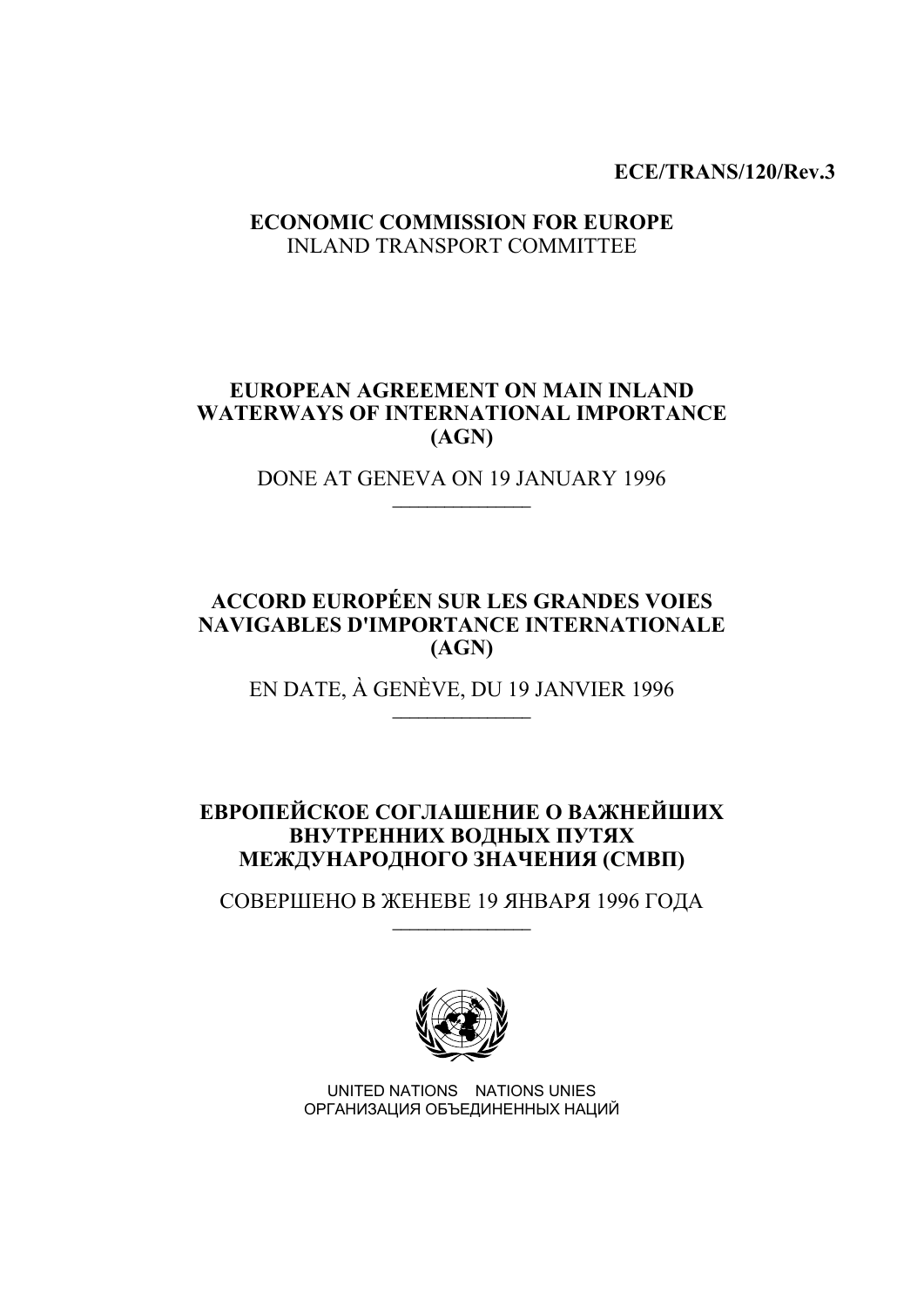## **Note:**

This document contains the text of the AGN Agreement as amended by:

 (a) Depositary notification C.N.579.2000.TREATIES-4 of 21 August 2000 (procès-verbal of rectification to the original text of the Agreement);

 (b) Depositary notifications C.N.161.2006.TREATIES-1 of 28 February 2006 (Proposal of amendments to the Agreement) and C.N.245.2007.TREATIES-1 of 1 March 2007 (Acceptance); Entry into force on 1 June 2007.

 (с) Depositary notifications C.N.163.2006.TREATIES-2 of 28 February 2006 (Proposal of amendments to Annexes I and II of the Agreement) and C.N.670.2006.TREATIES-4 of 29 August 2006 (Acceptance); Entry into force on 29 November 2006.

 (d) Depositary notifications C.N.164.2006.TREATIES-3 of 28 February 2006 (Proposal of amendments to Annex III the Agreement) and C.N.671.2006.TREATIES-4 of 29 August 2006 (Acceptance); Entry into force on 29 November 2006.

 (e) Depositary notifications C.N.946.2006.TREATIES-2 of 31 October 2006 (Proposal of amendments to the Agreement) and C.N.1039.2007.TREATIES-1 of 6 November 2007 (Acceptance) ; Entry into force on 31 January 2008.

 (f) Depositary notifications C.N.15.2009.TREATIES-1 of 14 January 2009 (Proposal of amendments to Annexes I and II of the Agreement) and C.N.424.2009.TREATIES-2 of 15 July 2009 (Acceptance) ; Entry into force on 15 October 2009.

 (g) Depositary notifications C.N.18.2013.TREATIES-XI.D.5 of 8 January 2013 (Proposal of amendments to Annexes I and II of the Agreement) and C.N.434.2013.TREATIES-XI.D.5 of 15 July 2013 (Acceptance) ; Entry into force on 15 October 2013.

 (h) Depositary notifications C.N.533.2013.TREATIES-XI.D.5 of 7 August 2013 (Proposal of amendments to articles 12, 13 and 14 of the agreement) and C.N.517.2014.TREATIES-XI.D.5 of 14 August 2014 (Acceptance) ; Entry into force on 7 November 2014.

 The present document contains in a single, non-official document the consolidated text of the AGN Agreement including the basic instrument, its amendments and corrections that have come into force by the dates indicated. Only the text kept in custody by the Secretary General of the United Nations, in his capacity as depositary of the AGN Agreement, constitutes the authoritative text of the AGN Agreement.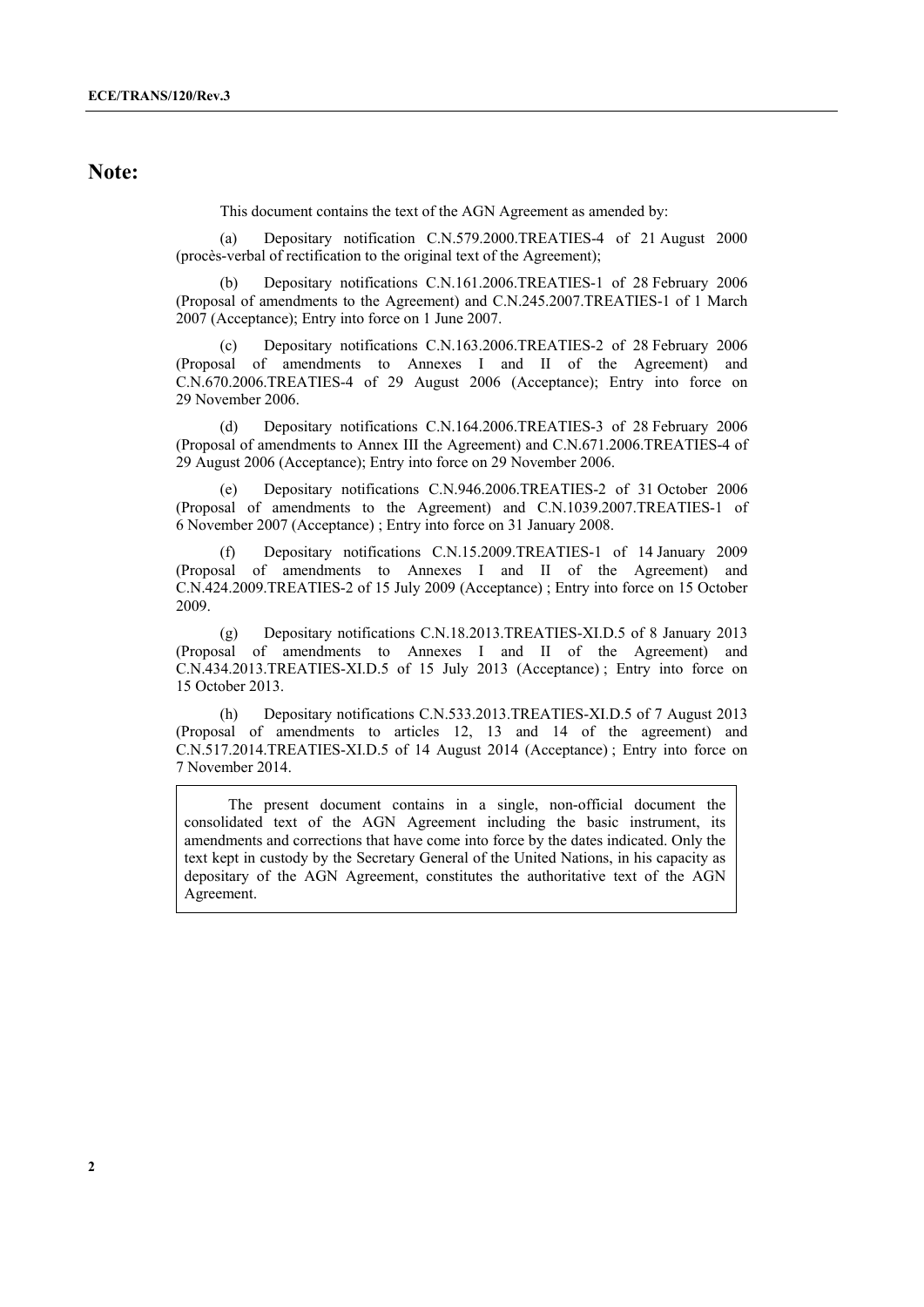## **Note:**

Ce document contient le texte de l'Accord AGN modifié selon:

 a) Notification dépositaire C.N.579.2000.TREATIES-4 du 21 août 2000 (procès-verbal de rectification au texte original de l'Accord) ;

 b) Notifications dépositaires C.N.161.2006.TREATIES-1 du 28 février 2006 (proposition d'amendements à l'Accord) et C.N.245.2007.TREATIES-1 du 1 mars 2007 (acceptation); entrée en vigueur le 1 juin 2007.

 c) Notifications dépositaires C.N.163.2006.TREATIES-2 du 28 février 2006 (propositon d'amendements aux Annexes I et II de l'Accord) et C.N.670.2006.TREATIES-4 du 29 août 2006 (Acceptation); entrée en vigueur le 29 novembre 2006.

 d) Notifications dépositaires C.N.164.2006.TREATIES-3 du 28 février 2006 (propositon d'amendements à l'Annexe III de l'Accord) et C.N.671.2006.TREATIES-4 du 29 août 2006 (acceptation); entrée en vigueur le 29 novembre 2006.

 e) Notifications dépositaires C.N.946.2006.TREATIES-2 du 31 octobre 2006 (proposition d'amendements à l'Accord) et C.N.1039.2007.TREATIES-1 du 6 novembre 2007 (acceptation); entrée en vigueur le 31 janvier 2008.

 f) Notifications dépositaires C.N.15.2009.TREATIES-1 du 14 janvier 2009 (proposition d'amendements aux Annexes I et II de l'Accord) et C.N.424.2009.TREATIES-2 du 15 juillet 2009 (acceptation); entrée en vigueur le 15 octobre 2009.

 g) Notifications dépositaires C.N.18.2013.TREATIES-XI.D.5 du 8 janvier 2013 (proposition d'amendements aux Annexes I et II de l'Accord) et C.N.434.2013.TREATIES-XI.D.5 du 15 juillet 2013 (acceptation) ; entrée en vigueur le 15 octobre 2013.

 h) Notifications dépositaires C.N.533.2013.TREATIES-XI.D.5 du 7 août 2013 (proposition d'amendements aux articles 12, 13 et 14 de l'Accord) et C.N.517.2014.TREATIES-XI.D.5 du 14 août 2014 (acceptation) ; entrée en vigueur le 7 novembre 2014.

 Le présent document, unique et sans valeur officielle, contient le texte consolidé de l'Accord AGN qui comprend l'instrument lui-même, ainsi que ses amendements et les corrections qui sont entrés en vigueur aux dates indiquées. Seul le texte confié au Secrétaire général de l'Organisation des Nations Unies, en sa capacité de dépositaire de l'Accord AGN, fait foi de l'Accord AGN.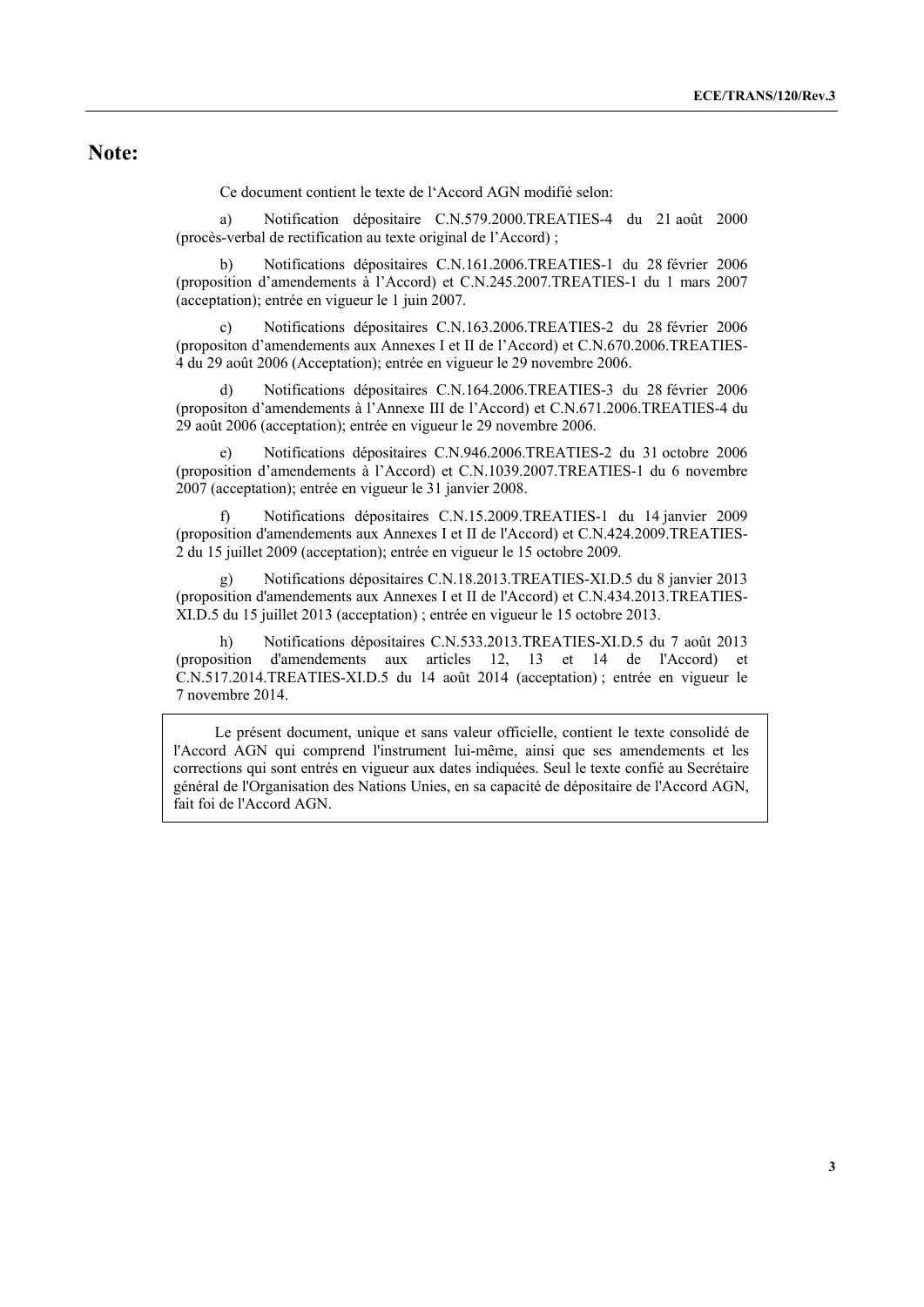## **Примечание:**

Настоящий документ содержит текст соглашения СМВП, измененный в соответствии с:

 a) Уведомлением депозитария C.N.579.2000.TREATIES-4 от 21 августа 2000 года (исправление первоначального текста Соглашения);

 b) Уведомлениями депозитария C.N.161.2006.TREATIES-1 от 28 февраля 2006 (Предложенные поправки к Соглашению) и C.N.245.2007.TREATIES-1 от 1 марта 2007 года (Принятие); вступление в силу 1 июня 2007 года.

 c) Уведомлениями депозитария C.N.163.2006.TREATIES-2 от 28 февраля 2006 (Предложенные поправки к Приложениям I и II Соглашения) и C.N.670.2006.TREATIES-4 от 29 августа 2006 года (Принятие); вступление в силу 29 ноября 2006 года.

 d) Уведомлениями депозитария C.N.164.2006.TREATIES-3 от 28 февраля 2006 (Предложенные поправки к Приложению III Соглашения) и C.N.671.2006.TREATIES-4 от 29 августа 2006 года (Принятие поправок к Приложению III Соглашения); вступление в силу 29 ноября 2006 года.

 e) Уведомлениями депозитария C.N.946.2006.TREATIES-2 от 31 октября 2006 (Предложенные поправки к Соглашению) и C.N.1039.2007.TREATIES-1 от 6 ноября 2007 года (Принятие); вступление в силу 31 января 2008 года.

 f) Уведомлениями депозитария C.N.15.2009.TREATIES-1 от 14 января 2009 (Предложенные поправки к Приложениям I и II Соглашения) и C.N.424.2009.TREATIES-2 от 15 июля 2009 (Принятие); вступление в силу 15 октября 2009.

 g) Уведомлениями депозитария C.N.18.2013.TREATIES-XI.D.5 от 8 январь 2013 (Предложенные поправки к Приложениям I и II Соглашения) и C.N.434.2013.TREATIES-XI.D.5 от 15 июль 2013 (Принятие) ; вступление в силу 15 октябрь 2013.

 h) Уведомлениями депозитария C.N.533.2013.TREATIES-XI.D.5 от 7 август 2013 и C.N.517.2014.TREATIES-XI.D.5 от 14 август 2014 (Принятие) ; вступление в силу 7 ноябрь 2014.

В настоящем неофициальном документе представлен сводный текст Соглашения СМВП, включающий в себя базовое соглашение, поправки и исправления, вступившие в силу в указанные сроки. Только текст, хранящийся у депозитария Соглашения СМВП – Генерального Секретаря ООН, является аутентичным текстом Соглашения СМВП.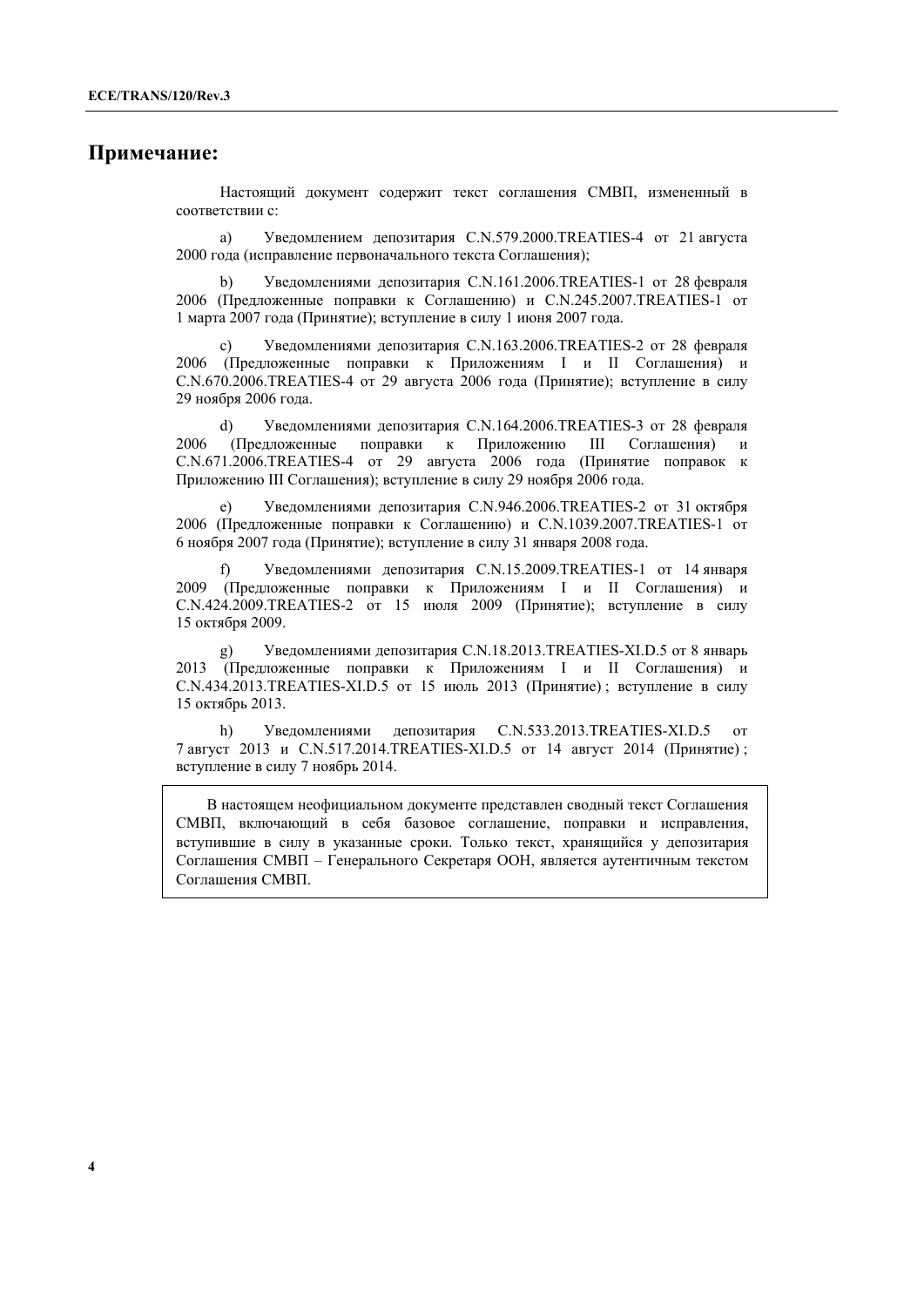## **European Agreement on Main Inland Waterways of International Importance (AGN)**

#### *The Contracting Parties,*

 *Conscious* of the need to facilitate and develop international transport by inland waterways in Europe,

 *Aware* of the expected increase in the international transport of goods as a result of growing international trade,

 *Emphasizing* the important role of inland water transport, which in comparison with other modes of inland transport has economic and ecological advantages and offers spare infrastructure and vessel capacity and is therefore capable of lowering social costs and negative impacts on the environment by inland transport as a whole,

 *Convinced* that, in order to make international inland water transport in Europe, including the transport by sea-river vessels using coastal routes, more efficient and attractive to customers, it is essential to establish a legal framework which lays down a coordinated plan for the development and construction of a network of inland waterways of international importance, based on agreed infrastructure and operational parameters,

{Amended in accordance with TRANS/SC.3/168/Add.1; Entered into force on 1 June 2007 pursuant C.N.245.2007.TREATIES-1}

 *Have agreed* as follows:

#### **Article 1**

#### **Designation of the network**

1. The Contracting Parties adopt the provisions of this Agreement as a coordinated plan for the development and construction of a network of inland waterways, hereinafter referred to as the "network of inland waterways of international importance" or "E waterway network", which they intend to undertake within the framework of their relevant programmes. The E waterway network, in terms of this Agreement, consists of inland waterways and coastal routes used by sea-river vessels as well as of ports of international importance situated on these waterways and routes, as described in annexes I and II to this Agreement.

{Amended in accordance with TRANS/SC.3/168/Add.1; Entered into force on 1 June 2007 pursuant C.N.245.2007.TREATIES-1}

2. The Contracting Parties shall take necessary measures with a view to effectively protect the envisaged route of the portions of E waterways, with due regard to their future parameters, which do not exist at present but which are included in relevant infrastructure development programmes until the date when the decision on their construction is taken.

{Amended in accordance with ECE/TRANS/SC.3/174/Add.1, entered into force on 31 January 2008 pursuant C.N.1039.2007.TREATIES-1}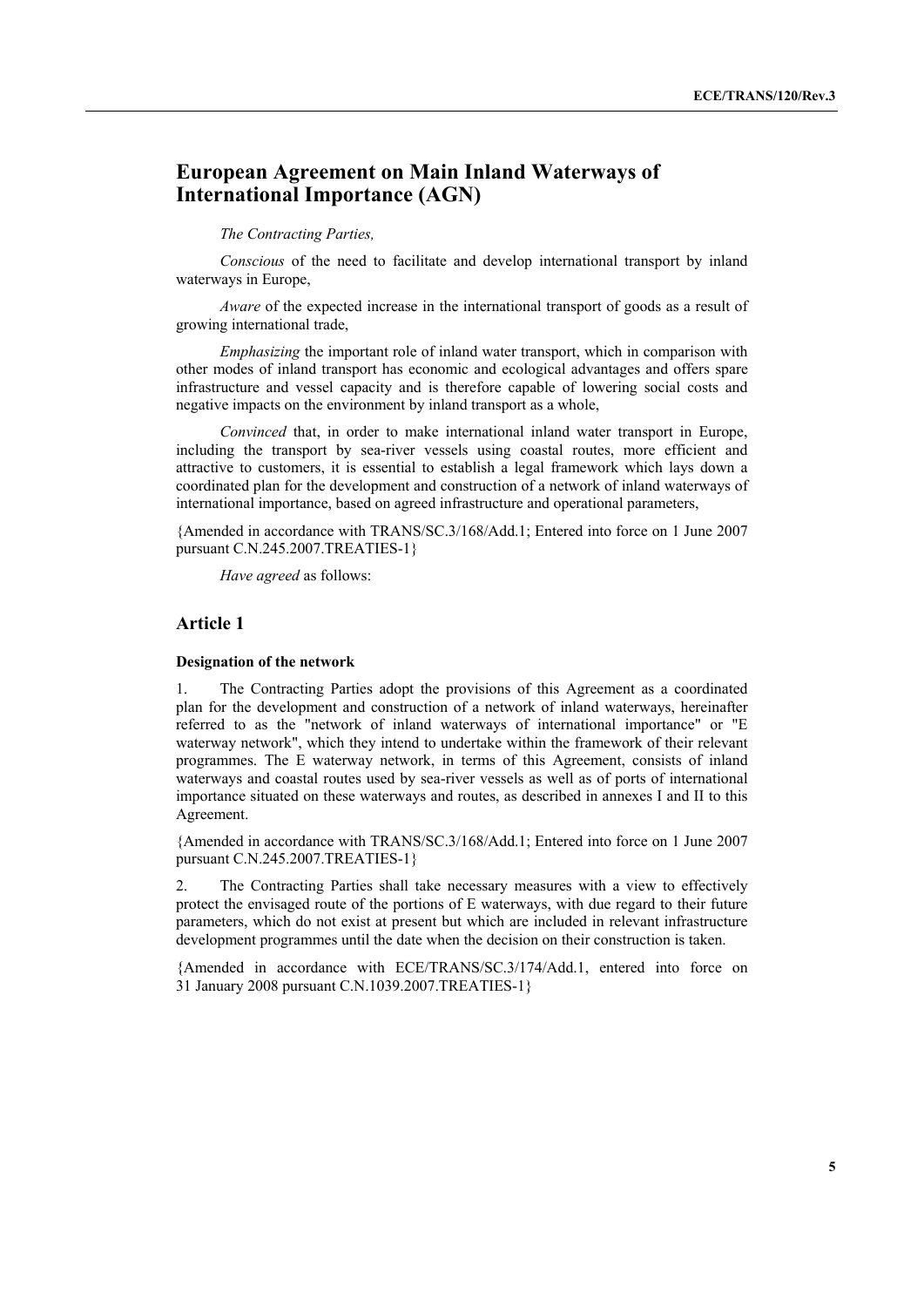#### **Technical and operational characteristics of the network**

1. The network of inland waterways of international importance referred to in article 1 shall conform to the characteristics set out in annex III to this Agreement or will be brought into conformity with the provisions of this annex in future improvement work.

2. Contracting Parties are called upon to establish national action plans and/or bilateral or multilateral agreements, such as international treaties, guidelines, memoranda of understanding, joint studies or any other similar arrangements, aimed at elimination of existing bottlenecks and completion of missing links in the network of E waterways crossing the territories of countries concerned.

#### **Article 3**

#### **Annexes**

The annexes to this Agreement form an integral part of the Agreement.

## **Article 4**

#### **Designation of the depositary**

 The Secretary-General of the United Nations shall be the depositary of this Agreement.

## **Article 5**

#### **Signature**

1. This Agreement shall be open at the Office of the United Nations in Geneva for signature by States which are members of the United Nations Economic Commission for Europe or have been admitted to the Commission in a consultative capacity in conformity with paragraphs 8 and 11 of the Terms of Reference of the Commission, from 1 October 1996 to 30 September 1997.

2. Such signatures shall be subject to ratification, acceptance or approval.

### **Article 6**

#### **Ratification, acceptance or approval**

1. This Agreement shall be subject to ratification, acceptance or approval in accordance with paragraph 2 of article 5.

2. Ratification, acceptance or approval shall be effected by the deposit of an instrument with the Secretary-General of the United Nations.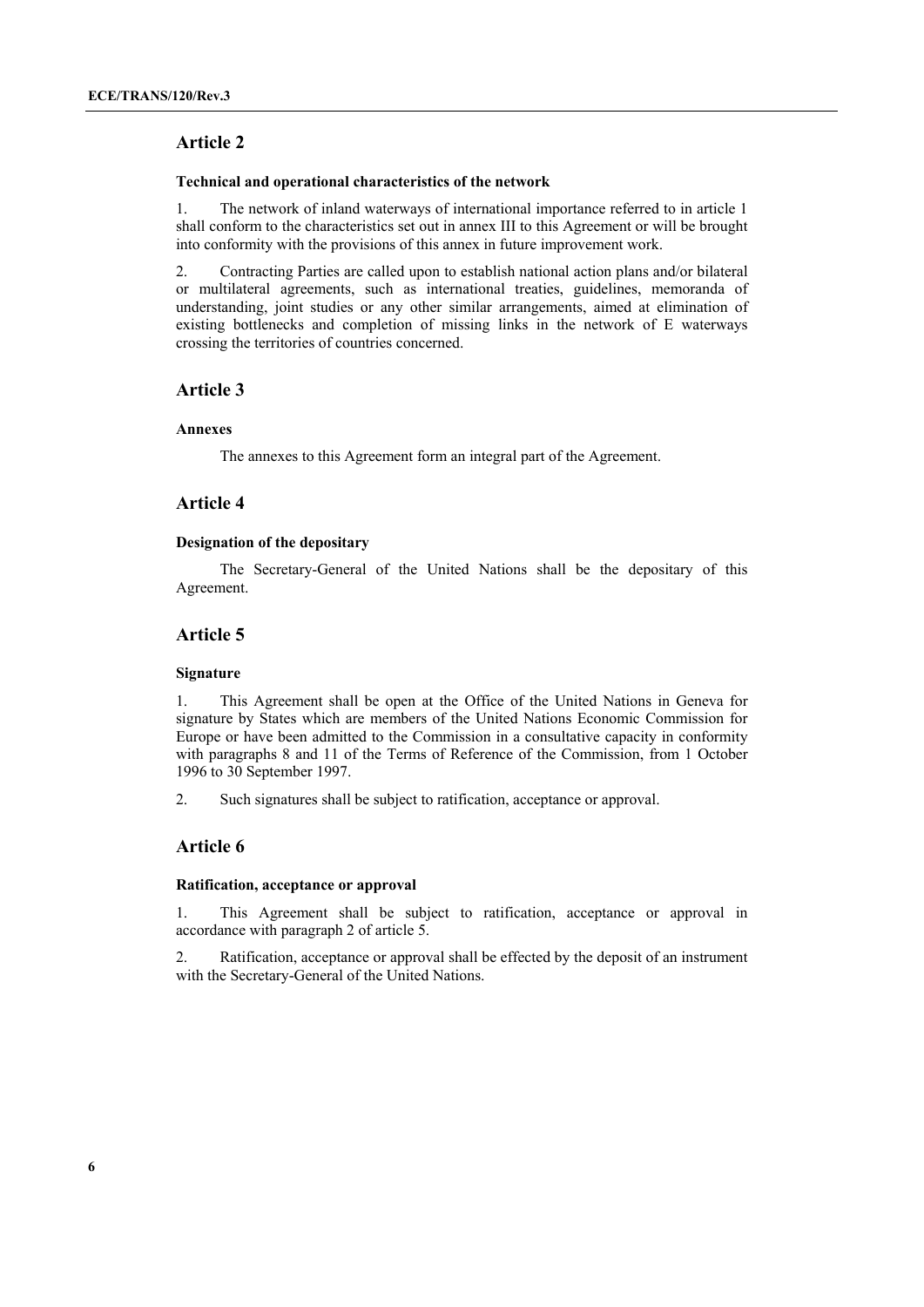#### **Accession**

1. This Agreement shall be open for accession by any State referred to in paragraph 1 of article 5 from 1 October 1996 onwards.

2. Accessions shall be effected by the deposit of an instrument with the Secretary-General of the United Nations.

## **Article 8**

#### **Entry into force**

1. This Agreement shall enter into force 90 days after the date on which the Governments of five States have deposited an instrument of ratification, acceptance, approval or accession, provided that one or more waterways of the network of inland waterways of international importance link, in a continuous manner, the territories of at least three of the States which have deposited such an instrument.

2. If this condition is not fulfilled, the Agreement shall enter into force 90 days after the date of the deposit of the instrument of ratification, acceptance, approval or accession, whereby the said condition will be satisfied.

3. For each State which deposits an instrument of ratification, acceptance, approval or accession after the commencement of the period of 90 days specified in paragraphs 1 and 2 of this article, the Agreement shall enter into force 90 days after the date of the deposit of the said instrument.

### **Article 9**

#### **Limits to the application of the Agreement**

1. Nothing in this Agreement shall be construed as preventing a Contracting Party from taking such action, compatible with the provisions of the Charter of the United Nations and limited to the exigencies of the situation, as it considers necessary for its external or internal security.

2. Such measures, which must be temporary, shall be notified immediately to the depositary and their nature specified.

### **Article 10**

#### **Settlement of disputes**

1. Any dispute between two or more Contracting Parties which relates to the interpretation or application of this Agreement and which the Parties in dispute are unable to settle by negotiation or other means shall be referred to arbitration if any of the Contracting Parties in dispute so requests and shall, to that end, be submitted to one or more arbitrators selected by mutual agreement between the Parties in dispute. If the Parties in dispute fail to agree on the choice of an arbitrator or arbitrators within three months after the request for arbitration, any of those Parties may request the Secretary-General of the United Nations to appoint a single arbitrator to whom the dispute shall be submitted for decision.

2. The award of the arbitrator or arbitrators appointed in accordance with paragraph 1 of this article shall be binding upon the Contracting Parties in dispute.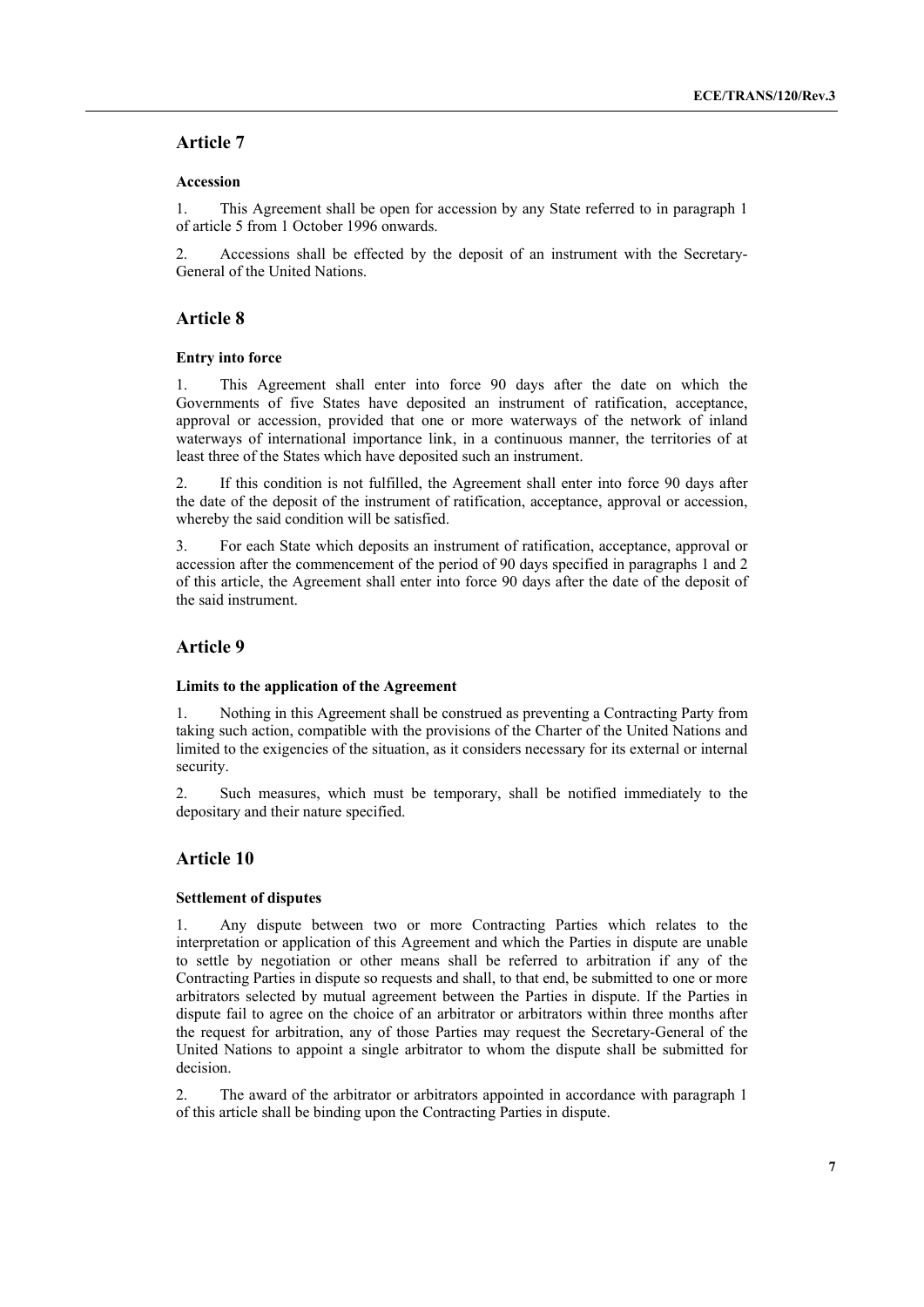#### **Reservations**

 Any State may, at the time of signing this Agreement or of depositing its instrument of ratification, acceptance, approval or accession, declare that it does not consider itself bound by article 10 of this Agreement.

#### **Article 12**

#### **Amendment of the Agreement**

1. This Agreement may be amended in accordance with the procedure specified in this article, except as provided for under articles 13 and 14.

2. At the request of a Contracting Party, any amendment proposed by it to this Agreement shall be considered by the Working Party on Inland Water Transport of the United Nations Economic Commission for Europe.

{Amended in accordance with ECE/TRANS/SC.3/193/Add.1, entered into force on 14 August 2014 pursuant C.N.517.2014.TREATIES-XI.D.5}

3. If the proposed amendment is adopted by a two-thirds majority of the Contracting Parties present and voting, it shall be communicated by the Secretary-General of the United Nations to all Contracting Parties for acceptance.

4. Any proposed amendment communicated in accordance with paragraph 3 of this article shall come into force with respect to all Contracting Parties 3 months after the expiry of a period of 12 months following the date of its communication, provided that during such period of 12 months no objection to the proposed amendment shall have been notified to the Secretary-General of the United Nations by a State which is a Contracting Party.

5. If an objection to the proposed amendment has been notified in accordance with paragraph 4 of this article, the amendment shall be deemed not to have been accepted and shall have no effect whatsoever.

## **Article 13**

#### **Amendment of annexes I and II**

1. Annexes I and II to this Agreement may be amended in accordance with the procedure laid down in this article.

2. At the request of a Contracting Party, any amendment proposed by it to annexes I and II to this Agreement shall be considered by the Working Party on Inland Water Transport of the United Nations Economic Commission for Europe.

{Amended in accordance with ECE/TRANS/SC.3/193/Add.1, entered into force on 14 August 2014 pursuant C.N.517.2014.TREATIES-XI.D.5}

3. If the proposed amendment is adopted by the majority of the Contracting Parties present and voting, it shall be communicated by the Secretary-General of the United Nations to the Contracting Parties directly concerned for acceptance. For the purpose of this article, a Contracting Party shall be considered directly concerned if, in the case of inclusion of a new inland waterway or port of international importance or in the case of their respective modification, its territory is crossed by that inland waterway or if the considered port is situated on the said territory.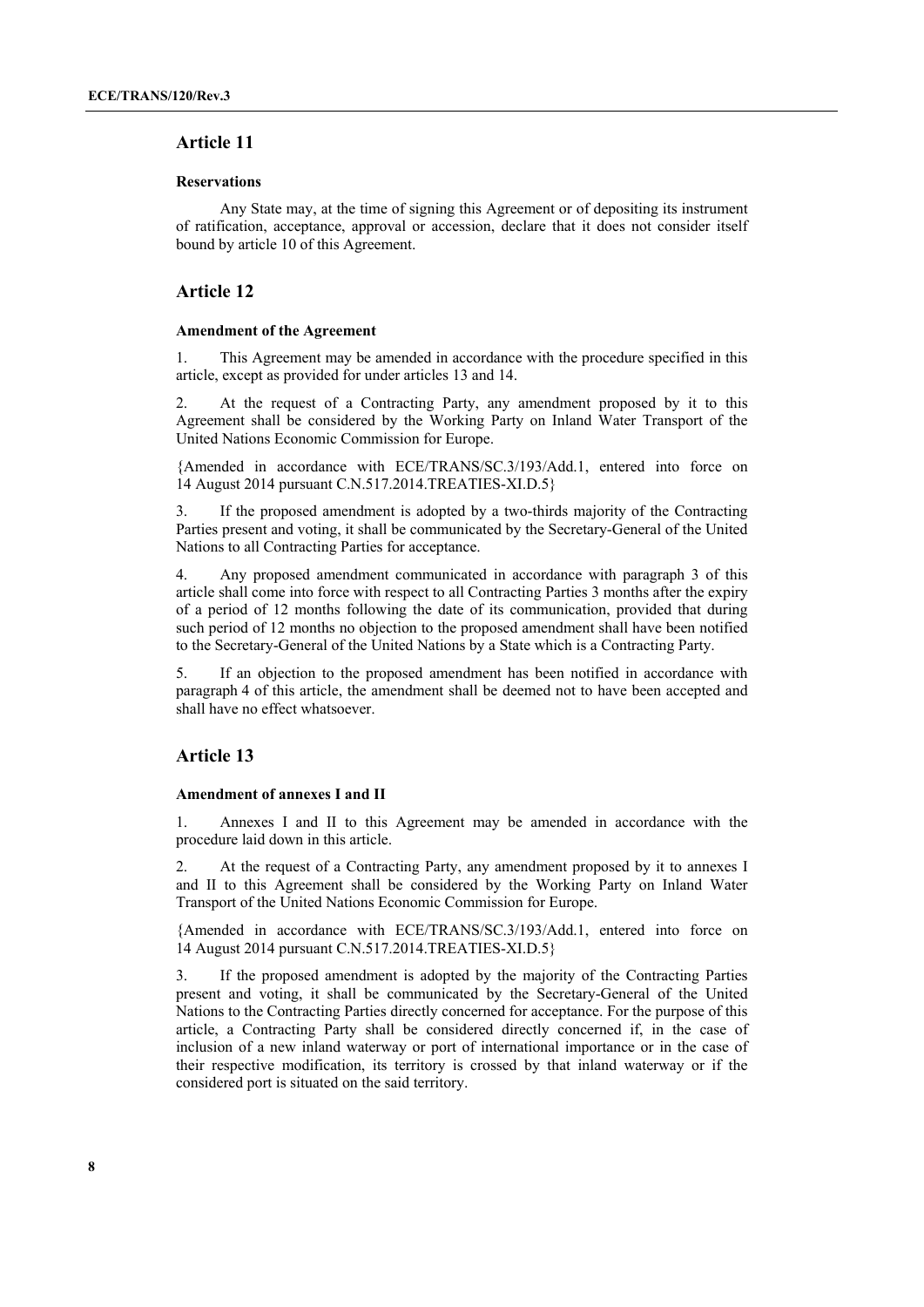4. Any proposed amendment communicated in accordance with paragraphs 2 and 3 of this article shall be deemed accepted if, within a period of six months following the date of its communication by the depositary, none of the Contracting Parties directly concerned has notified the Secretary-General of the United Nations of its objection to the proposed amendment.

5. Any amendment thus accepted shall be communicated by the Secretary-General of the United Nations to all Contracting Parties and shall enter into force three months after the date of its communication by the depositary.

6. If an objection to the proposed amendment has been notified in accordance with paragraph 4 of this article, the amendment shall be deemed not to have been accepted and shall have no effect whatsoever.

7. The depositary shall be kept promptly informed by the secretariat of the Economic Commission for Europe of the Contracting Parties which are directly concerned by a proposed amendment.

#### **Article 14**

#### **Amendment of annex III**

1. Annex III to this Agreement may be amended in accordance with the procedure specified in this article.

2. At the request of a Contracting Party, any amendment proposed by it to annex III to this Agreement shall be considered by the Working Party on Inland Water Transport of the United Nations Economic Commission for Europe.

{Amended in accordance with ECE/TRANS/SC.3/193/Add.1, entered into force on 14 August 2014 pursuant C.N.517.2014.TREATIES-XI.D.5}

3. If the proposed amendment is adopted by the majority of the Contracting Parties present and voting, it shall be communicated by the Secretary-General of the United Nations to all Contracting Parties for acceptance.

4. Any proposed amendment communicated in accordance with paragraph 3 of this article shall be deemed accepted unless, within a period of six months following the date of its communication, one fifth or more of the Contracting Parties have notified the Secretary-General of the United Nations of their objection to the proposed amendment.

5. Any amendment accepted in accordance with paragraph 4 of this article shall be communicated by the Secretary-General of the United Nations to all Contracting Parties and shall enter into force three months after the date of its communication with regard to all Contracting Parties except those which have already notified the Secretary-General of the United Nations of their objection to the proposed amendment within a period of six months following the date of its communication according to paragraph 4 of this article.

6. If one fifth or more of the Contracting Parties have notified an objection to the proposed amendment in accordance with paragraph 4 of this article, the amendment shall be deemed not to have been accepted and shall have no effect whatsoever.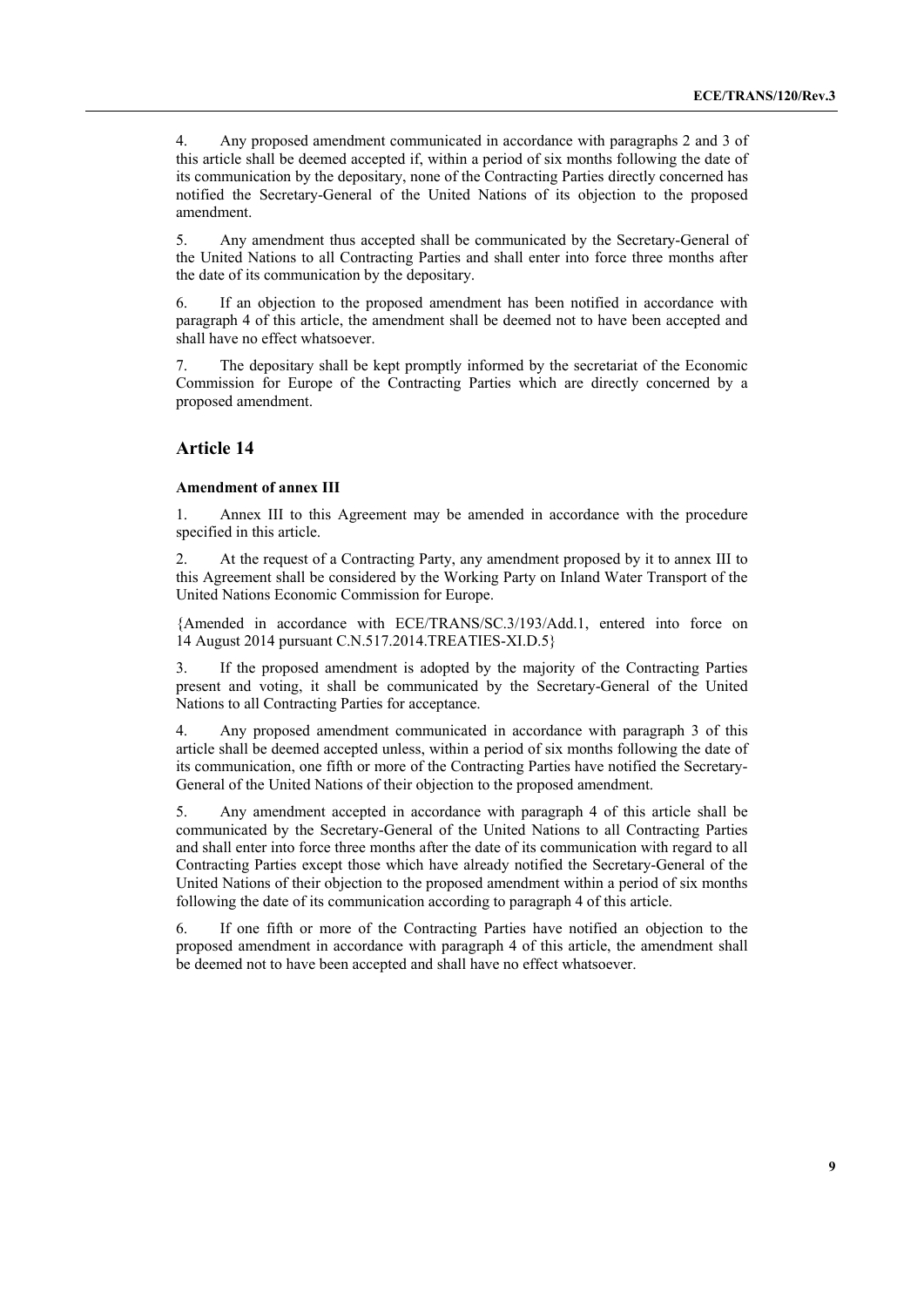#### **Denunciation**

1. Any Contracting Party may denounce this Agreement by written notification addressed to the Secretary-General of the United Nations.

2. The denunciation shall take effect one year after the date of receipt by the Secretary-General of the said notification.

## **Article 16**

#### **Termination**

 If, after the entry into force of this Agreement, the number of Contracting Parties for any period of 12 consecutive months is reduced to less than five, the Agreement shall cease to have effect 12 months after the date on which the fifth State ceased to be a Contracting Party.

#### **Article 17**

#### **Notifications and communications by the depositary**

 In addition to such notifications and communications as this Agreement may specify, the functions of the Secretary-General of the United Nations as depositary shall be as set out in Part VII of the Vienna Convention on the Law of Treaties, concluded on 23 May 1969.

#### **Article 18**

#### **Authentic texts**

 The original of this Agreement, of which the English, French and Russian texts are equally authentic, shall be deposited with the Secretary-General of the United Nations.

*In witness whereof*, the undersigned, being duly authorized to that effect, have signed this Agreement.

Done at Geneva on the nineteenth day of January 1996.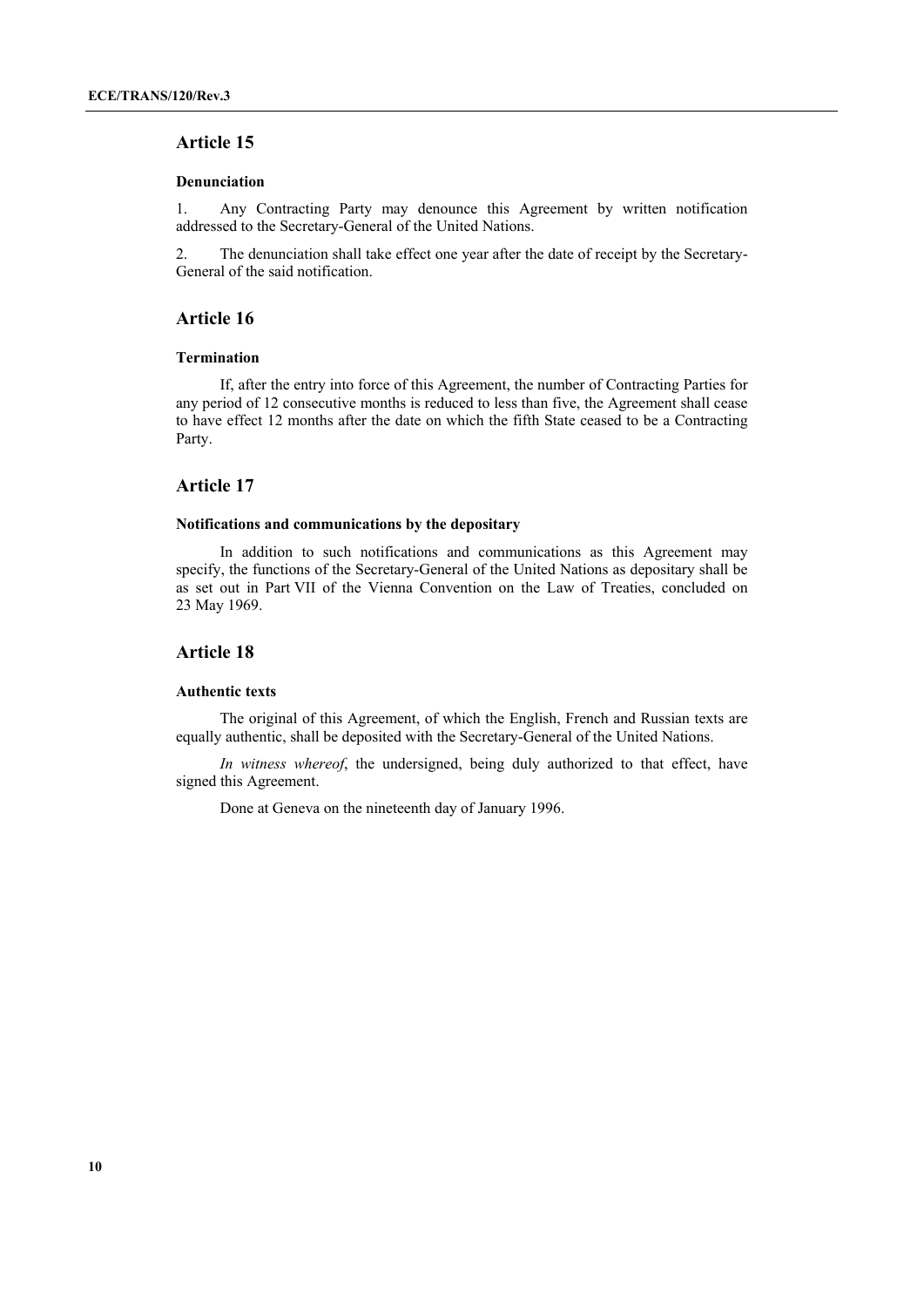## **Annex I\***

 $\overline{a}$ 

## **Inland Waterways of International Importance**

### **Numbering of inland waterways of international importance**

1. All inland waterways of international importance (E waterways) shall have two-, four- or six-digit numbers preceded by the letter "E".

2. Main elementary parts of the E waterway network shall have two-digit numbers and their branches and secondary branches ("branches of branches") shall have four- and sixdigit numbers, respectively.

3. Main inland waterways which follow a mainly north-south direction providing access to sea ports and connecting one sea basin to another shall be numbered 10, 20, 30, 40 and 50 in ascending order from west to east.

4. Main inland waterways which follow a mainly west-east direction crossing three or more inland waterways mentioned in 3 above shall be numbered 60, 70, 80 and 90 in ascending order from north to south.

5. Other main inland waterways shall be identified by two-digit numbers between the numbers of the two main inland waterways, as mentioned in 3 and 4 above, between which they are located.

6. In the case of branches (or branches of branches), the first two (or four) digits shall indicate the relevant higher element of the waterway network and the last two shall indicate individual branches numbered in order from the beginning to the end of the higher element as described in the table below. Even numbers shall be used for right-hand-side branches and odd numbers for left-hand-side branches.

Annex I as amended in accordance with TRANS/SC.3/168/Add.1 (entry into force on 29 November 2006 pursuant C.N.670.2006.TREATIES-4), ECE/TRANS/SC.3/181/Add.1 (entry into force on 15 October 2009 pursuant C.N.424.2009.TREATIES-2) and ECE/TRANS/SC.3/193/Add.1 (entered into force on 15 October 2013 pursuant C.N.434.2013.TREATIES-XI.D.5).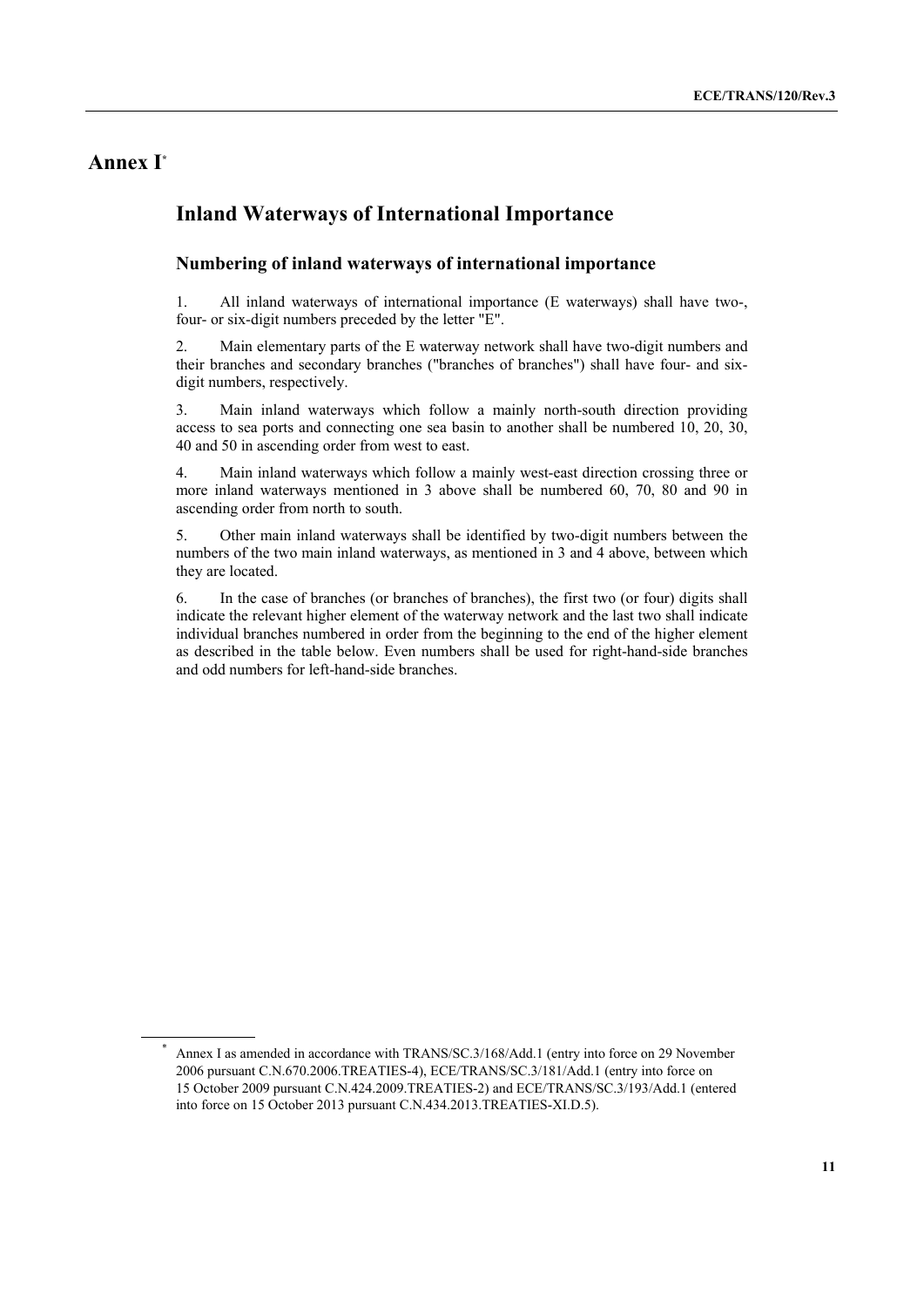| Number of E Waterway |                 |                                                                                                                                                                                                                             |
|----------------------|-----------------|-----------------------------------------------------------------------------------------------------------------------------------------------------------------------------------------------------------------------------|
| Main Waterway        | <b>Branches</b> | Description of the route                                                                                                                                                                                                    |
| 1                    | $\overline{c}$  | 3                                                                                                                                                                                                                           |
| $E_{01}$             |                 | Dunkerque-Douai-Valenciennes-Condé-Pommeroeul-<br>Mons-Charleroi-Namur-Liège-Maastricht, Moerdijk to<br>Rotterdam/Europoort via rivers Maas, Kil, Noord and<br>Nieuwe Maas                                                  |
|                      | $E$ 01-02       | Meuse from Namur to Givet                                                                                                                                                                                                   |
|                      | $E$ 01-04       | Liège-Visé Canal                                                                                                                                                                                                            |
|                      | $E$ 01-04-01    | Monsin Canal                                                                                                                                                                                                                |
|                      | $E 01 - 01$     | Kwaadmechelen-Dessel-Bocholt-Nederweert-Wessem-<br>Canal de la Meuse                                                                                                                                                        |
|                      | $E$ 01-06       | Kanaal van St. Andries                                                                                                                                                                                                      |
|                      | $E$ 01–03       | Zuid-Willemsvaart from Maas to Veghel1                                                                                                                                                                                      |
| $E_{02}$             |                 | Zeebrugge-Brugge-Deinze-Kortrijk-Lille-Bauvin                                                                                                                                                                               |
|                      | $E$ 02-02       | Brugge-Oostende Canal                                                                                                                                                                                                       |
|                      | $E$ 02-02-01    | Plassendale-Nieuwpoort Canal                                                                                                                                                                                                |
|                      | $E$ 02-04       | Leie-Roeselare Canal                                                                                                                                                                                                        |
| E 03                 |                 | Gorinchem-Moerdijk-Terneuzen-Gent via Nieuwe<br>Merwede, Schelde-Rijn Connection, Terneuzen-Gent<br>Canal and Gent Circular Canal                                                                                           |
| E 04                 |                 | Vlissingen-Antwerpen-Rupelmonde-Bruxelles-Seneffe<br>via Westerschelde, Boven-Zeeschelde, Rupel,<br>Bruxelles-Rupel and Charleroi-Bruxelles Canals                                                                          |
| E 05                 |                 | [Compiègne-Escaut]-Valenciennes-Condé-Tournai-<br>Gent-Dendermonde-Antwerpen-Hasselt-Genk-Liège via<br>Oise, Seine-Nord Connection, Haut Escaut,<br>Bovenschelde, Gent Circular Canal, Boven-Zeeschelde<br>and Albertkanaal |
|                      | $E$ 05-02       | Peronnes-Pommeroeul via Nimy-Blaton-Peronnes Canal                                                                                                                                                                          |
|                      | $E$ 05-01       | Bossuit-Kortrijk Canal                                                                                                                                                                                                      |
|                      | E 05-04         | River Dender up to Aalst                                                                                                                                                                                                    |
|                      | $E$ 05-06       | Viersel-Duffel-Mouth of the Rupel via Netekanaal,<br>Beneden-Nete and Rupel                                                                                                                                                 |

# **List of inland waterways of international importance**

<sup>\*</sup> Portions of E waterways which do not exist at present but which are included in relevant infrastructure development programmes are indicated in square brackets [...].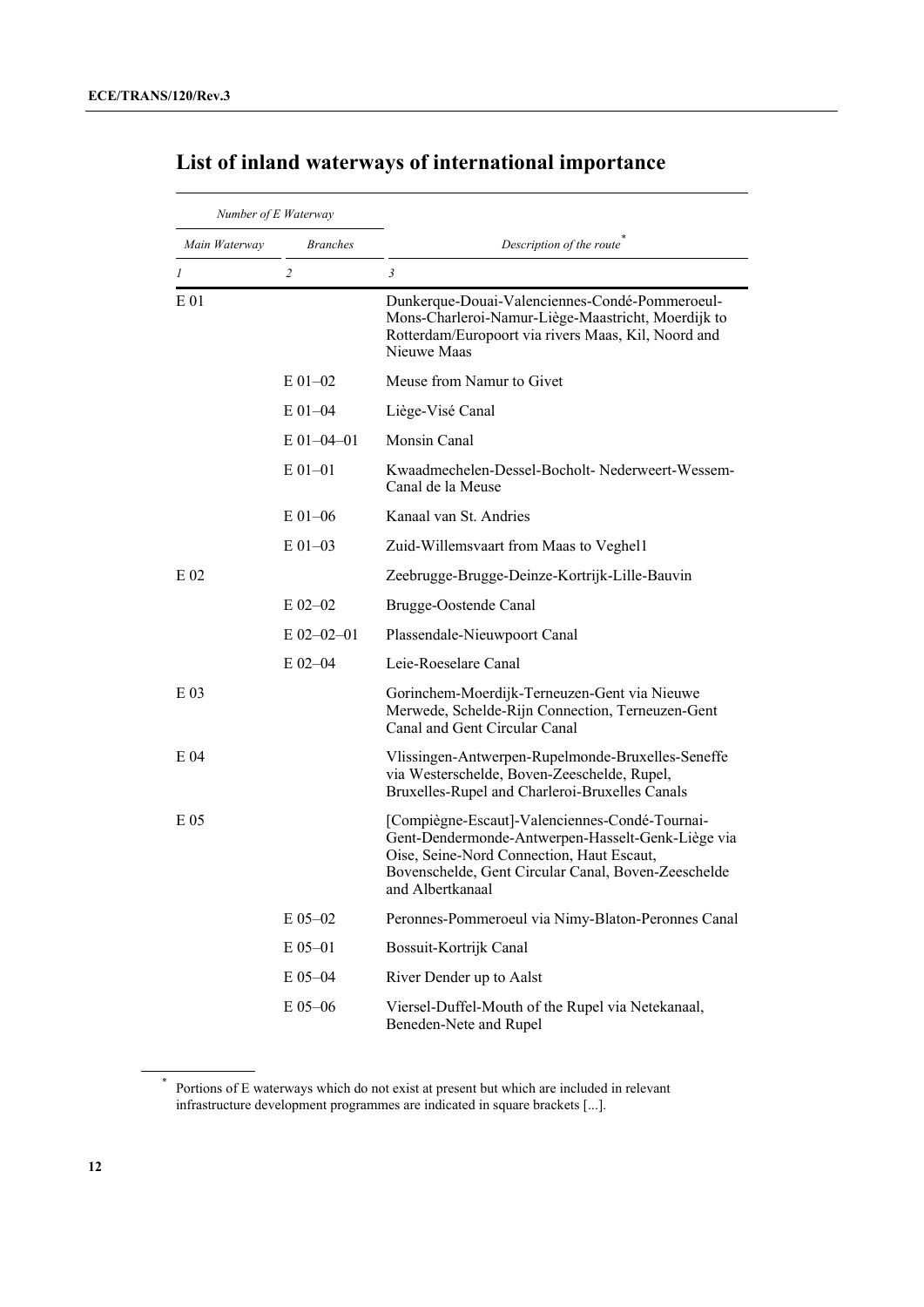| Number of E Waterway |                 |                                                                                                                                                                                                                |
|----------------------|-----------------|----------------------------------------------------------------------------------------------------------------------------------------------------------------------------------------------------------------|
| Main Waterway        | <b>Branches</b> | Description of the route                                                                                                                                                                                       |
| $\mathcal{I}$        | $\overline{c}$  | 3                                                                                                                                                                                                              |
| E 06                 |                 | Antwerpen-Schelde-Rhine Connection                                                                                                                                                                             |
| E 07                 |                 | Gent Circular Canal-Merendree-Eeklo, via Gent-<br>Oostende Canal-[Maldegem-Zeebrugge]                                                                                                                          |
| E 10                 |                 | Rotterdam/Europoort-Lobith via Oude Maas, Merwede<br>and Waal, Rhine [Niffer, Mulhouse, Besançon-St.<br>Symphorien]-Lyon-Marseille-Fos                                                                         |
|                      | $E10-01$        | Wesel-Datteln-Kanal, Datteln-Hamm-Kanal                                                                                                                                                                        |
|                      | $E10-03$        | Rhein-Herne-Kanal                                                                                                                                                                                              |
|                      | $E$ 10–05       | Ruhr                                                                                                                                                                                                           |
|                      | $E10-07$        | River Neckar downstream of Plochingen                                                                                                                                                                          |
|                      | $E10-09$        | River Rhine from Niffer to Rheinfelden                                                                                                                                                                         |
|                      | $E10-02$        | [Saône-Moselle]                                                                                                                                                                                                |
|                      | $E$ 10–04       | Rhône-Sète Connection                                                                                                                                                                                          |
|                      | $E_{10-06}$     | Rhône and St. Louis Canal: Barcarain-Fos                                                                                                                                                                       |
| E 11                 |                 | IJ muiden-Tiel via Noordzeekanaal and Amsterdam-<br>Rhine Canal                                                                                                                                                |
|                      | $E$ 11-01       | Zaan                                                                                                                                                                                                           |
|                      | $E$ 11-02       | Lekkanaal                                                                                                                                                                                                      |
| E 12                 |                 | Heumen-Nijmegen-Arnhem-Zwolle-Waddenzee via<br>Maas-Waal Kanaal, Waal, Nederrijn, IJssel and<br><b>IJsselmeer</b>                                                                                              |
|                      | $E$ 12–02       | Zwolle-Meppel via Zwarte Water and Meppeldiep                                                                                                                                                                  |
|                      | $E$ 12–04       | Ketelmeer-Zwartsluis via Ramsdiep                                                                                                                                                                              |
| E 13                 |                 | North Sea-Emden-Dortmund via Ems and Dortmund-<br>Ems-Kanal                                                                                                                                                    |
| E 14                 |                 | River Weser from the North Sea via Bremerhaven and<br>Bremen to Minden                                                                                                                                         |
| E 15                 |                 | Amsterdam-Lemmer-Groningen-Delfzijl-Emden-<br>Dörpen-Oldenburg-Elsfleth via IJsselmeer, Prinses<br>Margariet Kanaal, Van Starkenborgh Kanaal,<br>Eemskanaal, Ems, Dortmund-Ems-Kanal, Küstenkanal<br>and Hunte |
|                      | $E$ 15-01       | Van Harinxma Canal from Fonejacht to Harlingen                                                                                                                                                                 |
| E20                  |                 | River Elbe from the North Sea via Hamburg,<br>Magdeburg, Ústí-nad-Labem, Mělník and Pardubice-<br>[Elbe-Danube Connection]                                                                                     |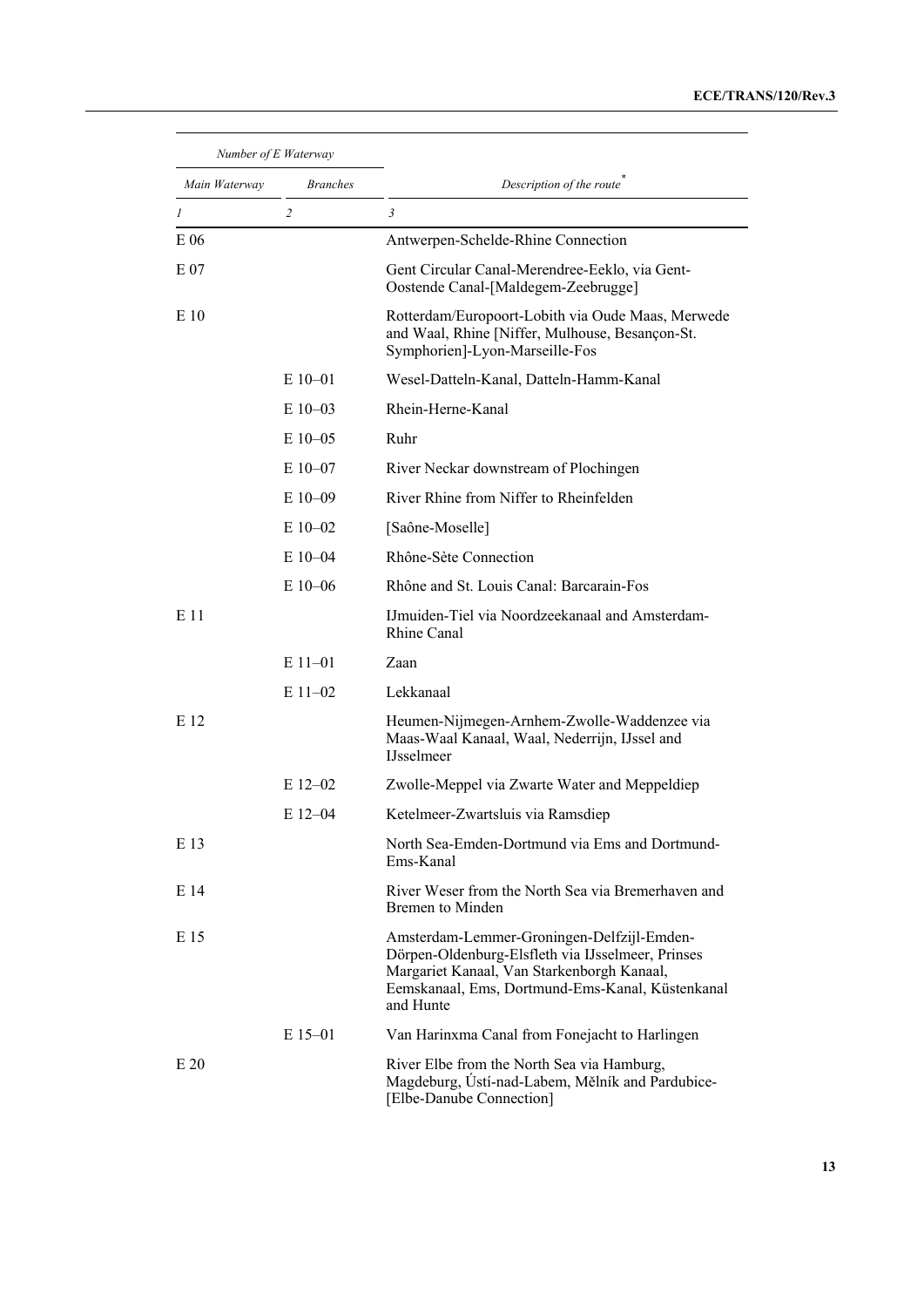| Number of E Waterway |                 |                                                                                                                                                                                                                                                                                                                                                                                                                                         |
|----------------------|-----------------|-----------------------------------------------------------------------------------------------------------------------------------------------------------------------------------------------------------------------------------------------------------------------------------------------------------------------------------------------------------------------------------------------------------------------------------------|
| Main Waterway        | <b>Branches</b> | Description of the route                                                                                                                                                                                                                                                                                                                                                                                                                |
| 1                    | $\overline{2}$  | 3                                                                                                                                                                                                                                                                                                                                                                                                                                       |
|                      | $E$ 20-02       | Elbe-Seitenkanal                                                                                                                                                                                                                                                                                                                                                                                                                        |
|                      | $E$ 20–04       | River Saale up to Bad Duerrenberg                                                                                                                                                                                                                                                                                                                                                                                                       |
|                      | $E$ 20–06       | River Vltava: Mělník-Praha-Slapy                                                                                                                                                                                                                                                                                                                                                                                                        |
| E 21                 |                 | River Trave from the Baltic Sea via Elbe-Lübeck-Kanal<br>to Elbe                                                                                                                                                                                                                                                                                                                                                                        |
| E 30                 |                 | Swinoujscie-Szczecin-river Oder from Szczecin via<br>Wroclaw to Kozle, [Oder-Danube Connection]                                                                                                                                                                                                                                                                                                                                         |
|                      | $E$ 30–01       | Gliwice Canal                                                                                                                                                                                                                                                                                                                                                                                                                           |
| E 31                 |                 | Szczecin-Westoder-Hohensaaten-Friedrichsthaler<br>Wasserstraße                                                                                                                                                                                                                                                                                                                                                                          |
| E 40                 |                 | [River Wisla from Gdansk to Warszawa-Brest]-Pinsk-<br>river Dnipro via Kyiv to Kherson                                                                                                                                                                                                                                                                                                                                                  |
|                      | $E$ 40–01       | River Desna from the mouth to Chernihiv                                                                                                                                                                                                                                                                                                                                                                                                 |
|                      | $E$ 40–02       | River Pivdenny Buh up to Mykolaiv                                                                                                                                                                                                                                                                                                                                                                                                       |
| E 41                 |                 | Klaipeda-Kurshskiy Zaliv-river Nemunas-Kaunas                                                                                                                                                                                                                                                                                                                                                                                           |
| E 50                 |                 | St. Petersburg, via Volgo-Baltijskiy Waterway to<br>Vytegra-Rybinsk-river Volga from Rybinsk via Nizhnij<br>Novgorod, Kazan and Volgograd to Astrakhan                                                                                                                                                                                                                                                                                  |
|                      | $E$ 50–02       | Rybinsk-Moskva                                                                                                                                                                                                                                                                                                                                                                                                                          |
|                      | $E$ 50–02–02    | River Volga from Dubna to Tver                                                                                                                                                                                                                                                                                                                                                                                                          |
|                      | $E$ 50–01       | River Kama from its mouth to Solikamsk                                                                                                                                                                                                                                                                                                                                                                                                  |
| E 60                 |                 | Coastal route from Gibraltar to the north along the coast<br>of Portugal, Spain, France, Belgium, Netherlands and<br>Germany, via the Kiel Canal, along the coast of Germany,<br>Poland, Lithuania, Estonia and Russia to<br>Sankt-Peterburg-Volgo-Baltijskiy Waterway,<br>Belomorsko-Baltijskiy Canal, along the coast of the<br>White Sea to Arkhangelsk, together with inland<br>waterways which are only accessible from that route |
|                      | $E 60 - 02$     | River Guadalquivir up to Sevilla                                                                                                                                                                                                                                                                                                                                                                                                        |
|                      | $E 60 - 04$     | River Douro up to Portuguese/Spanish State border                                                                                                                                                                                                                                                                                                                                                                                       |
|                      | $E 60 - 06$     | Gironde and Garonne up to Castets-en-Dorthe                                                                                                                                                                                                                                                                                                                                                                                             |
|                      | $E 60 - 08$     | Loire up to Nantes                                                                                                                                                                                                                                                                                                                                                                                                                      |
|                      | $E 60 - 01$     | Coastal route along the western coast of the United<br>Kingdom to Liverpool, including the Manchester-<br>Liverpool Canal                                                                                                                                                                                                                                                                                                               |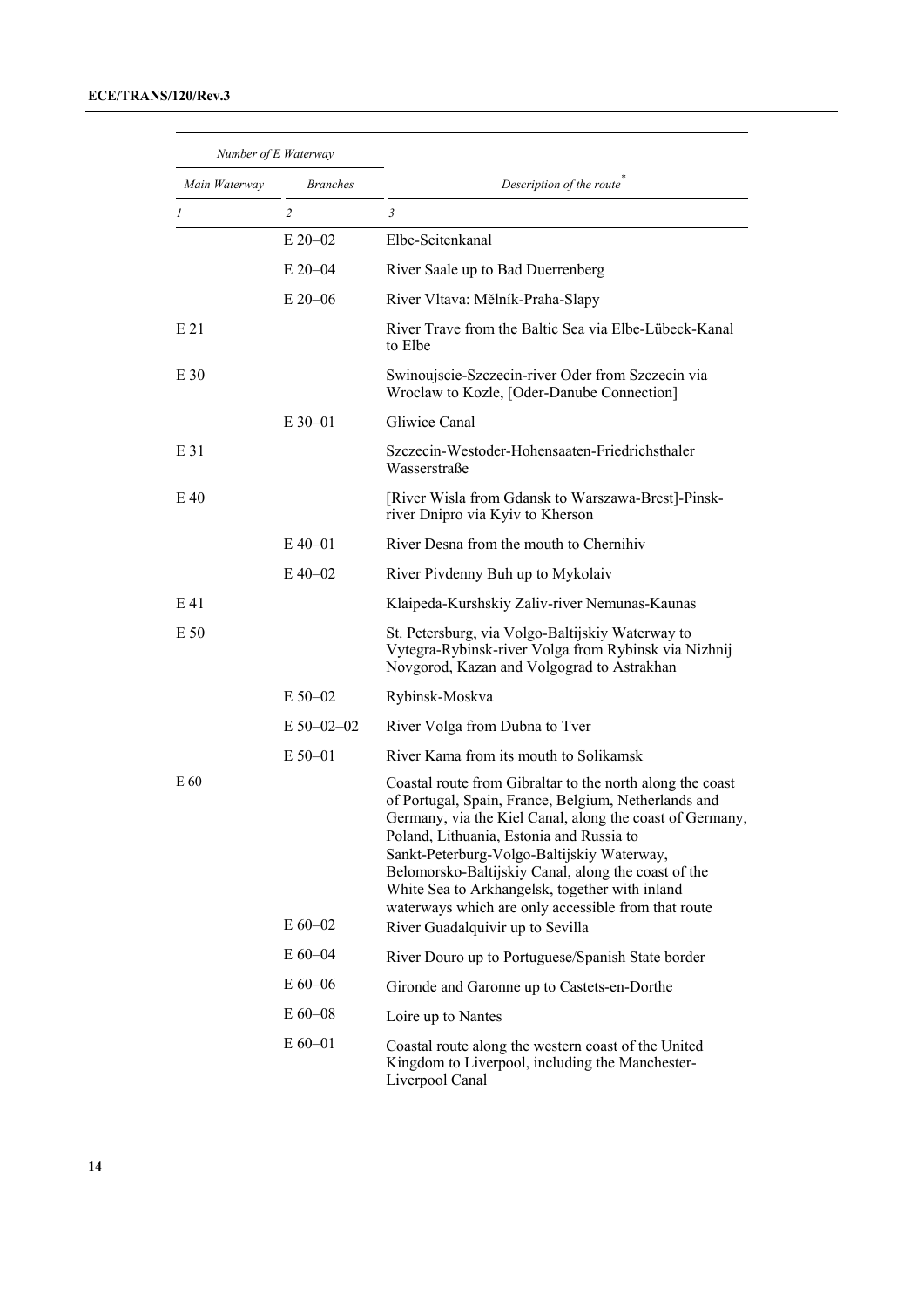### **ECE/TRANS/120/Rev.3**

| Number of E Waterway |                 |                                                                                            |
|----------------------|-----------------|--------------------------------------------------------------------------------------------|
| Main Waterway        | <b>Branches</b> | Description of the route                                                                   |
| 1                    | $\overline{2}$  | 3                                                                                          |
|                      | $E 60 - 03$     | Coastal route along the eastern coast of the United<br>Kingdom, including the river Humber |
|                      | $E$ 60–03–01    | Medway/Swale from Sheerness to Ridham                                                      |
|                      | $E$ 60–03–03    | Medway/Swale from Sheerness to Ridham                                                      |
|                      | $E$ 60-03-05    | Thames from Canvey Point to Hammersmith Bridge                                             |
|                      | $E$ 60–03–07    | Colne up to Rowhedge                                                                       |
|                      | $E$ 60–03–09    | Stour (Suffolk) up to Mistley                                                              |
|                      | $E$ 60–03–11    | Orwell up to Ipswich                                                                       |
|                      | $E$ 60–03–13    | Great Ouse from the Wash to Kings Lyn                                                      |
|                      | $E$ 60-03-15    | Nene from the Wash to Bevis Hill                                                           |
|                      | $E$ 60-03-17    | Welland from the Wash to Fossdyke Bridge                                                   |
|                      | $E$ 60–03–19    | Witham from the Wash to Boston                                                             |
|                      | $E$ 60–03–21    | Trent from Trent Falls to Gainsborough                                                     |
|                      | $E$ 60-03-02    | Tay from Buddon Ness to Perth                                                              |
|                      | $E$ 60-03-04    | Forth from the Inland Waterway Limit to Grangemouth                                        |
|                      | $E$ 60–03–06    | Tyne from the mouth to Newcastle                                                           |
|                      | $E$ 60-03-08    | Tees from the mouth to Middlesbrough                                                       |
|                      | $E 60 - 10$     | From coastal route to Waddenzee up to Harlingen                                            |
|                      | $E 60-12$       | From coastal route to Ems-Dollard                                                          |
|                      | $E$ 60–05       | Coastal route along the western coast of Denmark and<br>Norway including the Oslofjord     |
|                      | $E 60 - 07$     | Coastal route along the western coast of Sweden,<br>including the river Göta               |
|                      | $E 60 - 09$     | Coastal route along the eastern coast of Sweden,<br>including Lake Mälaren                 |
|                      | $E 60 - 14$     | Stralsund-Peenemünde-Wolgast-Szczecin                                                      |
|                      | $E 60 - 11$     | Coastal route to Finland, then via the Saimaa Canal to<br>Savonlinna-Iisalmi               |
|                      | $E$ 60-11-02    | From E 60–11 to Joensuu-Nurmes                                                             |
| E 61                 |                 | River Peene downstream of Anklam                                                           |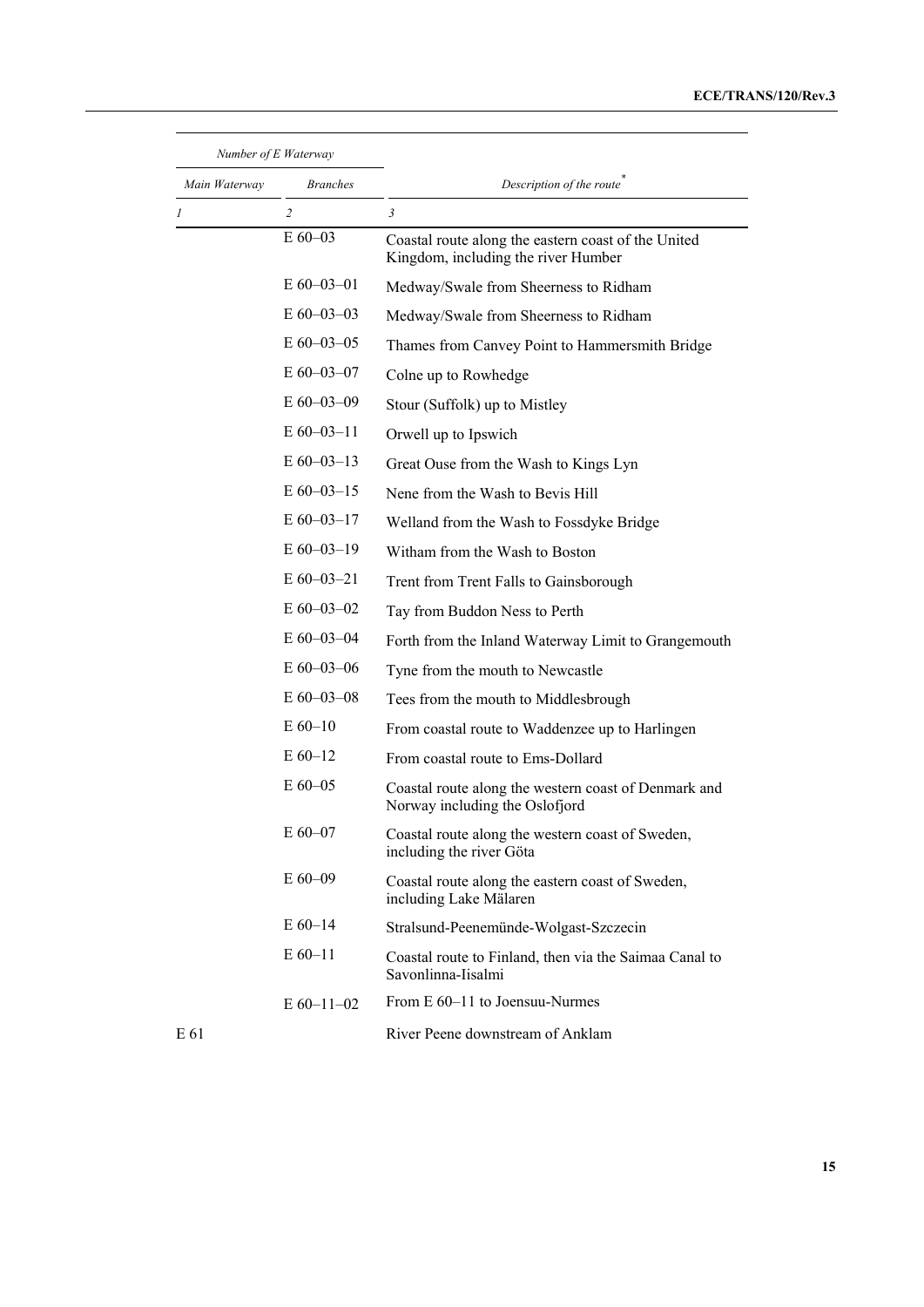| Number of E Waterway |                 |                                                                                                                                                                                                                                                                                |
|----------------------|-----------------|--------------------------------------------------------------------------------------------------------------------------------------------------------------------------------------------------------------------------------------------------------------------------------|
| Main Waterway        | <b>Branches</b> | Description of the route                                                                                                                                                                                                                                                       |
| 1                    | $\overline{c}$  | 3                                                                                                                                                                                                                                                                              |
| E 70                 |                 | From Europoort/Rotterdam to Arnhem via Lek and<br>Benedenrijn-Zutphen-Enschede-[Twente-Mittelland<br>Canal]-Bergeshövede-Minden-Magdeburg-Berlin-<br>Hohensaaten-Kostrzyn-Bydgoszcz-Elblag-Zalew<br>Wiślany-Kaliningrad-rivers Pregolia and Dayma-<br>Kurshskiy Zaliv-Klaipeda |
|                      | $E$ 70–01       | Hollandsche Ijssel from Krimpen to Gouda                                                                                                                                                                                                                                       |
|                      | $E$ 70–03       | Zijkanaal up to Almelo                                                                                                                                                                                                                                                         |
|                      | $E$ 70-02       | Mittellandkanal branch to Osnabrück                                                                                                                                                                                                                                            |
|                      | $E$ 70–04       | Mittellandkanal branch to Hannover-Linden                                                                                                                                                                                                                                      |
|                      | $E$ 70-06       | Mittellandkanal branch to Hildesheim                                                                                                                                                                                                                                           |
|                      | $E$ 70–08       | Mittellandkanal branch to Salzgitter                                                                                                                                                                                                                                           |
|                      | $E$ 70–05       | Havelkanal                                                                                                                                                                                                                                                                     |
|                      | $E$ 70-10       | Spree                                                                                                                                                                                                                                                                          |
|                      | $E$ 70-12       | Berlin-Spandauer Schiffahrtskanal                                                                                                                                                                                                                                              |
| E 71                 |                 | Teltowkanal, Britzer Verbindungskanal and Spree-<br>Oder-Wasserstrasse                                                                                                                                                                                                         |
|                      | $E$ 71-02       | Potsdamer Havel                                                                                                                                                                                                                                                                |
|                      | $E$ 71–04       | Teltowkanal-Oststrecke                                                                                                                                                                                                                                                         |
|                      | $E$ 71–06       | Dahme-Wasserstrasse, downstream of Königs<br>Wusterhausen                                                                                                                                                                                                                      |
| E 80                 |                 | Le Havre-Conflans via Le Havre-Tancarville Canal,<br>Seine et Oise-[Compiègne-Toul], via river Moselle to<br>Koblenz, river Rhine to Mainz, river Main to Bamberg,<br>Main-Donau-Kanal, river Danube from Kelheim to<br>Sulina                                                 |
|                      | E 80-02         | River Seine from Tancarville to estuary                                                                                                                                                                                                                                        |
|                      | E 80-04         | River Seine from Conflans to Nogent                                                                                                                                                                                                                                            |
|                      | $E$ 80-06       | River Saar up to Saarbrücken                                                                                                                                                                                                                                                   |
|                      | E 80-08         | River Drava up to Osijek                                                                                                                                                                                                                                                       |
|                      | $E 80 - 10$     | [Danube-Sava Canal from Vucovar to Samac]                                                                                                                                                                                                                                      |
|                      | E 80-01         | River Tisza up to Szeged                                                                                                                                                                                                                                                       |
|                      | $E$ 80-01-02    | River Bega up to Timisoara                                                                                                                                                                                                                                                     |
|                      | E 80-12         | River Sava up to Sisak                                                                                                                                                                                                                                                         |
|                      | $\to$ 80–03     | [River Olt up to Slatina]                                                                                                                                                                                                                                                      |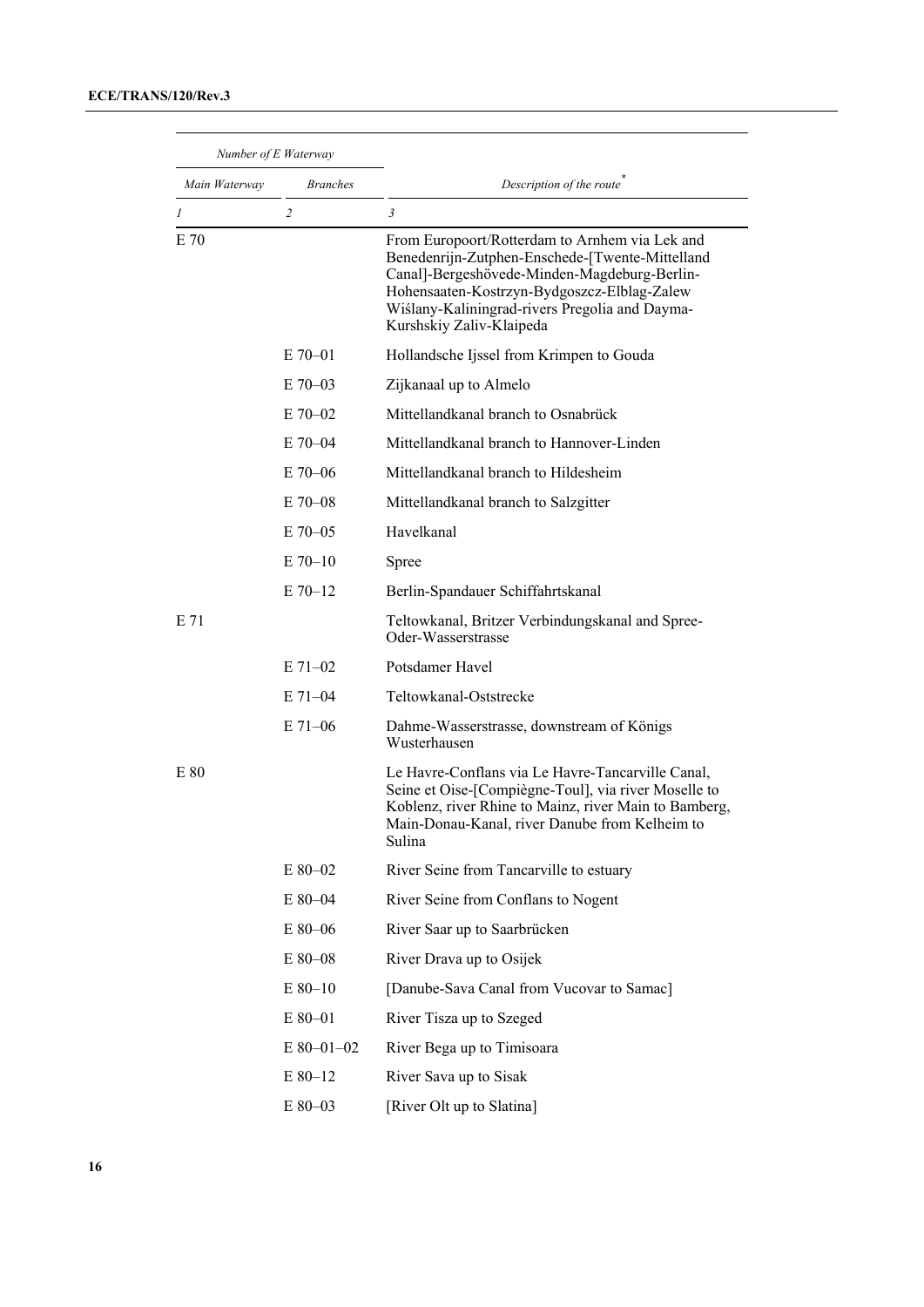### **ECE/TRANS/120/Rev.3**

| Number of E Waterway |                 |                                                                                                                                                                                                                                                                                                                                   |
|----------------------|-----------------|-----------------------------------------------------------------------------------------------------------------------------------------------------------------------------------------------------------------------------------------------------------------------------------------------------------------------------------|
| Main Waterway        | <b>Branches</b> | Description of the route                                                                                                                                                                                                                                                                                                          |
| 1                    | $\overline{c}$  | 3                                                                                                                                                                                                                                                                                                                                 |
|                      | $E80-05$        | [Danube-Bucuresti Canal]                                                                                                                                                                                                                                                                                                          |
|                      | $E80-14$        | Danube-Black Sea Canal                                                                                                                                                                                                                                                                                                            |
|                      | $E$ 80-14-01    | Poarta Alba-Navodari Canal                                                                                                                                                                                                                                                                                                        |
|                      | E 80-07         | River Prut up to Ungheni                                                                                                                                                                                                                                                                                                          |
|                      | $E80-09$        | Danube-Kilia arm                                                                                                                                                                                                                                                                                                                  |
|                      | $E80-16$        | Danube-St. George arm                                                                                                                                                                                                                                                                                                             |
| E 81                 |                 | River Váh from its mouth to Žilina and [Váh-Oder link]                                                                                                                                                                                                                                                                            |
| E 90                 |                 | Coastal route from Gibraltar to the south along the coast<br>of Spain, France, Italy, Greece, Turkey, Bulgaria,<br>Romania and Ukraine along the southern coast of the<br>Crimea to Azov, via the river Don to Rostov-Kalach-<br>Volgograd-Astrakhan, together with inland waterways<br>which are only accessible from that route |
|                      | $E90-01$        | Coastal route in the Adriatic Sea to Trieste                                                                                                                                                                                                                                                                                      |
|                      | $E90-02$        | Coastal route in the Black Sea                                                                                                                                                                                                                                                                                                    |
|                      | $E90-03$        | River Dnestr from Belgorod Dnestrovskiy to Bender                                                                                                                                                                                                                                                                                 |
|                      | $E90-05$        | Coastal route in the Caspian Sea                                                                                                                                                                                                                                                                                                  |
| E 91                 |                 | [Milano-Po Canal], river Po from Cremona to Volta<br>Grimana, Po-Brondolo Canal and Veneta Lateral<br>Waterway to Monfalcone-Trieste                                                                                                                                                                                              |
|                      | $E91-02$        | Po from Conca di Cremona to Casale Monferrato                                                                                                                                                                                                                                                                                     |
|                      | $E91-01$        | River Mincio from the mouth to Lago Inferiore<br>(Mantova)                                                                                                                                                                                                                                                                        |
|                      | $E91-04$        | Ferrara Waterway from Ferrara to Porto Garibaldi                                                                                                                                                                                                                                                                                  |
|                      | $E91 - 06$      | Po Grande from Volta Grimana to its mouth                                                                                                                                                                                                                                                                                         |
|                      | $E91-03$        | Mantova – Adriatic Sea Canal up to Porto Levante                                                                                                                                                                                                                                                                                  |
|                      | E 91-03-02      | Po-Mantova-Adriatic Sea Canal via S. Leone Link                                                                                                                                                                                                                                                                                   |
|                      | $E91-05$        | [Padova-Venezia Canal]                                                                                                                                                                                                                                                                                                            |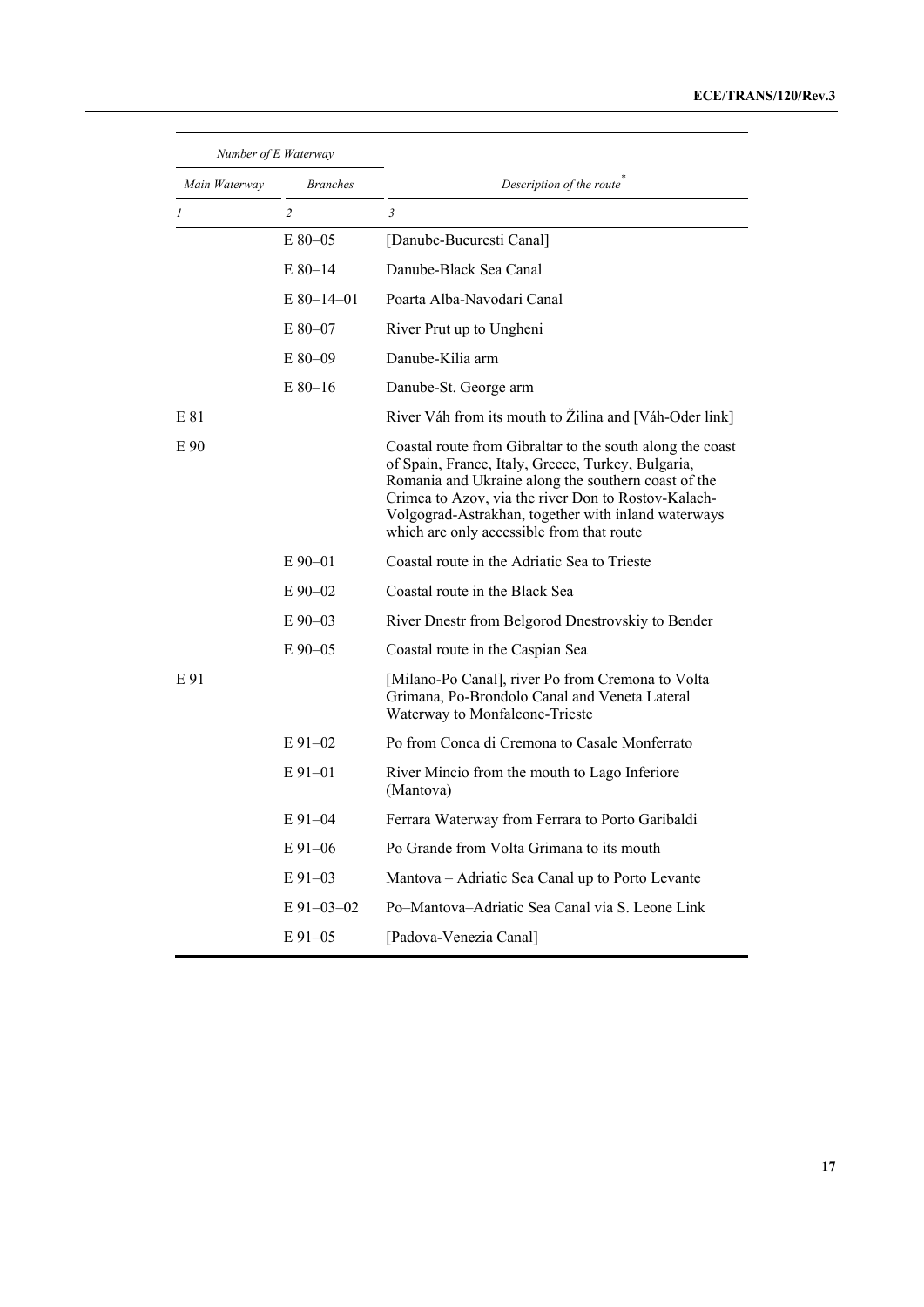## **Annex II\***

## **Inland navigation ports of international importance**

## **Numbering of inland navigation ports of international importance**

 All inland navigation ports of international importance (E ports) shall have numbers consisting of the number of the waterway they belong to followed by a hyphen followed by two digits corresponding to a port on a specific waterway, numbered in order from west to east and from north to south and preceded by the letter "P". Private ports belonging to particular enterprises shall be marked with an asterisk (\*).

#### **List of inland navigation ports of international importance**

| $P_{01-01}$        | Dunkerque (Dunkerque-Valenciennes Canal, 20.5 km) |
|--------------------|---------------------------------------------------|
| $P_{01-02}$        | Charleroi (Sambre, 38.8 km)                       |
| $P_{01-02}$ bis    | Charleroi (Charleroi-Bruxelles Canal, 5.6 km)     |
| $P_{01-03}$        | Namur (Meuse, 46.3 km)                            |
| $P_{01-03}$ bis    | Namur (Meuse, 54.5 km)                            |
| $P_{01-04}$        | Liège (Meuse, 113.7 km)                           |
| $P_{01-04}$ bis    | Liège (Albert Canal, 9.6 km)                      |
| $P_{01-05}$        | Maastricht (Maas, 4.5 km)                         |
| $P_{01-06}$        | Stein (Maas, 21.9 km)                             |
| $P_{01-07}$        | Born (Maas, 29.7 km)                              |
| $P_{01-08}$        | Maasbracht (Maas, 41.8 km)                        |
| $P_{01-09}$        | Roermond (Maas, 74.3 km)                          |
| $P_{01-09}$ bis    | Venlo (Maas, 108.0–111.0 km)                      |
| $P_{01-09}$ ter    | Meerlo/Wanssum (Maas, 133.0 km)                   |
| P 01-09quater      | Gennep (Maas, 153.0 km)                           |
| P 01-09quinquies   | Cuijk (Maas, 167.0 km)                            |
| P 01-09 sexies     | Grave (Maas, 174.0 km)                            |
| $P_{01-10}$        | Oss (Maas, 193.0 km)                              |
| $P 01-10$ bis      | Maasdriel (Maas, 212.0 km)                        |
| $P_{01-10}$ ter    | Waalwijk (Bergsche Maas, 236.0 km)                |
| $P_{01-10}$ quater | Geertruidenberg (Bergsche Maas, 251.0 km)         |
| $P_01-11$          | Dordrecht (Mervede, 974.4 km)                     |
| $P_{01-12}$        | Zwijndrecht (Oude Maas, 980.6 km)                 |
| $P_{01-13}$        | Vlaardingen (Nieuwe Waterweg, 1,010.5 km)         |
| $P_{01-14}$        | Maassluis (Nieuwe Waterweg, 1,018.7 km)           |
| $P_{01-01-01}$     | Overpelt (Kanaal Bocholt-Herentals, 14.8 km)      |
| $P$ 01-03-01       | 's-Hertogenbosch (Zuid-Willemsvaart, 4.0 km)      |
| $P$ 01-03-02       | Veghel (Zuid-Willemsvaart, 24.0 km)               |
| $P$ 02-01          | Zeebrugge (North Sea)                             |
| $P_{02-02}$        | Aalter (Kanal Oostende-Brugge-Gent, 22.5 km)      |
| $P$ 02-03          | Lille (Deûle, 42.0 km)                            |
| $P$ 02-02-01       | Oostende (North Sea)                              |

Annex II as amended in accordance with TRANS/SC.3/168/Add.1 (entry into force on 29 November 2006 pursuant C.N.670.2006.TREATIES-4), ECE/TRANS/SC.3/181/Add.1 (entry into force on 15 October 2009 pursuant C.N.424.2009.TREATIES-2) and ECE/TRANS/SC.3/193/Add.1 (entered into force on 15 October 2013 pursuant C.N.434.2013.TREATIES-XI.D.5).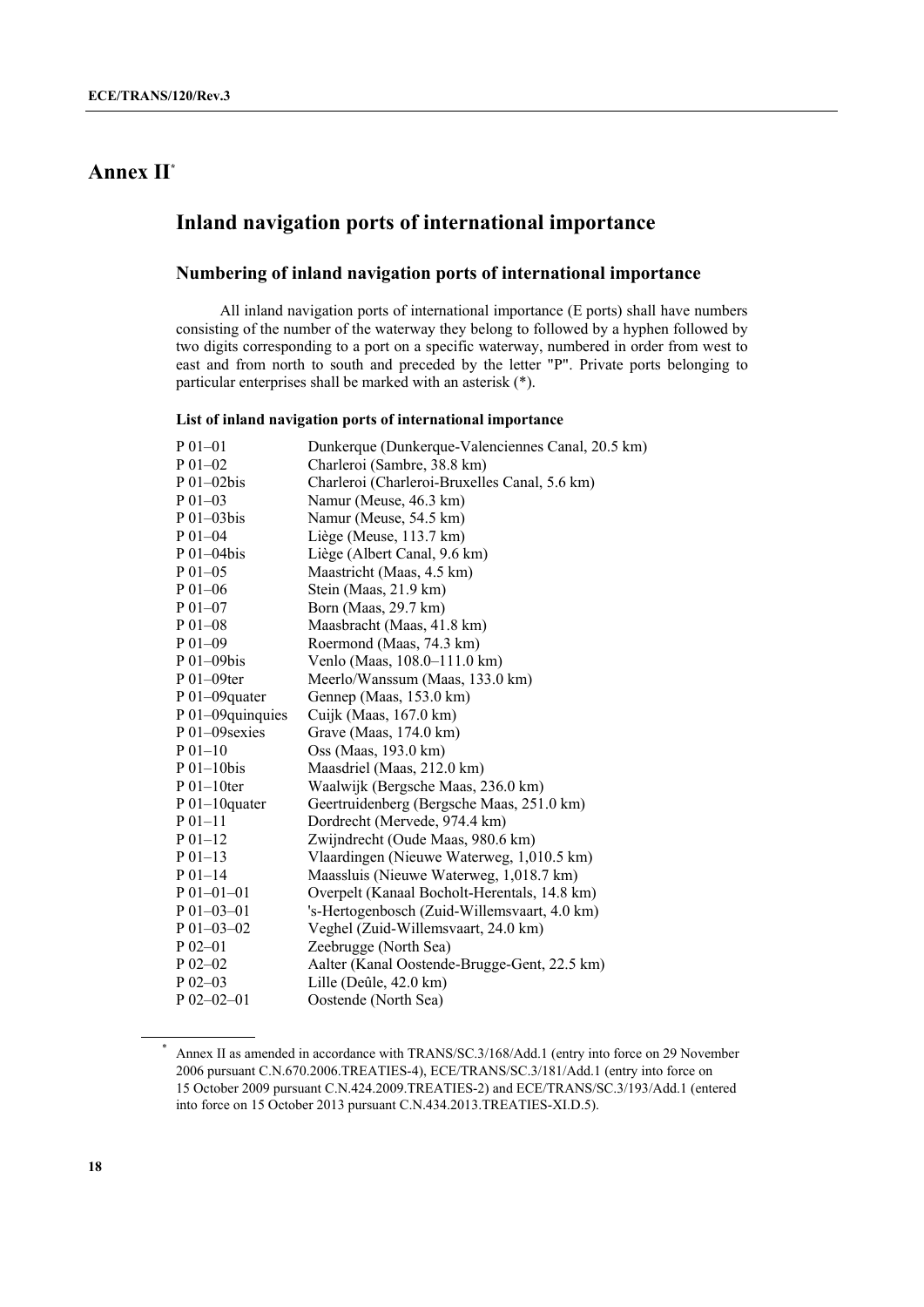| $P$ 02-04-01  | Roeselare (Leie-Roeselare Canal, 0.5 km)             |
|---------------|------------------------------------------------------|
| $P$ 02-04-02  | Izegem (Leie-Roeselare Canal, 6.4 km)                |
| $P_{03-01}$   | Moerdijk (Hollands Diep, 986.0 km)                   |
| $P$ 03-02     | Terneuzen (Terneuzen-Gent Canal, 32.5 km)            |
| $P$ 03-03     | Zelzate (Terneuzen-Gent Canal, 19.6 km)              |
| P 03-04       | Gent (Terneuzen-Gent Canal, 4.6 km)                  |
| $P$ 04-01     | Vlissingen (Westerschelde, 14.0 km from the mouth)   |
| $P$ 04-02     |                                                      |
| $P$ 04-03     | Beveren (Beneden Zeeschelde, 22.9 km)                |
| P 04-03bis    | Ruisbroek (Kanaal Charleroi-Bruxelles, 58.8 km)      |
|               | Willebroek (Bruxelles-Schelde Canal, 61.3 km)        |
| $P$ 04-04     | Grimbergen (Kanaal Bruxelles-Rupel, 12.2 km)         |
| $P$ 04-05     | Bruxelles (Kanaal Bruxelles-Rupel, 62.0 km)          |
| $P_{05-01}$   | Avelgem (Bovenschelde, 35.7 km)                      |
| $P_{05-02}$   | Melle (Boven-Zeeschelde, 9.9 km)                     |
| P 05-03       | Meerhout (Albertkanaal, 80.7 km)                     |
| $P_{05-04}$   | Ham (Albertkanaal, 73.7 km)                          |
| $P$ 05-05     | Hasselt (Albertkanaal, 51.5 km)                      |
| $P_{05-06}$   | Genk (Albertkanaal, 42.9 km)                         |
| P 05-07       | Centre and West (Schelde, 22.0 km)                   |
| $P$ 05-08     | Centre and West (Canal du Centre, 10.0 km)           |
| $P$ 05-04-01  | Aalst (Dender, 53.7 km)                              |
| $P 06 - 01$   | Antwerpen (Schelde, 102.9 km)                        |
| $P$ 06-02     | Bergen op Zoom (Schelde-Rijn Verbinding, 1,031.8 km) |
| P 10-01       | Rotterdam (Nieuwe Maas, 1,002.5 km)                  |
| $P$ 10-02     | Albasserdam (Noord, 981.1 km)                        |
| $P_10-02$ bis | Gorinchem (Merwede, 956.0 km)                        |
| P 10-02ter    | Zaltbommel (Waal, 935.0 km)                          |
| $P10-03$      | Tiel (Waal, 914.6 km)                                |
| P 10-04       | Emmerich (Rhine, 852.0 km)                           |
| $P10-05$      | Wesel (Rhine, 814.0 km)                              |
| $P10-06$      | Rheinberg-Ossenberg* (Rhine, 806.0 km)               |
| $P_10-07$     | Orsoy (Rhine, 794.0 km)                              |
| $P_10-08$     | Walsum-Nordhafen* (Rhine, 793.0 km)                  |
| $P10-09$      | Walsum-Sud* (Rhine, 791.0 km)                        |
| $P_10-10$     | Schwelgern* (Rhine, 790.0 km)                        |
| $P_10-11$     | Homberg, Sachtleben* (Rhine, 774.0 km)               |
| $P_10-12$     | Duisburg-Ruhrort Häfen (Rhine, 774.0 km)             |
| $P_10-13$     | Krefeld (Rhine, 762.0 km)                            |
| $P_10-14$     | Düsseldorf (Rhine, 743.0 km)                         |
| $P10-15$      | Neuss (Rhine, 740.0 km)                              |
| $P10-16$      | Stürzelberg* (Rhine, 726.0 km)                       |
| $P 10-17$     | Leverkusen* (Rhine, 699.0 km)                        |
| $P 10-18$     | Köln (Rhine, 688.0 km)                               |
| $P10-19$      | Wesseling-Godorf* (Rhine, 672.0 km)                  |
| $P10-20$      | Bonn (Rhine, 658.0 km)                               |
|               |                                                      |
| $P 10 - 21$   | Andernach (Rhine, 612.0 km)                          |
| $P_10-22$     | Neuwied (Rhine, 606.0 km)                            |
| $P_10-23$     | Bendorf (Rhine, 599.0 km)                            |
| $P10-24$      | Koblenz (Rhine, 596.0 km)                            |
| $P_10-25$     | Bingen (Rhine, 527.0 km)                             |
| $P_10-26$     | Wiesbaden (Rhine, 500.0 km)                          |
| $P$ 10-27     | Gernsheim (Rhine, 462.0 km)                          |
| $P$ 10-28     | Worms (Rhine, 444.0 km)                              |
| $P$ 10-29     | Mannheim (Rhine, 424.0 km)                           |
| P 10-30       | Ludwigshafen (Rhine, 420.0 km)                       |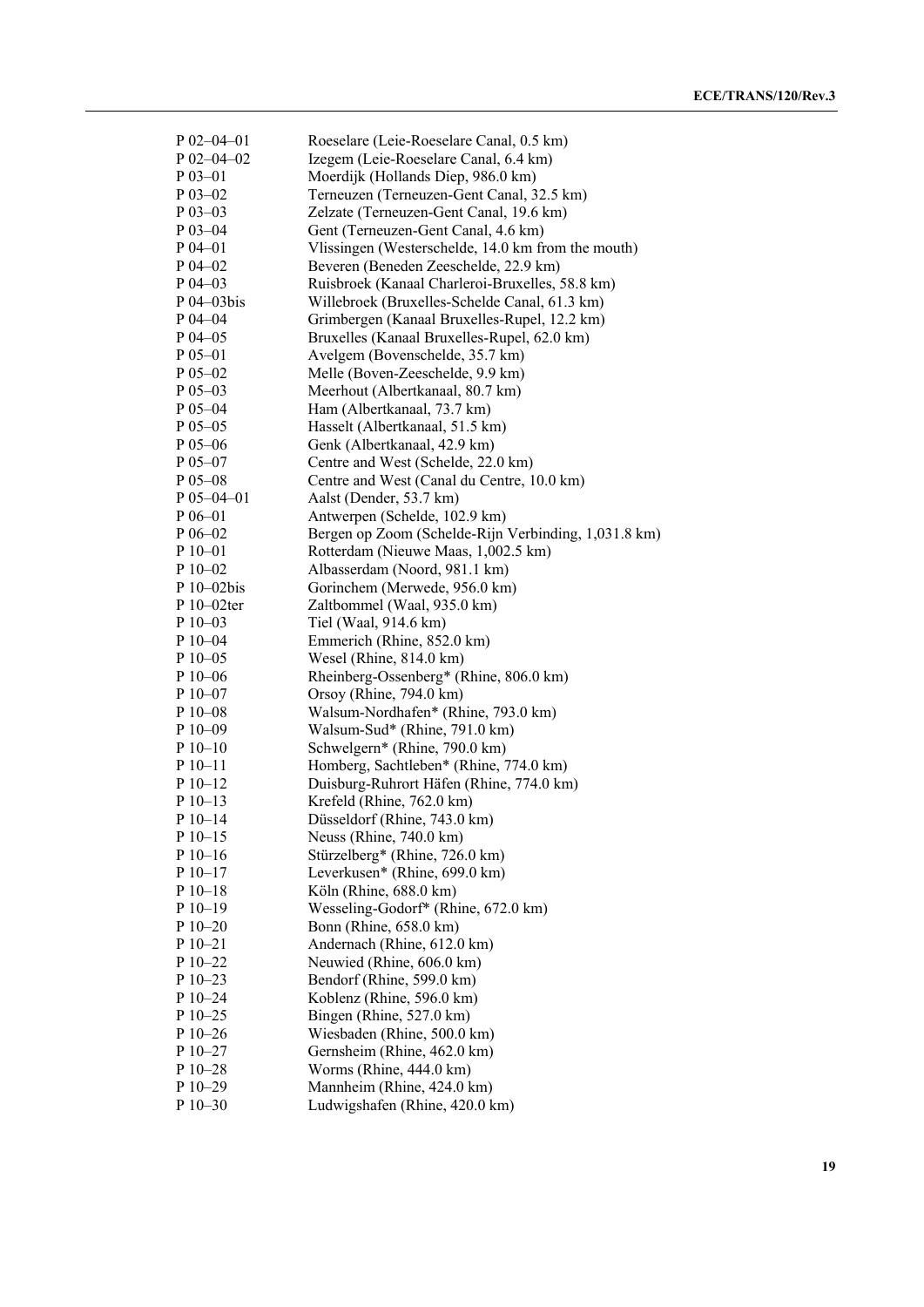| $P$ 10-31             | Speyer (Rhine, 400.0 km)                                                                                 |
|-----------------------|----------------------------------------------------------------------------------------------------------|
| $P$ 10-32             | Germersheim (Rhine, 385.0 km)                                                                            |
| P 10-33               | Wörth (Rhine, 366.0 km)                                                                                  |
| P 10-34               | Karlsruhe (Rhine, 360.0 km)                                                                              |
| $P$ 10-35             | Kehl (Rhine, 297.0 km)                                                                                   |
| P 10-36               | Strasbourg (Rhine, 296.0 km)                                                                             |
| P 10-37               | Breisach (Rhine, 226.0 km)                                                                               |
| P 10-38               |                                                                                                          |
|                       | Colmar-Neuf Brisach (Rhine, 225.8 km)                                                                    |
| $P10-39$<br>$P$ 10–40 | Mulhouse-Ottmarsheim (Grand Canal d'Alsace, 21.0 km)                                                     |
|                       | Fort Louis Stattmatten (Grand Canal d'Alsace, 322.0 km)<br>Ile Napoléon (Niffer-Mulhouse Canal, 37.6 km) |
| $P_10-41$             |                                                                                                          |
| P 10-42               | Aproport (Chalon, Mâcon, Villefranche-sur-Saône)                                                         |
|                       | (Saône, 230.0 km, 296.0 km and 335.0 km, respectively)                                                   |
| P 10-43               | Pagny (Saône, 192.75 km)                                                                                 |
| P 10-44               | Lyon (Saône, 375.0 km)                                                                                   |
| P 10-45               | Marseille-Fos (Marseille-Rhône Canal, 0.0 km)                                                            |
| $P 10 - 01 - 01$      | Rhein-Lippe-Hafen* (Wesel-Datteln-Kanal, 1.0 km)                                                         |
| $P$ 10-01-02          | Marl Hüls-AG* (Wesel-Datteln-Kanal, 38.0 km)                                                             |
| $P$ 10-01-03          | Auguste Victoria* (Wesel-Datteln-Kanal, 39.0 km)                                                         |
| $P$ 10-01-04          | Lünen (Datteln-Hamm-Kanal, 11.0 km)                                                                      |
| $P$ 10-01-05          | Berkamen* (Datteln-Hamm-Kanal, 22.0 km)                                                                  |
| $P$ 10-01-06          | Hamm (Datteln-Hamm-Kanal, 34.0 km)                                                                       |
| $P 10 - 01 - 07$      | Schmehausen* (Datteln-Hamm-Kanal, 47.0 km)                                                               |
| P 10-03-01            | Essen (Rhein-Herne-Kanal, 16.0 km)                                                                       |
| $P$ 10-03-02          | Coelln-Neuessen* (Rhein-Herne-Kanal, 17.0 km)                                                            |
| $P$ 10-03-03          | Ruhr-Oel* (Rhein-Herne-Kanal, 22.0 km)                                                                   |
| P 10-03-04            | Gelsenkirchen (Rhein-Herne-Kanal, 24.0 km)                                                               |
| $P$ 10-03-05          | Wanne-Eickel (Rhein-Herne-Kanal, 32.0 km)                                                                |
| $P$ 10-05-01          | Mülheim (Ruhr, 8.0 km)                                                                                   |
| $P$ 10-07-01          | Heilbronn (Neckar, 110.0 km)                                                                             |
| $P$ 10-07-02          | Stuttgart (Neckar, 186.0 km)                                                                             |
| $P$ 10–07–03          | Plochingen (Neckar, 200.0 km)                                                                            |
| $P$ 10-09-01          | Huningue (Rhine, 168.4 km)                                                                               |
| P 10-09-02            | Swiss Rhine Ports (Schweizerische Rheinhäfen)                                                            |
|                       | (Rhine, 159.38–169.95 km)                                                                                |
| $P$ 10–04–01          | Sète (Rhône-Sète Canal, 96.0 km)                                                                         |
| $P$ 10-06-01          | Fos (Fos Bay, sea section)                                                                               |
| P 11-01               | IJmond (Noordzeekanaal, 4.7 km)                                                                          |
| P 11-02               | Zaanstad (Zaan, 1.4 km)                                                                                  |
| P 11-02bis            | Beverwijk (Noordzeekanaal, 4.5 km)                                                                       |
| $P11-03$              | Amsterdam (Noordzeekanaal, 20.6 km)                                                                      |
| $P11-04$              | Utrecht (Amsterdam-Rijnkanaal, 35.0 km)                                                                  |
| P 11-01-01            | Zaandam (Zaan, 2.0 km)                                                                                   |
| P 12-01               | Nijmegen (Waal, 884.6 km)                                                                                |
| P 12-02               | Arnhem (Nederrijn, 885.8 km)                                                                             |
| P 12-02bis            | Deventer (Geldersche IJssel, 57.3 km)                                                                    |
| $P$ 12–03             | Zwolle (IJssel, 980.7 km)                                                                                |
| P 12-04               | Kampen (Geldersche IJssel, 106.8 km)                                                                     |
| $P$ 12-02-01          | Meppel (Meppelerdiep, 10.5 km)                                                                           |
| $P$ 13-01             | Emsland* (Dortmund-Ems-Kanal, 151.0 km)                                                                  |
| P 13-02               | Münster (Dortmund-Ems-Kanal, 68.0 km)                                                                    |
| $P$ 13-03             | Dortmund (Dortmund-Ems-Kanal, 1.0 km)                                                                    |
| $P$ 14-01             | Bremerhaven (Weser, 66.0–68.0 km)                                                                        |
| P 14-02               | Nordenham (Weser, 54.0-64.0 km)                                                                          |
| P 14-03               | Brake (Weser, 41.0 km)                                                                                   |
|                       |                                                                                                          |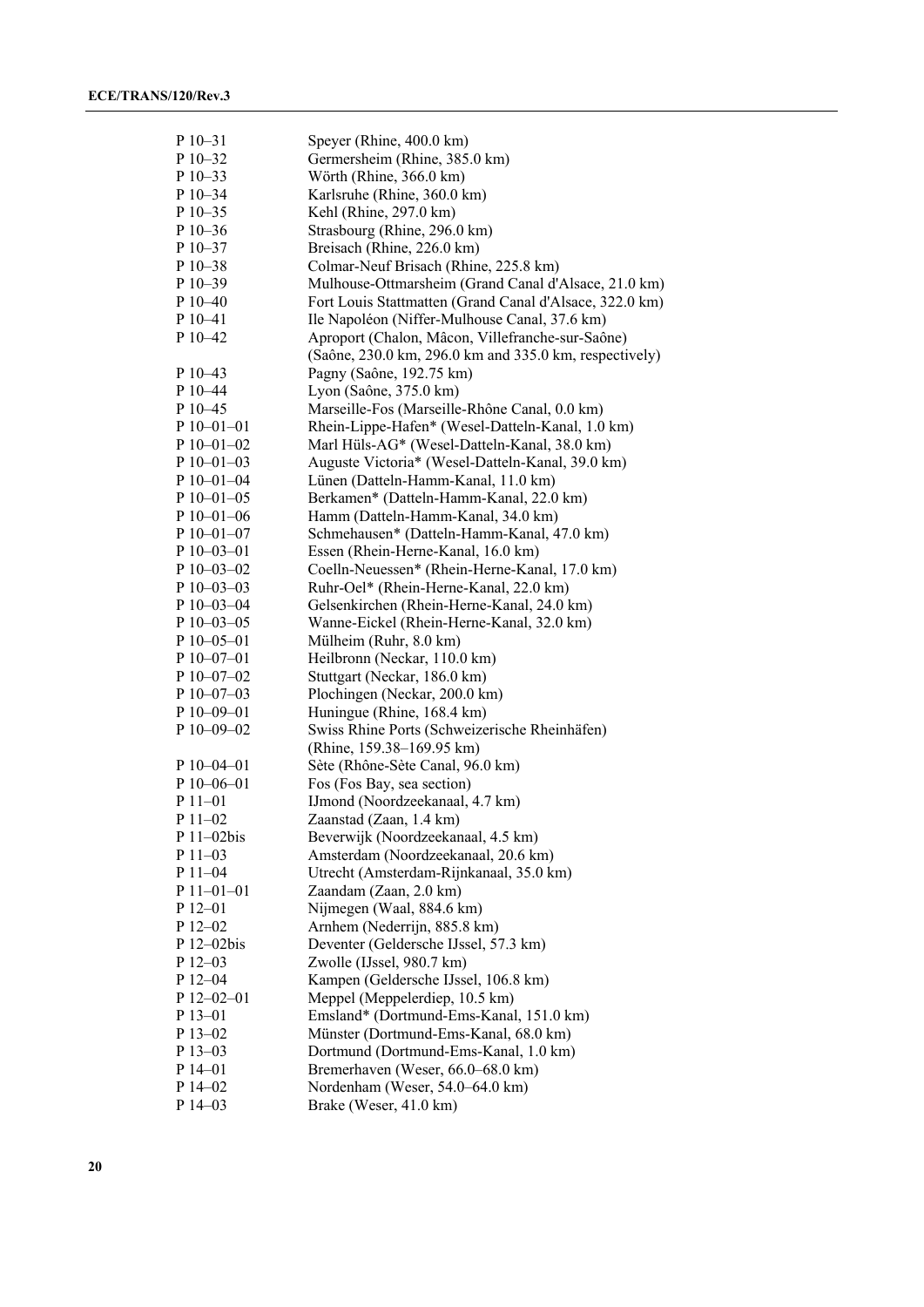| $P$ 14–04        | Bremen (Weser, $4.0-8.0$ km)                                        |
|------------------|---------------------------------------------------------------------|
| $P$ 15–01        | Almere (IJsselmeer, 15.0 km)                                        |
| P 15-01bis       | Lelystad (IJsselmeer, 32.0 km)                                      |
| $P$ 15–02        | Lemmer (Prinses Margarietkanaal, 90.5 km)                           |
| $P 15 - 02$ bis  | Sneek (Prinses Margrietkanaal, 43.7 km)                             |
| P 15-02ter       | Zuidhorn (Van Starckenborghkanaal, 15.0 km)                         |
| $P$ 15-03        | Groningen (Van Starkenborghkanaal, 7.0 km)                          |
| $P$ 15–04        | Emden (Ems, $41.0 \text{ km}$ )                                     |
| $P$ 15-05        | Leer (Ems, $14.0 \text{ km}$ )                                      |
| $P$ 15–06        | Oldenburg* (Hunte, 0.0–5.0 km)                                      |
| $P$ 15–01–01     | Leeuwarden (Haringsmakanaal, 23.7 km)                               |
| $P_{20-01}$      | Cuxhaven (Elbe, $724.0 \text{ km}$ ) <sup>1</sup>                   |
| $P 20 - 02$      | Brunsbüttel (Elbehafen, 693.0 km) <sup>1</sup>                      |
| $P 20 - 03$      | Bützfleet* (Elbe, $668.0 \text{ km}$ ) <sup>1</sup>                 |
| $P 20 - 04$      | Hamburg (Elbe, $618.0 - 639.0 \text{ km}$ ) <sup>1</sup>            |
| $P 20 - 05$      | Lauenburg (Elbe, $568.0 \text{ km}$ ) <sup>1</sup>                  |
| $P 20 - 06$      | Tangermünde (Elbe, $388.0 \text{ km}$ ) <sup>1</sup>                |
| P 20-07          | Kieswerk Rogätz* (Elbe, $354.0 \text{ km}$ ) <sup>1</sup>           |
|                  | Magdeburger Häfen (Elbe, 330.0 and 333.0 km) <sup>1</sup>           |
| $P 20 - 08$      |                                                                     |
| $P 20 - 09$      | Schönebeck (Elbe, $315.0 \text{ km}$ ) <sup>1</sup>                 |
| $P 20 - 10$      | Aken (Elbe, $277.0 \text{ km}$ ) <sup>1</sup>                       |
| $P 20 - 11$      | Torgau (Elbe, $154.0 \text{ km}$ ) <sup>1</sup>                     |
| $P 20 - 12$      | Kieswerk Mühlberg* (Elbe, $125.0 \text{ km}$ ) <sup>1</sup>         |
| $P 20-13$        | Riesa (Elbe, $109.0 \text{ km}$ ) <sup>1</sup>                      |
| $P 20 - 14$      | Dresden (Elbe, 57 and 61 km) <sup>1</sup>                           |
| $P 20 - 15$      | Děčín (Elbe, 737.3 and 739.3 km) <sup>1</sup>                       |
| $P 20-16$        | Usti nad Labem (Elbe, $761.5$ and $764.0 \text{ km}$ ) <sup>1</sup> |
| $P 20 - 17$      | Mělník (Elbe, 834.4 km) $^1$                                        |
| $P 20 - 18$      | Týnec nad Labem (Elbe, 933.7 km)                                    |
| $P 20 - 04 - 01$ | Halle-Trotha (Saale, 86.0 km)                                       |
| $P 20 - 06 - 01$ | Miřejovice (Vltava, 18.9 km)                                        |
| $P 20 - 06 - 02$ | Praha (Vltava, 47.4 and 55.5 km)                                    |
| $P21-01$         | Lübeck (Trave, 2.0–8.0 km)                                          |
| $P_{30-01}$      | Swinoujscie (Baltic Sea-mouth of the Oder)                          |
| $P_{30-02}$      | Szczecin (Oder, 741.0 km)                                           |
| $P$ 30–03        | Kostrzyn (Oder, 617.0 km)                                           |
| $P_{30-04}$      | Wroclaw (Oder, 255.0 km)                                            |
| $P$ 30–05        | Kozle (Oder, 96.0 km)                                               |
| $P$ 30-01-01     | Gliwice (Gliwicki Canal, 41.0 km)                                   |
| $P$ 40–01        | Gdansk (Baltic Sea-mouth of the Wisla)                              |
| $P$ 40–02        | Bydgoszcz (Wisla, 772.3 km and Brda, 2.0 km)                        |
| $P$ 40–03        | Brest (Mukhovets, 1.5 km)                                           |
| $P$ 40-04        | Pinsk (Pina, 9.0 km)                                                |
| P 40-04bis       | Mikashevichi (Pripyat, 40.5 km and Mikashevichi Canal, 7.0 km)      |
| $P$ 40–04ter     | Mozyr (Pripyat, 188.0 km)                                           |
| $P$ 40-05        | Kyiv (Dnipro, 856.0 km)                                             |
| $P$ 40–06        | Cherkassy (Dnipro, 653.0 km)                                        |
| $P$ 40–07        | Kremenchuk (Dnipro, 541.0 km)                                       |
| $P$ 40–07bis     | Poltava Ore Mining and Processing Enterprise (Dnipro, 521.0 km)     |
| $P$ 40-08        | Dniprodzerzhynsk (Dnipro, 429.0 km)                                 |

<sup>&</sup>lt;sup>1</sup> Distances to ports on the River Elbe are measured: in Germany – from the Czech/German State border starting from 0.0 km; in the Czech Republic – from the German/Czech State border starting from 726.15 km to avoid duplication of distances in the two countries concerned.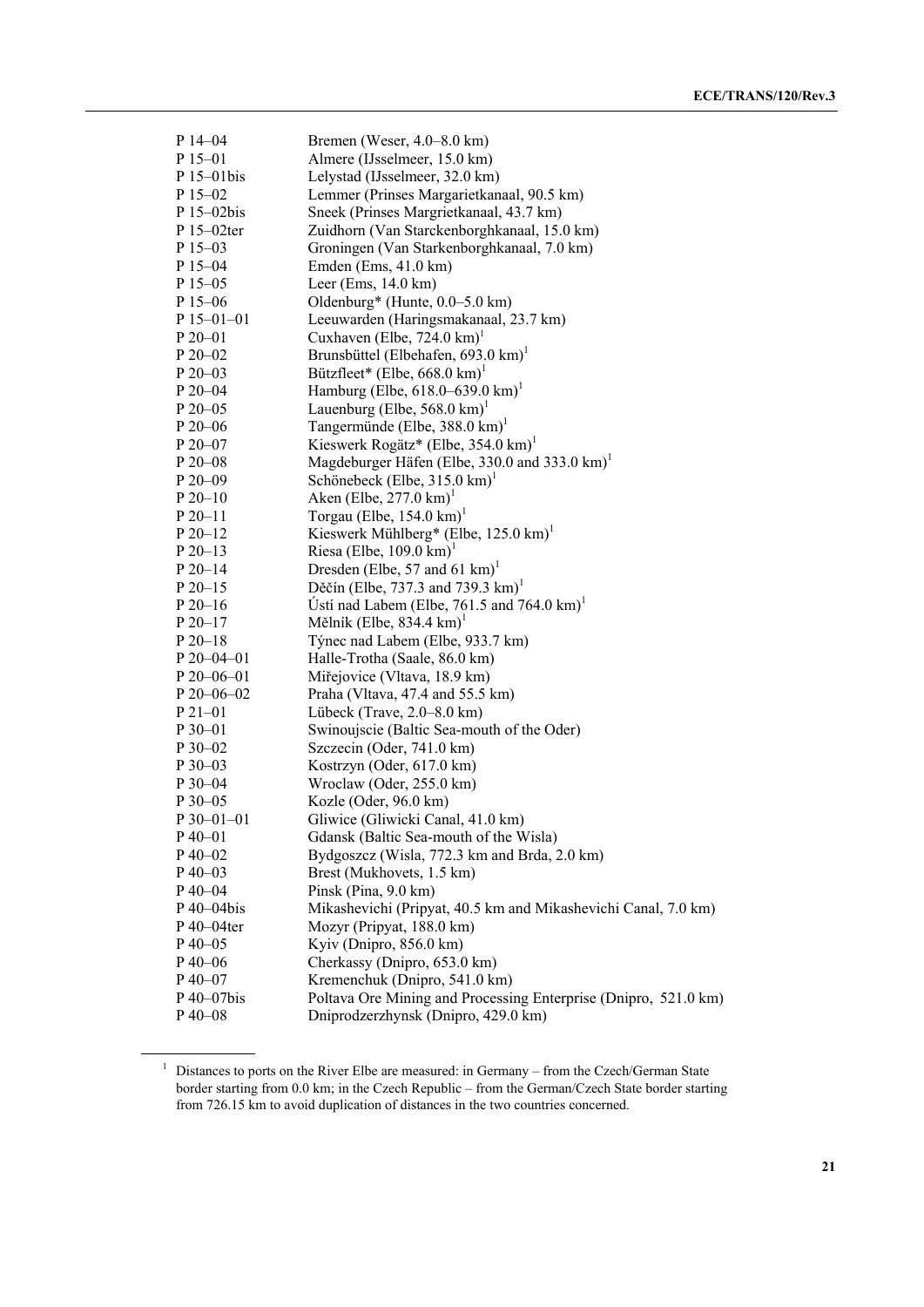| P 40-08bis                 | Cargo handling terminal (Dnipro, 422.0 km)                            |
|----------------------------|-----------------------------------------------------------------------|
| $P$ 40–09                  | Dnipropetrovsk (Dnipro, 393.0 km)                                     |
| $P$ 40–10                  | Zaporizhya (Dnipro, 308.0 km)                                         |
| $P_40-11$                  | Nova Kakhovka (Dnipro, 96.0 km)                                       |
| $P$ 40-12                  | Kherson (Dnipro, 28.0 km)                                             |
| $P$ 40-01-01               | Chernihiv (Desna, 194.5 km)                                           |
| $P$ 40–02–01               | Mykolaiv river port (Pivdenny Buh, 40.0 km)                           |
| $P$ 40-02-02               | Mykolaiv sea port (Pivdenny Buh, 35.0 km)                             |
| $P$ 40-02-03               | Dnipro-Buhskiy (Pivdenny Buh, 16.0 km)                                |
| $P_41 - 01$                | Klaipeda sea port (Kurshskiy Zaliv)                                   |
| $P$ 41–02                  | Nida (Kurshskiy Zaliv, 42.7 km) <sup>2</sup>                          |
| $P$ 41–03                  | Uostadvaris (Nemunas, $61.3 \text{ km}$ ) <sup>2</sup>                |
| $P_41-04$                  | Kaunas (Nemunas, 219.0 km)                                            |
| $P 50 - 01$                | Sankt-Peterburg sea port (Neva, $1,397.0 \text{ km}$ ) <sup>3</sup>   |
| $P 50 - 02$                | Sankt-Peterburg river port (Neva, $1,385.0 \text{ km}$ ) <sup>3</sup> |
| $P 50 - 03$                | Podporozhie (Volgo-Baltijskiy Waterway, 1,054.0 km) <sup>3</sup>      |
| $P 50 - 04$                | Cherepovets (Volgo-Baltijskiy Waterway, 540.0 km) <sup>3</sup>        |
| P 50-05                    | Yaroslavl (Volga, 520.0 km)                                           |
| $P 50 - 06$                | Nizhniy Novgorod (Volga, 905.0 km) <sup>3</sup>                       |
| P 50-07                    | Kazan (Volga, $1,311.0 \text{ km}$ ) <sup>3</sup>                     |
|                            | Ulianovsk (Volga, $1,528.0 \text{ km}$ ) <sup>3</sup>                 |
| $P 50 - 08$<br>$P 50 - 09$ | Samara (Volga, $1,738.0 \text{ km}$ ) <sup>3</sup>                    |
|                            | Saratov (Volga, 2,165.0 km) <sup>3</sup>                              |
| $P 50-10$<br>$P 50 - 11$   | Volgograd (Volga, 2,551.0 km) <sup>3</sup>                            |
|                            |                                                                       |
| $P 50-12$                  | Astrakhan (Volga, 3,051.0 km), sea port <sup>3</sup>                  |
| $P 50 - 02 - 01$           | Moskva Northern Port (Kanal imeni Moskvy, 46.0 km) <sup>3</sup>       |
| $P 50 - 02 - 02$           | Moskva Western Port (Kanal imeni Moskvy, 32.0 km) <sup>3</sup>        |
| $P 50 - 02 - 03$           | Moskva Southern Port (Kanal imeni Moskvy, 0.0 km Moskva River         |
|                            | 151.0 km, from its confluence with Oka River) <sup>3</sup>            |
| $P 50 - 02 - 02 - 01$      | Tver (Volga, 272.0 km) <sup>3</sup>                                   |
| $P 50 - 01 - 01$           | Perm (Kama, 2,260.0 km) <sup>3</sup>                                  |
| $P_60-01$                  | Scheveningen (North Sea)                                              |
| $P_60-02$                  | Den Helder (North Sea)                                                |
| $P_60-03$                  | Brunsbüttel (Kiel Canal, 2.0–5.0 km)                                  |
| $P_60-04$                  | Rendsburg (Kiel Canal, 62.0 km)                                       |
| $P_60-05$                  | Kiel (Kiel Canal, 96.0 km)                                            |
| $P_60-06$                  | Flensburg                                                             |
| $P 60 - 07$                | Wismar                                                                |
| $P 60 - 08$                | Rostock                                                               |
| $P_60-09$                  | Stralsund                                                             |
| $P_60-10$                  | Greifswald                                                            |
| $P_60-11$                  | Sventoji (Baltic Sea)                                                 |
| $P_60-12$                  | Vyborg (Vyborg Bay)                                                   |
| $P_60-13$                  | Petrozavodsk (Lake Onega, 1,009.0 km) <sup>3</sup>                    |
| $P_60-14$                  | Arkhangelsk sea port (Mouth of Severnaja Dvina)                       |
| $P_60-15$                  | Arkhangelsk river port (Mouth of Severnaja Dvina, 0.0 km)             |
| $P_060-02-01$              | Sevilla (Guadalquivir, 80.0 km)                                       |
| $P_60-04-01$               | Douro (Douro, 5.0 km)                                                 |
| $P_60-04-02$               | Sardoura (Douro, 49.0 km)                                             |
| $P_60-04-03$               | Régua-Lamego (Douro, 101.0 km)                                        |
| $P_60-06-01$               | Bordeaux (Gironde and Garonne, 359.0 km)                              |

 $\frac{2}{3}$  The distance to Lithuanian ports is measured from the Klaipeda sea port.<br>
3 Distance from Moskva Southern Port.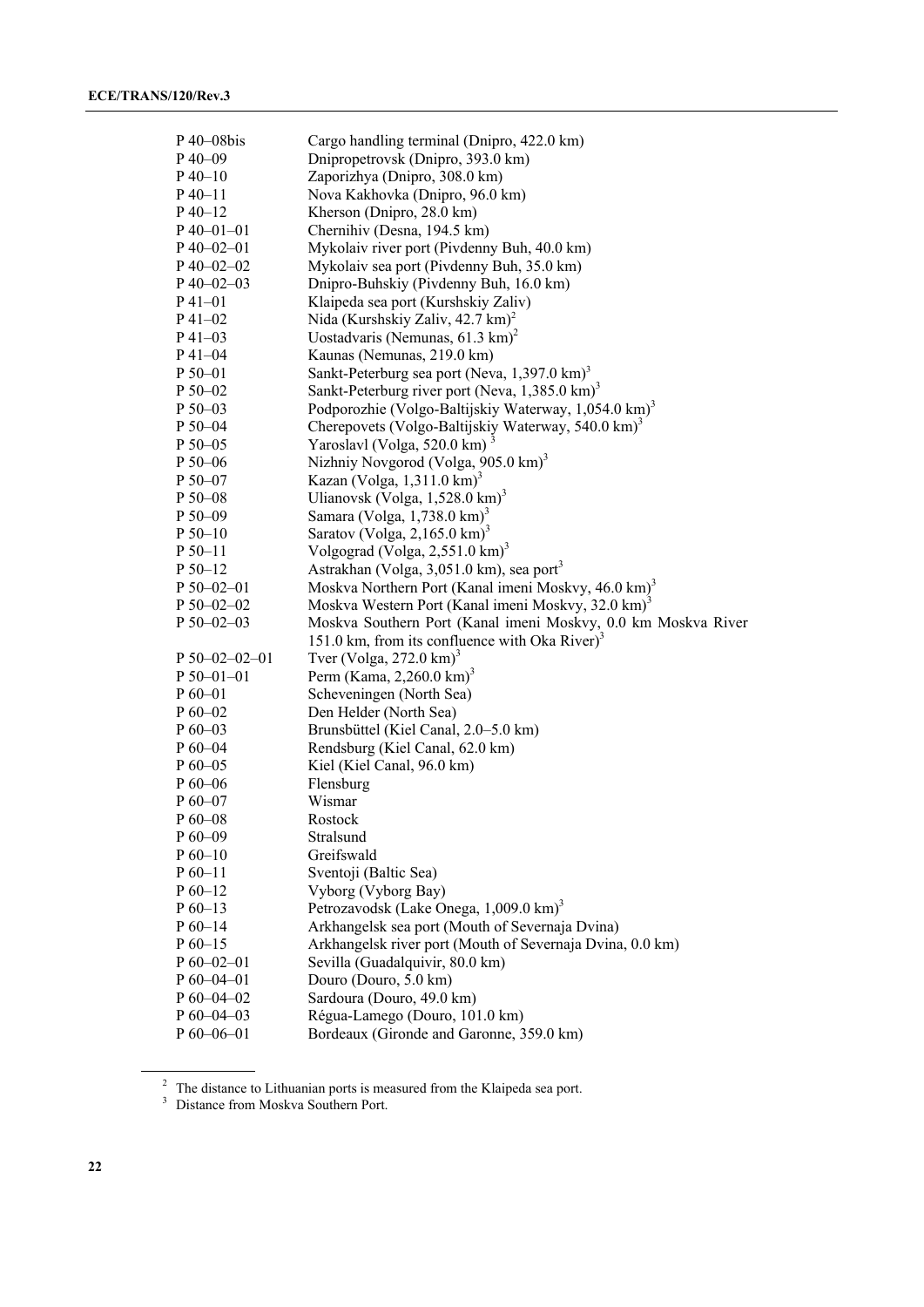| $P 60 - 08 - 01$       | Nantes (Loire, 645.0 km)                                                                                |
|------------------------|---------------------------------------------------------------------------------------------------------|
| $P_060-10-01$          | Harlingen (Waddenzee)                                                                                   |
| $P_060-12-01$          | Delfzijl (Waddenzee)                                                                                    |
| $P_60-11-01$           | Mustola (39.0 km from the mouth of Saimaa Canal)                                                        |
| $P_60-11-02$           | Kaukas* (52.0 km from the mouth of Saimaa Canal)                                                        |
| $P_0$ 60-11-03         | Rapasaari* (52.0 km from the mouth of Saimaa Canal)                                                     |
| $P_60-11-04$           | Joutseno* (67.0 km from the mouth of Saimaa Canal)                                                      |
| $P_60-11-05$           | Vuoksi* (85.0 km from the mouth of Saimaa Canal)                                                        |
| $P_0$ 60-11-06         | Varkaus (Port of Taipale, 270.0 km from the mouth of Saimaa Canal)                                      |
| $P_0$ 60-11-07         | Varkaus (Port of Kosulanniemi,* 270.0 km from the mouth of Saimaa                                       |
|                        | Canal)                                                                                                  |
| $P_60-11-08$           | Varkaus (Port of Akonniemi, 270.0 km from the mouth of Saimaa                                           |
|                        | Canal)                                                                                                  |
| $P_60-11-09$           | Kuopio (352.0 km from the mouth of Saimaa Canal)                                                        |
| $P_0$ 60-11-02-01      | Puhos* (311.0 km from the mouth of Saimaa Canal)                                                        |
| $P_60-11-02-02$        | Joensuu (346.0 km from the mouth of Saimaa Canal)                                                       |
| $P_61-01$              | Anklam (Peene, 95.0 km)                                                                                 |
| P 70-01                | Wageningen (Neder-Rijn, 903.2 km)                                                                       |
| P 70-01bis             | Lochem (Twentekanaal, 15.5 km)                                                                          |
| $P 70-01$ ter          | Hengelo (Twentekanaal, 45.1 km)                                                                         |
| $P 70 - 02$            | Enschede (Twentekanaal, 49.8 km)                                                                        |
| $P70-03$               | Ibbenbüren (Mittellandkanal, 5.0 km)                                                                    |
| $P 70 - 04$            | Minden (Mittellandkanal, 100.0-104.0 km)                                                                |
| $P$ 70–05              | Hannover (Mittellandkanal, 155.0–159.0 km)                                                              |
| $P70-06$               | Mehrum* (Mittellandkanal, 194.0 km)                                                                     |
| P 70-07                | Braunschweig (Mittellandkanal, 220.0 km)                                                                |
| P 70-08                | Braunschweig/Thune* (Mittellandkanal, 223.0 km)                                                         |
| P 70-09                | Haldensleben (Mittellandkanal, 301.0 km)                                                                |
| $P 70-10$              |                                                                                                         |
| $P 70 - 11$            | Niegripp* (Elbe-Havel-Kanal, 330.0 km)                                                                  |
|                        | Brandenburg* (Untere Havel-Wasserstrasse, 60.0 km)<br>Brandenburg (Untere Havel-Wasserstrasse, 57.0 km) |
| $P 70-12$<br>$P 70-13$ |                                                                                                         |
|                        | Deponie Deetz* (Untere Havel-Wasserstrasse, 40.0 km)                                                    |
| $P 70-14$              | Spandau South Harbour (Untere Havel-Wasserstrasse, 2.0 km)                                              |
| $P 70-15$              | Elblag (Zalew Wiślany)                                                                                  |
| $P 70-16$              | Kaliningrad sea port (Pregolia, 8.0 km)                                                                 |
| $P 70-17$              | Kaliningrad river port (Pregolia, 9.0 km)                                                               |
| $P 70 - 01 - 01$       | Gouda (Hollandsche IJssel, 1.4 km)                                                                      |
| P 70-01-02             | Alphen aan den Rijn (Oude Rijn, 39.5 km)                                                                |
| P 70-03-01             | Almelo (Zijkanaal, 17.6 km)                                                                             |
| P 70-02-01             | Osnabrück (Stichkanal, 13.0 km)                                                                         |
| P 70-04-01             | Hannover-Linden (Stichkanal, 11.0 km)                                                                   |
| $P 70 - 06 - 01$       | Hildesheim (Stichkanal, 15.0 km)                                                                        |
| P 70-08-01             | Salzgitter (Stichkanal, 15.0 km)                                                                        |
| $P 70 - 10 - 01$       | Cargo Handling Complex* (branch of the Spree at 0.0 km)                                                 |
| $P 70 - 10 - 02$       | Nonnendamm (Spree, 2.0 km)                                                                              |
| $P 70 - 10 - 03$       | Reuter Power Station* (Spree, 3.0 km)                                                                   |
| $P 70 - 10 - 04$       | Charlottenburg Power Station* (Spree, 8.0 km)                                                           |
| $P 70 - 10 - 05$       | Westhafen Berlin (Westhafenkanal, 3.0 km)                                                               |
| $P 70 - 10 - 06$       | Osthafen Berlin (Spree, 21.0 km)                                                                        |
| $P 70 - 10 - 07$       | Klingenberg Heating Station (Spree, 25.0 km)                                                            |
| $P 70 - 12 - 01$       | Moabit Power Station* (Berlin-Spandauer Schiffahrtskanal, 9.0 km)                                       |
| P 71-01                | Teltowkanal Cargo-Handling Point* (Teltowkanal, 31.0-34.0 km)                                           |
| P 71-02                | Oberschöneweide Cargo-Handling Point (Spree-Oder-Wasserstrasse,                                         |
|                        | $28.0 - 29.0$ km)                                                                                       |
| $P 71-03$              | Eisenhüttenstadt EKO* (Spree-Oder-Wasserstrasse, 122.0 km)                                              |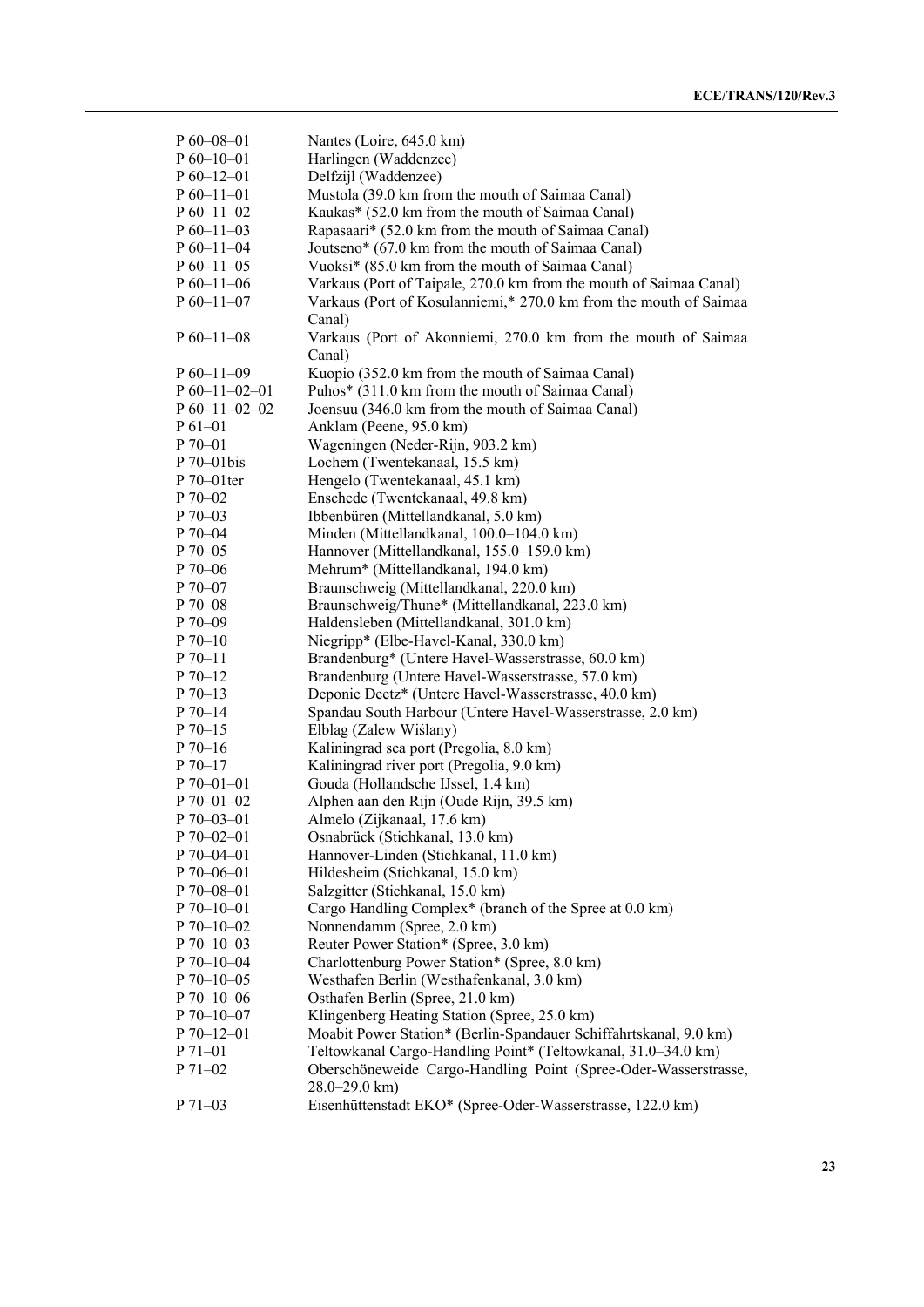| P 71-04                              | Eisenhüttenstadt (Spree-Oder-Wasserstrasse, 124.0 km)                           |
|--------------------------------------|---------------------------------------------------------------------------------|
| $P 71 - 02 - 01$<br>$P 71 - 06 - 01$ | Potsdam (Potsdamer Havel, 3.0 km)<br>Niederlehme* (Dahme-Wasserstrasse, 8.0 km) |
|                                      |                                                                                 |
| $P 71 - 06 - 02$                     | Königs Wusterhausen (Dahme-Wasserstrasse, 8.0 km)                               |
| P 80-01                              | Le Havre (Le Havre-Tancarville Canal, 20.0 km)                                  |
| P 80-02                              | Rouen (Seine, 242.0 km)                                                         |
| P 80-03                              | Conflans (Seine 239.0 km)                                                       |
| P 80-04                              | Frouard (Moselle, 346.5 km)                                                     |
| P 80-05                              | Metz (Moselle, 297.0-294.0 km)                                                  |
| $P80-06$                             | Mondelange-Richemont (Moselle, 279.5-277.9 km)                                  |
| $P80-07$                             | Thionville-Illange (Moselle, 271.9–270.1 km)                                    |
| $P80-08$                             | Mertert (Moselle, 208.0 km)                                                     |
| $P80-09$                             | Trier (Moselle, 184.0 km)                                                       |
| $P80-10$                             | Bingen (Rhine, 527.0 km)                                                        |
| $P80-11$                             | Wiesbaden (Rhine, 500.0 km)                                                     |
| P 80-12                              | Mainz (Rhine, 500.0 km)                                                         |
| $P80-13$                             | Flörsheim* (Main, 9.0 km)                                                       |
| P 80-14                              | Raunheim* (Main, 14.0 km)                                                       |
| P 80-15                              | Hattersheim* (Main, 17.0 km)                                                    |
| $P80-16$                             | Kelsterbach* (Main, 19.0 km)                                                    |
| $P80-17$                             | Frankfurt* (Main, 22.0-29.0 km)                                                 |
| $P80-18$                             | Frankfurt (Main, 31.0–37.0 km)                                                  |
| $P80-19$                             | Offenbach (Main, 40.0 km)                                                       |
| $P80-20$                             | Hanau (Main, 56.0–60.0 km)                                                      |
| $P80-21$                             | Grosskrotzenburg* (Main, 62.0 km)                                               |
| $P80-22$                             | Stockstadt (Main, 82.0 km)                                                      |
| $P80-23$                             | Aschaffenburg (Main, 83.0 km)                                                   |
| P 80-24                              | Triefenstein* (Main, 173.0 km)                                                  |
| P 80-25                              | Karlstadt* (Main, 227.0 km)                                                     |
| P 80-26                              | Würzburg (Main, 246.0–251.0 km)                                                 |
| $P80-27$                             | Schweinfurt (Main, 330.0 km)                                                    |
| P 80-28                              | Bamberg (Main-Donau-Kanal, 3.0 km)                                              |
| $P80-29$                             | Erlangen (Main-Donau-Kanal, 46.0 km)                                            |
| P 80-30                              | Nürnberg (Main-Donau-Kanal, 72.0 km)                                            |
| $P80-31$                             | Regensburg (Danube, 2,370.0–2,378.0 km)                                         |
| $P80-32$                             | Deggendorf* (Danube, 2,281.0–2,284.0 km)                                        |
| $P80-33$                             | Linz (Danube, 2,128.2–2,130.6 km)                                               |
| $P80-34$                             | Linz-Vöest* (Danube, $2,127.2$ km)                                              |
| P 80-35                              | Enns-Ennsdorf (Danube, 2,111.8 km)                                              |
| P 80-36                              | Krems (Danube, 2,001.5 km)                                                      |
| P 80-37                              | Wien (Danube, 1,916.8-1,920.2 km)                                               |
| P 80-38                              | Bratislava (Danube, 1,867.0 km)                                                 |
| $P80-39$                             | Györ-Gönyu (Danube, 1,807.0 km)                                                 |
| P 80-40                              | Komarno (Danube, 1,767.1 km)                                                    |
| P 80-41                              | Štúrovo (Danube, 1,722.0 km)                                                    |
| P 80-42                              | Budapest (Danube, 1,640.0 km)                                                   |
| P 80-43                              | Szazhalombatta (Danube, 1,618.7 km)                                             |
| P 80-44                              | Dunaujvaros (Danube, 1,579.0 km)                                                |
| P 80-45                              | Dunaföldvar (Danube, 1,563.0 km)                                                |
| P 80-46                              | Baja (Danube, 1,480.0 km)                                                       |
| P 80-46bis                           | Apatin (Danube, 1,401.5 km)                                                     |
| P 80-47                              | Vukovar (Danube, 1,333.1 km)                                                    |
| P 80-47bis                           | Bačka Palanka (Danube, 1,295.0 km)                                              |
| P 80–47ter                           |                                                                                 |
|                                      | Novi Sad (Danube, 1,253.5 km)                                                   |
| P 80-48                              | Beograd (Danube, 1,170.0 km)                                                    |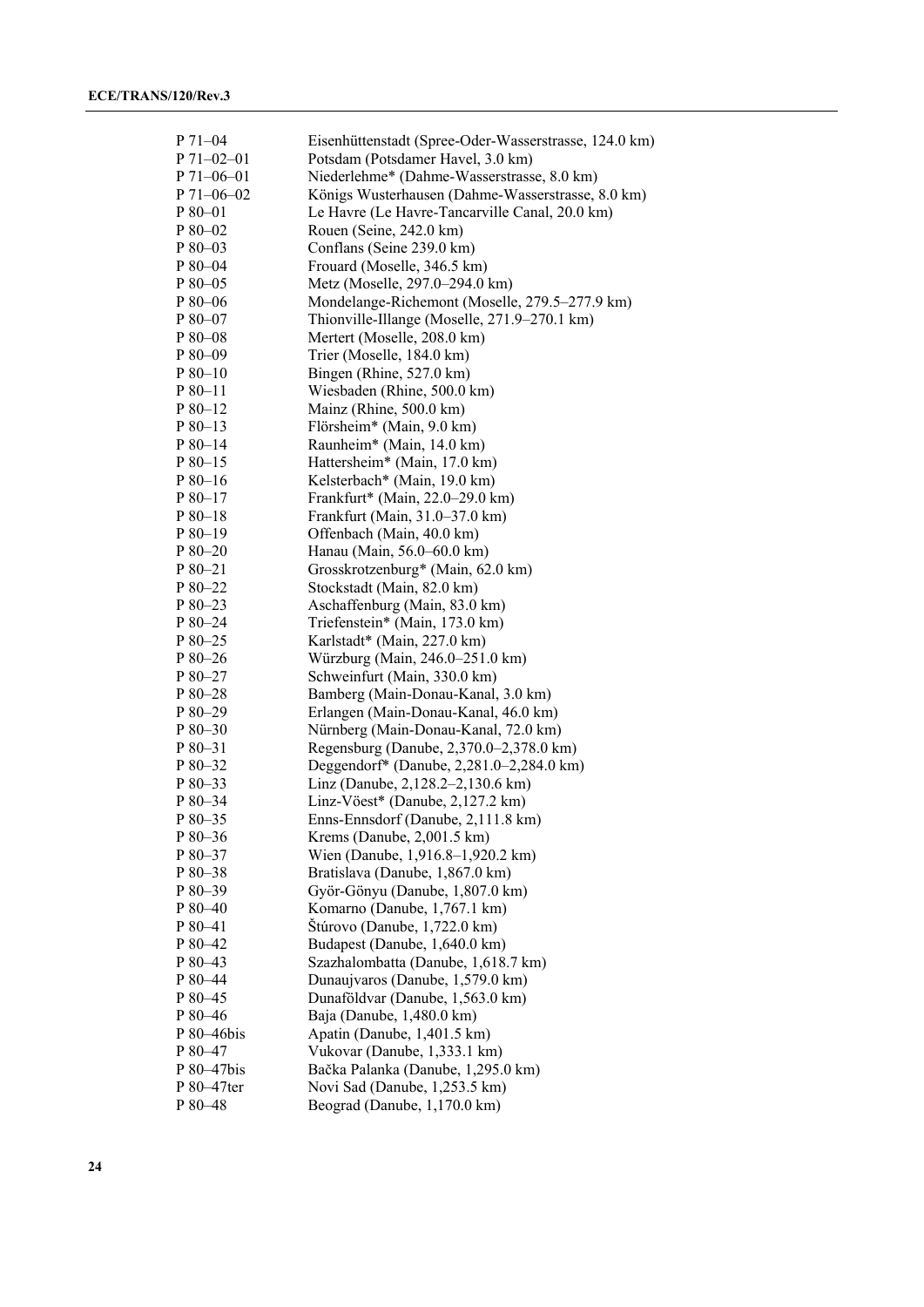| P 80–48bis  | Pančevo (Danube, 1,152.8 km)                |
|-------------|---------------------------------------------|
| P 80-49     | Smederevo (Danube, 1,116.3 km)              |
| $P80-50$    | Orsova (Danube, 954.0 km)                   |
| P 80-51     | Turnu Severin (Danube, 931.0 km)            |
| $P80-52$    | Prahovo (Danube, 861.0 km)                  |
| P 80-52bis  | Vidin (Danube, 790.0 km)                    |
| P 80-53     | Lom (Danube, 743.0 km)                      |
| P 80-53bis  | Oriahovo (Danube, 678.0 km)                 |
| P 80-54     | Turnu Magurele (Danube, 597.0 km)           |
| P 80-55     | Svistov (Danube, 554.0 km)                  |
| P 80-56     | Rousse (Danube, 495.0 km)                   |
| P 80-57     | Giurgiu (Danube, 493.0 km)                  |
| P 80-58     | Oltenitza (Danube, 430.0 km)                |
| P 80-58bis  | Silistra (Danube, 375.5 km)                 |
| $P80-59$    | Calarasi (Danube, 370.5 km)                 |
| P 80–59bis  | Cernavoda (Danube, 298.0 km)                |
| $P80-60$    | Braila (Danube, 168.5-172.0 km)             |
| $P80-61$    | Galati (Danube, 76.0 Mm-160.0 km)           |
|             |                                             |
| P 80-62     | Giurgiulesti (Danube, 133.0 km)             |
| $P80-63$    | Reni (Danube, 128.0 km)                     |
| P 80-64     | Tulcea (Danube, 34.0 Mm-42.0 Mm)            |
| P 80-01-02  | Senta (Tisza, 122.0 km)                     |
| P 80-04-01  | Port Autonome de Paris:                     |
|             | Gennevilliers (Seine, 194.7 km);            |
|             | Bonneuil-Vigneux (Seine, 169.7 km);         |
|             | Evry (Seine, 137.8 km);                     |
|             | Melun (Seine, 110.0 km);                    |
|             | Limay-Porcheville (Seine, 109.0 km);        |
|             | Montereau (Seine, 67.4 km);                 |
|             | Nanterre (Seine, 39.4 km);                  |
|             | Bruyères-sur-Oise (Oise, 96.9 km);          |
|             | St. Ouen-l'Aumône (Oise, 119.2 km);         |
|             | Lagny (Marne, 149.8 km).                    |
| $P80-06-01$ | Dillingen (Saar, 59.0 km)                   |
| P 80-08-01  | Osijek (Drava, 14.0 km)                     |
| $P80-01-01$ | Szeged (Tisza, 170.0 km)                    |
| P 80-14-01  | Medgidia (Danube-Black Sea Canal, 27.5 km)  |
| P 80-14-02  | Constanta (Danube-Black Sea Canal, 64.0 km) |
| P 80-09-01  | Ismail (Danube-Kilia arm, 93.0 km)          |
| $P80-09-02$ | Kilia (Danube-Kilia arm, 47.0 km)           |
| P 80-09-03  | Oust-Dunaisk (Danube-Kilia arm, 1.0 km)     |
| P 81-01     | Šaľa (Váh) <sup>4</sup>                     |
| P 81-02     | Sered' $(Váh)4$                             |
| $P81-03$    | Hlohovec $(V\hat{a}h)^4$                    |
|             |                                             |
| $P81-04$    | Piešťany (Váh) <sup>4</sup>                 |
| P 81-05     | Nové mesto nad Váhom (Váh) <sup>4</sup>     |
| $P81-06$    | Trenčín $(Váh)^4$                           |
| $P81-07$    | Dubnica (Váh) <sup>4</sup>                  |
| P 81-08     | Púchov $(V\hat{a}h)^4$                      |
| $P81-09$    | Považská Bystrica (Váh) <sup>4</sup>        |
| $P81-10$    | Žilina (Váh) <sup>4</sup>                   |
| $P81-11$    | Čadca (Váh-Oder Link) <sup>4</sup>          |

4 Planned.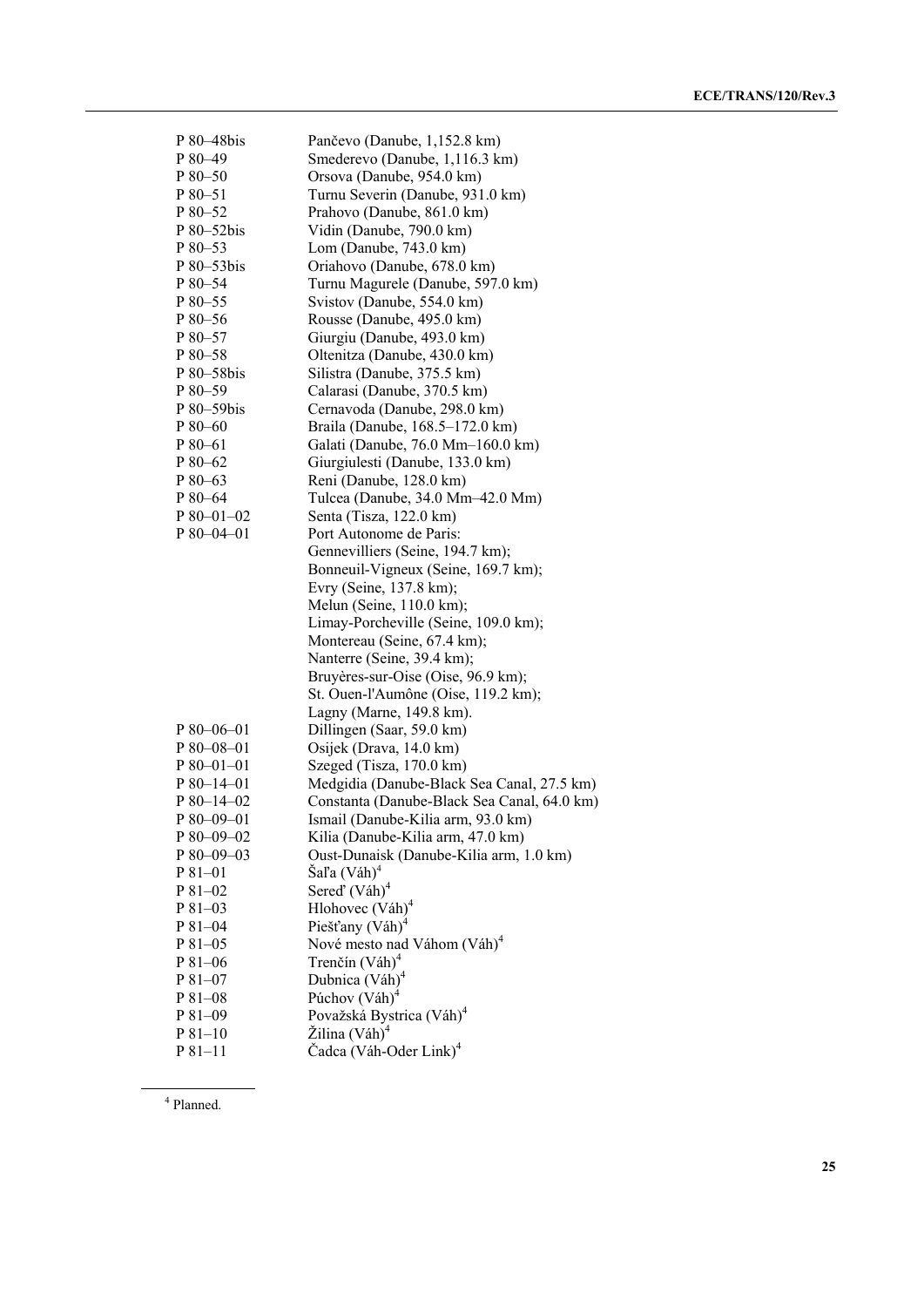| $P81-12$        | Čadca (Váh – Oder Link, $km$ ) <sup>4</sup>                                  |
|-----------------|------------------------------------------------------------------------------|
| $P_{90-01}$     | Taganrog, sea port (Taganrog Bay)                                            |
| P 90-02         | Eysk, sea port (Taganrog Bay)                                                |
| $P90-03$        | Azov, sea port (Don, $3,168.0 \text{ km}$ ) <sup>3</sup>                     |
| P 90-04         | Rostov, sea port (Don, $3,134.0 \text{ km}$ ) <sup>3</sup>                   |
| P 90-05         | Oust-Donetsk (Severskiy Donets, 5.0 km from the mouth) <sup>3</sup>          |
| P 90-03-01      | Belgorod Dnestrovskiy (mouth of the Dnestr River)                            |
| P 90-03-02      | Bender (Nistru, 228.0 km)                                                    |
| P 91-01         | Milano Terminale (Milano-Po Canal, 0.0 km) <sup>5</sup>                      |
| P 91-02         | Lodi (Milano-Po Canal, 20.0 km from Milano Terminale) <sup>5</sup>           |
| P 91-03         | Pizzighettone (Milano-Po Canal, 40.0 km from Milano Terminale)               |
| $P91 - 04$      | Cremona (Milano-Po Canal, 55.0 km from Milano Terminale)                     |
| P 91-04bis      | Cremona-Casalmaggiore (Po)                                                   |
| P 91–04ter      | Mantova Viadana (Po)                                                         |
| P 91-05         | Boretto R. Emilia Centrale (Po, 120.0 km from Milano Terminale) <sup>5</sup> |
| P 91-05bis      | Mantova S. Benedetto (Po)                                                    |
| P 90-05ter      | Mantova Revere (Po)                                                          |
| P 91-06         | Ferrara (Po, 200.0 km from Milano Terminale)                                 |
| P 91–07         | Adria (Mantova-Adriatic Sea Canal, 265.0 km from Milano                      |
|                 | Terminale)                                                                   |
| $P91-08$        | Chioggia (Po-Brondolo Canal, 285.0 km from Milano Terminale)                 |
| $P91-09$        | Marghera (Laguna Veneta 300.0 km from Milano Terminale)                      |
| $P91-10$        | Nogaro (Veneta Lateral Waterway, 355.0 km from Milano Terminale)             |
| $P91-11$        | Monfalcone (Veneta Lateral Waterway, 410.0 km from Milano                    |
|                 | Terminale)                                                                   |
| $P91-12$        | Trieste (Adriatic Sea)                                                       |
| $P$ 91-02-01    | Piacenza (Po, 35.0 km from Conca di Cremona)                                 |
| $P91-02-02$     | Pavia (Ticino, 98.0 km from Conca di Cremona)                                |
| $P91 - 02 - 03$ | Casale Monferrato (Po, 183.0 km from Conca di Cremona)                       |
| P 91–04–01      | Ferrara (Ferrara-Porto Garibaldi Canal)                                      |
| P 91-04-02      | Ferrara S. Giovanni Ostellato (Ferrara-Porto Garibaldi Canal)                |
| P 91-04-03      | Garibaldi (Ferrara Waterway, 80.0 km from Ferrara)                           |
| P 91-04-04      | Ravenna                                                                      |
| P 91-06-01      | Porto Tolle (Po Grande, 260.0 km from Milano Terminale)                      |
| P 91-03-01      | Mantova (Valdaro and private ports) (Mantova-Adriatic Sea Canal,             |
|                 | 0.0 km and Mantova Lakes)                                                    |
| $P91-03-02$     | Mantova Roncoferraro/Governolo (Mantova-Adriatic Sea Canal)                  |
| $P$ 91-03-03    | Mantova Ostiglia (Mantova-Adriatic Sea Canal, 30.0 km)                       |
| $P_{91-03-04}$  | Verona Legnago (Mantova-Adriatic Sea Canal, 65.0 km)                         |
| P 91-03-05      | Canda (Mantova-Adriatic Sea Canal)                                           |
| $P$ 91-03-06    | Rovigo (Mantova-Adriatic Sea Canal, 140.0 km)                                |
| P 91-03-07      | Conca di Volta Grimana (Mantova-Adriatic Sea Canal 170.0 km)                 |
| P 91–03–08      | Porto Levante* (Po di Levante mouth)                                         |

<sup>&</sup>lt;sup>5</sup> Under construction or planned.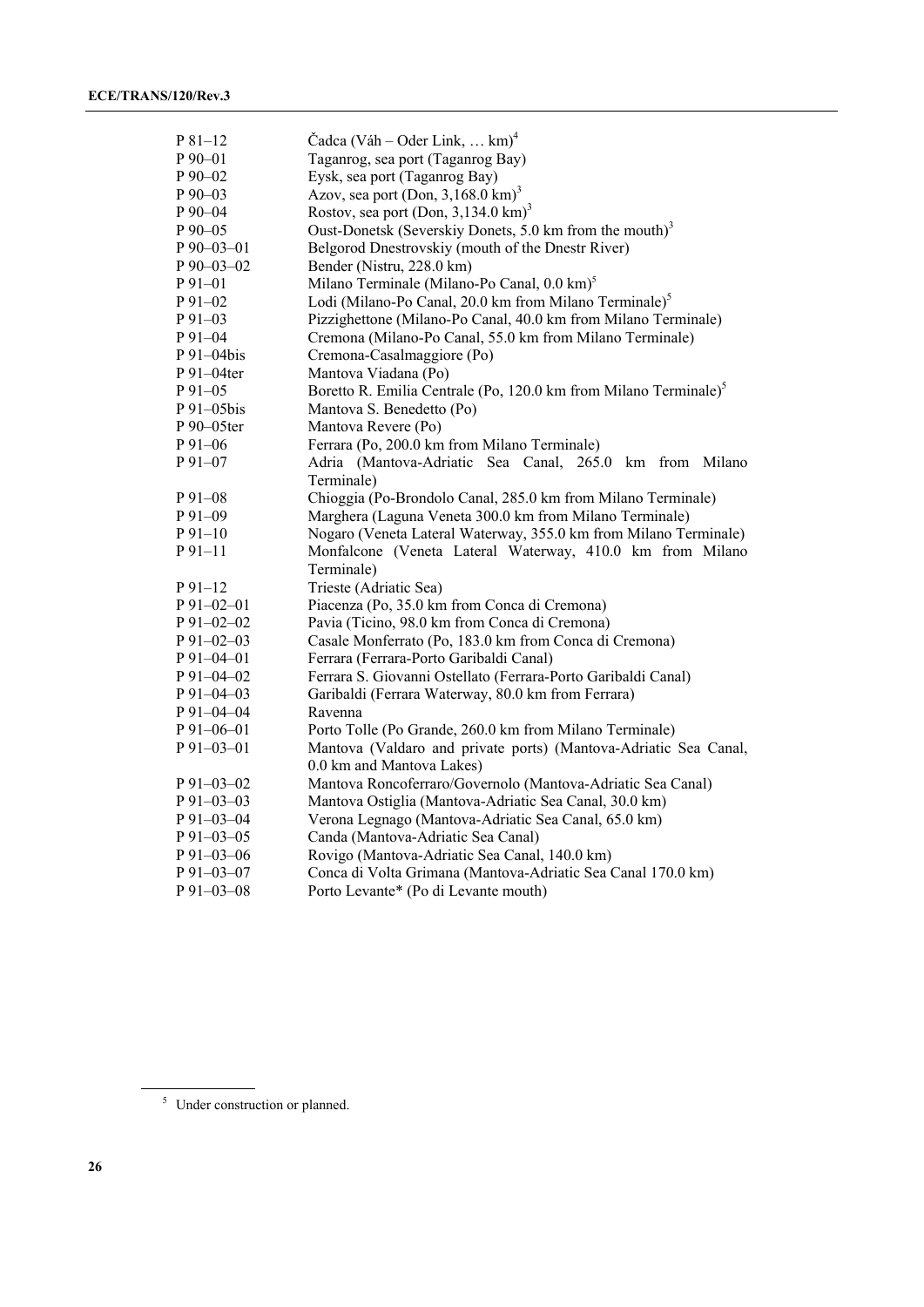## **Annex III\***

 $\overline{a}$ 

## **Technical and operational characteristics of inland waterways of international importance**

## **Technical characteristics of E waterways**

 The main technical characteristics of E waterways shall generally be in conformity with the classification of European inland waterways set out in Table 1.

For the evaluation of different E waterways, the characteristics of classes  $IV - VII$ are to be used, taking account of the following principles:

(i) The class of a waterway shall be determined by the horizontal dimensions of motor vessels, barges and pushed convoys, and primarily by the main standardized dimension, namely their beam or width;

Only waterways meeting at least the basic requirements of class IV (minimum dimensions of vessels 80 m x 9.5 m) can be considered as E waterways. Restrictions of draught (less than 2.50 m) and of minimum height under bridges (less than 5.25 m) can be accepted only for existing waterways and as an exception;

(iii) When modernizing waterways of class IV (as well as smaller regional waterways), it is recommended that the parameters of at least class Va should be met;

(iv) New E waterways should, however, meet the requirements of class Vb as a minimum. In this regard, a minimum draught of 2.80 m should be ensured;

(v) When modernizing existing waterways and/or building new ones, vessels and convoys of greater dimensions should always be taken into account;

(vi) In order to ensure more efficient container transport, the highest possible bridge clearance value should be ensured in accordance with footnote 4 of Table 1;6

(vii) Inland waterways expected to carry a significant volume of container and roro traffic should meet, as a minimum, the requirements of class Vb. An increase of 7 % to 10 % in the beam value of 11.4 m of specific vessels navigating on inland waterways of class Va and higher classes may also be envisaged in order to allow for future developments in container dimensions and easy transport of trailers;

(viii) On waterways with fluctuating water levels, the value of the recommended draught should correspond to the draught reached or exceeded for 240 days on average per year (or for  $60\%$  of the navigation period).<sup>7</sup> The value of the recommended height under bridges (5.25, 7.00 or 9.10 m) should be ensured over the highest navigation level, where possible and economically reasonable;

<sup>\*</sup> Annex III as amended in accordance with TRANS/SC.3/168/Add.1 (entry into force on 29 November 2006 pursuant C.N.671.2006.TREATIES-4). 6

If, however, the proportion of empty containers exceeds 50 %, observance of a value for the minimum height under bridges which is higher than that indicated in footnote 4 should be considered. 7

However, for upstream sections of natural rivers characterized by frequently fluctuating water levels due to strong direct dependence of weather conditions, it is recommended to refer to a period of at least 300 days on average per year.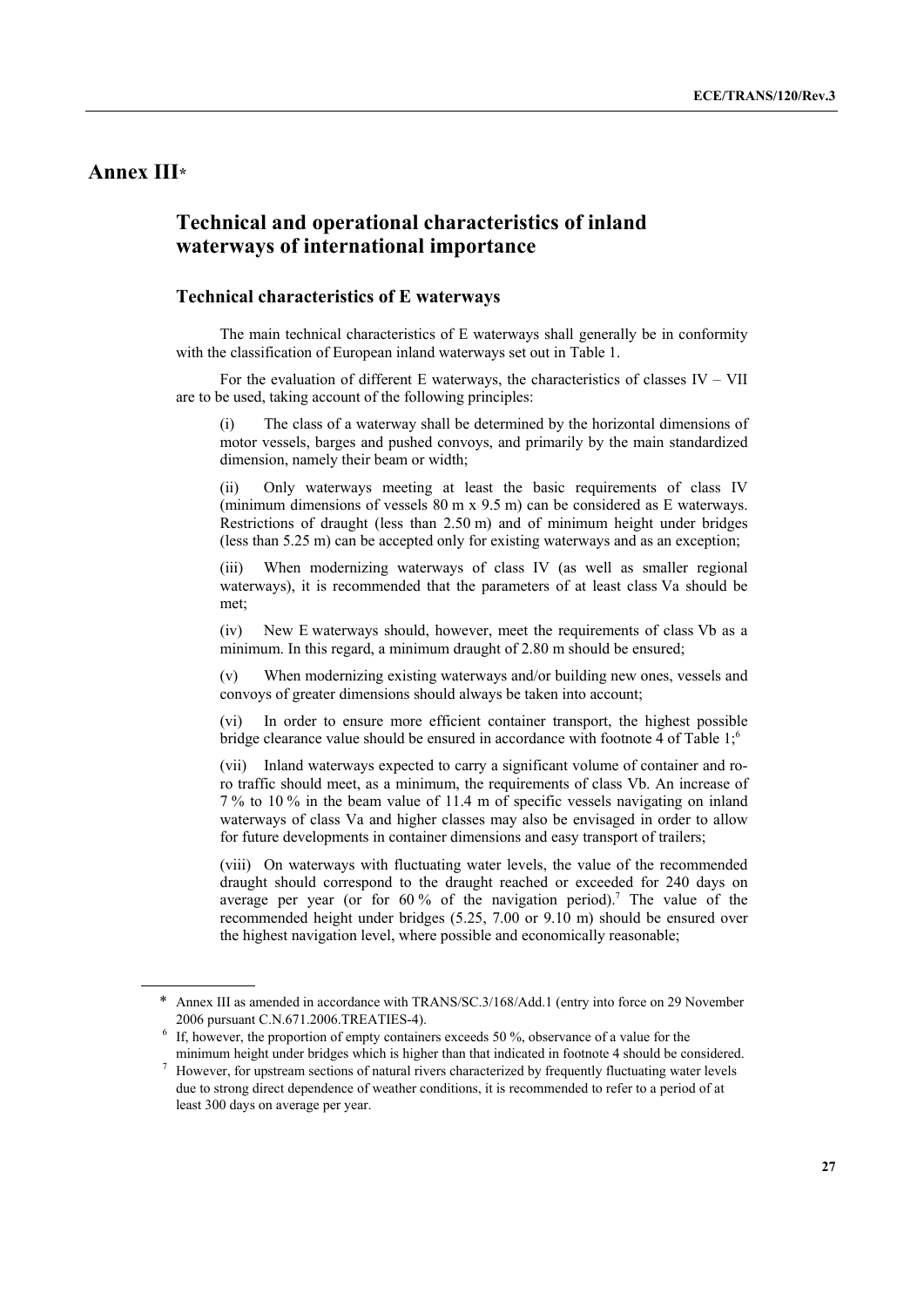(ix) A uniform class, draught and height under bridges should be ensured either for the whole waterway or at least for substantial sections thereof;

(x) Where possible, the parameters of adjacent inland waterways should be the same or similar;

(xi) The highest draught (4.50 m) and minimum bridge clearance (9.10 m) values should be ensured on all parts of the network that are directly connected with coastal routes;

(xii) A minimum bridge clearance of 7.00 m should be ensured on waterways that connect important sea ports with the hinterland and are suitable for efficient container and river-sea traffic;

(xiii) Coastal routes listed in annex I above are intended to ensure the integrity of the E waterways' network throughout Europe and are meant to be used, within the meaning of this Agreement, by river-sea vessels whose dimensions should, where possible and economically viable, meet the requirements for self-propelled units suitable for navigating on inland waterways of classes Va and VIb.

 The following minimum requirements are considered necessary in order to make a waterway suitable for container transport:

inland navigation vessels with a width of 11.4 m and a length of approximately 110 m must be able to operate with three or more layers of containers; otherwise a permissible length of pushed convoys of 185 m should be ensured, in which case they could operate with two layers of containers.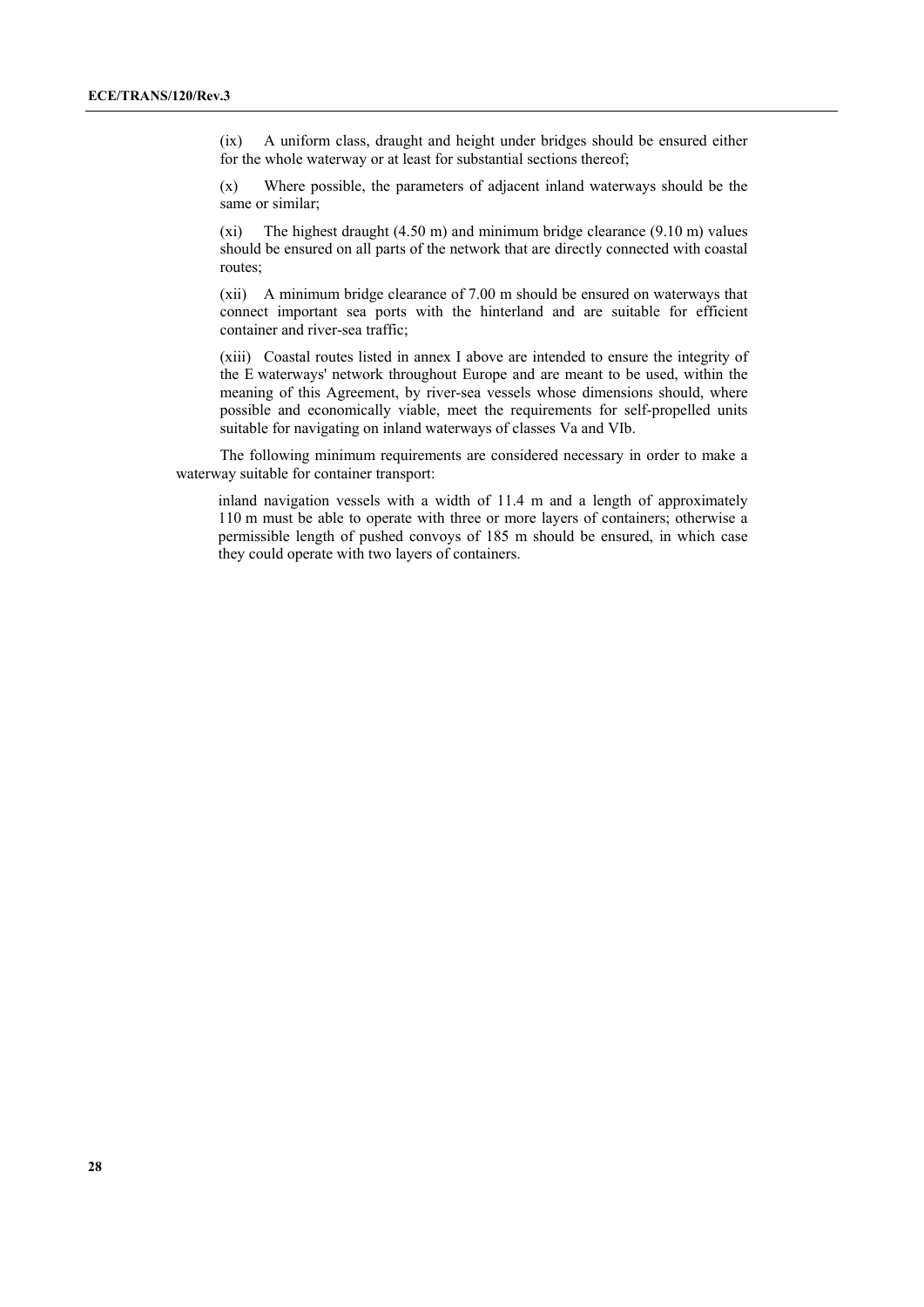|                               |                          |                                      |                                         | Motor vessels and barges  |                         |                 |                   | Pushed convoys                          |                          |                               |                              |                     |                                                 |                                 |
|-------------------------------|--------------------------|--------------------------------------|-----------------------------------------|---------------------------|-------------------------|-----------------|-------------------|-----------------------------------------|--------------------------|-------------------------------|------------------------------|---------------------|-------------------------------------------------|---------------------------------|
|                               |                          |                                      | Type of vessel: General characteristics |                           |                         |                 |                   | Type of convoy: General characteristics |                          |                               |                              |                     | Minimum                                         |                                 |
| Type of<br>inland<br>waterway |                          | Classes of<br>navigable<br>waterways | Designation                             | Maximum<br>length<br>L(m) | Maximum<br>beam<br>B(m) | Draught<br>d(m) | Tonnage<br>T(t)   |                                         | Length<br>L(m)           | Beam<br>B(m)                  | Draught <sup>6</sup><br>d(m) | Tonnage<br>T(t)     | height<br>under<br>bridges <sup>2</sup><br>H(m) | Graphical<br>symbols<br>on maps |
|                               | $\overline{\phantom{a}}$ |                                      | $\overline{c}$<br>$\mathfrak{Z}$        | $\overline{4}$            | 5                       | 6               | $\overline{7}$    | 8                                       | 9                        | 10                            | 11                           | 12                  | 13                                              | 14                              |
| of international importance   |                          | IV                                   | Johann<br>Welker                        | $80 - 85$                 | 9.5                     | 2.50            | $1000 -$<br>1500  |                                         | 85                       | $9.5^{\,5}$                   | $2.50 - 2.80$                | $1250 -$<br>1450    | 5.25 or<br>7.00 <sup>4</sup>                    |                                 |
|                               |                          | Va                                   | Large<br>Rhine<br>vessels               | $95 - 110$                | 11.4                    | $2.50-$<br>2.80 | $1500 -$<br>3 000 |                                         | $95 - 110$ <sup>1</sup>  |                               | 11.4 2.50 - 4.50             | $1600 -$<br>3 000   | 5.25 or<br>$7.00$ or<br>$9.10^{4}$              |                                 |
|                               |                          | Vb                                   |                                         |                           |                         |                 |                   |                                         | $172 - 185$ <sup>1</sup> |                               | 11.4 2.50 - 4.50             | 3 200-<br>6 0 0 0   |                                                 |                                 |
|                               |                          | VIa                                  |                                         |                           |                         |                 |                   |                                         | $95 - 1101$              |                               | 22.8 2.50 - 4.50             | $3200 -$<br>6 0 0 0 | 7.00 or<br>9.10 <sup>4</sup>                    |                                 |
|                               |                          | VIb                                  | $\overline{3}$                          | 140                       | 15.0                    | 3.90            |                   |                                         | $185 - 195$ <sup>1</sup> |                               | 22.8 2.50 - 4.50             | $6400 -$<br>12 000  | 7.00 or<br>$9.10^{4}$                           |                                 |
|                               |                          | VIc                                  |                                         |                           |                         |                 |                   |                                         | $270 - 280$ <sup>1</sup> |                               | 22.8 2.50 - 4.50             | $9600 -$<br>18 000  | 9.10 <sup>4</sup>                               |                                 |
|                               |                          |                                      |                                         |                           |                         |                 |                   |                                         | $195 - 200$ <sup>1</sup> | $33.0 -$<br>34.2 <sup>1</sup> | $2.50 - 4.50$                | $9600 -$<br>18 000  |                                                 |                                 |
|                               |                          | VII                                  |                                         |                           |                         |                 |                   |                                         | 275-285                  | $33.0 -$<br>34.2 <sup>1</sup> | $2.50 - 4.50$                | 14 500-<br>27 000   | $9.10^{4}$                                      |                                 |

### Table 1 **Classification of European Inland Waterways of international importance\***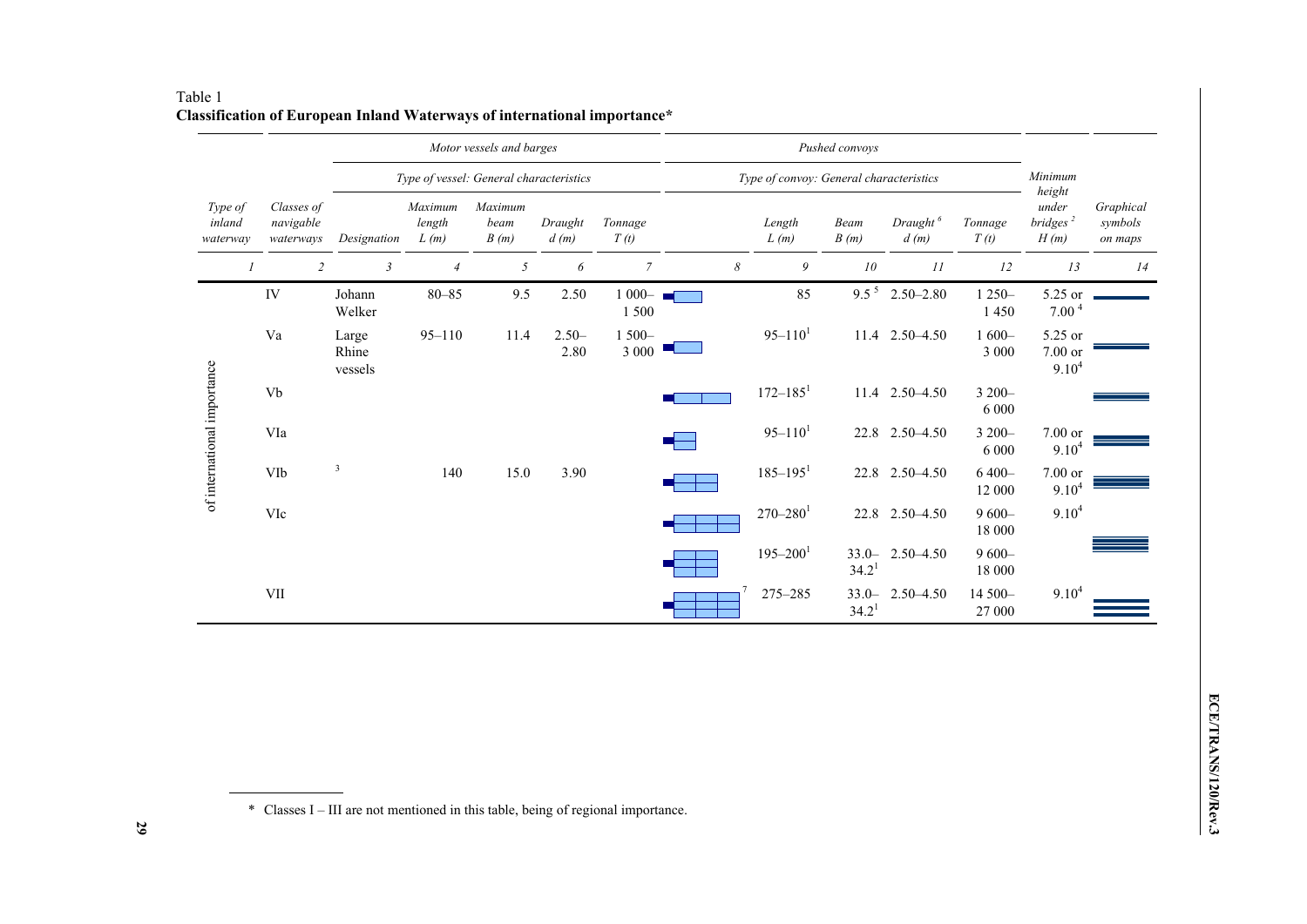## **30**

Footnotes to Table 1<br>
<sup>1</sup> The first figure takes into account the existing situations, whereas the second one represents both future developments and, in some cases, existing<br>
<sup>1</sup> The first figure takes into account the ex

- 
- 
- -
	-
	- 9.10 m for vessels transporting 4 layers of containers.
- 50 % of the containers may be empty or ballast should be used.
- <sup>5</sup> Some existing waterways can be considered as class IV by virtue of the maximum permissible length for vessels and convoys, even though the maximum beam is 11.4 m and the maximum draught 4.00 m.
- <sup>6</sup> The draught value for a particular inland waterway to be determined according to the local conditions.
- 7 Convoys consisting of a larger number of barges can also be used on some sections of waterways of class VII. In this case, the horizontal dimensions may exceed the values shown in the table.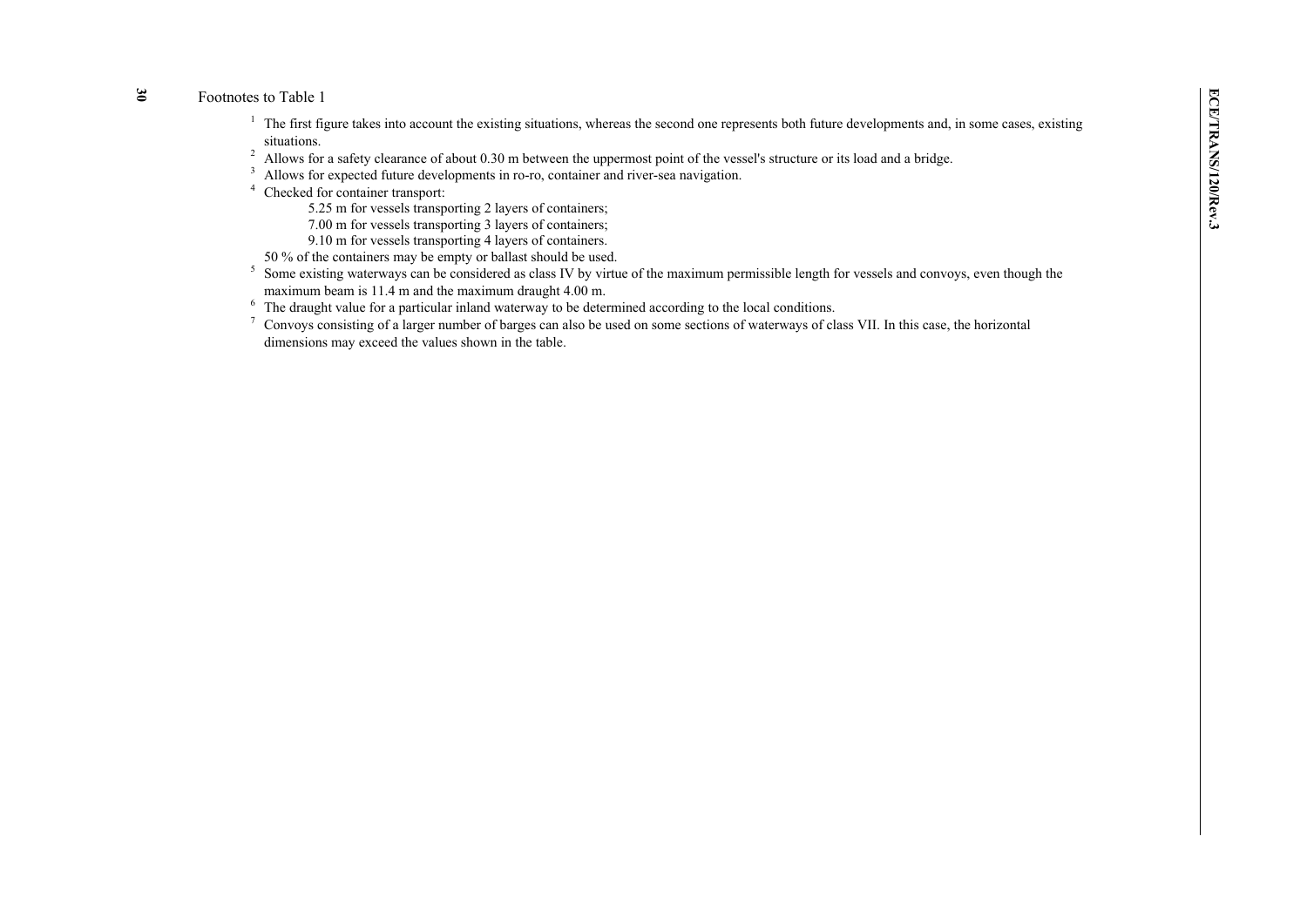#### **Operational criteria for E waterways**

 E waterways should meet the following essential operational criteria in order to be able to ensure reliable international traffic:

(i) Through traffic should be ensured throughout the navigation period, with the exception of the breaks mentioned below;

(ii) The navigation period may be shorter than 365 days only in regions with severe climatic conditions, where the maintaining of channels free of ice in the winter season is not possible and a winter break is therefore necessary. In these cases, dates should be fixed for the opening and closure of navigation. The duration of breaks in the navigation period caused by natural phenomena such as ice, floods, etc. should be kept to a minimum by appropriate technical and organizational measures;

(iii) The duration of breaks in the navigation period for regular maintenance of locks and other hydraulic works should be kept to a minimum. Users of a waterway where maintenance work is planned should be kept informed of the dates and duration of the envisaged break in navigation. In cases of unforeseen failure of locks or other hydraulic facilities, or other *force majeure*, the duration of breaks should be kept as limited as possible using all appropriate measures to remedy the situation;

(iv) No breaks shall be admissible during low water periods. A reasonable limitation of admissible draught may nevertheless be allowed on waterways with fluctuating water levels. However, a minimum draught of 1.20 m should be ensured at all times, with the recommended or characteristic draught being ensured or exceeded for 240 days per year. In regions referred to in subparagraph (ii) above, the minimum draught of 1.20 m should be ensured for 60 % of the navigation period on average;

(v) Operating hours of locks, movable bridges and other infrastructure works shall be such that round-the-clock (24-hour) navigation can be ensured on working days, if economically feasible. In specific cases, exceptions may be allowed due to organizational and/or technical reasons. Reasonable hours of navigation should also be ensured during public holidays and at weekends.

#### **Technical and operational characteristics of E ports**

 The network of E waterways shall be complemented by a system of inland navigation ports of international importance. Each E port should meet the following technical and operational criteria:

(i) It should be situated on an E waterway;

(ii) It should be capable of accommodating vessels or pushed convoys used on the relevant E waterway in conformity with its class;

(iii) It should be connected with main roads and railway lines (preferably belonging to the network of international roads and railway lines established by the European Agreement on Main International Traffic Arteries (AGR), the European Agreement on Main International Railway Lines (AGC) and the European Agreement on Important International Combined Transport Lines and Related Installations (AGTC));

(iv) Its aggregate cargo handling capacity should be at least 0.5 million tonnes a year;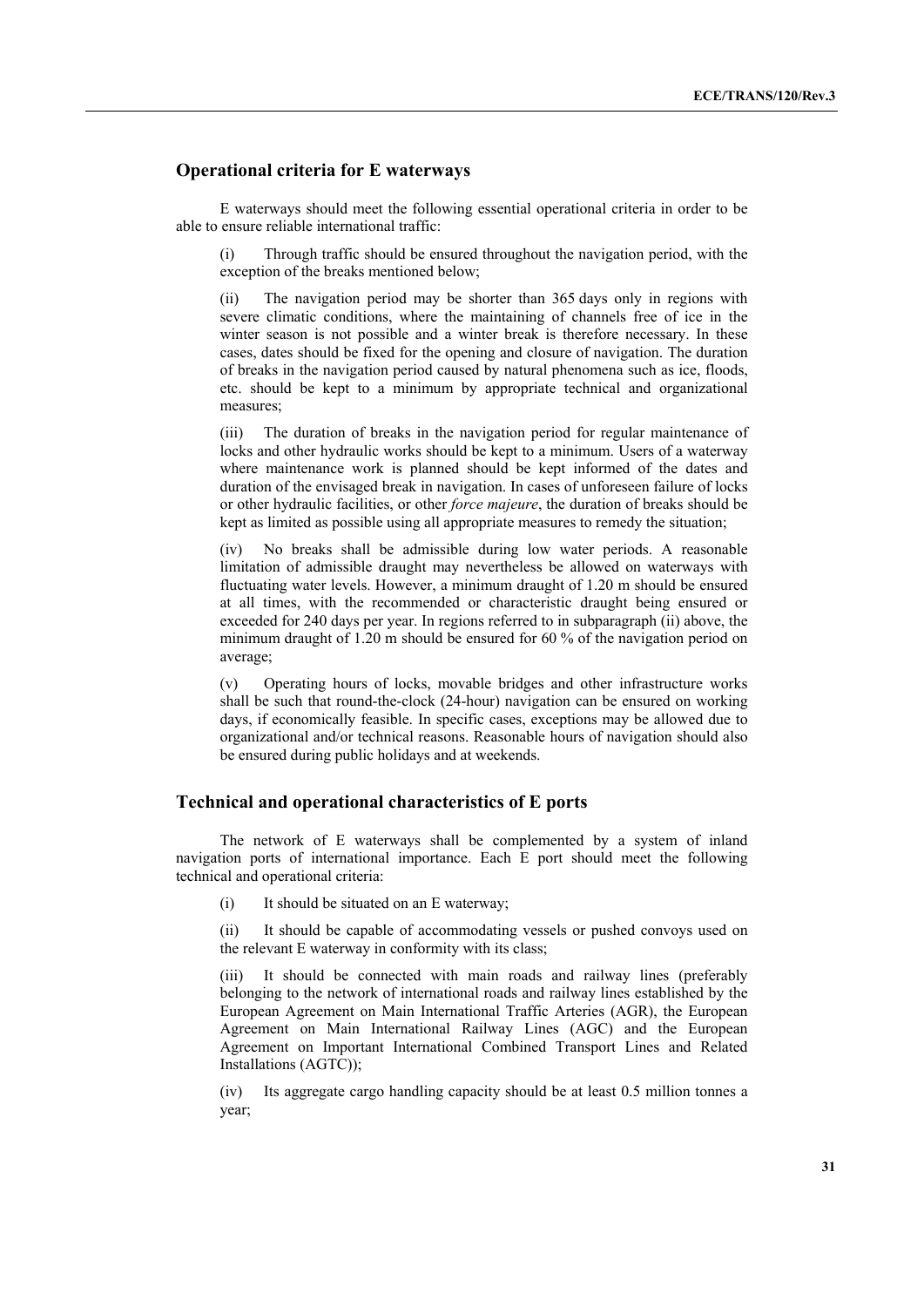(v) It should offer suitable conditions for the development of a port industrial zone;

(vi) It should provide for the handling of standardized containers (with the exception of ports specialized in bulk cargo handling);

(vii) All the facilities necessary for usual operations in international traffic should be available;

(viii) With a view to ensuring the protection of the environment, reception facilities for the disposal of waste generated on board ships should be available in ports of international importance.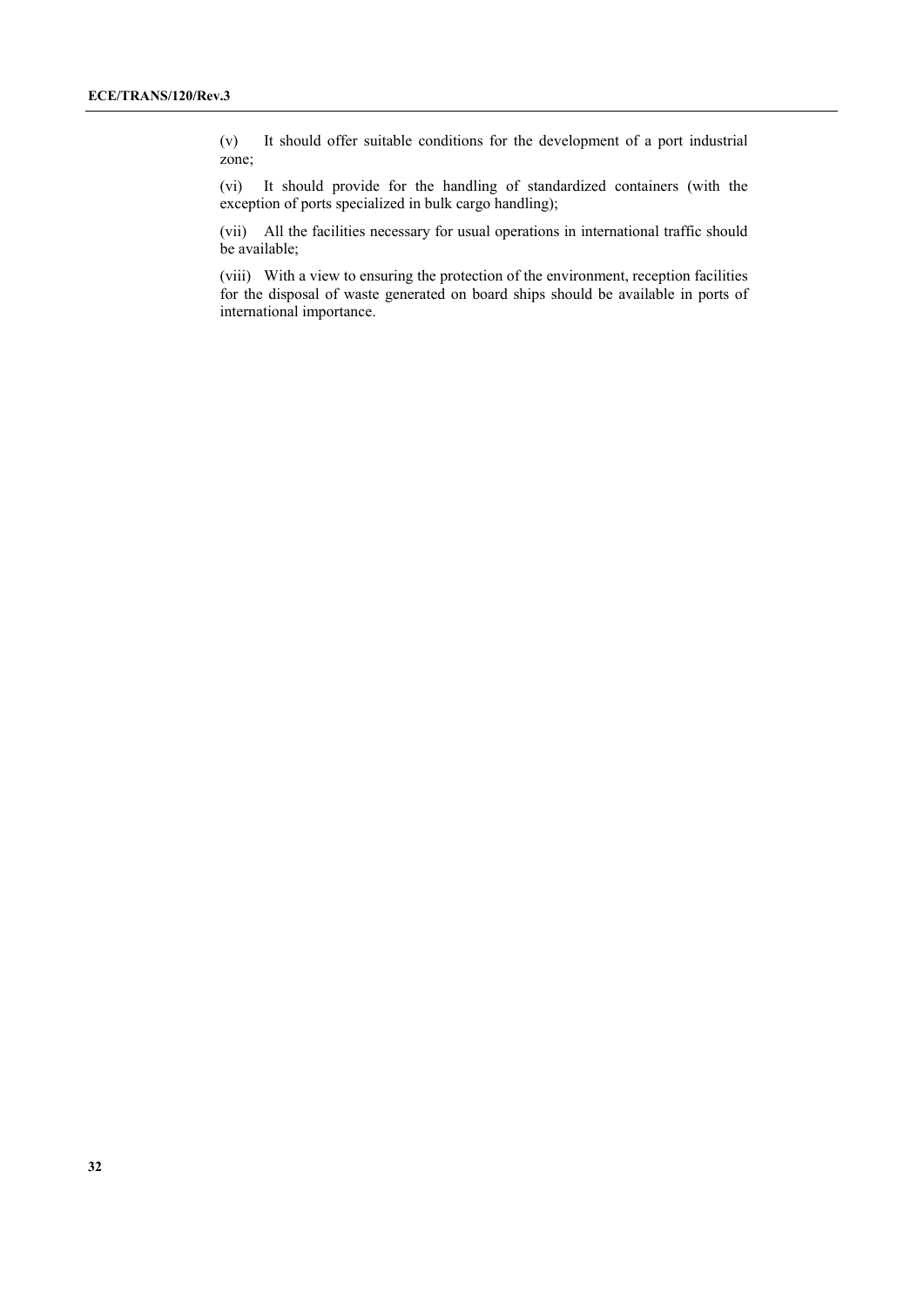## **Accord Européen sur les grandes voies navigables d'importance internationale (AGN)**

#### *Les Parties Contractantes,*

 *Conscientes* de la nécessité de faciliter et de développer le transport international par voie navigable en Europe,

 *Sachant* que le transport international des marchandises devrait se développer en raison de l'accroissement des échanges internationaux,

 *Soulignant* l'importance du rôle du transport par voie navigable qui, comparé à d'autres modes de transport intérieur, présente des avantages économiques et écologiques et dispose d'une capacité excédentaire d'infrastructure et de bateaux et est donc en mesure de réduire les coûts sociaux et l'impact négatif sur l'environnement des transports intérieurs dans leur ensemble,

 *Convaincues* qu'il est indispensable, pour rendre le transport international par voie navigable en Europe y compris le transport par les navires fluvio-maritimes suivant les parcours côtiers, plus efficace et plus attrayant pour la clientèle, de mettre en place un cadre juridique établissant un plan coordonné de développement et de construction d'un réseau de voies navigables d'importance internationale, sur la base de paramètres convenus d'infrastructure et d'exploitation,

{Tel que modifié par TRANS/SC.3/168/Add.1; entrée en vigueur le 1 juin 2007 conformément au C.N.245.2007.TREATIES-1}

 *Sont convenues* de ce qui suit :

#### **Article 1**

#### **Désignation du réseau**

1. Les Parties contractantes adoptent les dispositions du présent Accord sous la forme d'un plan coordonné de développement et de construction d'un réseau de voies navigables, ci après dénommé «réseau de voies navigables d'importance internationale» ou «réseau de voies navigables E», qu'elles entendent mettre en place dans le cadre de leurs programmes appropriés. Le réseau de voies navigables E, en ce qui concerne le présent Accord, est constitué des voies navigables et des parcours côtiers empruntés par les navires fluviomaritimes, ainsi que des ports d'importance internationale situés sur ces voies et ces parcours, qui sont mentionnés dans les annexes I et II du présent Accord.

{Tel que modifié par TRANS/SC.3/168/Add.1; entrée en vigueur le 1 juin 2007 conformément au C.N.245.2007.TREATIES-1}

2. Les Parties contractantes prennent les mesures nécessaires à la protection effective du parcours envisagé pour les portions de voies navigables E qui n'existent pas encore à l'heure actuelle − compte dûment tenu de leurs futurs paramètres − mais qui sont inscrites aux programmes d'aménagement des infrastructures, et ce jusqu'à la date où sera prise une décision sur leur construction.

{Tel que modifié par ECE/TRANS/SC.3/174/Add.1, entrée en vigueur le 31 janvier 2008 conformément au C.N.1039.2007.TREATIES-1}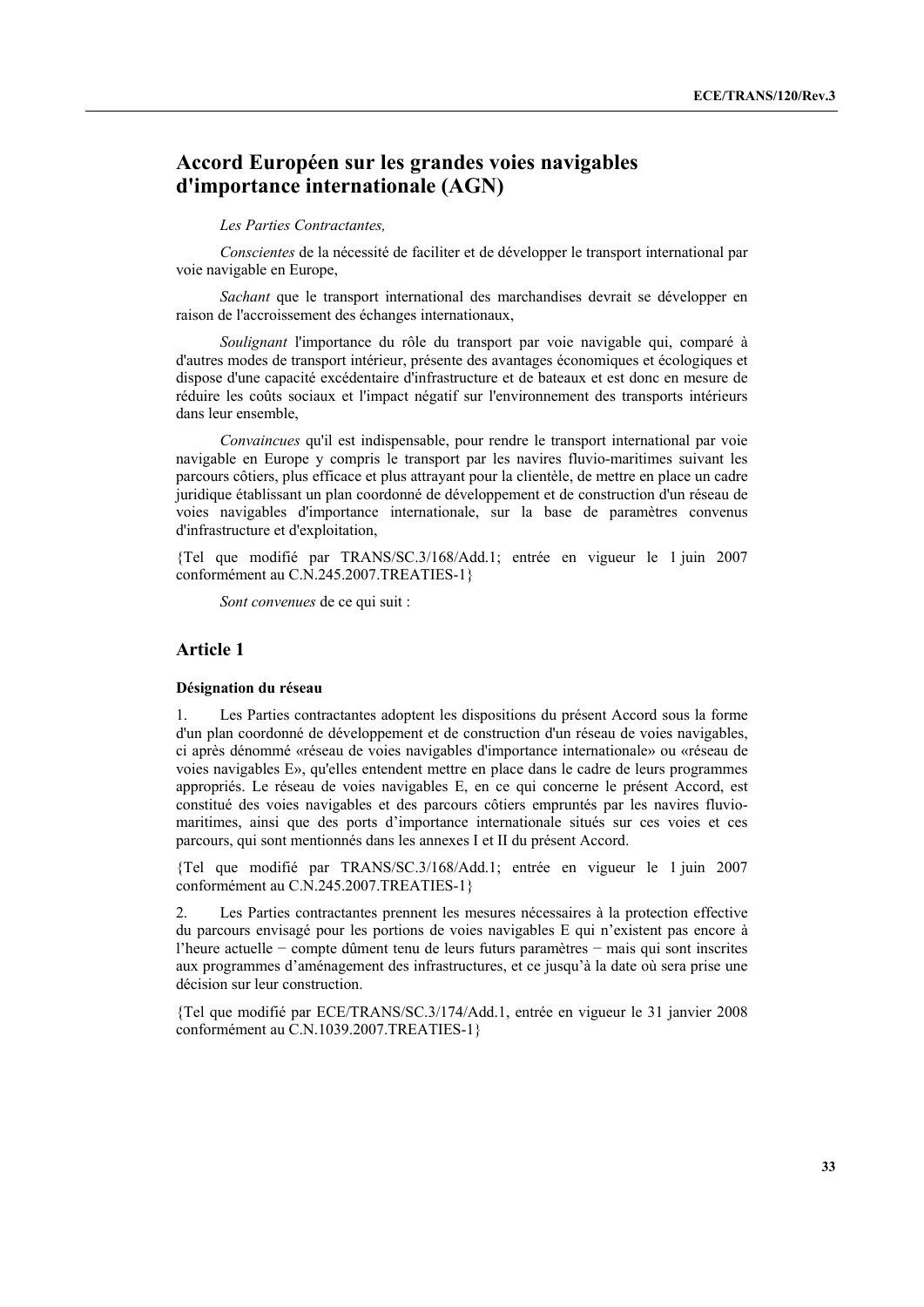#### **Caractéristiques techniques et d'exploitation du réseau**

1. Le réseau de voies navigables d'importance internationale mentionné dans l'article premier sera conforme aux caractéristiques énoncées à l'annexe III du présent Accord ou sera aligné sur les dispositions de ladite annexe lors de travaux d'amélioration futurs.

2. Les Parties contractantes sont tenues d'élaborer des plans d'action nationaux et/ou des accords bilatéraux ou multilatéraux, tels que traités internationaux, directives, mémoranda d'accord, études conjointes et autres accords analogues, pour éliminer les goulets d'étranglement actuels et achever les liaisons manquantes du réseau de voies navigables E traversant leur territoire.

#### **Article 3**

#### **Annexes**

Les annexes du présent Accord font partie intégrante de l'Accord.

## **Article 4**

#### **Désignation du dépositaire**

 Le Secrétaire général de l'Organisation des Nations Unies est le dépositaire de l'Accord.

## **Article 5**

#### **Signature**

1. Le présent Accord sera ouvert, à l'Office des Nations Unies à Genève, à la signature des Etats qui sont soit membres de la Commission économique des Nations Unies pour l'Europe, soit ayant le statut consultatif auprès de la Commission conformément aux paragraphes 8 et 11 du mandat de la Commission, du 1er octobre 1996 au 30 septembre 1997.

2. Ces signatures seront soumises à ratification, acceptation ou approbation.

## **Article 6**

#### **Ratification, acceptation ou approbation**

1. Le présent Accord est soumis à ratification, acceptation ou approbation conformément au paragraphe 2 de l'article 5.

2. La ratification, l'acceptation ou l'approbation s'effectueront par le dépôt d'un instrument auprès du Secrétaire général de l'Organisation des Nations Unies.

## **Article 7**

#### **Adhésion**

1. Le présent Accord sera ouvert à l'adhésion de tout Etat visé au paragraphe 1 de l'article 5 à partir du 1er octobre 1996.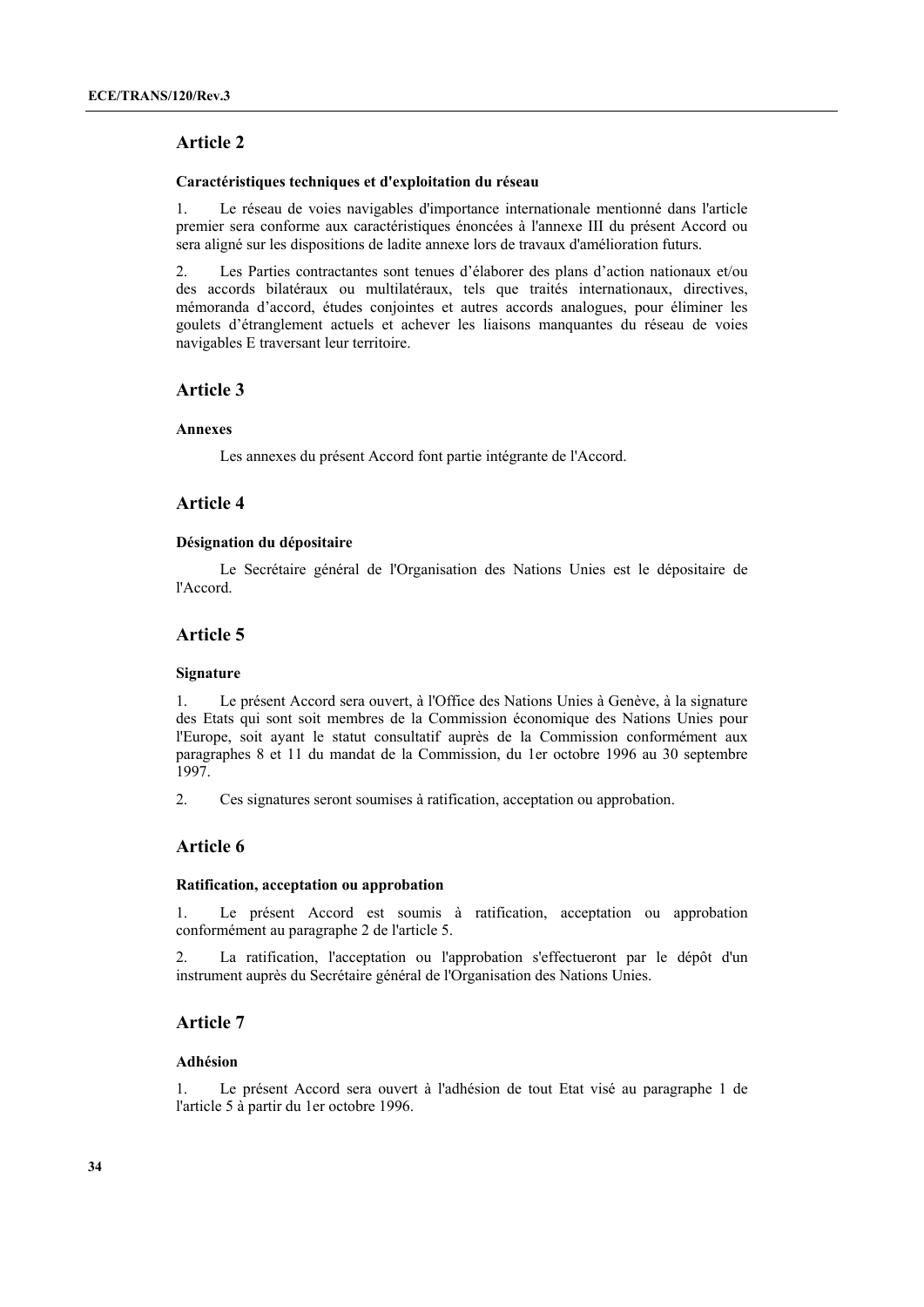2. L'adhésion s'effectuera par le dépôt d'un instrument auprès du Secrétaire général de l'Organisation des Nations Unies.

#### **Article 8**

#### **Entrée en vigueur**

1. Le présent Accord entrera en vigueur 90 jours après la date à laquelle les gouvernements de cinq Etats auront déposé un instrument de ratification, d'acceptation, d'approbation ou d'adhésion, à la condition qu'une ou plusieurs voies navigables du réseau de voies navigables d'importance internationale relient de façon ininterrompue les territoires d'au moins trois desdits États.

2. Si cette condition n'est pas remplie, l'Accord entrera en vigueur 90 jours après la date du dépôt de l'instrument de ratification, d'acceptation, d'approbation ou d'adhésion qui aura permis de satisfaire à ladite condition.

3. Pour chaque État qui déposera un instrument de ratification, d'acceptation, d'approbation ou d'adhésion après la date à partir de laquelle court le délai de 90 jours spécifié aux paragraphes 1 et 2 du présent article, l'Accord entrera en vigueur 90 jours après la date dudit dépôt.

## **Article 9**

#### **Limites à l'application de l'accord**

1. Aucune disposition du présent Accord ne sera interprétée comme interdisant à une Partie contractante de prendre les mesures, compatibles avec les dispositions de la Charte des Nations Unies et limitées aux exigences de la situation, qu'elle estime nécessaires pour sa sécurité extérieure ou intérieure.

2. Ces mesures, qui doivent être temporaires, sont immédiatement notifiées au dépositaire; leur nature doit être précisée.

#### **Article 10**

#### **Règlement des différends**

1. Tout différend entre deux ou plusieurs Parties contractantes touchant l'interprétation ou l'application du présent Accord, que les Parties en litige n'auraient pas pu régler par voie de négociation ou d'autre manière, est soumis à arbitrage si l'une quelconque des Parties contractantes en litige le demande, et est, en conséquence, soumis à un ou plusieurs arbitres choisis d'un commun accord par les Parties en litige. Si, dans les trois mois à dater de la demande d'arbitrage, les Parties en litige n'arrivent pas à s'entendre sur le choix d'un arbitre ou des arbitres, l'une quelconque de ces Parties peut demander au Secrétaire général de l'Organisation des Nations Unies de désigner un arbitre unique auquel le différend est soumis pour décision.

2. La sentence de l'arbitre ou des arbitres désignés conformément au paragraphe 1 cidessus à force obligatoire pour les Parties contractantes en litige.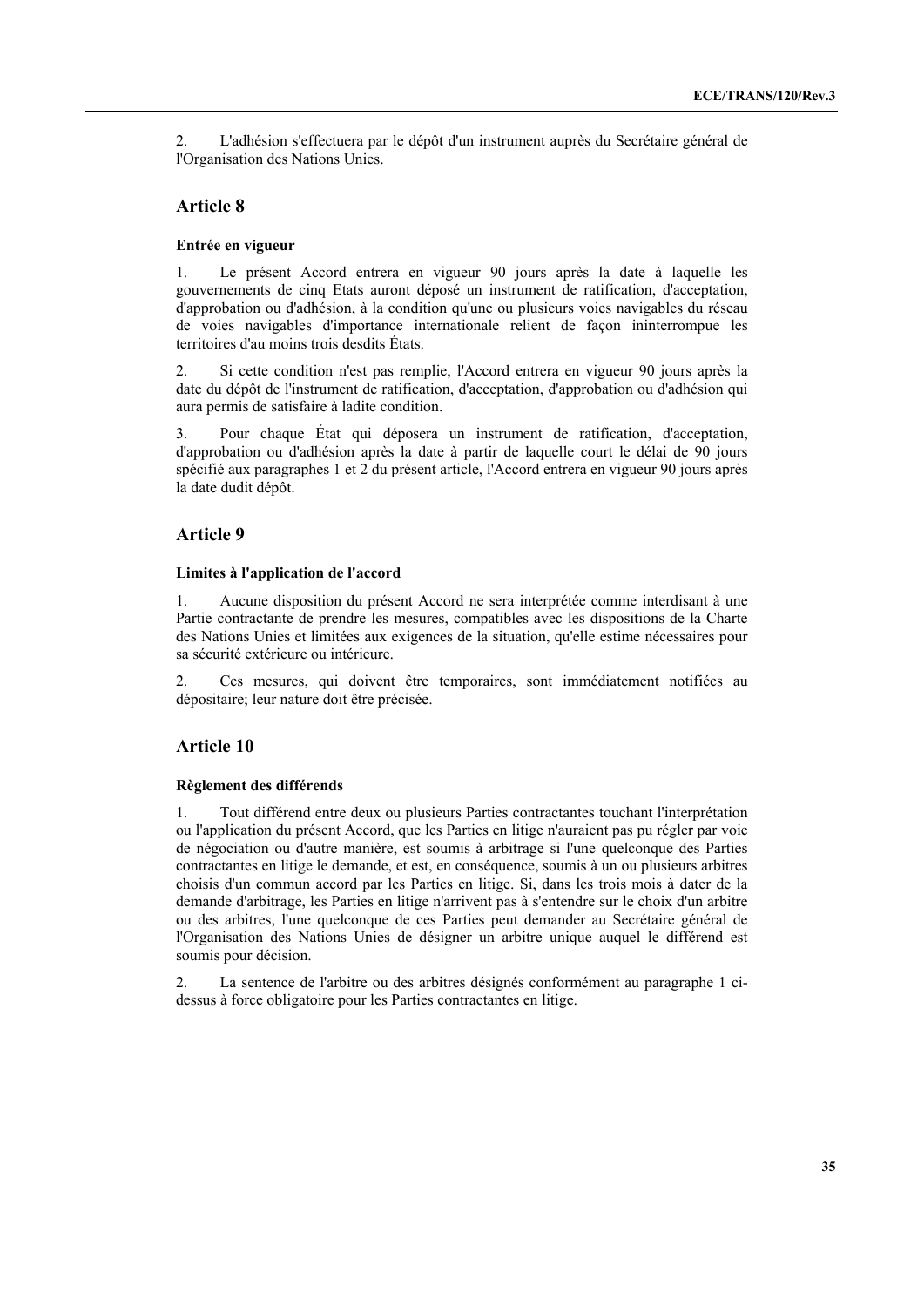#### **Réserves**

 Tout État peut, au moment où il signe le présent Accord ou dépose son instrument de ratification, d'acceptation, d'approbation ou d'adhésion, notifier au dépositaire qu'il ne se considère pas lié par l'article 10 du présent Accord.

#### **Article 12**

#### **Procédure d'amendement du présent accord**

1. Le présent Accord peut être amendé suivant la procédure définie dans le présent article, sous réserve des dispositions des articles 13 et 14.

2. A la demande d'une Partie contractante, tout amendement du présent Accord proposé par cette Partie est examiné par le Groupe de travail des transports par voie navigable de la Commission économique des Nations Unies pour l'Europe.

{Tel que modifié par ECE/TRANS/SC.3/193/Add.1, entrée en vigueur le 14 Août 2014 conformément au C.N.517.2014.TREATIES-XI.D.5}

3. S'il est adopté à la majorité des deux tiers des Parties contractantes présentes et votantes, l'amendement est communiqué pour acceptation à toutes les Parties contractantes par le Secrétaire général de l'Organisation des Nations Unies.

4. Toute proposition d'amendement qui a été communiquée conformément aux dispositions du paragraphe 3 du présent article entre en vigueur pour toutes les Parties contractantes trois mois après l'expiration d'une période de douze mois suivant la date de sa communication, à condition qu'au cours de cette période de douze mois aucune objection à cette proposition d'amendement n'ait été notifiée au Secrétaire général de l'Organisation des Nations Unies par un État qui est Partie contractante.

5. Si une objection à la proposition d'amendement a été notifiée conformément aux dispositions du paragraphe 4 du présent article, l'amendement est réputé rejeté et dénué d'effet.

## **Article 13**

#### **Procédure d'amendement des annexes I et II**

1. Les annexes I et II du présent Accord peuvent être amendées suivant la procédure définie dans le présent article.

2. A la demande d'une Partie contractante, tout amendement des annexes I et II proposé par cette Partie est examiné par le Groupe de travail des transports par voie navigable de la Commission économique des Nations Unies pour l'Europe.

{Tel que modifié par ECE/TRANS/SC.3/193/Add.1, entrée en vigueur le 14 Août 2014 conformément au C.N.517.2014.TREATIES-XI.D.5}

3. Si elle est adoptée à la majorité des Parties contractantes présentes et votantes, la proposition d'amendement est communiquée pour acceptation aux Parties contractantes directement intéressées par le Secrétaire général de l'Organisation des Nations Unies. Aux fins du présent article, une Partie contractante est considérée comme directement intéressée si, dans le cas de l'inclusion d'une nouvelle voie navigable ou d'un port d'importance internationale ou dans le cas de la modification de ces installations, son territoire est traversé par cette voie navigable ou si le port envisagé est situé sur ledit territoire.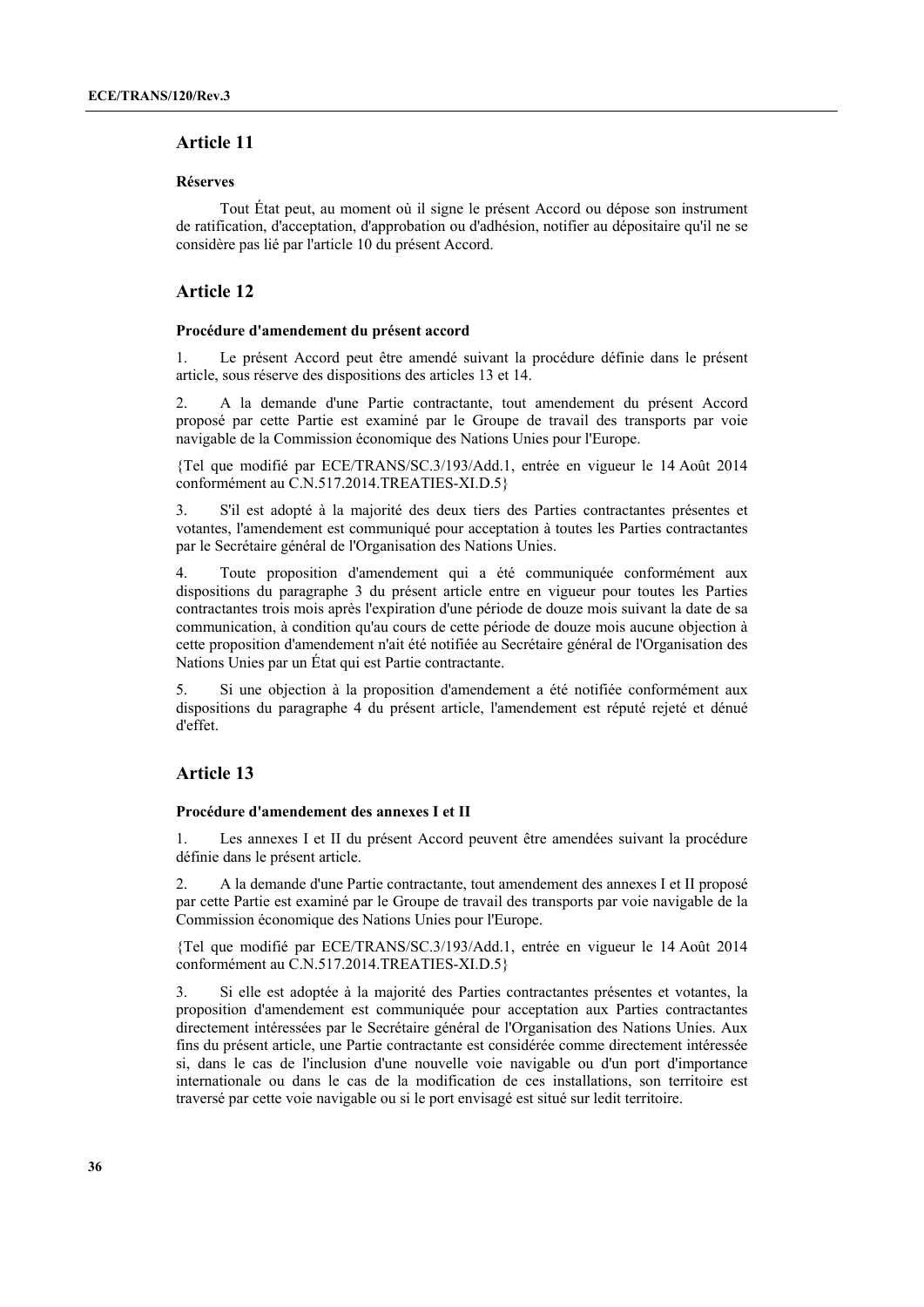4. Toute proposition d'amendement communiquée conformément aux dispositions des paragraphes 2 et 3 du présent article est réputée acceptée si, dans les six mois suivant la date de sa communication par le dépositaire, aucune des Parties contractantes directement intéressées n'a notifié son objection à cette proposition d'amendement au Secrétaire général de l'Organisation des Nations Unies.

5. Tout amendement ainsi accepté est communiqué par le Secrétaire général de l'Organisation des Nations Unies à toutes les Parties contractantes et entre en vigueur trois mois après la date de sa communication par le dépositaire.

6. Si une objection à l'amendement proposé a été notifiée conformément au paragraphe 4 du présent article, l'amendement est réputé rejeté et dénué d'effet.

7. Le dépositaire est tenu informé sans délai par le secrétariat de la Commission économique pour l'Europe quant aux Parties contractantes qui sont directement concernées par une proposition d'amendement.

### **Article 14**

#### **Procédure d'amendement de l'annexe III**

1. L'annexe III du présent Accord peut être amendée conformément à la procédure définie dans le présent article.

2. A la demande d'une Partie contractante, tout amendement de l'annexe III du présent Accord proposé par cette Partie est examiné par le Groupe de travail des transports par voie navigable de la Commission économique des Nations Unies pour l'Europe.

{Tel que modifié par ECE/TRANS/SC.3/193/Add.1, entrée en vigueur le 14 Août 2014 conformément au C.N.517.2014.TREATIES-XI.D.5}

3. S'il est adopté à la majorité des Parties contractantes présentes et votantes, l'amendement est communiqué pour acceptation à toutes les Parties contractantes par le Secrétaire général de l'Organisation des Nations Unies.

4. Toute proposition d'amendement communiquée conformément aux dispositions du paragraphe 3 du présent article est réputée acceptée, à moins que, dans un délai de six mois à compter de la date de sa communication, un cinquième ou plus des Parties contractantes ne notifient leur objection à cette proposition d'amendement au Secrétaire général de l'Organisation des Nations Unies.

5. Tout amendement accepté conformément au paragraphe 4 du présent article est communiqué par le Secrétaire général de l'Organisation des Nations Unies à toutes les Parties contractantes et entre en vigueur trois mois après la date de sa communication pour toutes les Parties contractantes à l'exception de celles qui ont déjà notifié au Secrétaire général de l'Organisation des Nations Unies leur objection à l'amendement proposé, dans un délai de six mois après la date de sa communication conformément au paragraphe 4 du présent article.

6. Si une objection à l'amendement proposé a été notifiée conformément au paragraphe 4 du présent article par un cinquième ou plus des Parties contractantes, l'amendement est réputé rejeté et dénué d'effet.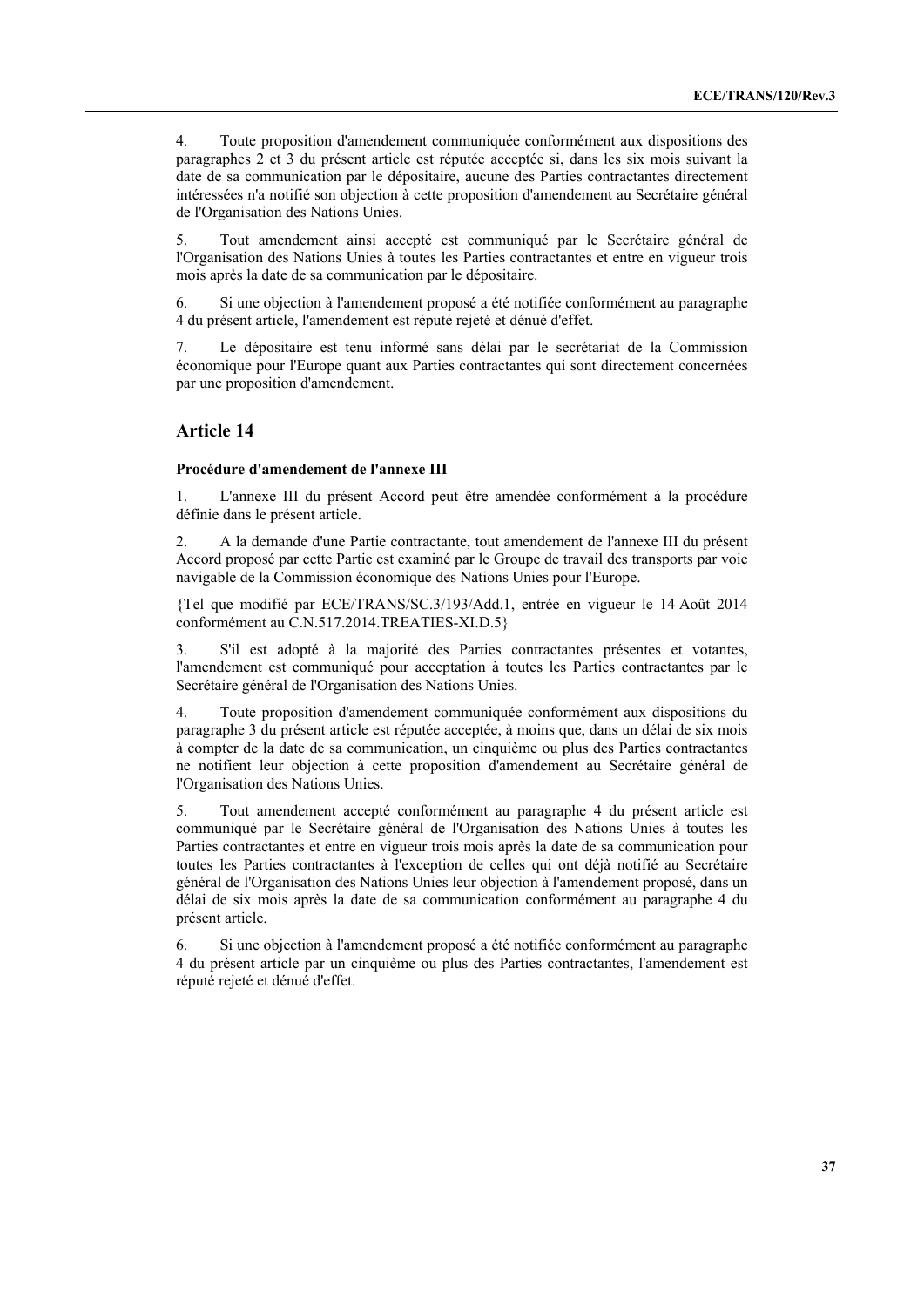### **Article 15**

#### **Dénonciation**

1. Toute Partie contractante peut dénoncer le présent Accord par notification écrite adressée au Secrétaire général de l'Organisation des Nations Unies.

2. La dénonciation prend effet un an après la date de réception de ladite notification par le Secrétaire général.

### **Article 16**

#### **Extinction**

 Si, après l'entrée en vigueur du présent Accord, le nombre des Etats qui sont Parties contractantes tombe à moins de cinq pendant toute période de douze mois consécutifs, le présent Accord devient sans effet douze mois après la date à laquelle le cinquième Etat aura cessé d'être Partie contractante.

### **Article 17**

#### **Notifications et communications du dépositaire**

 Outre les notifications et communications mentionnées dans le présent Accord, les fonctions de dépositaire du Secrétaire général de l'Organisation des Nations Unies sont celles définies dans la Partie VII de la Convention de Vienne sur le droit des traités, conclue à Vienne le 23 mai 1969.

### **Article 18**

#### **Textes authentiques**

 L'original du présent Accord, dont les textes en langues anglaise, française et russe font également foi, sera déposé auprès du

Secrétaire général de l'Organisation des Nations Unies.

 *En foi de quoi*, les soussignés, à ce dûment autorisés, ont signé le présent Accord.

Fait à Genève, le dix-neuf janvier mil neuf cent quatre-vingt-seize.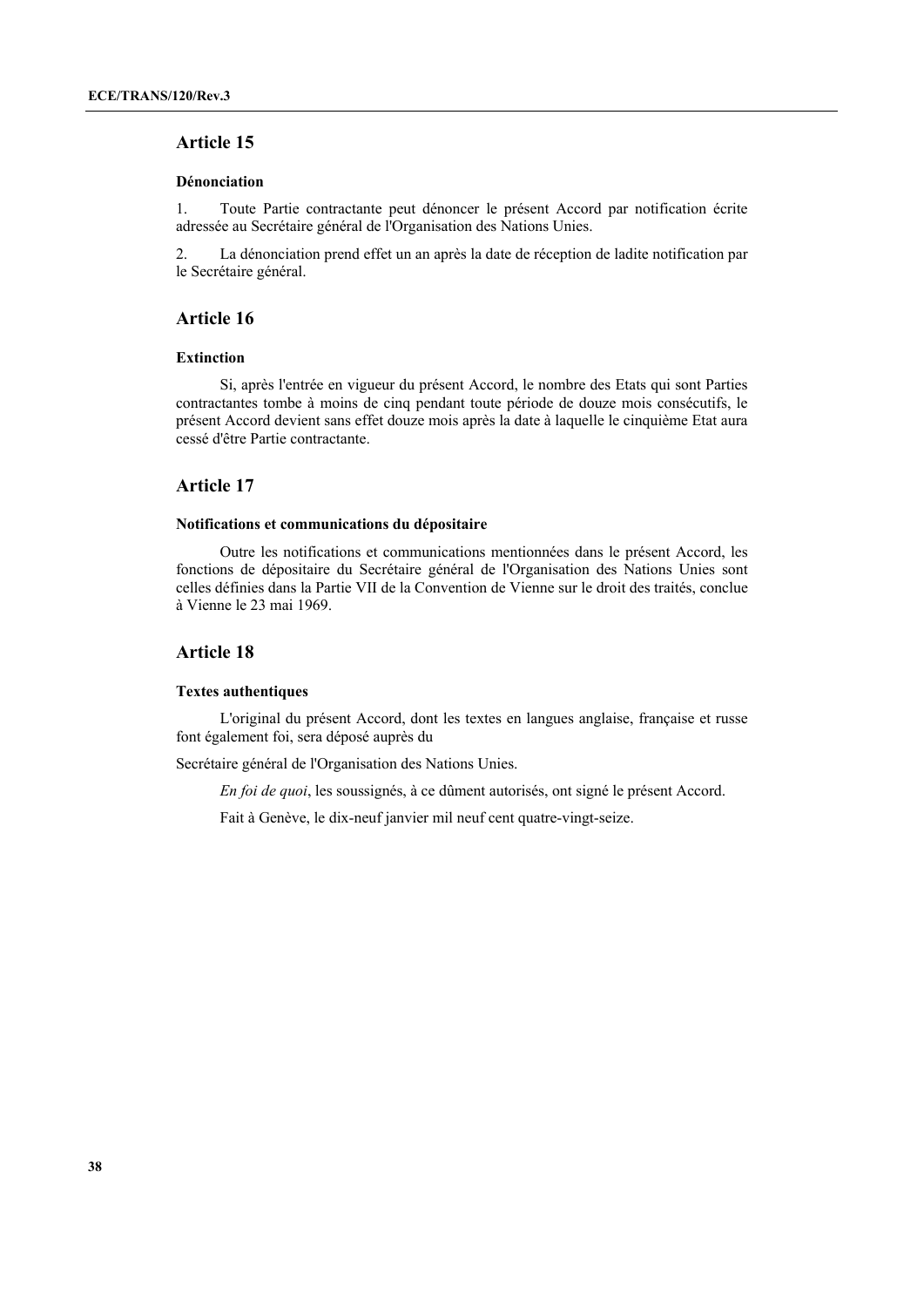# **Annexe I\***

 $\overline{a}$ 

# **Voies navigables d'importance internationale**

### **Numérotation des voies navigables d'importance internationale**

1. Toutes les voies navigables d'importance internationale (voies navigables E) sont identifiées par la lettre «E» suivie d'un nombre à deux, quatre ou six chiffres.

2. Les principaux éléments du réseau des voies navigables E portent des numéros à deux chiffres alors que leurs branches primaires et secondaires portent respectivement des numéros à quatre et six chiffres.

3. Les voies navigables principales sensiblement orientées nord sud, qui desservent des ports maritimes et relient entre eux des bassins maritimes portent les numéros 10, 20, 30, 40 et 50 dans l'ordre croissant d'ouest en est.

4. Les voies navigables principales sensiblement orientées ouest est qui coupent au moins trois voies principales telles qu'elles sont mentionnées au paragraphe 3 ci-dessus portent les numéros 60, 70, 80 et 90 dans l'ordre croissant du nord vers le sud.

5. Les autres voies navigables principales portent des numéros à deux chiffres compris entre les numéros des deux voies principales, telles qu'elles sont mentionnées selon le cas aux paragraphes 3 ou 4 ci-dessus, entre lesquelles elles sont situées.

6. Dans le cas des branches primaires ou secondaires, les deux, ou quatre, premiers chiffres correspondent aux voies de rang plus élevé du réseau des voies navigables, les deux autres correspondant au numéro de la branche en question dans l'ordre croissant du début vers la fin de l'artère de rang plus élevé, conformément au tableau ci après. Les numéros pairs sont utilisés pour les branches situées du côté droit et les numéros impairs pour celles situées du côté gauche.

<sup>\*</sup> Annexe I telle que modifiée par TRANS/SC.3/168/Add.1, (entrée en vigueur le 29 novembre 2006 conformément au C.N.670.2006.TREATIES-4), par ECE/TRANS/SC.3/181/Add.1 (entrée en vigueur le 15 octobre 2009 conformément au C.N.424.2009.TREATIES-2) et par ECE/TRANS/SC.3/193/Add.1 (entrée en vigueur le 15 octobre 2013 conformément au C.N.434.2013.TREATIES-XI.D.5).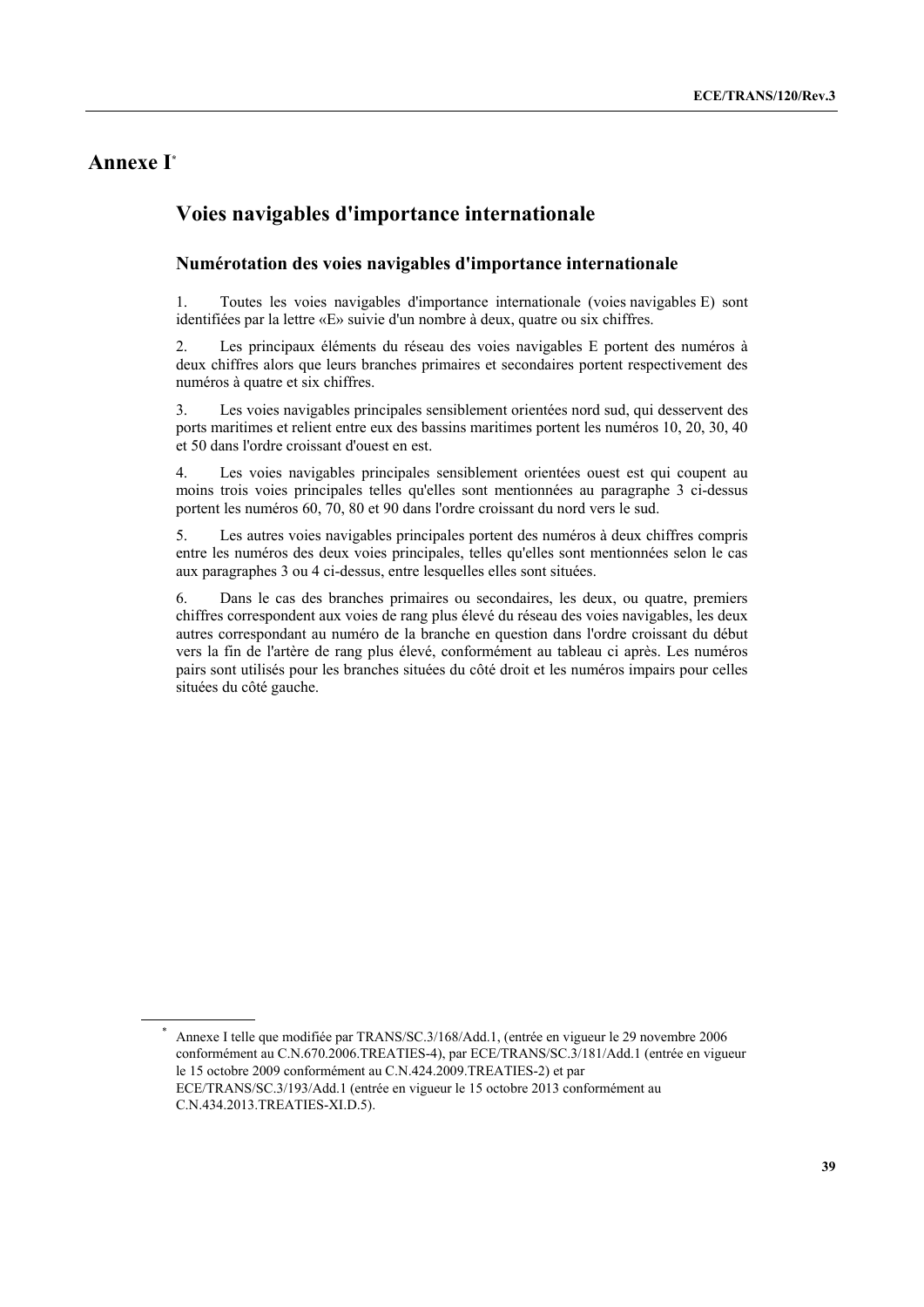| Numéro de voie navigable E      |                 |                                                                                                                                                                                                                                           |
|---------------------------------|-----------------|-------------------------------------------------------------------------------------------------------------------------------------------------------------------------------------------------------------------------------------------|
| Voies navigables<br>principales | <b>Branches</b> | Description du parcours                                                                                                                                                                                                                   |
| 1                               | $\overline{c}$  | 3                                                                                                                                                                                                                                         |
| E <sub>01</sub>                 |                 | Dunkerque-Douai-Valenciennes-Condé-<br>Pommerœul-Mons-Charleroi-Namur-Liège-<br>Maastricht, Moerdijk jusqu'à Rotterdam/Europoort<br>par la Meuse, la Kil, la Noord et la Nieuwe Maas                                                      |
|                                 | $E$ 01-02       | Meuse de Namur à Givet                                                                                                                                                                                                                    |
|                                 | $E$ 01-04       | Canal Liège-Visé                                                                                                                                                                                                                          |
|                                 | $E$ 01-04-01    | Canal de Monsin                                                                                                                                                                                                                           |
|                                 | $E$ 01-01       | Kwaadmechelen-Dessel-Bocholt-Nederweert-<br>Wessem-canal de la Meuse                                                                                                                                                                      |
|                                 | $E$ 01–06       | Canal de St. Andries                                                                                                                                                                                                                      |
|                                 | $E$ 01-03       | Zuid-Willemsvaart de la Meuse jusqu'à<br>Veghel1                                                                                                                                                                                          |
| $E_{02}$                        |                 | Zeebrugge-Brugge-Deinze-Kortrijk-Lille-Bauvin                                                                                                                                                                                             |
|                                 | $E$ 02-02       | Canal Brugge-Ostende                                                                                                                                                                                                                      |
|                                 | $E$ 02-02-01    | Canal Plassendale-Nieupoort                                                                                                                                                                                                               |
|                                 | $E$ 02-04       | Canal Leie-Roeselare                                                                                                                                                                                                                      |
| E 03                            |                 | Gorinchem-Moerdijk-Terneuzen-Gent par<br>Nieuwe Merwede, la liaison Escaut-Rhin, le canal<br>Terneuzen-Gent et le canal circulaire de Gent                                                                                                |
| E 04                            |                 | Vlissingen-Antwerpen-Rupel-Bruxelles-Seneffe par<br>Westerschelde, Boven-Zeeschelde, Rupel, le canal<br>Bruxelles-Rupel et le canal Charleroi-Bruxelles                                                                                   |
| E 05                            |                 | [Compiègne-Escaut]-Valenciennes-Condé-Turnai-<br>Gent-Dendermonde-Antwerpen-Hasselt-Genk-Liège<br>par l'Oise, la liaison Seine-Nord, le Haut Escaut,<br>Bovenschelde. le canal circulaire de Gent.<br>Boven-Zeeschelde et le canal Albert |
|                                 | E 05-02         | Peronnes-Pommerœul par<br>le canal Nimy-Blaton-Peronnes                                                                                                                                                                                   |
|                                 | $E_{05-01}$     | Canal Bossuit-Kortrijk                                                                                                                                                                                                                    |
|                                 | E 05-04         | Dendre jusqu'à Aalst                                                                                                                                                                                                                      |

# **Liste des voies navigables d'importance internationale**

<sup>\*</sup> Les portions de voies navigables E qui n'existent pas actuellement mais qui figurent dans des plans appropriés de développement des infrastructures sont indiquées entre crochets [...].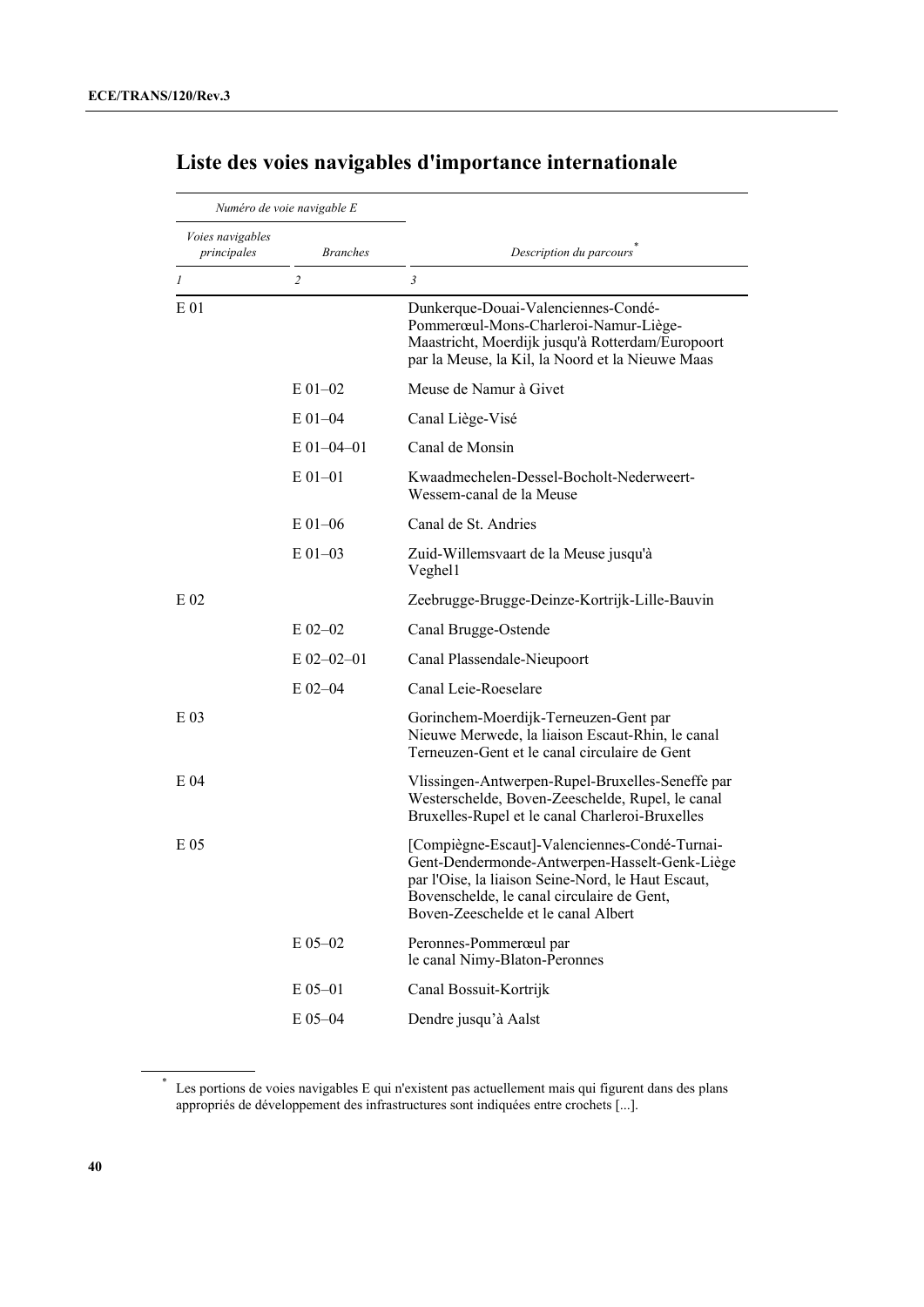### **ECE/TRANS/120/Rev.3**

| Numéro de voie navigable E      |                 |                                                                                                                                                                                                                               |
|---------------------------------|-----------------|-------------------------------------------------------------------------------------------------------------------------------------------------------------------------------------------------------------------------------|
| Voies navigables<br>principales | <b>Branches</b> | Description du parcours                                                                                                                                                                                                       |
| 1                               | $\overline{2}$  | 3                                                                                                                                                                                                                             |
|                                 | $E$ 05–06       | Viersel-Duffel-Embouchure de la Rupel par<br>Netekanaal, Beneden-Nete et Rupel                                                                                                                                                |
| E 06                            |                 | Antwerpen-Liaison Escaut-Rhin                                                                                                                                                                                                 |
| E 07                            |                 | Le canal circulaire de Gent-Merendree-Eeklo par<br>le canal Gent-Ostende-[Maldegem-Zeebrugge]                                                                                                                                 |
| E 10                            |                 | Rotterdam/Europoort-Lobith par l'Oude Maas,<br>le Merwede et le Waal, le Rhin [Niffer, Mulhouse,<br>Besançon-St. Symphorien]-Lyon-Marseille-Fos                                                                               |
|                                 | $E10-01$        | Canal de Wesel-Datteln, canal de Datteln-Hamm                                                                                                                                                                                 |
|                                 | $E$ 10-03       | Canal Rhin-Herne                                                                                                                                                                                                              |
|                                 | $E$ 10–05       | Ruhr                                                                                                                                                                                                                          |
|                                 | $E$ 10-07       | Neckar en aval de Plochingen                                                                                                                                                                                                  |
|                                 | $E10-09$        | Rhin de Niffer à Rheinfelden                                                                                                                                                                                                  |
|                                 | $E10-02$        | [Saône-Moselle]                                                                                                                                                                                                               |
|                                 | $E$ 10-04       | Liaison Rhône-Sète                                                                                                                                                                                                            |
|                                 | $E10-06$        | Rhône et canal St. Louis : Barcarain-Fos                                                                                                                                                                                      |
| E 11                            |                 | IJmuiden-Tiel par le canal de la mer du Nord et<br>le canal Amsterdam-Rhin                                                                                                                                                    |
|                                 | $E11-01$        | Zaan                                                                                                                                                                                                                          |
|                                 | $E$ 11-02       | Lekkanaal                                                                                                                                                                                                                     |
| E 12                            |                 | Heumen-Nijmegen-Arnhem-Zwolle-la mer des<br>Wadden par le canal Meuse-Waal, le Waal, le<br>Nederrijn, l'IJssel et l'IJsselmeer                                                                                                |
|                                 | E 12-02         | Zwolle-Meppel par Zwarte Water et Meppeldiep                                                                                                                                                                                  |
|                                 | $E$ 12-04       | Ketelmeer-Zwartsluis par Ramsdiep                                                                                                                                                                                             |
| E 13                            |                 | Mer du Nord-Emden-Dortmund par Ems et<br>le canal Dortmund-Ems                                                                                                                                                                |
| E 14                            |                 | Weser de la mer du Nord à Minden par<br>Bremerhaven et Brême                                                                                                                                                                  |
| E 15                            |                 | Amsterdam-Lemmer-Groningen-Delfzijl-Emden-<br>Dörpen-Oldenburg-Elsfleth par l'IJsselmeer,<br>le Prinses Margariet Kanaal, le Van Starkenborgh<br>Kanaal, l'Eemskanaal, Ems, le canal Dortmund-Ems,<br>le Küstenkanal et Hunte |
|                                 | $E$ 15-01       | Canal van Harinxma de Fonejacht à Harlingen                                                                                                                                                                                   |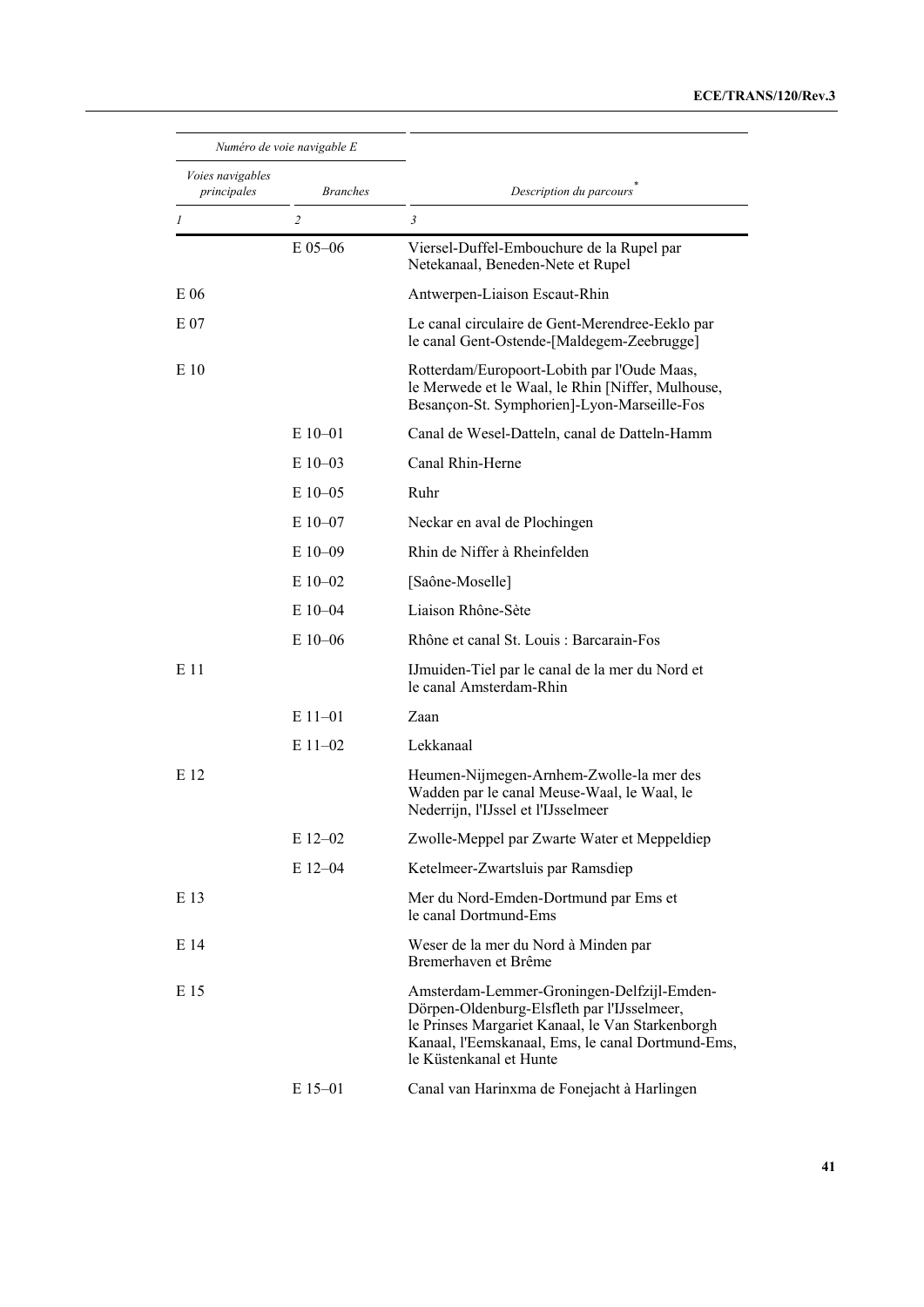| Numéro de voie navigable E             |                 |                                                                                                                                                                                                                                                                                                                                                                                                                                                                                                                                               |
|----------------------------------------|-----------------|-----------------------------------------------------------------------------------------------------------------------------------------------------------------------------------------------------------------------------------------------------------------------------------------------------------------------------------------------------------------------------------------------------------------------------------------------------------------------------------------------------------------------------------------------|
| <i>Voies navigables</i><br>principales | <b>Branches</b> | Description du parcours                                                                                                                                                                                                                                                                                                                                                                                                                                                                                                                       |
| $\boldsymbol{l}$                       | $\overline{c}$  | $\mathfrak{Z}$                                                                                                                                                                                                                                                                                                                                                                                                                                                                                                                                |
| E 20                                   |                 | L'Elbe de la mer du Nord par Hamburg, Magdeburg,<br>Ústí-nad-Labem, Mělník et Pardubice-[liaison Elbe-<br>Danube]                                                                                                                                                                                                                                                                                                                                                                                                                             |
|                                        | $E$ 20-02       | Canal latéral de l'Elbe                                                                                                                                                                                                                                                                                                                                                                                                                                                                                                                       |
|                                        | $E 20 - 04$     | Saale jusqu'à Bad Duerrenberg                                                                                                                                                                                                                                                                                                                                                                                                                                                                                                                 |
|                                        | $E$ 20–06       | Vltava: Mělník-Praha-Slapy                                                                                                                                                                                                                                                                                                                                                                                                                                                                                                                    |
| E 21                                   |                 | Trave de la mer Baltique à l'Elbe par le canal Elbe-<br>Lübeck                                                                                                                                                                                                                                                                                                                                                                                                                                                                                |
| E 30                                   |                 | Swinoujscie-Szczecin-Oder de Szczecin à Kozle par<br>Wroclaw [liaison Oder-Danube]                                                                                                                                                                                                                                                                                                                                                                                                                                                            |
|                                        | $E$ 30–01       | Canal de Gliwice                                                                                                                                                                                                                                                                                                                                                                                                                                                                                                                              |
| E 31                                   |                 | Szczecin-Westoder-Hohensaaten-voie navigable de<br>Friedrichsthaler                                                                                                                                                                                                                                                                                                                                                                                                                                                                           |
| E 40                                   |                 | [Vistule de Gdansk à Warszawa-Brest]-Pinsk-<br>Dnipro jusqu'à Kherson par Kyiv                                                                                                                                                                                                                                                                                                                                                                                                                                                                |
|                                        | $E$ 40-01       | Desna de l'embouchure à Chernihiv                                                                                                                                                                                                                                                                                                                                                                                                                                                                                                             |
|                                        | $E$ 40–02       | Pivdenny Bouh jusqu'à Mykolaïv                                                                                                                                                                                                                                                                                                                                                                                                                                                                                                                |
| E 41                                   |                 | Klaipeda-baie de Kurshskiy-Nemunas-Kaunas                                                                                                                                                                                                                                                                                                                                                                                                                                                                                                     |
| E 50                                   |                 | Sankt-Peterburg, par la voie navigable Volga-<br>Baltique jusqu'à Vytegra-Rybinsk-Volga de Rybinsk<br>à Astrakhan par Nijni Novgorod, Kazan et<br>Volgograd                                                                                                                                                                                                                                                                                                                                                                                   |
|                                        | $E$ 50–02       | Rybinsk-Moscou                                                                                                                                                                                                                                                                                                                                                                                                                                                                                                                                |
|                                        | $E$ 50-02-02    | Volga de Dubna à Tver                                                                                                                                                                                                                                                                                                                                                                                                                                                                                                                         |
|                                        | $E$ 50-01       | Kama de son embouchure à Solikamsk                                                                                                                                                                                                                                                                                                                                                                                                                                                                                                            |
| E 60                                   |                 | Parcours côtier à partir de Gibraltar vers le nord<br>suivant le littoral du Portugal, de l'Espagne, de la<br>France, de la Belgique, des Pays-Bas et de<br>l'Allemagne, par le canal de Kiel, suivant le littoral<br>de l'Allemagne, de la Pologne, de la Lituanie, de<br>l'Estonie et de la Russie jusqu'à Sankt-Peterburg-<br>voie navigable Volga-Baltique, canal mer Blanche-<br>mer Baltique, suivant le littoral de la mer Blanche<br>jusqu'à Arkhangelsk, ainsi que les voies navigables<br>accessibles uniquement par cet itinéraire |
|                                        | $E 60 - 02$     | Guadalquivir jusqu'à Séville                                                                                                                                                                                                                                                                                                                                                                                                                                                                                                                  |
|                                        | $E 60 - 04$     | Douro jusqu'à la frontière entre le Portugal et<br>l'Espagne                                                                                                                                                                                                                                                                                                                                                                                                                                                                                  |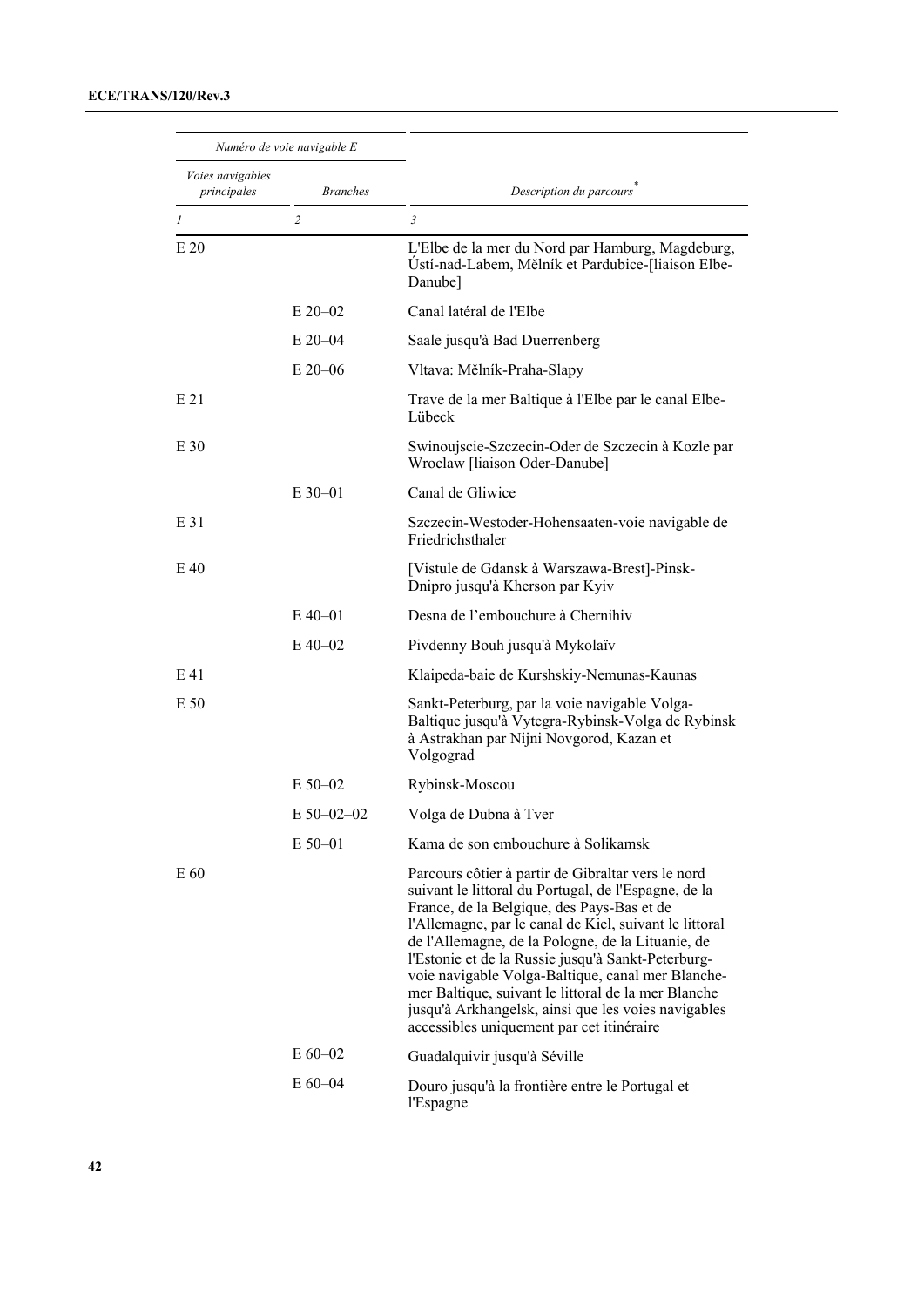### **ECE/TRANS/120/Rev.3**

|                                        | Numéro de voie navigable E |                                                                                                                               |
|----------------------------------------|----------------------------|-------------------------------------------------------------------------------------------------------------------------------|
| <i>Voies navigables</i><br>principales | <b>Branches</b>            | Description du parcours                                                                                                       |
| 1                                      | $\overline{c}$             | 3                                                                                                                             |
|                                        | $E 60 - 06$                | Gironde et la Garonne jusqu'à Castetsen-Dorthe                                                                                |
|                                        | $E$ 60–08                  | Loire jusqu'à Nantes                                                                                                          |
|                                        | $E 60 - 01$                | Parcours côtier suivant le littoral occidental<br>du Royaume-Uni jusqu'à Liverpool y compris<br>le canal Manchester-Liverpool |
|                                        | $E$ 60–03                  | Parcours côtier suivant le littoral oriental<br>du Royaume-Uni, y compris le Humber                                           |
|                                        | $E$ 60–03–01               | Medway/Swale de Sheerness à Ridham                                                                                            |
|                                        | $E$ 60-03-03               | Medway de Sheerness à Rochester                                                                                               |
|                                        | $E$ 60-03-05               | Thames de Canvey Point à Hammersmith Bridge                                                                                   |
|                                        | $E$ 60-03-07               | Colne jusqu'à Rowhedge                                                                                                        |
|                                        | $E$ 60-03-09               | Stour (Suffolk) jusqu'à Mistley                                                                                               |
|                                        | $E$ 60-03-11               | Orwell jusqu'à Ipswich                                                                                                        |
|                                        | $E$ 60-03-13               | Great Ouse du Wash à Kings Lyn                                                                                                |
|                                        | $E$ 60-03-15               | Nene du Wash à Bevis Hill                                                                                                     |
|                                        | $E 60 - 03 - 17$           | Welland du Wash à Fossdyke Bridge                                                                                             |
|                                        | $E$ 60-03-19               | Witham du Wash à Boston                                                                                                       |
|                                        | $E 60 - 03 - 21$           | Trent de Trent Falls à Gainsborough                                                                                           |
|                                        | $E$ 60-03-02               | Tay de Buddon Ness à Perth                                                                                                    |
|                                        | $E$ 60-03-04               | Forth de la limite de la voie navigable intérieure à<br>Grangemouth                                                           |
|                                        | $E$ 60–03–06               | Tyne de l'embouchure à Newcastle                                                                                              |
|                                        | $E$ 60–03–08               | Tees de l'embouchure à Middlesbrough                                                                                          |
|                                        | $E 60 - 10$                | Du parcours côtier à la mer des Wadden<br>jusqu'à Harlingen                                                                   |
|                                        | $E 60-12$                  | Du parcours côtier jusqu'à Ems-Dollard                                                                                        |
|                                        | $E 60 - 05$                | Parcours côtier suivant le littoral occidental du<br>Danemark et de la Norvège y compris le fjord<br>d'Oslo                   |
|                                        | E 60-07                    | Parcours côtier suivant le littoral occidental de la<br>Suède jusqu'au fleuve Göta                                            |
|                                        | $E 60 - 09$                | Parcours côtier suivant le littoral oriental de la Suède<br>y compris le lac Mälaren                                          |
|                                        | $E 60 - 14$                | Stralsund-Peenemünde-Wolgast-Szczecin                                                                                         |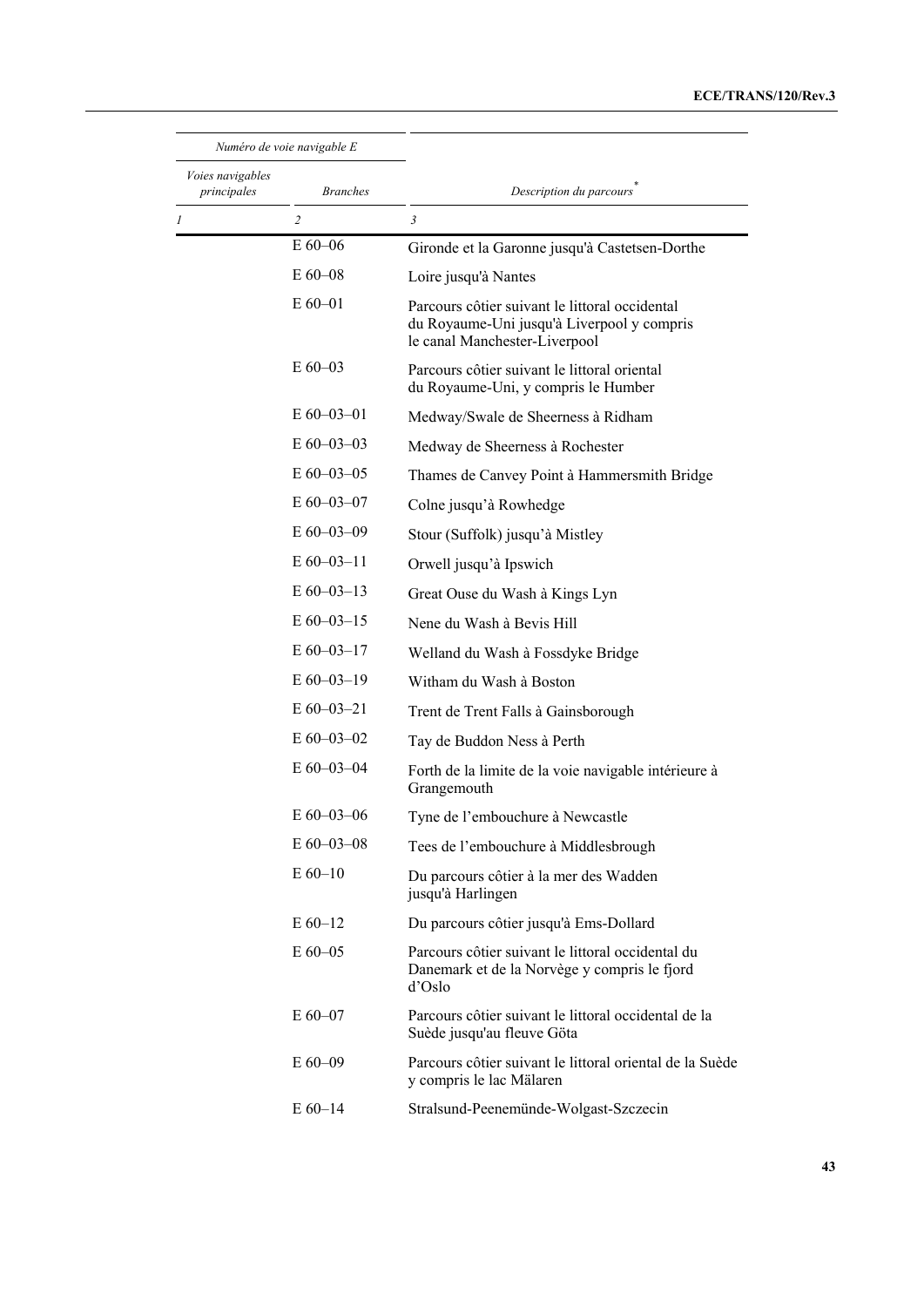| Numéro de voie navigable E      |                 |                                                                                                                                                                                                                                                                        |
|---------------------------------|-----------------|------------------------------------------------------------------------------------------------------------------------------------------------------------------------------------------------------------------------------------------------------------------------|
| Voies navigables<br>principales | <b>Branches</b> | Description du parcours                                                                                                                                                                                                                                                |
| 1                               | $\overline{c}$  | $\mathfrak{Z}$                                                                                                                                                                                                                                                         |
|                                 | $E 60 - 11$     | Parcours côtier jusqu'à la Finlande, puis jusqu'à<br>Savonlinna-Iisalmi par le canal de Saimaa                                                                                                                                                                         |
|                                 | $E$ 60-11-02    | De la branche E 60–11 jusqu'à Joensuu-Nurmes                                                                                                                                                                                                                           |
| E 61                            |                 | Peena en aval de Anklam                                                                                                                                                                                                                                                |
| E 70                            |                 | D'Europoort/Rotterdam à Arnhem par le Lek et<br>Benedenrijn-Zutphen-Enschede-[canal<br>Twente-Mittelland]-Bergeshövede-Minden-<br>Magdeburg-Berlin-Hohensaaten-Kostrzyn-<br>Bydgoszcz-Elblag-Zalew Wiślany -Kaliningrad-<br>Pregola, Dayma, baie de Kurshskiy-Klaipeda |
|                                 | $E$ 70–01       | Ijssel hollandaise de Krimpen à Gouda                                                                                                                                                                                                                                  |
|                                 | $E$ 70–03       | Zijkanaal jusqu'à Almelo                                                                                                                                                                                                                                               |
|                                 | $E$ 70–02       | Branche du Mittellandkanal jusqu'à Osnabrück                                                                                                                                                                                                                           |
|                                 | $E$ 70–04       | Branche du Mittellandkanal jusqu'à Hanovre-Linden                                                                                                                                                                                                                      |
|                                 | $E$ 70–06       | Branche du Mittellandkanal jusqu'à Hildesheim                                                                                                                                                                                                                          |
|                                 | $E$ 70–08       | Branche du Mittellandkanal jusqu'à Salzgitter                                                                                                                                                                                                                          |
|                                 | $E$ 70–05       | Canal de la Havel                                                                                                                                                                                                                                                      |
|                                 | $E$ 70–10       | Spree                                                                                                                                                                                                                                                                  |
|                                 | $E$ 70-12       | Canal Berlin-Spandau                                                                                                                                                                                                                                                   |
| E 71                            |                 | Canal de Teltow, canal de liaison Britzer et voie<br>navigable Oder-Spree                                                                                                                                                                                              |
|                                 | $E$ 71–02       | Potsdamer Havel                                                                                                                                                                                                                                                        |
|                                 | $E 71 - 04$     | Canal de Teltow, section orientale                                                                                                                                                                                                                                     |
|                                 | E 71-06         | Voie navigable Dahme en aval de Königs<br>Wusterhausen                                                                                                                                                                                                                 |
| E 80                            |                 | Le Havre-Conflans par le Canal du Havre à<br>Tancarville, Seine et Oise-[Compiègne-Toul],<br>Moselle jusqu'à Coblence, Rhin jusqu'à Mainz, Main<br>jusqu'à Bamberg, canal Main-Danube, Danube de<br>Kelheim à Sulina                                                   |
|                                 | $E80-02$        | Seine de Tancarville jusqu'à l'estuaire                                                                                                                                                                                                                                |
|                                 | $E80 - 04$      | Seine de Conflans à Nogent                                                                                                                                                                                                                                             |
|                                 | $E80-06$        | Sarre jusqu'à Saarbrücken                                                                                                                                                                                                                                              |
|                                 | E 80-08         | Drava jusqu'à Osijek                                                                                                                                                                                                                                                   |
|                                 | $E80-10$        | [Canal Danube-Sava de Vucovar à Samac]                                                                                                                                                                                                                                 |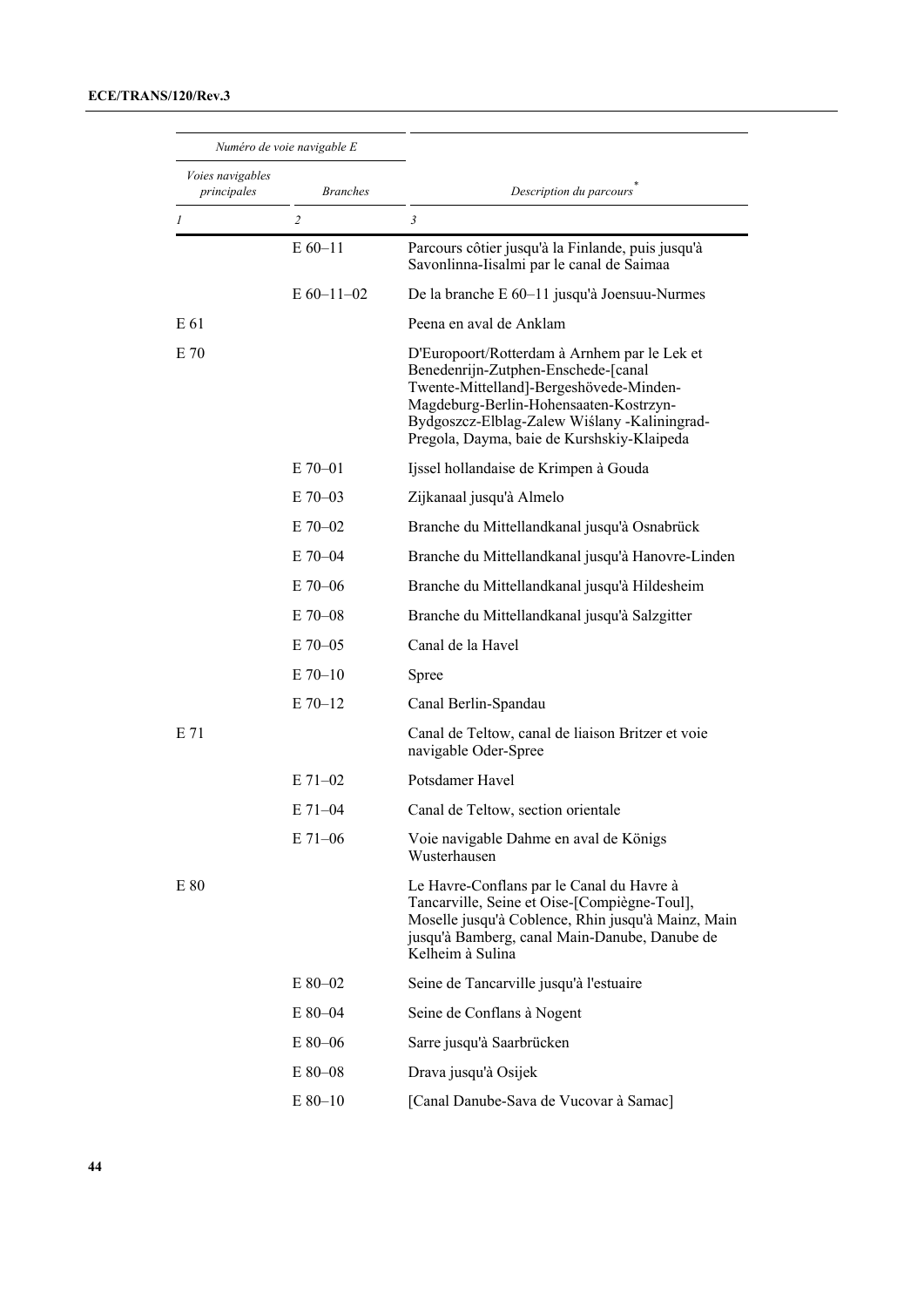### **ECE/TRANS/120/Rev.3**

|                                 | Numéro de voie navigable E |                                                                                                                                                                                                                                                                                                                                                                                                                   |
|---------------------------------|----------------------------|-------------------------------------------------------------------------------------------------------------------------------------------------------------------------------------------------------------------------------------------------------------------------------------------------------------------------------------------------------------------------------------------------------------------|
| Voies navigables<br>principales | <b>Branches</b>            | Description du parcours                                                                                                                                                                                                                                                                                                                                                                                           |
| 1                               | $\overline{c}$             | $\mathfrak{z}$                                                                                                                                                                                                                                                                                                                                                                                                    |
|                                 | $E80-01$                   | Tisza jusqu'à Szeged                                                                                                                                                                                                                                                                                                                                                                                              |
|                                 | $E$ 80-01-02               | Bega jusqu'à Timisoara                                                                                                                                                                                                                                                                                                                                                                                            |
|                                 | $E80-12$                   | Sava jusqu'à Sisak                                                                                                                                                                                                                                                                                                                                                                                                |
|                                 | $E80-03$                   | [Olt jusqu'à Slatina]                                                                                                                                                                                                                                                                                                                                                                                             |
|                                 | $E80-05$                   | [Canal Danube-Bucuresti]                                                                                                                                                                                                                                                                                                                                                                                          |
|                                 | $E80-14$                   | Canal Danube-mer Noire                                                                                                                                                                                                                                                                                                                                                                                            |
|                                 | $E$ 80-14-01               | Canal Poarta Alba-Navodari                                                                                                                                                                                                                                                                                                                                                                                        |
|                                 | $E80-07$                   | Prut jusqu'à Ungheni                                                                                                                                                                                                                                                                                                                                                                                              |
|                                 | $E80-09$                   | Bras Danube-Kilia                                                                                                                                                                                                                                                                                                                                                                                                 |
|                                 | $E80-16$                   | Bras Danube-Saint-Georges                                                                                                                                                                                                                                                                                                                                                                                         |
| E 81                            |                            | Váh de son embouchure jusqu'à Žilina et<br>[liaison Váh-Oder]                                                                                                                                                                                                                                                                                                                                                     |
| E 90                            |                            | Parcours côtier à partir de Gibraltar vers le sud<br>suivant le littoral de l'Espagne, de la France, de<br>l'Italie, de la Grèce, de la Turquie, de la Bulgarie, de<br>la Roumanie et de l'Ukraine, suivant le littoral<br>méridional de la Crimée jusqu'à la mer d'Azov, par<br>le Don jusqu'à Rostov-Kalach-Volgograd-Astrakhan,<br>ainsi que les voies navigables accessibles<br>uniquement par cet itinéraire |
|                                 | $E$ 90-01                  | Parcours côtier dans l'Adriatique jusqu'à Trieste                                                                                                                                                                                                                                                                                                                                                                 |
|                                 | $E90-02$                   | Parcours côtier dans la mer Noire                                                                                                                                                                                                                                                                                                                                                                                 |
|                                 | $E90-03$                   | Dnestr de Belgorod Dnestrovskiy à Bender                                                                                                                                                                                                                                                                                                                                                                          |
|                                 | $E90 - 05$                 | Parcours côtier dans la mer Caspienne                                                                                                                                                                                                                                                                                                                                                                             |
| E 91                            |                            | [Canal Milano-Pô], Pô de Cremona à Volta<br>Grimana, le canal Pô-Brondolo et la voie latérale de<br>Veneta jusqu'à Monfalcone-Trieste                                                                                                                                                                                                                                                                             |
|                                 | $E91-02$                   | Pô de Conca di Cremona à Casale Monferrato                                                                                                                                                                                                                                                                                                                                                                        |
|                                 | $E91-01$                   | Fleuve Mincio de l'embouchure à Lago Inferiore<br>(Mantova)                                                                                                                                                                                                                                                                                                                                                       |
|                                 | $E91-04$                   | Voie navigable de Ferrara à Porto Garibaldi                                                                                                                                                                                                                                                                                                                                                                       |
|                                 | $E91-06$                   | Pô Grande de Volta Grimana à son embouchure                                                                                                                                                                                                                                                                                                                                                                       |
|                                 | $E91-03$                   | Canal Mantova – mer Adriatique jusqu'à Porto<br>Levante                                                                                                                                                                                                                                                                                                                                                           |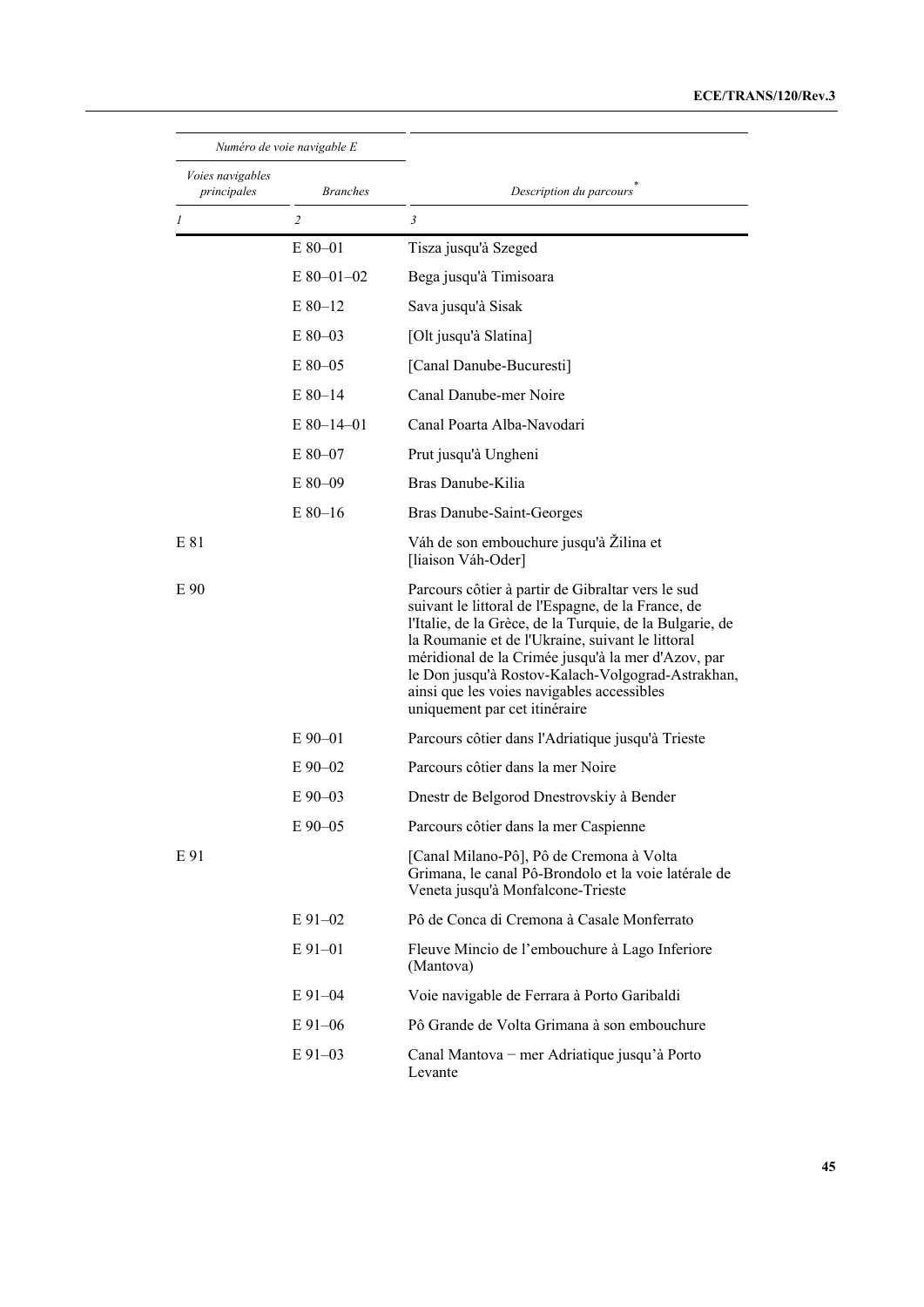| Numéro de voie navigable E             |                 |                                                                 |
|----------------------------------------|-----------------|-----------------------------------------------------------------|
| <i>Voies navigables</i><br>principales | <i>Branches</i> | Description du parcours                                         |
| $\boldsymbol{l}$                       |                 | 3                                                               |
|                                        | $E91-03-02$     | Pô – Canal Mantova-mer Adriatique par la liaison de<br>S. Leone |
|                                        | $E91-05$        | [Canal Padova-Venezia]                                          |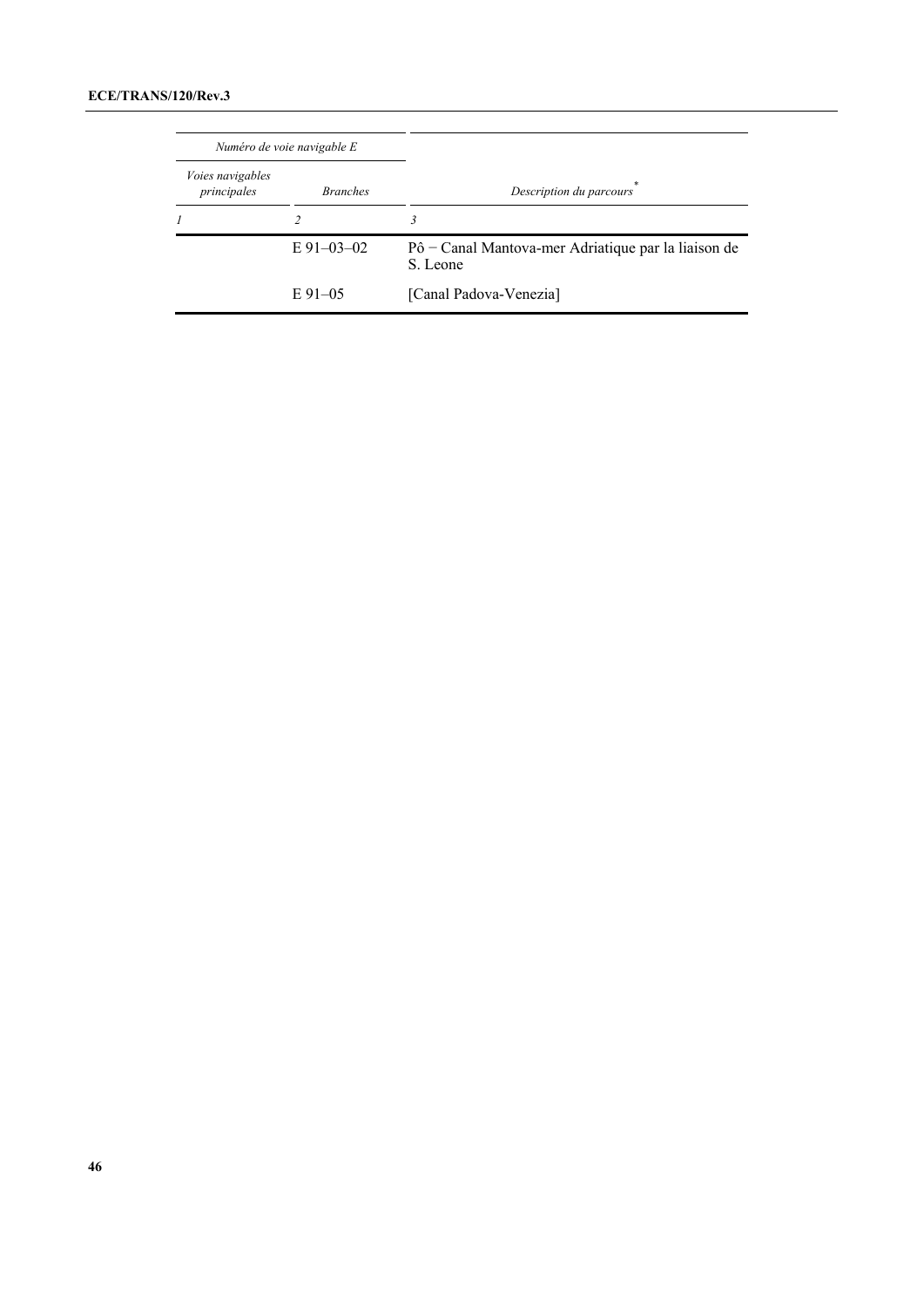# **Annexe II\***

# **Ports de navigation intérieure d'importance internationale**

### **Numérotation des ports de navigation intérieure d'importance internationale**

 A chaque port de navigation intérieure d'importance internationale (port E) est attribué un numéro composé du numéro de la voie navigable sur laquelle il se situe, suivi d'un tiret et d'un numéro à deux chiffres désignant le port sur cette voie navigable et allant en augmentant d'ouest en est et du nord au sud, l'ensemble du numéro étant précédé de la lettre «P». Les ports privés appartenant à des entreprises sont indiqués par un astérisque (\*).

#### **Liste des ports de navigation intérieure d'importance internationale**

| $P_{01-01}$           | Dunkerque (canal Dunkerque-Valencienne, 20,5 km) |
|-----------------------|--------------------------------------------------|
| $P_{01-02}$           | Charleroi (Sambre, 38,8 km)                      |
| $P_{01-02}$ bis       | Charleroi (Canal Charleroi-Bruxelles, 5,6 km)    |
| $P_{01-03}$           | Namur (Meuse, 46,3 km)                           |
| $P_{01-03}$ bis       | Namur (Meuse, 54,5 km)                           |
| $P_{01-04}$           | Liège (Meuse, 113,7 km)                          |
| P 01-04 bis           | Liège (Canal Albert, 9,6 km)                     |
| $P_{01-05}$           | Maastricht (Maas, 4,5 km)                        |
| $P_{01-06}$           | Stein (Maas, 21,9 km)                            |
| $P_{01-07}$           | Born (Maas, 29,7 km)                             |
| $P_{01-08}$           | Maasbracht (Maas, 41,8 km)                       |
| $P_{01-09}$           | Roermond (Maas, 74,3 km)                         |
| $P_{01-09}$ bis       | Venlo (Maas, 108,0-111,0 km)                     |
| $P_{01-09}$ ter       | Meerlo/Wanssum (Maas, 133,0 km)                  |
| $P_{01-09}$ quater    | Gennep (Maas, 153,0 km)1                         |
| $P_{01-09}$ quinquies | Cuijk (Maas, 167,0 km)1                          |
| $P_{01-09}$ sexies    | Grave (Maas, 174,0 km)1                          |
| $P_{01-10}$           | Oss (Maas, 193,0 km)                             |
| $P_{01-10}$ bis       | Maasdriel (Maas, 212,0 km)1                      |
| $P_{01-10}$ ter       | Waalwijk (Bergsche Maas, 236,0 km)               |
| $P_{01-10}$ quater    | Geertruidenberg (Bergsche Maas, 251,0 km)        |
| $P_01-11$             | Dordrecht (Mervede, 974,4 km)                    |
| $P_{01-12}$           | Zwijndrecht (Oude Maas, 980,6 km)                |
| $P_{01-13}$           | Vlaardingen (Nieuwe Waterweg, 1 010,5 km)        |
| $P_{01-14}$           | Maassluis (Nieuwe Waterweg, 1 018,7 km)          |
| $P_01-01-01$          | Overpelt (Kanaal Bocholt-Herentals, 14,8 km)     |
| $P_{01-03-01}$        | 's-Hertogenbosch (Zuid-Willemsvaart, 4,0 km)     |
| $P$ 01-03-02          | Veghel (Zuid-Willemsvaart, 24,0 km)              |
| $P_{02-01}$           | Zeebrugge (mer du Nord)                          |
| $P_{02-02}$           | Aalter (Kanal Oostende-Brugge-Gent, 22,5 km)     |

<sup>\*</sup> Annexe II telle que modifiée par TRANS/SC.3/168/Add.1, (entrée en vigueur le 29 novembre 2006 conformément au C.N.670.2006.TREATIES-4), par ECE/TRANS/SC.3/181/Add.1 (entrée en vigueur le 15 octobre 2009 conformément au C.N.424.2009.TREATIES-2) et par ECE/TRANS/SC.3/193/Add.1 (entrée en vigueur le 15 octobre 2013 conformément au

C.N.434.2013.TREATIES-XI.D.5).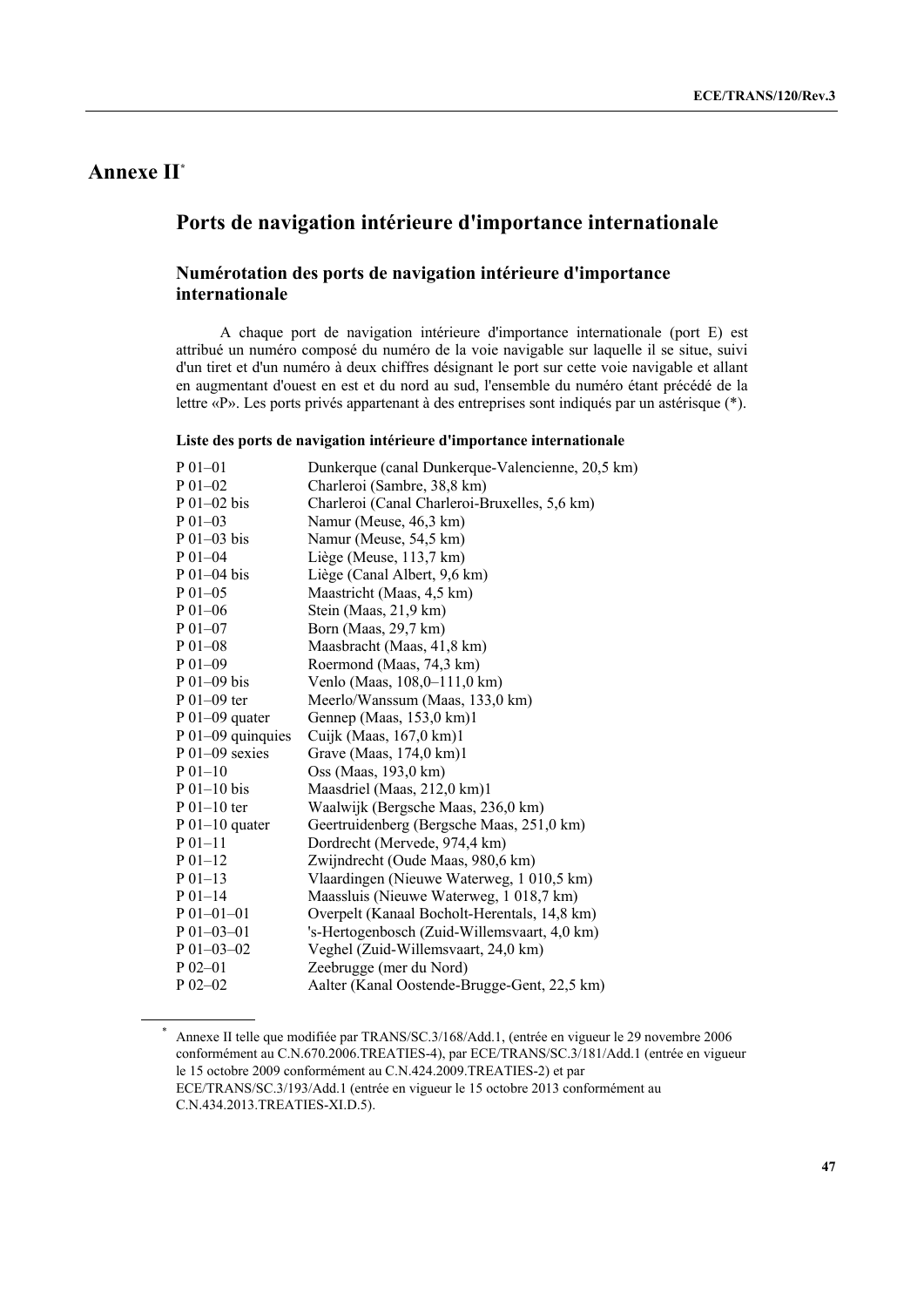| $P$ 02-03     | Lille (Deûle, 42,0 km)                               |
|---------------|------------------------------------------------------|
| $P$ 02-02-01  | Ostende (mer du Nord)                                |
|               |                                                      |
| $P$ 02-04-01  | Roeselare (canal Leie-Roeselare, 0,5 km)             |
| $P$ 02-04-02  | Izegem (canal Leie-Roeselare, 6,4 km)                |
| $P_03 - 01$   | Moerdijk (Hollands Diep, 986,0 km)                   |
| $P$ 03-02     | Terneuzen (canal Terneuzen-Gent, 32,5 km)            |
| $P$ 03-03     | Zelzate (canal Terneuzen-Gent, 19,6 km)              |
| $P$ 03-04     | Gent (canal Terneuzen-Gent, 4,6 km)                  |
| $P$ 04-01     | Vlissingen (Westerschelde, 14,0 km de l'embouchure)  |
| $P$ 04–02     | Beveren (Beneden Zeeschelde, 22,9 km)                |
| $P$ 04-03     | Ruisbroek (canal Charleroi-Bruxelles, 58,8 km)       |
| $P$ 04–03 bis | Willebroek (canal Bruxelles-Schelde, 61,3 km)*       |
| P 04-04       | Grimbergen (canal Bruxelles-Rupel, 12,2 km)          |
| $P_{04-05}$   | Bruxelles (canal Bruxelles-Rupel, 62,0 km)           |
| $P_{05-01}$   | Avelgem (Bovenschelde, 35,7 km)                      |
| $P_{05-02}$   | Melle (Boven-Zeeschelde, 9,9 km)                     |
| $P$ 05-03     | Meerhout (Albertkanaal, 80,7 km)                     |
| $P$ 05-04     | Ham (Albertkanaal, 73,7 km)                          |
| P 05-05       | Hasselt (Albertkanaal, 51,5 km)                      |
| $P$ 05-06     | Genk (Albertkanaal, 42,9 km)                         |
| $P_{05-07}$   | Centre et Ouest (Schelde, 22,0 km)                   |
| $P$ 05-08     | Centre et Ouest (Canal du Centre, 10,0 km)           |
|               |                                                      |
| $P$ 05-04-01  | Aalst (Dender, 53,7 km)                              |
| $P 06 - 01$   | Antwerpen (Schelde, 102,9 km)                        |
| $P_{06-02}$   | Bergen op Zoom (Schelde-Rijn Verbinding, 1 031,8 km) |
| $P_10-01$     | Rotterdam (Nieuwe Maas, 1 002,5 km)                  |
| $P_10-02$     | Albasserdam (Noord, 981,1 km)                        |
| $P_10-02$ bis | Gorinchem (Merwede, 956,0 km)                        |
| P 10-02 ter   | Zaltbommel (Waal, 935,0 km)                          |
| $P10-03$      | Tiel (Waal, 914,6 km)                                |
| P 10-04       | Emmerich (Rhin, 852,0 km)                            |
| $P10-05$      | Wesel (Rhin, $814,0 \text{ km}$ )                    |
| $P10-06$      | Rheinberg-Ossenberg* (Rhin, 806,0 km)                |
| P 10-07       | Orsoy (Rhin, 794,0 km)                               |
| $P_10-08$     | Walsum-Nordhafen* (Rhin, 793,0 km)                   |
| $P10-09$      | Walsum-Sud* (Rhin, 791,0 km)                         |
| $P_10-10$     | Schwelgern* (Rhin, 790,0 km)                         |
| $P_10-11$     | Homberg, Sachtleben* (Rhin, 774,0 km)                |
| $P_10-12$     | Duisburg-Ruhrort Häfen (Rhin, 774,0 km)              |
| $P$ 10-13     | Krefeld (Rhin, 762,0 km)                             |
| $P10-14$      | Düsseldorf (Rhin, 743,0 km)                          |
| $P10-15$      | Neuss (Rhin, 740,0 km)                               |
| $P10-16$      | Stürzelberg* (Rhin, 726,0 km)                        |
| $P 10-17$     | Leverkusen* (Rhin, 699,0 km)                         |
| $P 10-18$     | Köln (Rhin, 688,0 km)                                |
| $P10-19$      | Wesseling-Godorf* (Rhin, 672,0 km)                   |
| $P10-20$      | Bonn (Rhin, 658,0 km)                                |
| $P 10 - 21$   | Andernach (Rhin, 612,0 km)                           |
| P 10-22       | Neuwied (Rhin, 606,0 km)                             |
|               |                                                      |
| $P_10-23$     | Bendorf (Rhin, 599,0 km)                             |
| $P10-24$      | Koblenz (Rhin, 596,0 km)                             |
| $P$ 10-25     | Bingen (Rhin, 527,0 km)                              |
| $P10-26$      | Wiesbaden (Rhin, 500,0 km)                           |
| $P$ 10-27     | Gernsheim (Rhin, 462,0 km)                           |
| P 10-28       | Worms (Rhin, 444,0 km)                               |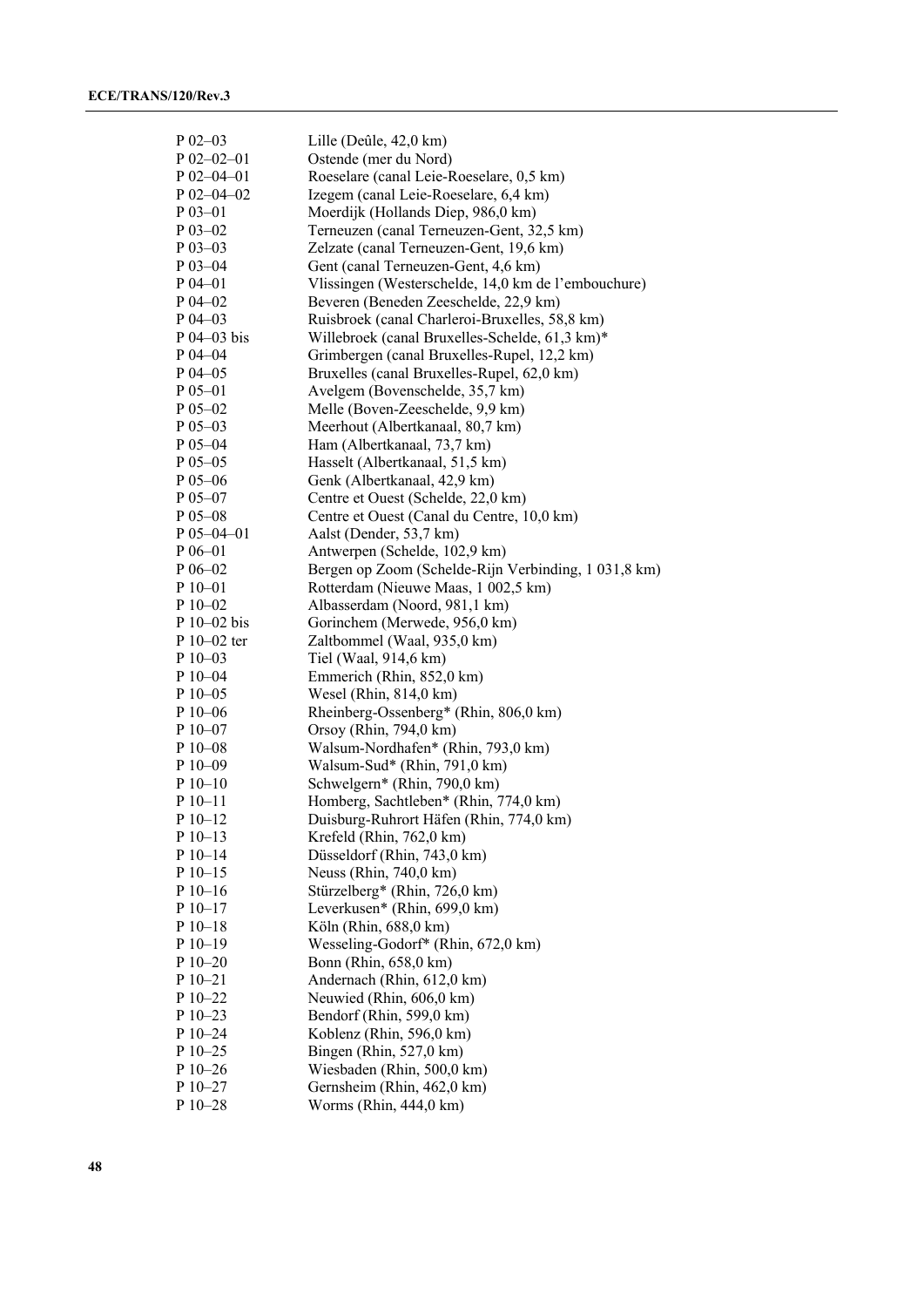| P 10-29                          | Mannheim (Rhin, 424,0 km)                               |
|----------------------------------|---------------------------------------------------------|
| P 10-30                          | Ludwigshafen (Rhin, 420,0 km)                           |
| $P$ 10-31                        | Speyer (Rhin, 400,0 km)                                 |
| P 10-32                          | Germersheim (Rhin, 385,0 km)                            |
| $P$ 10-33                        | Wörth (Rhin, 366,0 km)                                  |
| P 10-34                          | Karlsruhe (Rhin, 360,0 km)                              |
| $P10-35$                         | Kehl (Rhin, 297,0 km)                                   |
| P 10-36                          | Strasbourg (Rhin, 296,0 km)                             |
| $P$ 10-37                        | Breisach (Rhin, 226,0 km)                               |
| $P$ 10–38                        | Colmar-Neuf Brisach (Rhin, 225,8 km)                    |
| $P$ 10–39                        | Mulhouse-Ottmarsheim (Grand Canal d'Alsace, 21,0 km)    |
| $P_10-40$                        | Fort Louis Stattmatten (Grand Canal d'Alsace, 322,0 km) |
| P 10-41                          | Ile Napoléon (canal Niffer-Mulhouse, , 37,6 km)         |
| P 10-42                          | Aproport (Chalon, Mâcon, Villefranche-sur-Saône)        |
|                                  | (Saône, 230,0 km, 296,0 km et 335,0 km, respectivement) |
| P 10-43                          | Pagny (Saône, 192,75 km)                                |
| P 10-44                          | Lyon (Saône, 375,0 km)                                  |
| P 10-45                          | Marseille-Fos (canal Marseille-Rhône, 0,0 km)           |
| $P10-01-01$                      | Rhein-Lippe-Hafen* (Wesel-Datteln-Kanal, 1,0 km)        |
| $P$ 10-01-02                     | Marl Hüls-AG* (Wesel-Datteln-Kanal, 38,0 km)            |
| $P$ 10-01-03                     | August Victoria* (Wesel-Datteln-Kanal, 39,0 km)         |
| $P 10 - 01 - 04$                 | Lünen (Datteln-Hamm-Kanal, 11,0 km)                     |
| $P$ 10-01-05                     |                                                         |
|                                  | Berkamen* (Datteln-Hamm-Kanal, 22,0 km)                 |
| $P$ 10-01-06<br>$P 10 - 01 - 07$ | Hamm (Datteln-Hamm-Kanal, 34,0 km)                      |
|                                  | Schmehausen* (Datteln-Hamm-Kanal, 47,0 km)              |
| $P$ 10-03-01                     | Essen (Rhein-Herne-Kanal, 16,0 km)                      |
| $P$ 10-03-02                     | Coelln-Neuessen* (Rhein-Herne-Kanal, 17,0 km)           |
| P 10-03-03                       | Ruhr-Oel* (Rhein-Herne-Kanal, 22,0 km)                  |
| P 10-03-04                       | Gelsenkirchen (Rhein-Herne Kanal, 24,0 km)              |
| $P$ 10-03-05                     | Wanne-Eickel (Rhein-Herne-Kanal, 32,0 km)               |
| P 10-05-01                       | Mülheim (Ruhr, 8,0 km)                                  |
| $P$ 10-07-01                     | Heilbronn (Neckar, 110,0 km)                            |
| $P$ 10-07-02                     | Stuttgart (Neckar, 186,0 km)                            |
| $P$ 10-07-03                     | Plochingen (Neckar, 200,0 km)                           |
| $P$ 10-09-01                     | Huningue (Rhin, 168,4 km)                               |
| P 10-09-02                       | Les Ports Rhénans Suisses (Schweizerische Rheinhäfen)   |
|                                  | (Rhin, 159,38-169,95 km)                                |
| $P$ 10-04-01                     | Sète (canal Rhône-Sète, 96,0 km)                        |
| $P10-06-01$                      | Fos (Baie de Fos, partie maritime)                      |
| P 11-01                          | IJmond (Noordzeekanaal, 4,7 km)                         |
| $P11-02$                         | Zaanstad (Zaan, 1,4 km)                                 |
| P 11-02 bis                      | Beverwijk (Noordzeekanaal, 4,5 km)                      |
| P 11-03                          | Amsterdam (Noordzeekanaal, 20,6 km)                     |
| P 11-04                          | Utrecht (Amsterdam-Rijnkanaal, 35,0 km)                 |
| $P11-01-01$                      | Zaandam (Zaan, 2,0 km)                                  |
| $P_12-01$                        | Nijmegen (Waal, 884,6 km)                               |
| $P_12-02$                        | Arnhem (Nederrijn, 885,8 km)                            |
| P 12-02 bis                      | Deventer (Geldersche IJssel, 57,3 km)                   |
| $P$ 12-03                        | Zwolle (IJssel, 980,7 km)                               |
| P 12-04                          | Kampen (Geldersche IJssel, 106,8 km)                    |
| $P$ 12-02-01                     | Meppel (Meppelerdiep, 10,5 km)                          |
| P 13-01                          | Emslet* (Dortmund-Ems-Kanal, 151,0 km)                  |
| P 13-02                          | Münster (Dortmund-Ems-Kanal, 68,0 km)                   |
| P 13-03                          | Dortmund (Dortmund-Ems-Kanal, 1,0 km)                   |
| P 14-01                          | Bremerhaven (Weser, 66,0-68,0 km)                       |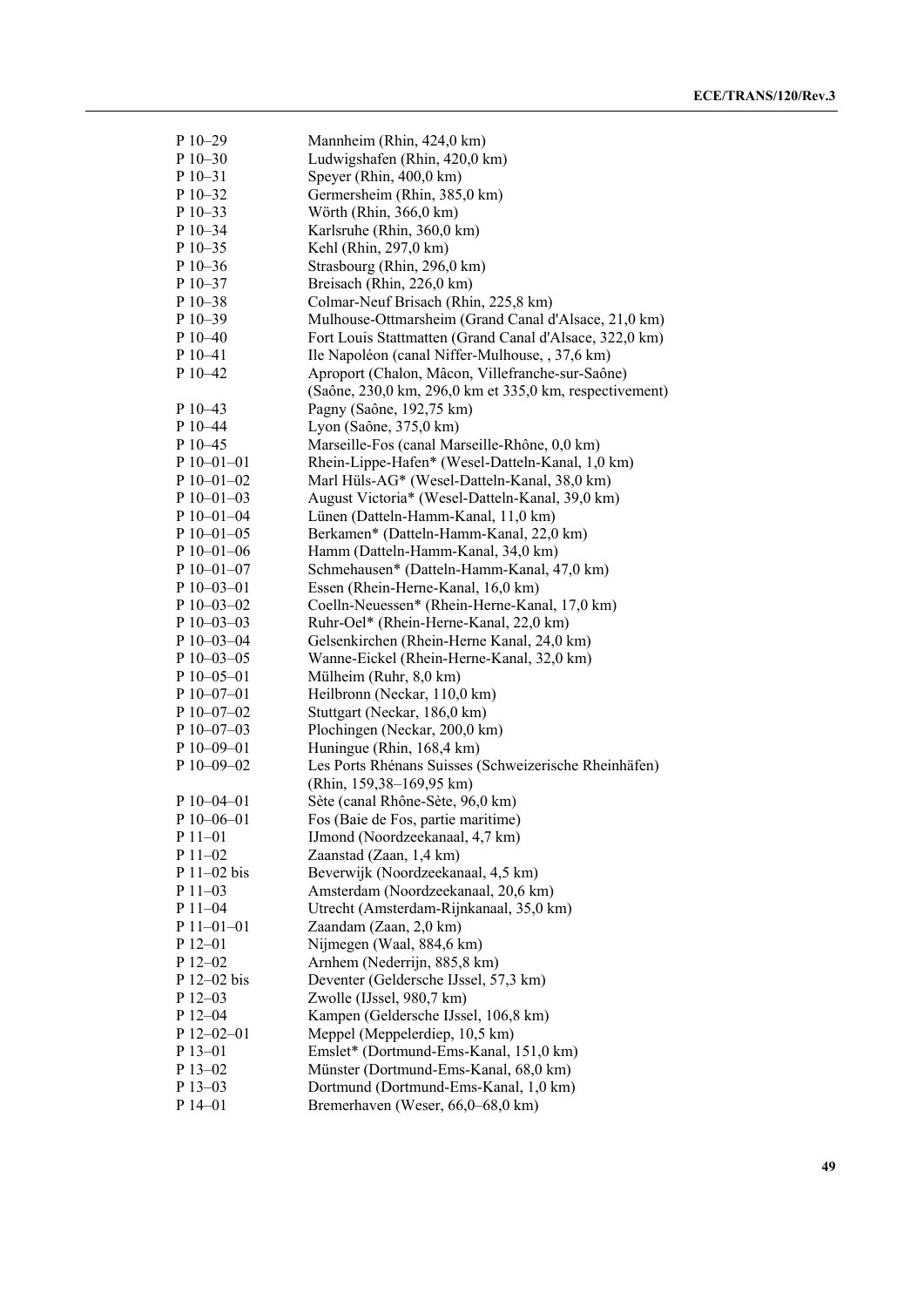| $P$ 14–02        | Nordenham (Weser, 54,0-64,0 km)                               |
|------------------|---------------------------------------------------------------|
| $P$ 14–03        | Brake (Weser, 41,0 km)                                        |
| $P$ 14–04        | Bremen (Weser, $4,0-8,0$ km)                                  |
| $P$ 15-01        | Almere (IJsselmeer, 15,0 km)                                  |
| $P$ 15–01 bis    | Lelystad (IJsselmeer, 32,0 km)                                |
| $P$ 15-02        | Lemmer (Prinses Margarietkanaal, 90,5 km)                     |
| $P_15-02$ bis    | Sneek (Prinses Margrietkanaal, 43,7 km)                       |
| P 15–02 ter      | Zuidhorn (Van Starckenborghkanaal, 15,0 km)                   |
| $P$ 15–03        | Groningen (Van Starkenborghkanaal, 7,0 km)                    |
| $P$ 15-04        | Emden (Ems, $41,0 \text{ km}$ )                               |
| $P$ 15-05        | Leer (Ems, $14,0 \text{ km}$ )                                |
| $P$ 15–06        | Oldenburg* (Hunte, $0,0-5,0$ km)                              |
| $P$ 15–01–01     | Leeuwarden (Haringsmakanaal, 23,7 km)                         |
| $P 20 - 01$      | Cuxhaven (Elbe, $724.0 \text{ km}$ ) <sup>1</sup>             |
| $P 20 - 02$      | Brunsbüttel (Elbehafen, 693,0 km) $^1$                        |
| $P 20 - 03$      | Bützfleet* (Elbe, $668,0 \text{ km}$ )                        |
| $P 20 - 04$      | Hamburg (Elbe, $618,0-639,0 \text{ km}$ ) <sup>1</sup>        |
| P 20-05          | Lauenburg (Elbe, 568,0 km) $^1$                               |
| $P 20 - 06$      | Tangermünde (Elbe, 388,0 km) <sup>1</sup>                     |
| $P 20 - 07$      | Kieswerk Rogätz* (Elbe, 354,0 km) $^1$                        |
| $P 20 - 08$      | Magdeburger Häfen (Elbe, 330,0 et 333,0 km)                   |
| $P 20 - 09$      | Schönebeck (Elbe, $315.0 \text{ km}$ ) <sup>1</sup>           |
| $P 20-10$        | Aken (Elbe, 277,0 km) $^{-1}$                                 |
| $P 20 - 11$      | Torgau (Elbe, $154.0 \text{ km}$ ) <sup>1</sup>               |
| $P 20-12$        | Kieswerk Mühlberg* (Elbe, $125.0 \text{ km}$ ) <sup>1</sup>   |
| $P 20-13$        | Riesa (Elbe, $109.0 \text{ km}$ ) <sup>1</sup>                |
| $P 20 - 14$      | Dresden (Elbe, 57 et 61 km) <sup>1</sup>                      |
| $P 20-15$        | Děčín (Elbe, 737,3 et 739,3 km) <sup>1</sup>                  |
| $P 20-16$        | Usti nad Labem (Elbe, 761,5 et 764,0 km) $^1$                 |
| $P 20-17$        | Mělník (Elbe, 834,4 km) $^1$                                  |
| $P 20 - 18$      | Týnec nad Labem (Elbe, 933,7 km)                              |
| $P 20 - 04 - 01$ | Halle-Trotha (Saale, 86,0 km)                                 |
| $P 20 - 06 - 01$ | Miřejovice (Vltava, 18,9 km)                                  |
| $P 20 - 06 - 02$ | Praha (Vltava, 47,4 et 55,5 km)                               |
| $P21-01$         | Lübeck (Trave, $2,0-8,0$ km)                                  |
| $P_{30-01}$      | Swinoujscie (mer Baltique embouchure de l'Oder)               |
| $P_{30-02}$      | Szczecin (Oder, 741,0 km)                                     |
| $P_{30-03}$      | Kostrzyn (Oder, 617,0 km)                                     |
| P 30-04          | Wroclaw (Oder, 255,0 km)                                      |
| $P$ 30-05        | Kozle (Oder, 96,0 km)                                         |
| $P$ 30-01-01     | Gliwice (canal Gliwicki, 41,0 km)                             |
| P 40-01          | Gdansk (mer Baltique, embouchure de la Vistule)               |
| P 40-02          | Bydgoszcz (Vistule, 772,3 km et Brda, 2,0 km)                 |
| $P$ 40-03        | Brest (Mukhovets, 1,5 km)                                     |
| $P$ 40–04        | Pinsk (Pina, 9,0 km)                                          |
| $P$ 40–04 bis    | Mikashevichi (Pripyat, 40,5 km et canal Mikashevichi, 7,0 km) |
| P 40-04 ter      | Mozyr (Pripyat, 188,0 km)P 40-05 Kyiv (Dnipro, 856,0 km)      |
| $P$ 40-06        | Tcherkassy (Dnipro, 653,0 km)                                 |
| $P$ 40-07        | Krementchouk (Dnipro, 541,0 km)                               |

<sup>&</sup>lt;sup>1</sup> Les distances relatives aux ports situés sur l'Elbe sont mesurées de la manière suivante: en Allemagne à partir de la frontière germano-tchèque en commençant à 0,0 km; en République tchèque à partir de la frontière germano-tchèque en commençant à 726,15 km pour éviter que les distances mesurées dans les deux pays concernés fassent double emploi.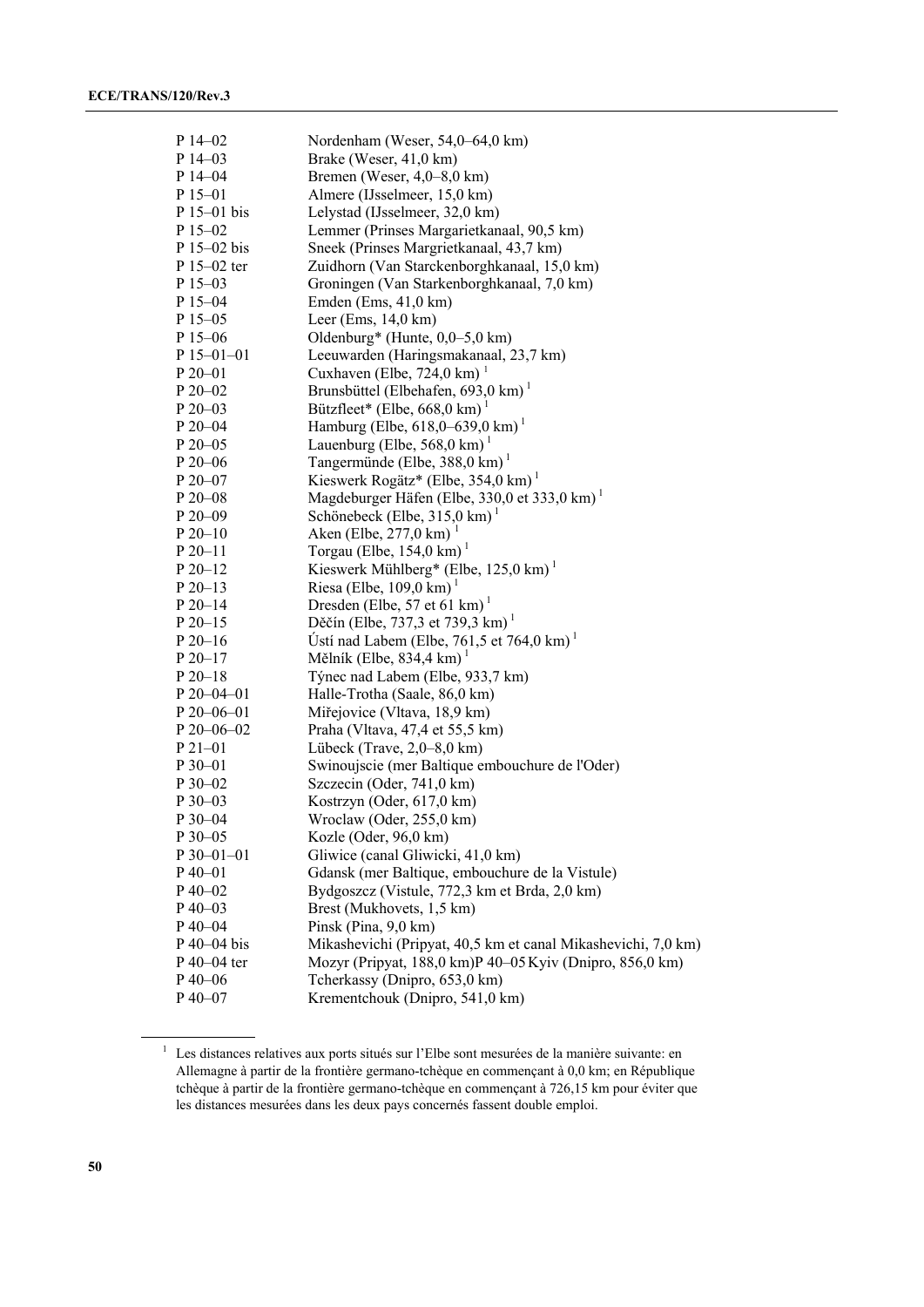| P 40-07 bis           | Entreprise d'extraction et de traitement des minerais de Poltava<br>(Dnipro, 521,0 km) |
|-----------------------|----------------------------------------------------------------------------------------|
| $P$ 40–08             | Dniprodzerjynsk (Dnipro, 429,0 km)                                                     |
| $P$ 40–08 bis         | Terminal de chargement (Dnipro, 422,0 km)                                              |
| $P$ 40-09             | Dnipropetrovsk (Dnipro, 393,0 km)                                                      |
| $P$ 40-10             | Zaporijia (Dnipro, 308,0 km)                                                           |
| $P_40-11$             | Nova Kakhovka (Dnipro, 96,0 km)                                                        |
| $P$ 40-12             | Kherson (Dnipro, 28,0 km)                                                              |
| $P$ 40–01–01          | Chernihiv (Desna, 194,5 km)                                                            |
| $P$ 40-02-01          | Port fluvial du Mykolaïv (Pivdenny Bouh, 40,0 km)                                      |
| $P$ 40-02-02          | Port maritime de Mykolaev (Pivdenny Buh, 35,0 km)                                      |
| $P$ 40-02-03          | Dnipro-Buhskiy (Pivdenny Buh, 16,0 km)                                                 |
| $P$ 41-01             | Klaipeda, port maritime (baie de Kurshskiy)                                            |
| $P$ 41-02             | Nida (baie de Kurshskiy, 42,7 km) <sup>2</sup>                                         |
| $P$ 41–03             | Uostadvaris (Nemunas, $61,3 \text{ km}$ ) <sup>2</sup>                                 |
| $P$ 41-04             | Kaunas (Nemunas, 219,0 km)                                                             |
| $P 50 - 01$           | Sankt-Peterburg, port maritime (Neva, $1\,397.0\,\mathrm{km}$ ) <sup>3</sup>           |
| P 50-02               | Sankt-Peterburg, port fluvial (Neva, 1 385,0 km) <sup>3</sup>                          |
| P 50-03               | Podporozhie (voie navigable Volga Baltique, 1 054,0 km) <sup>3</sup>                   |
| $P 50 - 04$           | Cherepovets (voie navigable Volga Baltique, 540,0 km) <sup>3</sup>                     |
| P 50-05               | Yaroslavl (Volga, 520,0 km) <sup>3</sup>                                               |
| $P 50 - 06$           | Nizhniy Novgorod (Volga, 905,0 km <sup>3</sup>                                         |
| $P 50 - 07$           | Kazan (Volga, 1311 km) <sup>3</sup>                                                    |
| P 50-08               | Ulianovsk (Volga, 1 $528,0 \text{ km}$ ) <sup>3</sup>                                  |
| P 50-09               | Samara (Volga, 1 738,0 km) <sup>3</sup>                                                |
| $P 50-10$             | Saratov (Volga, 2 165,0 km) <sup>3</sup>                                               |
| $P 50 - 11$           | Volgograd (Volga, 2 551,0 km) <sup>3</sup>                                             |
| $P 50-12$             | Astrakhan (Volga, 3 051,0 km), port maritime <sup>3</sup>                              |
| $P 50 - 02 - 01$      | Port Nord de Moskva, (Kanal imeni Moskvy, 46,0 km) <sup>3</sup>                        |
| $P 50 - 02 - 02$      | Port Ouest de Moskva, (Kanal imeni Moskvy, 32,0 km) <sup>3</sup>                       |
| P 50-02-03            | Port Sud de Moskva, (Kanal imeni Moskvy, 0,0 km Moskva River                           |
|                       | 151,0 km, à partir de sa confluence avec l'Oka) <sup>3</sup>                           |
| $P 50 - 02 - 02 - 01$ | Tver (Volga, $272.0 \text{ km}$ ) <sup>3</sup>                                         |
| $P 50 - 01 - 01$      | Perm (Kama, 2 260,0 km) <sup>3</sup>                                                   |
| $P_60-01$             | Scheveningen (mer du Nord)                                                             |
| $P_60-02$             | Den Helder (mer du Nord)                                                               |
| $P_60-03$             | Brunsbüttel (canal de Kiel, 2,0–5,0 km)                                                |
| $P_60-04$             | Rendsburg (canal de Kiel, 62,0 km)                                                     |
| $P60-05$              | Kiel (canal de Kiel, 96,0 km)                                                          |
| $P_60-06$             | Flensburg                                                                              |
| $P60-07$              | Wismar                                                                                 |
| $P_60-08$             | Rostock                                                                                |
| $P60-09$              | Stralsund                                                                              |
| $P_60-10$             | Greifswald                                                                             |
| $P_60-11$             | Sventoji (mer Baltique)                                                                |
| $P_60-12$             | Vyborg (baie de Vyborg)                                                                |
| $P_60-13$             | Petrozavodsk (lac Onega, 1 009,0 km) <sup>3</sup>                                      |
| $P_60-14$             | Arkhangelsk, port maritime (embouchure de la Severnaja Dvina)                          |
| $P60-15$              | Arkhangelsk, port fluvial (embouchure de la Severnaja Dvina, 0,0 km)                   |
| $P 60 - 02 - 01$      | Sevilla (Guadalquivir, 80,0 km)                                                        |
| P 60-04-01            | Douro (Douro, 5,0 km)                                                                  |
|                       |                                                                                        |

<sup>&</sup>lt;sup>2</sup> La distance à laquelle se situent les ports lituaniens est calculée à partir du port maritime de Klaipeda.<br><sup>3</sup> Distance à partir du port Sud de Moskva.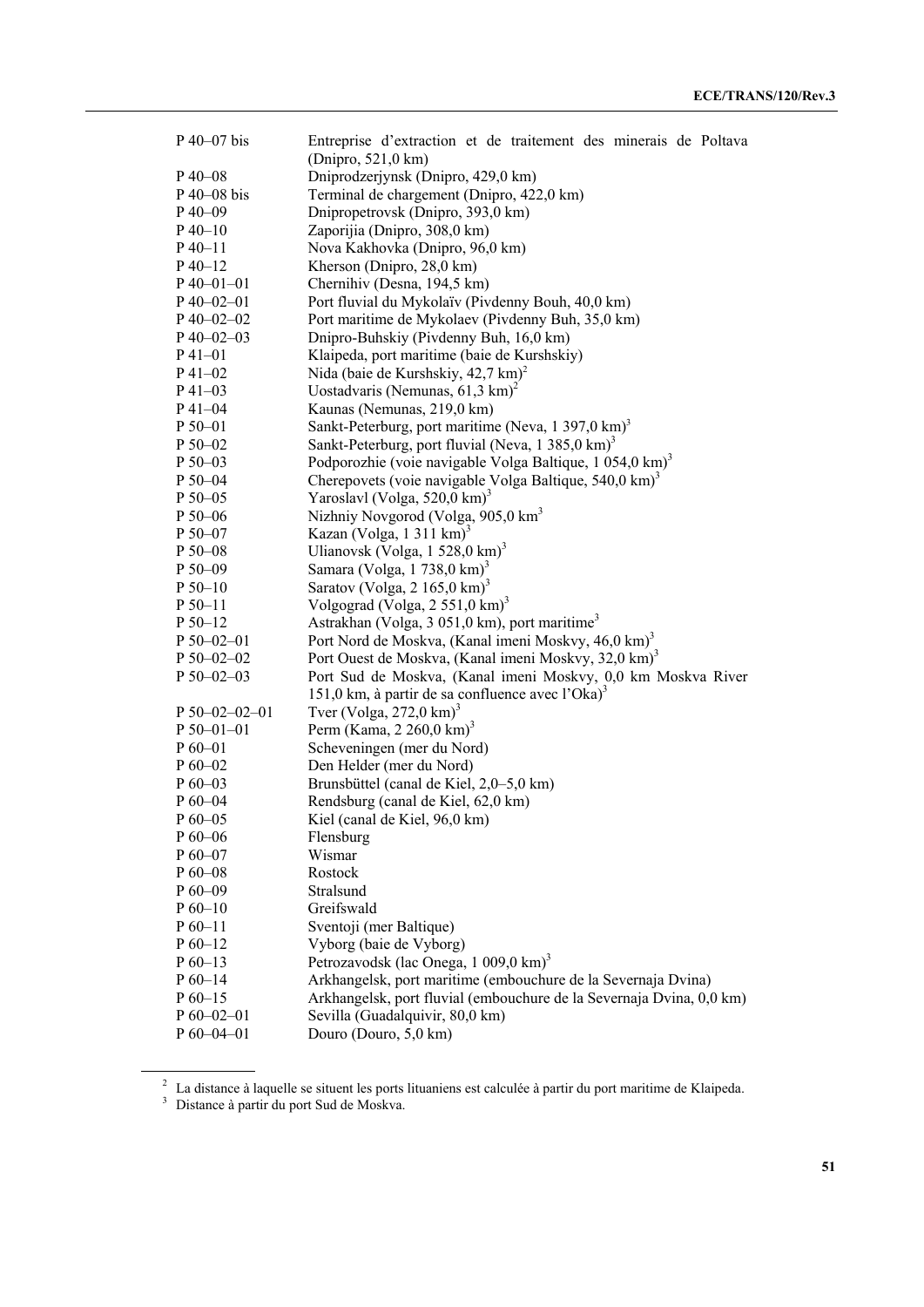| $P_060-04-02$     | Sardoura (Douro, 49,0 km)                                         |
|-------------------|-------------------------------------------------------------------|
| $P_060-04-03$     | Régua-Lamego (Douro, 101,0 km)                                    |
| $P_060-06-01$     | Bordeaux (Gironde et Garonne, 359,0 km)                           |
| $P 60 - 08 - 01$  | Nantes (Loire, 645,0 km)                                          |
| $P_060-10-01$     | Harlingen (mer des Wadden)                                        |
| $P_060-12-01$     | Delfzijl (mer des Wadden)                                         |
| $P_60-11-01$      | Mustola (39,0 km de l'embouchure du canal de Saimaa)              |
| $P_60-11-02$      | Kaukas* (52,0 km de l'embouchure du canal de Saimaa)              |
| $P_060-11-03$     | Rapasaari* (52,0 km de l'embouchure du canal de Saimaa)           |
| $P_60-11-04$      | Joutseno* (67,0 km de l'embouchure du canal de Saimaa)            |
| $P_0$ 60-11-05    | Vuoksi* (85,0 km de l'embouchure du canal de Saimaa)              |
| $P_0$ 60-11-06    | Varkaus (Port de Taipale, 270,0 km de l'embouchure du canal de    |
|                   | Saimaa)                                                           |
| $P_60-11-07$      | Varkaus (Port de Kosulanniemi*, 270,0 km de l'embouchure du canal |
|                   |                                                                   |
|                   | de Saimaa)                                                        |
| $P_60-11-08$      | Varkaus (Port d'Akonniemi, 270,0 km de l'embouchure du canal de   |
|                   | Saimaa)                                                           |
| $P_60-11-09$      | Kuopio (352,0 km de l'embouchure du canal de Saimaa)              |
| $P_0$ 60-11-02-01 | Puhos* (311,0 km de l'embouchure du canal de Saimaa)              |
| $P_0$ 60-11-02-02 | Joensuu (346,0 km de l'embouchure du canal de Saimaa)             |
| $P_61 - 01$       | Anklam (Peene, 95,0 km)                                           |
| $P70-01$          | Wageningen (Neder-Rijn, 903,2 km)                                 |
| P 70-01 bis       | Lochem (Twentekanaal, 15,5 km)                                    |
| P 70-01 ter       | Hengelo (Twentekanaal, 45,1 km)                                   |
| $P70-02$          | Enschede (Twentekanaal, 49,8 km)                                  |
| $P 70 - 03$       | Ibbenbüren (Mittellandkanal, 5,0 km)                              |
| P 70-04           | Minden (Mittellandkanal, 100,0-104,0 km)                          |
| P 70-05           | Hannover (Mittellandkanal, 155,0-159,0 km)                        |
| $P 70 - 06$       | Mehrum* (Mittellandkanal, 194,0 km)                               |
| $P 70 - 07$       | Braunschweig (Mittellandkanal, 220,0 km)                          |
| P 70-08           | Braunschweig/Thune* (Mittellandkanal, 223,0 km)                   |
| $P 70 - 09$       | Haldensleben (Mittellandkanal, 301,0 km)                          |
| $P 70-10$         | Niegripp* (Elbe-Havel-Kanal, 330,0 km)                            |
| $P 70 - 11$       | Brandenburg* (Voie navigable Untere Havel, 60,0 km)               |
| $P 70-12$         | Brandenburg (Voie navigable Untere Havel, 57,0 km)                |
| $P 70-13$         | Deponie Deetz* (Voie navigable Untere Havel, 40,0 km)             |
| $P 70-14$         | Spandau, port Sud (Voie navigable Untere Havel, 2,0 km)           |
| $P 70-15$         | Elblag (Zalew Wiślany)                                            |
| $P 70-16$         | Kaliningrad, port maritime (Pregola, 8,0 km)                      |
| $P 70-17$         | Kaliningrad, port fluvial (Pregola, 9,0 km)                       |
| $P 70 - 01 - 01$  | Gouda (Hollandsche IJssel, 1,4 km)                                |
| $P 70 - 01 - 02$  | Alphen aan den Rijn (Oude Rijn, 39,5 km)                          |
| $P 70 - 03 - 01$  | Almelo (Zijkanaal, 17,6 km)                                       |
| $P 70 - 02 - 01$  | Osnabrück (Stichkanal, 13,0 km)                                   |
| $P 70 - 04 - 01$  | Hannover-Linden (Stichkanal, 11,0 km)                             |
| $P 70 - 06 - 01$  | Hildesheim (Stichkanal, 15,0 km)                                  |
| $P 70 - 08 - 01$  | Salzgitter (Stichkanal, 15,0 km)                                  |
| $P 70 - 10 - 01$  | Terminal marchandises* (branche de la Spree à 0,0 km)             |
| P 70-10-02        |                                                                   |
|                   | Nonnendamm (Spree, 2,0 km)                                        |
| $P 70 - 10 - 03$  | Centrale électrique de Reuter* (Spree, 3,0 km)                    |
| P 70-10-04        | Centrale électrique de Charlottenburg* (Spree, 8,0 km)            |
| $P 70 - 10 - 05$  | Port Ouest de Berlin (Westhafenkanal, 3,0 km)                     |
| $P 70 - 10 - 06$  | Port Est de Berlin (Spree, 21,0 km)                               |
| $P 70 - 10 - 07$  | Centrale thermique de Klingenberg (Spree, 25,0 km)                |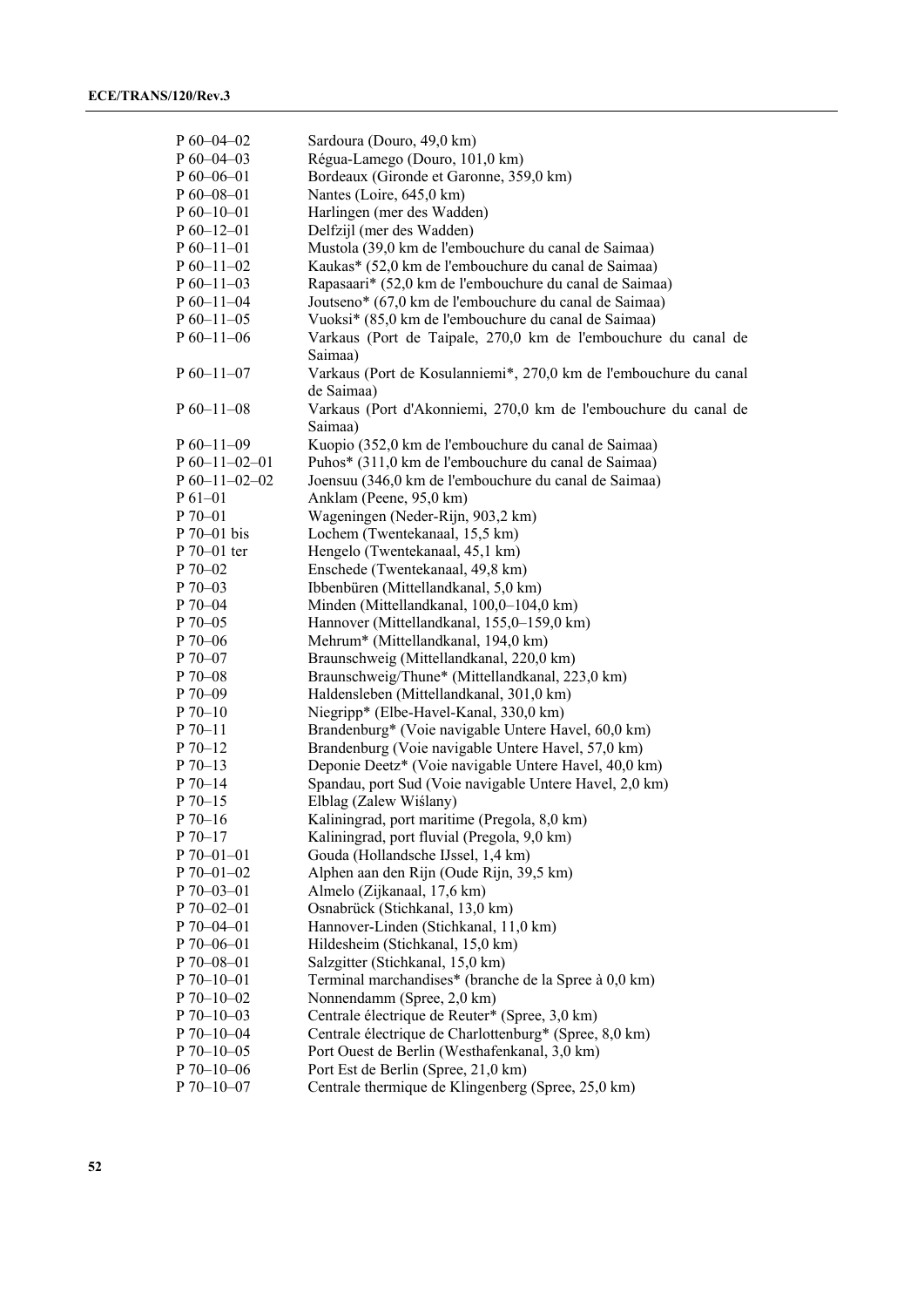| $P 70 - 12 - 01$   | Centrale électrique de Moabit* (Berlin-Spandauer Schiffahrtskanal,<br>$9,0 \text{ km}$ ) |
|--------------------|------------------------------------------------------------------------------------------|
| $P 71 - 01$        | Terminal marchandises du Teltowkanal* (Teltowkanal, 31,0–34,0 km)                        |
| P 71-02            | Terminal marchandises d'Oberschöneweide (Voie navigable Spree-<br>Oder, 28,0–29,0 km)    |
| $P 71-03$          | Eisenhüttenstadt EKO* (Voie navigable Spree-Oder, 122,0 km)                              |
| P 71-04            | Eisenhüttenstadt (Voie navigable Spree-Oder, 124,0 km)                                   |
| $P 71 - 02 - 01$   | Potsdam (Potsdamer Havel, 3,0 km)                                                        |
| $P 71 - 06 - 01$   | Niederlehme* (Voie navigable Dahme, 8,0 km)                                              |
| $P 71 - 06 - 02$   | Königs Wusterhausen (Voie navigable Dahme, 8,0 km)                                       |
| P 80-01            | Le Havre (canal du Havre à Tancarville, 20,0 km)                                         |
| P 80-02            | Rouen (Seine, 242,0 km)                                                                  |
| $P80-03$           | Conflans (Seine, 239,0 km)                                                               |
| P 80-04            | Frouard (Moselle, 346,5 km)                                                              |
| $P80-05$           | Metz (Moselle, 297,0–294,0 km)                                                           |
| P 80-06            | Mondelange-Richemont (Moselle, 279,5–277,9 km)                                           |
| P 80-07            | Thionville-Illange (Moselle, 271,9–270,1 km)                                             |
| P 80-08            | Mertert (Moselle, 208,0 km)                                                              |
| P 80-09            | Trier (Moselle, 184,0 km)                                                                |
| $P80-10$           | Bingen (Rhin, 527,0 km)                                                                  |
| $P80-11$           | Wiesbaden (Rhin, 500,0 km)                                                               |
| $P80-12$           | Mainz (Rhin, 500,0 km)                                                                   |
| $P80-13$           | Flörsheim* (Main, 9,0 km)                                                                |
| $P80-14$           | Raunheim* (Main, 14,0 km)                                                                |
| $P80-15$           | Hattersheim* (Main, 17,0 km)                                                             |
| $P80-16$           | Kelsterbach* (Main, 19,0 km)                                                             |
| P 80-17            | Frankfurt* (Main, 22,0–29,0 km)                                                          |
| $P80-18$           | Frankfurt (Main, 31,0-37,0 km)                                                           |
| $P80-19$           | Offenbach (Main, 40,0 km)                                                                |
| $P80-20$           | Hanau (Main, 56,0–60,0 km)                                                               |
| $P80-21$           | Grosskrotzenburg* (Main, 62,0 km)                                                        |
| P 80-22            | Stockstadt (Main, 82,0 km)                                                               |
| $P80-23$           | Aschaffenburg (Main, 83,0 km)                                                            |
| P 80-24            | Triefenstein* (Main, 173,0 km)                                                           |
| $P80-25$           | Karlstadt* (Main, 227,0 km)                                                              |
| $P80-26$           | Würzburg (Main, 246,0–251,0 km)                                                          |
| P 80-27            | Schweinfurt (Main, 330,0 km)                                                             |
| $P80-28$           | Bamberg (Main-Donau-Kanal, 3,0 km)                                                       |
| P 80-29            | Erlangen (Main-Donau-Kanal, 46,0 km)                                                     |
| P 80-30            | Nürnberg (Main-Donau-Kanal, 72,0 km)                                                     |
| P 80-31            | Regensburg (Danube, 2 370,0-2 378,0 km)                                                  |
| P 80-32            | Deggendorf* (Danube, 2 281,0–2 284,0 km)                                                 |
| P 80-33            | Linz (Danube, 2 128,2–2 130,6 km)                                                        |
| P 80-34            | Linz-Vöest* (Danube, 2 127,2 km)                                                         |
| P 80-35            | Enns-Ennsdorf (Danube, 2 111,8 km)                                                       |
| P 80-36            | Krems (Danube, 2 001,5 km)                                                               |
| P 80-37            | Wien (Danube, 1916,8-1920,2 km)                                                          |
| P 80-38            | Bratislava (Danube, 1 867,0 km)                                                          |
| P 80-39            | Györ-Gönyu (Danube, 1 807,0 km)                                                          |
| $P80-40$           | Komarno (Danube, 1767,1 km)                                                              |
| P 80-41            | Štúrovo (Danube, 1 722,0 km)<br>Budapest (Danube, 1 640,0 km)                            |
| P 80-42<br>P 80-43 |                                                                                          |
|                    | Szàzhalombatta (Danube, 1 618,7 km)                                                      |
| P 80-44<br>P 80-45 | Dunaujvaros (Danube, 1 579,0 km)<br>Dunaföldvàr (Danube, 1 563,0 km)                     |
|                    |                                                                                          |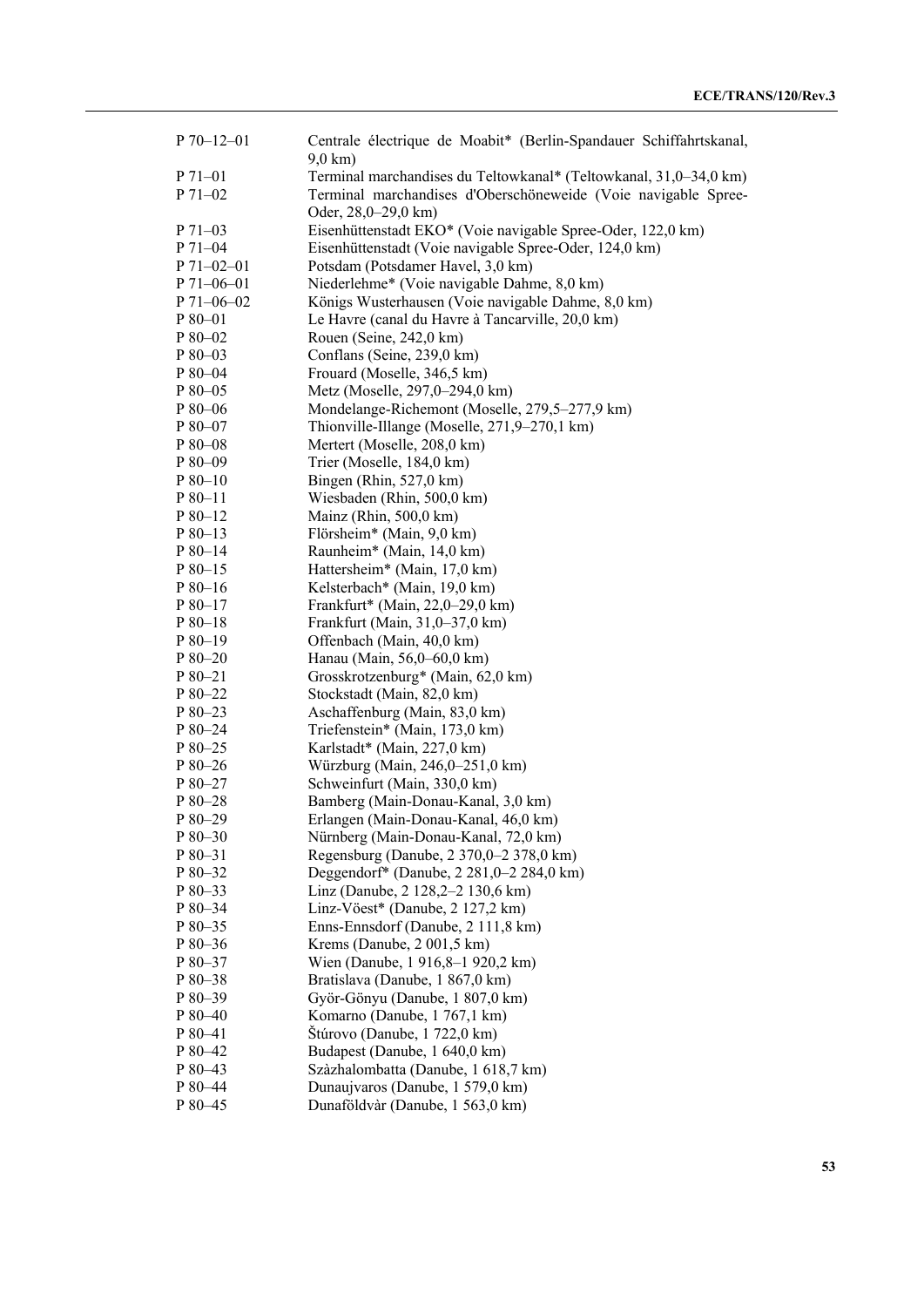| P 80-46     | Baja (Danube, 1 480,0 km)                   |
|-------------|---------------------------------------------|
| P 80-46 bis | Apatin (Danube, 1 401,5 km)                 |
| P 80-47     | Vukovar (Danube, 1 333,1 km)                |
| P 80-47 bis | Bačka Palanka (Danube, 1 295,0 km)          |
| P 80-47 ter | Novi Sad (Danube, 1 253,5 km)               |
| P 80-48     | Beograd (Danube, 1 170,0 km)                |
| P 80-48 bis | Pančevo (Danube, 1 152,8 km)                |
| P 80-49     | Smederevo (Danube, 1 116,3 km)              |
| P 80-50     | Orsova (Danube, 954,0 km)                   |
| P 80-51     | Turnu Severin (Danube, 931,0 km)            |
| P 80-52     | Prahovo (Danube, 861,0 km)                  |
| P 80–52 bis | Vidin (Danube, 790,0 km)                    |
| P 80-53     | Lom (Danube, $743,0 \text{ km}$ )           |
| P 80-53 bis | Oriahovo (Danube, 678,0 km)                 |
| P 80-54     | Turnu Magurele (Danube, 597,0 km)           |
| P 80-55     | Svistov (Danube, 554,0 km)                  |
| P 80-56     | Roussé (Danube, 495,0 km)                   |
| P 80-57     | Giurgiu (Danube, 493,0 km)                  |
| P 80-58     |                                             |
|             | Oltenitza (Danube, 430,0 km)                |
| P 80-58 bis | Silistra (Danube, 375,5 km)                 |
| P 80-59     | Calarasi (Danube, 370,5 km)                 |
| P 80-59bis  | Cernavoda (Danube, 298,0 km)                |
| P 80-60     | Braila (Danube, 168,5-172,0 km)             |
| $P80-61$    | Galati (Danube, 76,0 Mm - 160,0 km)         |
| P 80-62     | Giurgiulesti (Danube, 133,0 km)             |
| P 80-63     | Réni (Danube, 128,0 km)                     |
| P 80-64     | Tulcea (Danube, 34,0 Mm-42,0 Mm)            |
| P 80-01-02  | Senta (Tisza, 122,0 km)                     |
| P 80-04-01  | Port autonome de Paris :                    |
|             | Gennevilliers (Seine, 194,7 km);            |
|             | Bonneuil-Vigneux (Seine, 169,7 km);         |
|             | Evry (Seine, 137,8 km);                     |
|             | Melun (Seine, 110,0 km);                    |
|             | Limay-Porcheville (Seine, 109,0 km);        |
|             | Montereau (Seine, 67,4 km)                  |
|             | Nanterre (Seine, 39,4 km);                  |
|             | Bruyères-sur-Oise (Oise, 96,9 km);          |
|             | St. Ouen-l'Aumône (Oise, 119,2 km);         |
|             | Lagny (Marne, 149,8 km).                    |
| $P80-06-01$ | Dillingen (Sarre, 59,0 km)                  |
| $P80-08-01$ | Osijek (Drava, 14,0 km)                     |
| $P80-01-01$ | Szeged (Tisza, 170,0 km)                    |
| $P80-14-01$ | Medgidia (canal Danube mer Noire, 27,5 km)  |
| P 80-14-02  | Constanta (canal Danube mer Noire, 64,0 km) |
| P 80-09-01  | Ismaïl (bras Danube-Kilia, 93,0 km)         |
| P 80-09-02  | Kilia (bras Danube-Kilia, 47,0 km)          |
| $P80-09-03$ | Oust-Dunaïsk (bras Danube-Kilia, 1,0 km)    |
| $P81-01$    | Šaľa (Váh) <sup>4</sup>                     |
| P 81-02     | Sered' (Váh) <sup>5</sup>                   |
| $P81-03$    | Hlohovec (Váh) <sup>5</sup>                 |
| P 81-04     | Piešťany $(Váh)5$                           |
| P 81-05     | Nové mesto nad Váhom (Váh) <sup>5</sup>     |

4 Construction Prévue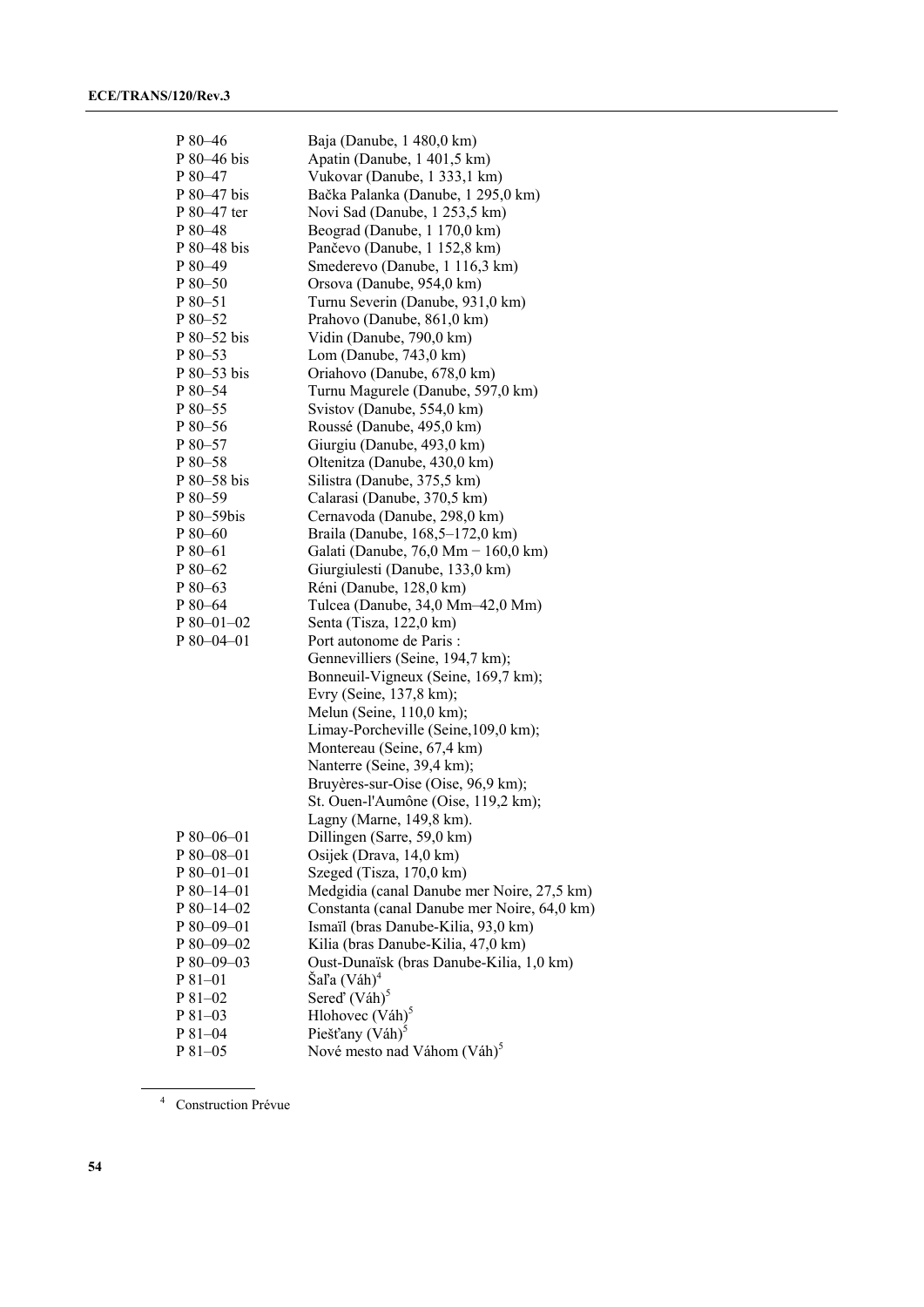| P 81-06         | Trenčín (Váh) <sup>5</sup>                                                   |
|-----------------|------------------------------------------------------------------------------|
| $P81-07$        | Dubnica (Váh) <sup>5</sup>                                                   |
| P 81-08         | Púchov $(Váh)5$                                                              |
| P 81-09         | Považská Bystrica (Váh) <sup>5</sup>                                         |
| $P81-10$        | Žilina (Váh) <sup>5</sup>                                                    |
| $P81-11$        | Čadca (Váh-Oder Link) <sup>5</sup>                                           |
| $P81-12$        | Čadca (liason Váh – Oder,  km) <sup>4</sup>                                  |
| $P_{90-01}$     | Taganrog (baie de Taganrog), port maritime                                   |
| $P_{90-02}$     | Eysk (baie de Taganrog), port maritime                                       |
| $P90-03$        | Azov (Don, 3 168,0 km), port maritime <sup>3</sup>                           |
| $P_{90-04}$     | Rostov (Don, 3 134,0 km), port maritime <sup>3</sup>                         |
| $P_{90-05}$     | Oust-Donetsk (Severskiy Donets, 5,0 km de l'embouchure) <sup>3</sup>         |
| $P$ 90-03-01    | Belgorod Dnestrovskiy (embouchure du Dnestr)                                 |
| $P$ 90-03-02    | Bender (Nistru, 228,0 km)                                                    |
| P 91-01         | Terminal de Milano (canal Milano Pô, 0,0 km) <sup>5</sup>                    |
| $P91-02$        | Lodi (canal Milano Pô, 20,0 km du Terminal de Milano) <sup>5</sup>           |
| $P_{91-03}$     | Pizzighettone (canal Milano Pô, 40,0 km du Terminal de Milano)               |
| $P_{91-04}$     | Cremona (Canal Milano-Pô, 55,0 km du Terminal de Milano)                     |
| $P_{91-04}$ bis | Cremona-Casalmaggiore (Pô)                                                   |
| P 91-04 ter     | Mantova Viadana (Pô)                                                         |
| $P91-05$        | Boretto R. Emilia Centrale (Pô, 120,0 km du terminal de Milano) <sup>5</sup> |
| $P_{91-05}$ bis | Mantova S. Benedetto (Pô)                                                    |
| P 91-05 ter     | Mantova Revere (Pô)                                                          |
| P 91-06         | Ferrara (Pô, 200,0 km du Terminal de Milano)                                 |
| P 91-07         | Adria (canal Mantova-mer Adriatique, 265,0 km du Terminal de                 |
|                 | Milano)                                                                      |
| P 91-08         | Chioggia (canal Pô-Brondolo, 285,0 km du Terminal de Milano)                 |
| $P_{91-09}$     | Marghera (Laguna Veneta, 300,0 km du Terminal de Milano)                     |
| $P_{91-10}$     | Nogaro (voie latérale de Veneta, 355,0 km du Terminal de Milano)             |
| $P91-11$        | Monfalcone (voie latérale de Veneta, 410,0 km du Terminal de                 |
|                 | Milano)                                                                      |
| $P_{91-12}$     | Trieste (mer Adriatique)                                                     |
| $P$ 91-02-01    | Piacenza (Pô, 35,0 km de Conca di Cremona)                                   |
| P 91-02-02      | Pavia (Ticino, 98,0 km de Conca di Cremona)                                  |
| $P$ 91–02–03    | Casale Monferrato (Pô, 183,0 km de Conca di Cremona)                         |
| $P$ 91-04-01    | Ferrara (Canal Ferrara-Porto Garibaldi)                                      |
| $P$ 91-04-02    | Ferrara S. Giovanni Ostellato (Canal Ferrara-Porto Garibaldi)                |
| $P$ 91-04-03    | Garibaldi (voie navigable de Ferrara, 80,0 km de Ferrara)                    |
| P 91-04-04      | Ravenna                                                                      |
| P 91-06-01      | Porto Tolle (Pô Grande, 260,0 km du Terminal de Milano)                      |
| P 91-03-01      | Mantova (Valdaro et ports privés) (Canal Mantova-mer Adriatique,             |
|                 | 0,0 km et Lacs de Mantova)                                                   |
| $P$ 91-03-02    | Mantova Roncoferraro/Governolo (Canal Mantova-mer Adriatique)                |
| $P$ 91-03-03    | Mantova Ostiglia (Canal Mantova-mer Adriatique, 30,0 km)                     |
| P 91-03-04      | Verona Legnago (Canal Mantova-mer Adriatique, 65,0 km)                       |
| $P91-03-05$     | Canda (Canal Mantova-mer Adriatique)                                         |
| $P$ 91-03-06    | Rovigo (Canal Mantova-mer Adriatique, 140,0 km)                              |
| P 91-03-07      | Conca di Volta Grimana (Canal Mantova-mer Adriatique, 170,0 km)              |
| P 91-03-08      | Porto Levante* (Embouchure du Pô di Levante)                                 |

 $5$  En construction ou en prévision.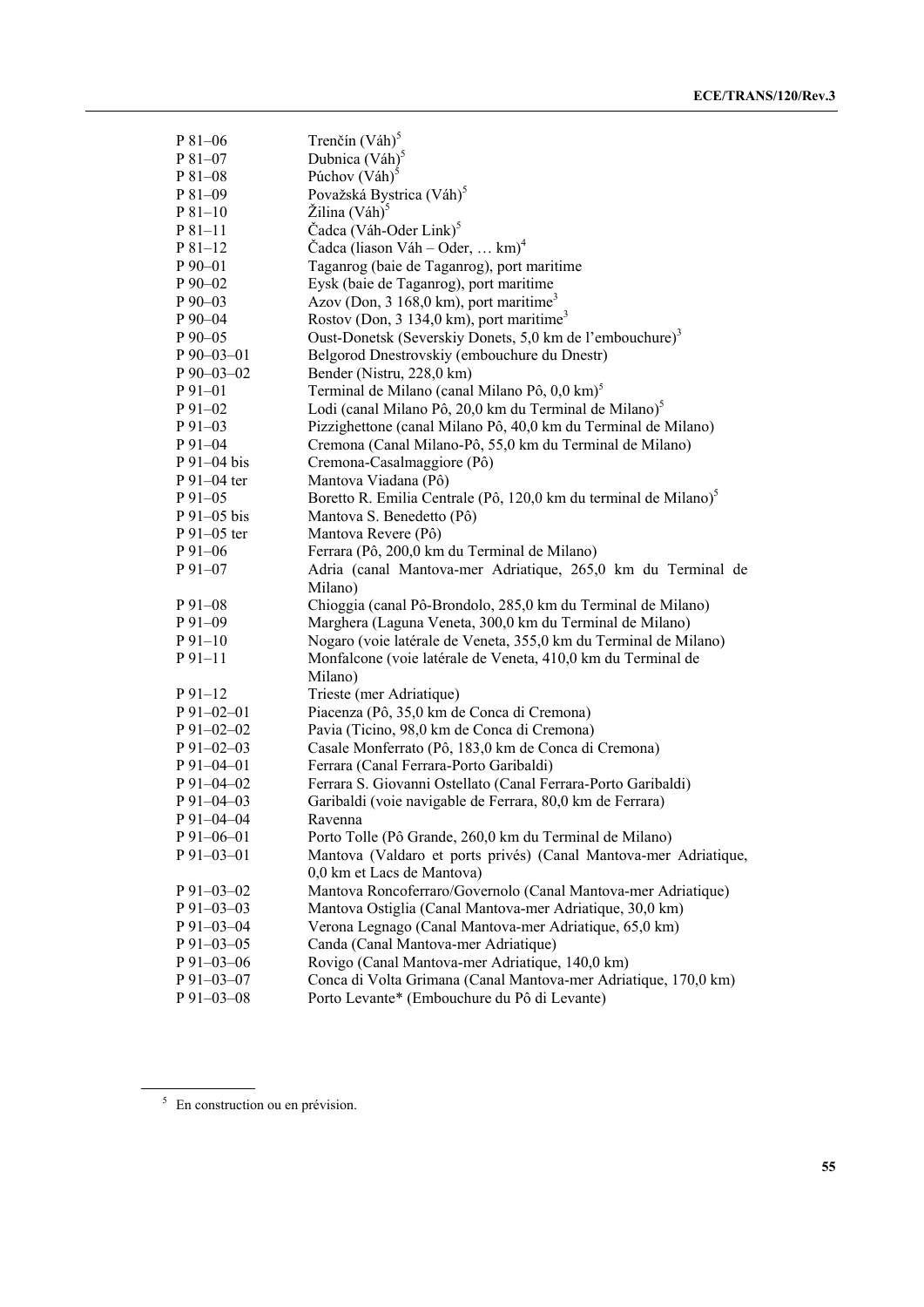# **Annexe III\***

# **Caractéristiques techniques et d'exploitation des voies navigables d'importance internationale**

### **Caractéristiques techniques des voies navigables E**

 Les principales caractéristiques techniques des voies navigables E seront généralement conformes à la classification des voies navigables intérieures européennes figurant au tableau 1.

 Pour évaluer les différentes voies navigables E, on doit se fonder sur les caractéristiques des classes IV à VII en tenant compte des principes ci-après :

La classe de la voie navigable est déterminée par les dimensions horizontales des automoteurs, des barges et des convois poussés et principalement par la dimension principale normalisée, c'est à dire leur bau ou largeur;

ii) Seules les voies navigables répondant au moins aux conditions fondamentales de la classe IV (dimensions minimales des bateaux: 80 m x 9,5 m) peuvent être considérées comme étant des voies navigables E. Des limitations concernant le tirant d'eau (moins de 2,50 m) et la hauteur libre minimale sous les ponts (moins de 5,25 m) ne peuvent être admises que pour les voies navigables existantes et à titre d'exception;

iii) Lors de la modernisation des voies navigables de la classe IV (ainsi que des voies navigables régionales plus petites), il est recommandé de veiller à satisfaire au moins aux paramètres de la classe Va);

iv) Toutefois, les nouvelles voies navigables E devraient au moins satisfaire aux conditions de la classe Vb). A ce propos, un tirant d'eau minimum de 2,80 m devrait être garanti;

v) Lors de la modernisation des voies navigables existantes et lors de la construction de nouvelles voies, on devrait toujours prendre en compte un accroissement de la dimension des bateaux et des convois;

vi) Afin d'améliorer l'efficacité du transport par conteneurs, on devrait veiller à offrir la hauteur libre la plus grande possible sous les ponts conformément à la note 5 du tableau 1<sup>6</sup>;

vii) Les voies navigables sur lesquelles on prévoit un important trafic conteneurisé ou transroulé devraient au moins satisfaire aux conditions de la classe Vb. On pourrait aussi envisager un accroissement de 7 à 10 % de la largeur de 11,4 m sur les bateaux naviguant exclusivement sur des voies navigables de la classe Va et au-dessus pour tenir compte de l'évolution future des dimensions des conteneurs et faciliter le transport des remorques;

<sup>\*</sup> Annexe III telle que modifiée par TRANS/SC.3/168/Add.1 (entrée en vigueur le 29 novembre 2006 conformément au C.N.671.2006.TREATIES-4). 6 Si toutefois la proportion de conteneurs vides transportés sur chaque bateau dépasse 50 %,

il conviendrait d'envisager de porter la hauteur libre minimale sous les ponts à une valeur supérieure à celle qui est indiquée à la note 5.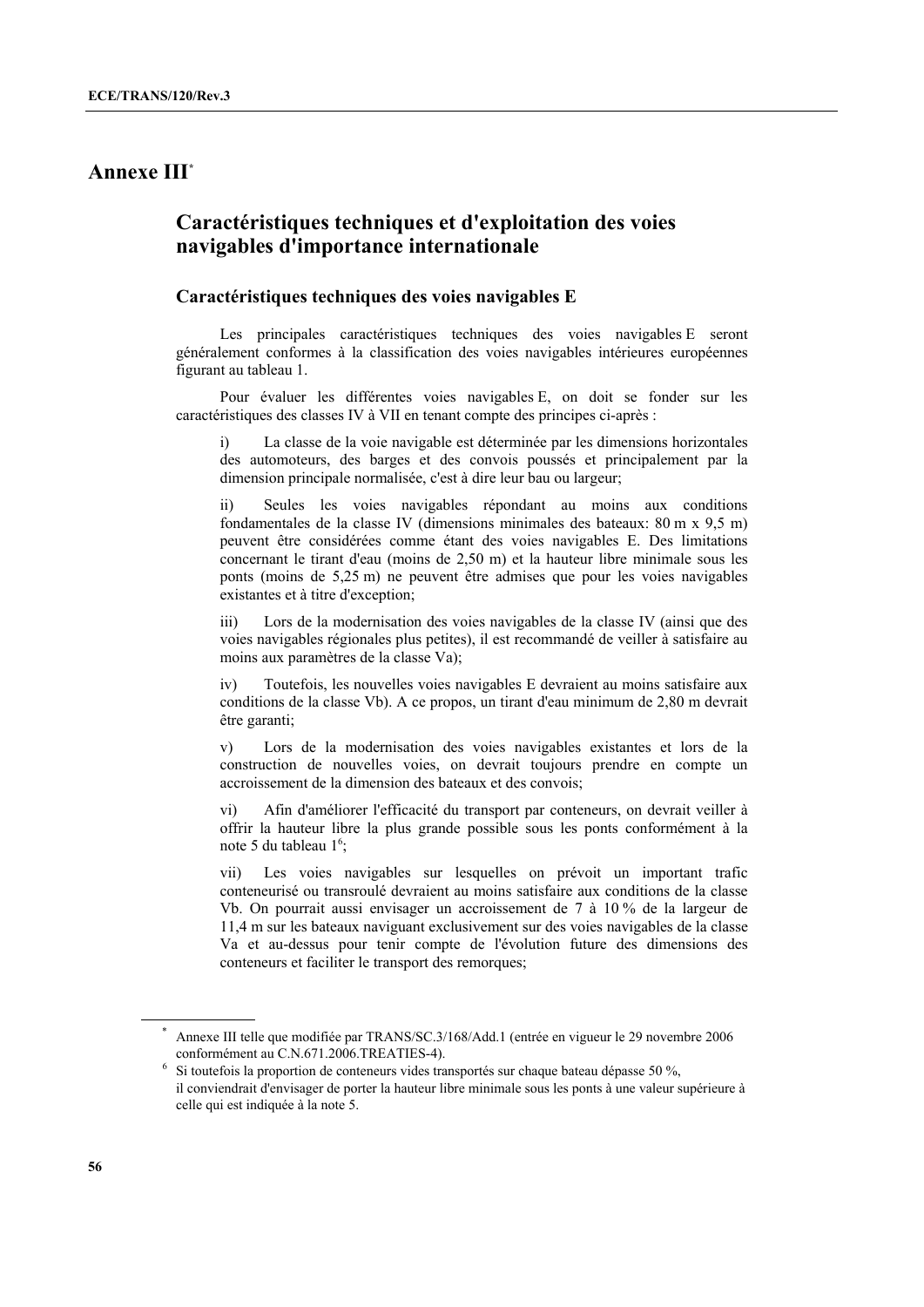viii) Sur les voies navigables à niveau d'eau variable, la valeur recommandée du tirant d'eau devrait correspondre à celui atteint ou dépassé en moyenne 240 jours par an (ou 60 % de la période de navigation)<sup>7</sup>. La valeur de la hauteur libre recommandée sous les ponts (5,25 m, 7,00 m ou 9,10 m) devrait être maintenue pour le niveau de navigation le plus haut pour autant que cela soit possible et économiquement faisable;

ix) Il devrait être maintenu des normes uniformes de classe, de tirant d'eau et de hauteur libre sous les ponts sur toute voie navigable ou du moins sur des portions importantes de sa longueur;

x) Pour autant que cela soit possible, les paramètres des voies navigables adjacentes devraient être identiques ou similaires;

xi) Le plus fort tirant d'eau (4,50 m) et la plus grande hauteur libre minimale sous les ponts (9,10 m) devraient être maintenus sur toutes les portions du réseau qui sont directement raccordées aux routes côtières;

xii) Une hauteur libre minimale de 7,00 m sous les ponts devrait être maintenue sur les voies navigables qui relient des ports maritimes importants à l'arrière pays et qui sont adaptées à un transport efficace de conteneurs et au trafic fluvio-maritime;

xiii) Les routes côtières énumérées dans l'annexe I ci-dessus visent à maintenir la continuité du réseau de voies navigables E dans toute l'Europe et sont destinées à être utilisées, aux termes du présent Accord, par des bateaux de transport fluviomaritime dont les dimensions devraient, pour autant que cela soit possible et économiquement faisable, satisfaire aux prescriptions concernant les automoteurs adaptés à la navigation sur les voies navigables intérieures des classes Va et VIb.

 On considère que les exigences minimales ci-après doivent être respectées pour qu'une voie navigable convienne au trafic conteneurisé:

les bateaux de navigation intérieure d'une largeur de 11,4 m et d'une longueur de 110 m environ doivent pouvoir transporter des conteneurs sur trois hauteurs ou plus; si ce n'est pas le cas, il devrait être autorisé une longueur maximale de 185 m pour les convois poussés, auquel cas ceux-ci devraient pouvoir transporter des conteneurs sur deux hauteurs.

 <sup>7</sup> Cependant, pour les tronçons amont des cours d'eau naturels caractérisés par des niveaux d'eau variables dépendant étroitement et directement des conditions climatiques, il est recommandé de prendre pour référence une période moyenne d'au moins 300 jours par an.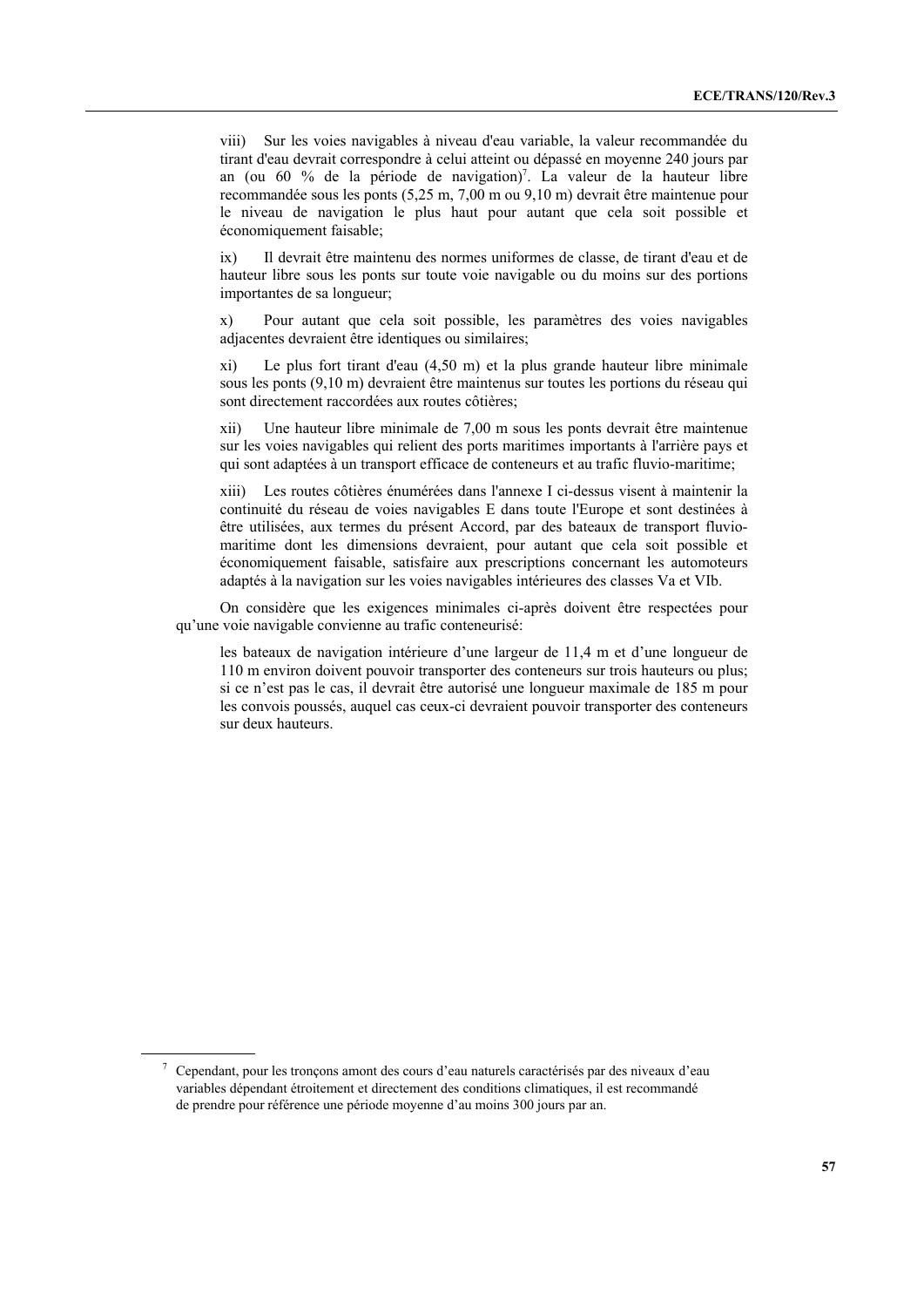### **58**

|                                           |                                   | Automoteurs et chalands                     |                          |                         | Convois poussés<br>Type de convoi : caractéristiques générales |                     |                 |                          |                   |                                |                    |                                                                 |                                 |
|-------------------------------------------|-----------------------------------|---------------------------------------------|--------------------------|-------------------------|----------------------------------------------------------------|---------------------|-----------------|--------------------------|-------------------|--------------------------------|--------------------|-----------------------------------------------------------------|---------------------------------|
|                                           |                                   | Type de bateau : caractéristiques générales |                          |                         |                                                                |                     |                 |                          | Hauteur           | Symboles                       |                    |                                                                 |                                 |
| Type de<br>voie<br>navigable              | Classes de<br>voies<br>navigables | Dénomina-<br>tion                           | Longueur<br>max.<br>L(m) | Largeur<br>max.<br>B(m) | Tirant<br>d'eau<br>d(m)                                        | Tonnage<br>T(t)     |                 | Longueur<br>L(m)         | Largeur<br>B(m)   | Tirant<br>$d' e a u^6$<br>d(m) | Tonnage<br>T(t)    | minimale<br>sous les<br>ponts <sup><math>2</math></sup><br>H(m) | graphiques<br>sur les<br>cartes |
|                                           | $\overline{c}$                    | $\mathfrak{Z}$                              | $\overline{4}$           | 5                       | 6                                                              | $\overline{7}$      | 8               | 9                        | 10                | 11                             | 12                 | 13                                                              | 14                              |
|                                           | IV                                | Johann<br>Welker                            | $80 - 85$                | 9,5                     | 2,50                                                           | $1000 -$<br>1500    | <b>Contract</b> | 85                       |                   | $9,5^5$ 2,50-2,80              | $1250 -$<br>1450   | 5,25 ou<br>$7,00^4$                                             |                                 |
| Va                                        |                                   | Gros<br>bateaux du<br>Rhin                  | $95 - 110$               |                         | 11,4 2,50-2,80                                                 | $1500 -$<br>3 0 0 0 |                 | $95 - 110$ <sup>1</sup>  |                   | 11,4 2,50 - 4,50               | $1600 -$<br>3 000  | 5,25 ou<br>7,00 ou<br>$9,10^4$                                  |                                 |
|                                           | Vb                                |                                             |                          |                         |                                                                |                     |                 | $172 - 185$ <sup>1</sup> |                   | 11,4 2,50 - 4,50               | 3 200-<br>6 0 0 0  |                                                                 |                                 |
|                                           | VIa                               |                                             |                          |                         |                                                                |                     |                 | $95 - 110^{1}$           |                   | 22,8 2,50 - 4,50               | 3 200-<br>6 0 0 0  | 7,00 ou<br>$9,10^4$                                             |                                 |
| d'importance internationale<br>VIb<br>VIc |                                   | 3                                           | 140                      | 15,0                    | 3,90                                                           |                     |                 | $185 - 195$ <sup>1</sup> |                   | 22,8 2,50 - 4,50               | $6400 -$<br>12 000 | 7,00 ou<br>$9,10^4$                                             |                                 |
|                                           |                                   |                                             |                          |                         |                                                                |                     |                 | $270 - 280$ <sup>1</sup> |                   | 22,8 2,50 - 4,50               | $9600 -$<br>18 000 | $9,10^4$                                                        |                                 |
|                                           |                                   |                                             |                          |                         |                                                                |                     |                 | $195 - 200^1$            | 34,2 <sup>1</sup> | $33,0-2,50-4,50$               | $9600 -$<br>18 000 |                                                                 |                                 |
|                                           | <b>VII</b>                        |                                             |                          |                         |                                                                |                     |                 | 275-285                  | 34,2 <sup>1</sup> | $33,0-2,50-4,50$               | 14 500-<br>27 000  | $9,10^4$                                                        |                                 |

<sup>\*</sup> Les classes I à III, ayant seulement une importance régionale, ne figurent pas dans ce tableau.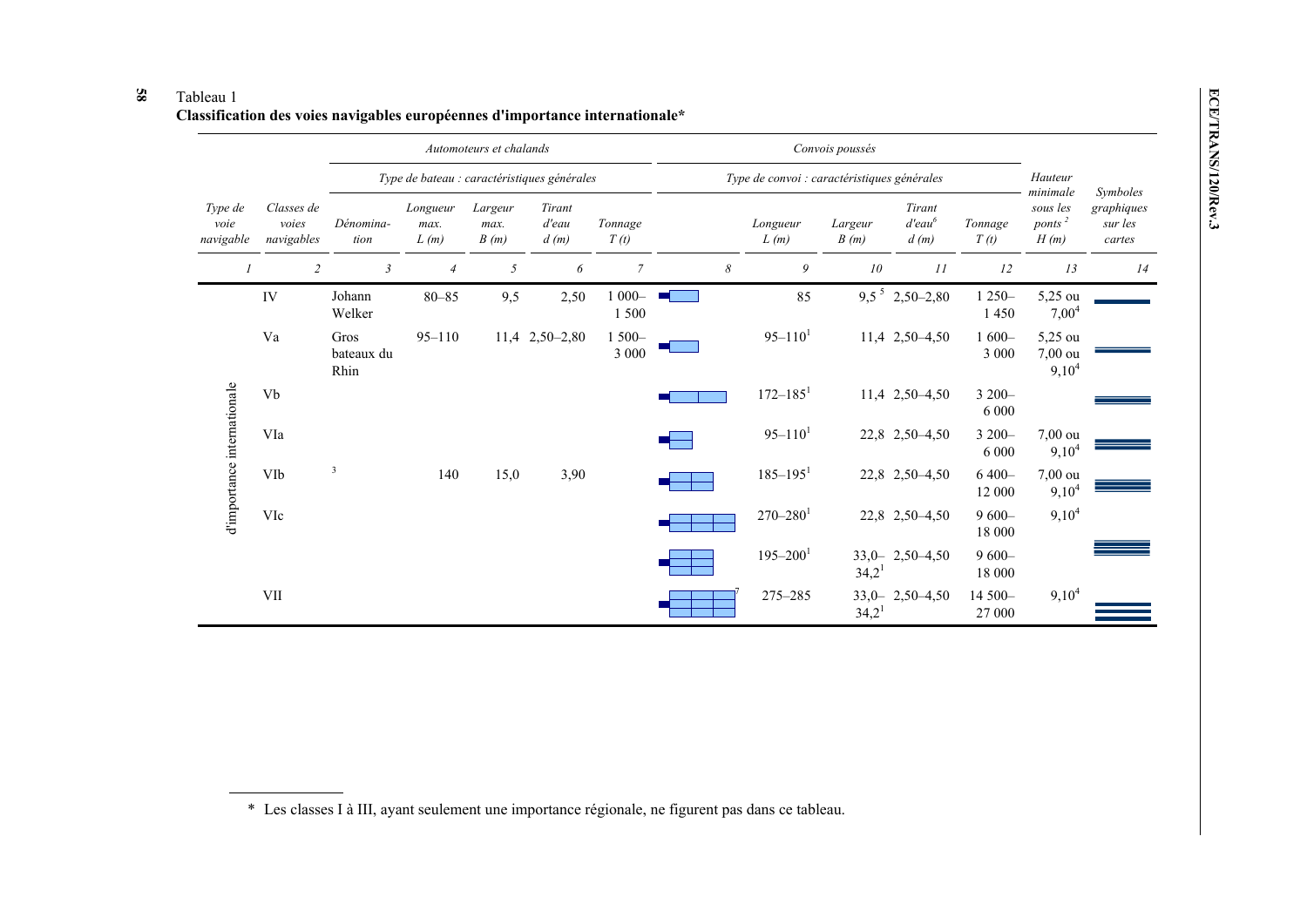#### Notes au tableau 1

- <sup>1</sup> Le premier chiffre correspond aux conditions actuelles générales; le deuxième tient compte de l'évolution future et, dans des cas particuliers, des conditions actuelles.
- <sup>2</sup> Compte tenu d'une marge de sécurité d'environ 0,30 m entre le point le plus élevé de la superstructure du bateau ou de son chargement et un pont.<br><sup>3</sup> Il est tenu compte de l'évolution future éventuelle du transport pa
- Il est tenu compte de l'évolution future éventuelle du transport par transroulage, du transport de conteneurs et de la navigation fluvio-maritime.
- 4 Hauteur vérifiée pour le transport de conteneurs :
	- 5,25 m pour les bateaux transportant des conteneurs sur deux hauteurs;
	- 7,00 m pour les bateaux transportant des conteneurs sur trois hauteurs;
	- 9,10 m pour les bateaux transportant des conteneurs sur quatre hauteurs.
- 50 % des conteneurs peuvent être vides; dans le cas contraire, il faudra recourir au lestage.
- <sup>5</sup> Quelques voies navigables existantes peuvent être considérées comme appartenant à la classe IV du fait de la longueur maximale autorisée pour les bateaux et les convois bien qu'elles permettent une largeur maximale de 11,4 m et un tirant d'eau maximal de 4,00 m.
- 6 La valeur du tirant d'eau pour une voie navigable particulière doit être déterminée en fonction des conditions locales.
- 7 Parfois, des convois composés d'un nombre plus élevé de barges peuvent être utilisés sur certaines sections des voies navigables de la classe VII. Dans ce cas, les dimensions horizontales peuvent dépasser les valeurs indiquées dans le tableau.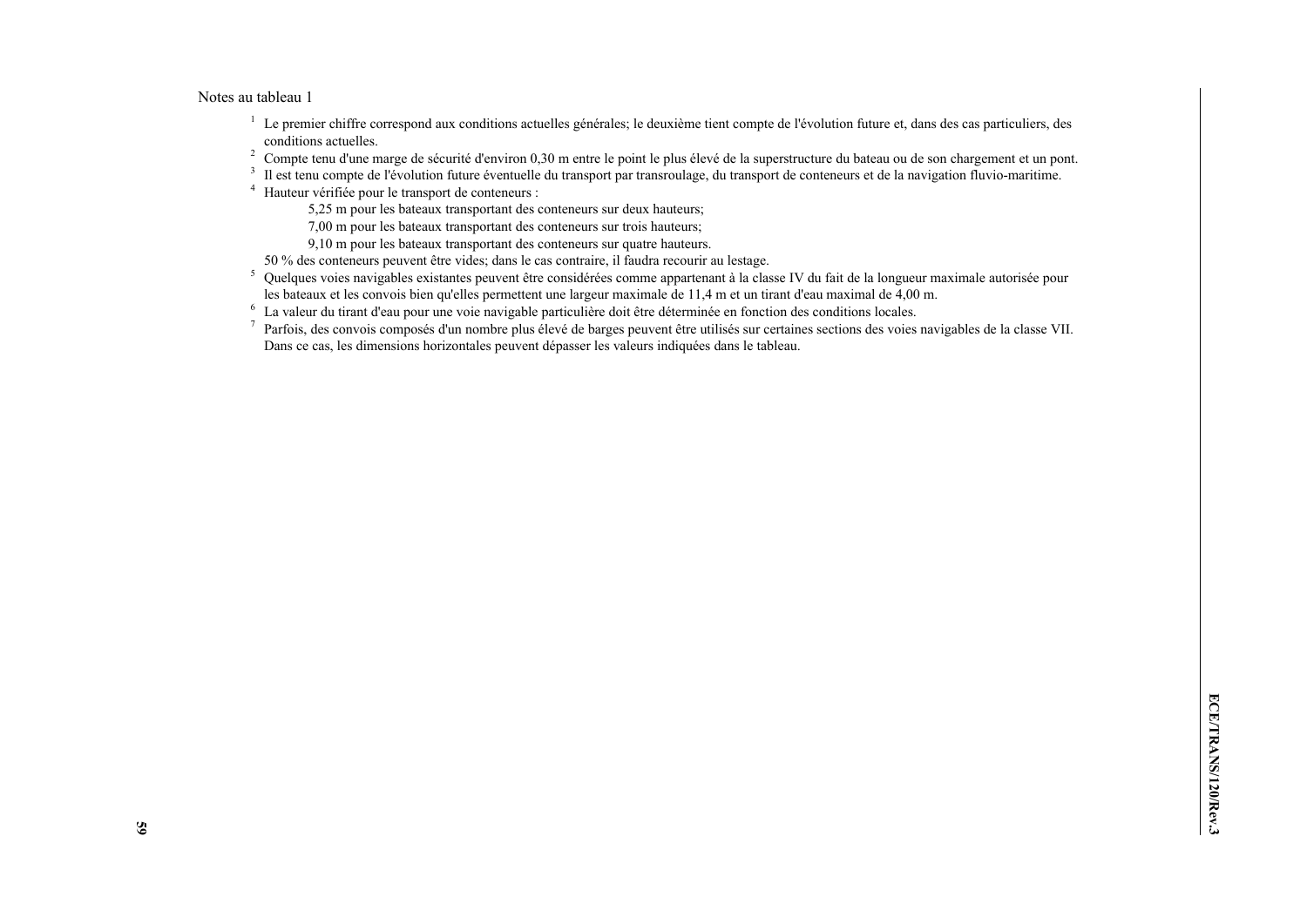### **Conditions d'exploitation des voies navigables E**

 Les voies navigables E devraient satisfaire aux conditions d'exploitation fondamentales suivantes pour pouvoir permettre au transport international de fonctionner de manière fiable :

i) La circulation devrait être assurée pendant toute la période de navigation, à l'exception des interruptions mentionnées ci après;

ii) La période de navigation ne peut être inférieure à 365 jours que dans les régions présentant des conditions climatiques rigoureuses où il est impossible de maintenir les chenaux libres de glace pendant l'hiver, et où il faut donc interrompre la navigation. Dans ces cas, les dates d'ouverture et de fermeture de la navigation devraient être fixées. La durée des interruptions dues à des phénomènes naturels tels que gel, inondations, etc., devrait être limitée au strict minimum grâce à des mesures techniques et organisationnelles appropriées;

iii) La durée des interruptions pour cause d'entretien régulier des écluses et des autres ouvrages hydrauliques devrait être limitée au strict minimum. Les usagers de la voie navigable sur laquelle il est prévu d'effectuer des travaux d'entretien devraient être tenus informés des dates et de la durée de l'interruption envisagée. En cas de défaillance imprévue d'une écluse ou d'autres ouvrages hydrauliques, ou dans d'autres cas de force majeure, il faudra s'efforcer de limiter au strict minimum la durée des interruptions en prenant toutes les mesures appropriées pour remédier à cette situation;

iv) Aucune interruption pour cause de basses eaux n'est admise. Par contre, des restrictions raisonnables en ce qui concerne le tirant d'eau admissible sur les voies navigables où le niveau d'eau est variable sont acceptables. Cependant, un tirant d'eau minimum de 1,20 m devrait être maintenu en toutes circonstances, et le tirant d'eau caractéristique ou recommandé devrait être maintenu ou dépassé pendant 240 jours par an. Dans les régions mentionnées à l'alinéa ii) ci-dessus, le tirant d'eau minimum de 1,20 m devrait être maintenu pendant 60 % de la période de navigation en moyenne;

v) Les horaires de fonctionnement des écluses, des ponts mobiles et des autres ouvrages d'infrastructure doivent être tels que la navigation soit assurée vingt-quatre heures sur vingt-quatre les jours ouvrables, pour autant que cela soit économiquement faisable. Des exceptions peuvent être admises dans certains cas particuliers pour des raisons organisationnelles et/ou techniques. Des horaires de fonctionnement raisonnables doivent également être assurés pour permettre la navigation les jours fériés et en fin de semaine.

#### **Caractéristiques techniques et d'exploitation des ports E**

 Le réseau de voies navigables E est complété par un système de ports de navigation intérieure d'importance internationale. Chaque port E doit satisfaire aux caractéristiques techniques et d'exploitation ci-après :

i) il doit être situé sur une voie navigable E;

ii) il doit pouvoir recevoir des bateaux ou des convois poussés utilisés sur cette voie navigable conformément à la classe de celle-ci;

iii) il doit être desservi par des routes ou lignes ferroviaires de grande importance (de préférence faisant partie du réseau de routes internationales et de lignes internationales de chemin de fer établi par l'Accord européen sur les grandes routes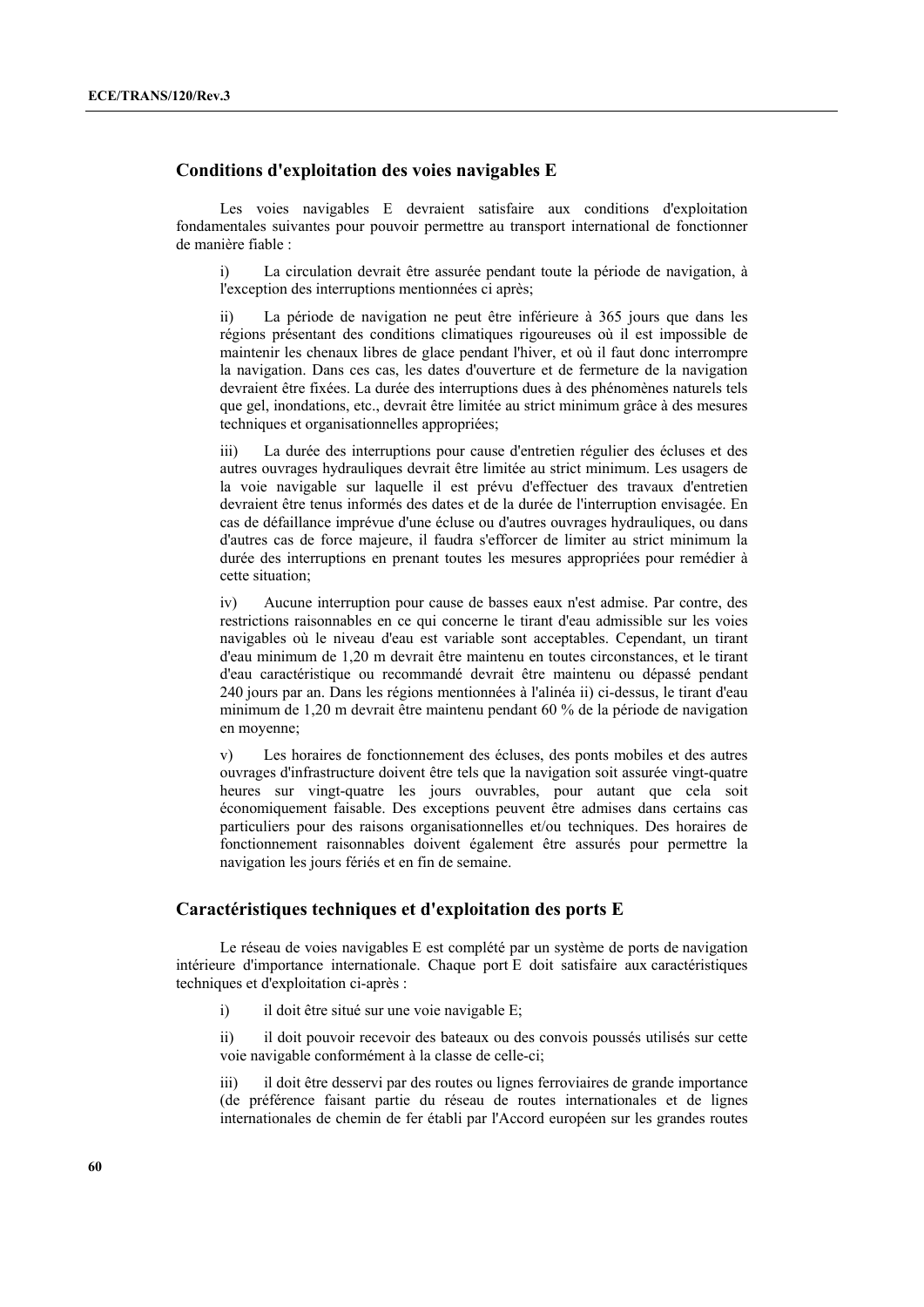de trafic international (AGR), l'Accord européen sur les grandes lignes internationales de chemin de fer (AGC) et l'Accord européen sur les grandes lignes de transport international combiné et les installations connexes (AGTC));

iv) il doit pouvoir traiter un volume de marchandises d'au moins 0,5 million de tonnes par an;

v) il doit offrir des conditions satisfaisantes pour le développement d'une zone portuaire industrielle;

vi) il doit permettre la manutention de conteneurs normalisés (sauf dans le cas d'un port vraquier spécialisé);

vii) il doit offrir tous les services nécessaires pour les opérations courantes du transport international;

viii) pour répondre aux besoins de la protection de l'environnement, des installations de réception des déchets produits à bord des bateaux devraient exister dans les ports d'importance internationale.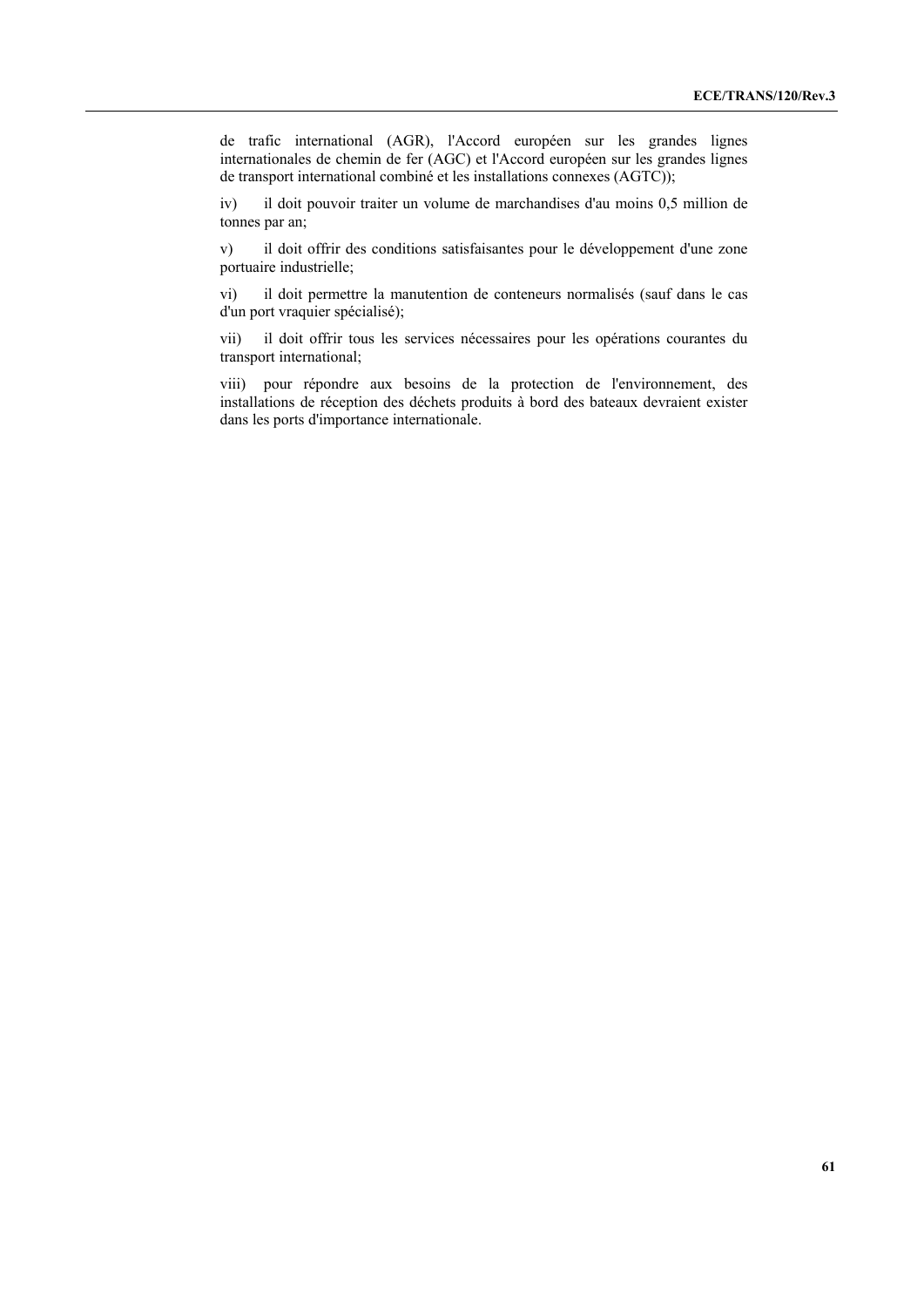# **Европейское соглашение о важнейших внутренних водных путях международного значения (СМВП)**

#### *Договаривающиеся Стороны*,

*Сознавая* необходимость облегчения и развития в Европе международных перевозок внутренним водным транспортом,

*Учитывая* ожидаемое увеличение грузовых международных перевозок в результате расширения международной торговли,

*Подчеркивая* важную роль внутреннего водного транспорта, который по сравнению с другими видами внутреннего транспорта располагает экономическими и экологическими преимуществами и характеризуется наличием избыточной инфраструктуры и грузоподъемности судов и поэтому может обусловить снижение социальных издержек и негативного воздействия на окружающую среду со стороны внутреннего транспорта в целом,

*Будучи убежденными*, что для повышения эффективности международных перевозок во внутреннем водном сообщении в Европе, включая перевозки судами река–море с использованием морских прибрежных маршрутов, и их привлекательности для потребителей необходимо создать правовую базу, определяющую согласованный план развития и строительства сети внутренних водных путей международного значения на основе согласованных параметров инфраструктуры и эксплуатационных параметров,

{Изменено в соответствии с TRANS/SC.3/168/Add.1; вступление в силу 1 июня 2007 согласно C.N.245.2007.TREATIES-1}

*Договорились* о нижеследующем:

### **Статья 1**

#### **Определение сети**

1. Договаривающиеся стороны принимают положения настоящего Соглашения в качестве согласованного плана развития и строительства сети внутренних водных путей, именуемой далее «сетью внутренних водных путей международного значения» или «сетью водных путей категории Е», который они намерены осуществить в рамках своих соответствующих программ. Сеть внутренних водных путей категории Е по смыслу настоящего Соглашения включает внутренние водные пути и морские прибрежные маршруты, используемые судами река–море, а также порты международного значения на этих путях и маршрутах, указанные в приложениях I и II к настоящему Соглашению.

{Изменено в соответствии с TRANS/SC.3/168/Add.1; вступление в силу 1 июня 2007 согласно C.N.245.2007.TREATIES-1}

2. Договаривающие стороны принимают необходимые меры для эффективной защиты предусматриваемой трассы участков водных путей категории Е - с должным учетом их будущих параметров, - которые в настоящее время не существуют, но которые включены в соответствующие программы развития инфраструктуры, до принятия решения о начале их строительства.

{Изменено в соответствии с ECE/TRANS/SC.3/174/Add.1, вступление в силу 31 января 2008 согласно C.N.1039.2007.TREATIES-1}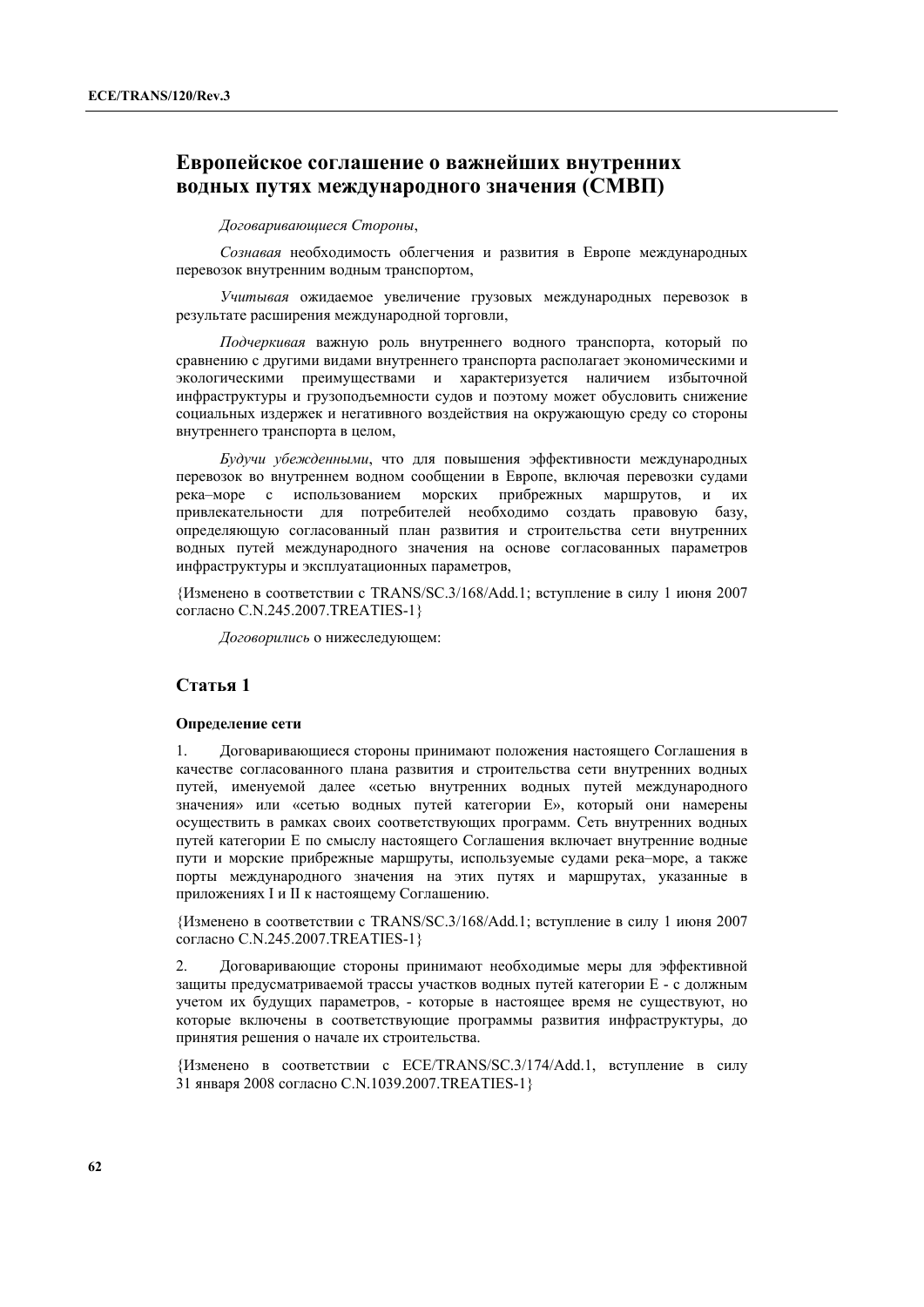### **Статья 2**

#### **Технические и эксплуатационные характеристики сети**

1. Сеть внутренних водных путей международного значения, о которой говорится в статье 1, должна соответствовать характеристикам, указанным в приложении III к настоящему Соглашению, либо будет приведена в соответствие с положениями этого приложения в ходе работ по дальнейшей модернизации.

2. Договаривающиеся стороны призываются разрабатывать национальные планы действий и/или двусторонние либо многосторонние соглашения (такие, как международные договоры, руководящие указания, меморандумы о взаимопонимании, совместные исследования или любые другие аналогичные договоренности), направленные на устранение имеющихся узких мест и восстановление недостающих звеньев в сети водных путей категории Е, пересекающих территории заинтересованных стран.

#### **Статья 3**

#### **Приложения**

Приложения к настоящему Соглашению являются составной частью Соглашения.

### **Статья 4**

#### **Определение депозитария**

Депозитарием настоящего Соглашения является Генеральный секретарь Организации Объединенных Наций.

### **Статья 5**

#### **Подписание**

1. Настоящее Соглашение открыто для подписания в Отделении Организации Объединенных Наций в Женеве государствами, которые являются членами Европейской экономической комиссии Организации Объединенных Наций либо допущены к участию в работе Комиссии с консультативным статусом в соответствии с пунктами 8 и 11 Положения о круге ведения Комиссии, с 1 октября 1996 года до 30 сентября 1997 года.

2. Такое подписание подлежит ратификации, принятию или утверждению.

### **Статья 6**

#### **Ратификация, принятие или утверждение**

1. Настоящее Соглашение подлежит ратификации, принятию или утверждению в соответствии с пунктом 2 статьи 5.

2. Ратификация, принятие или утверждение осуществляются путем сдачи на хранение Генеральному секретарю Организации Объединенных Наций соответствующего документа.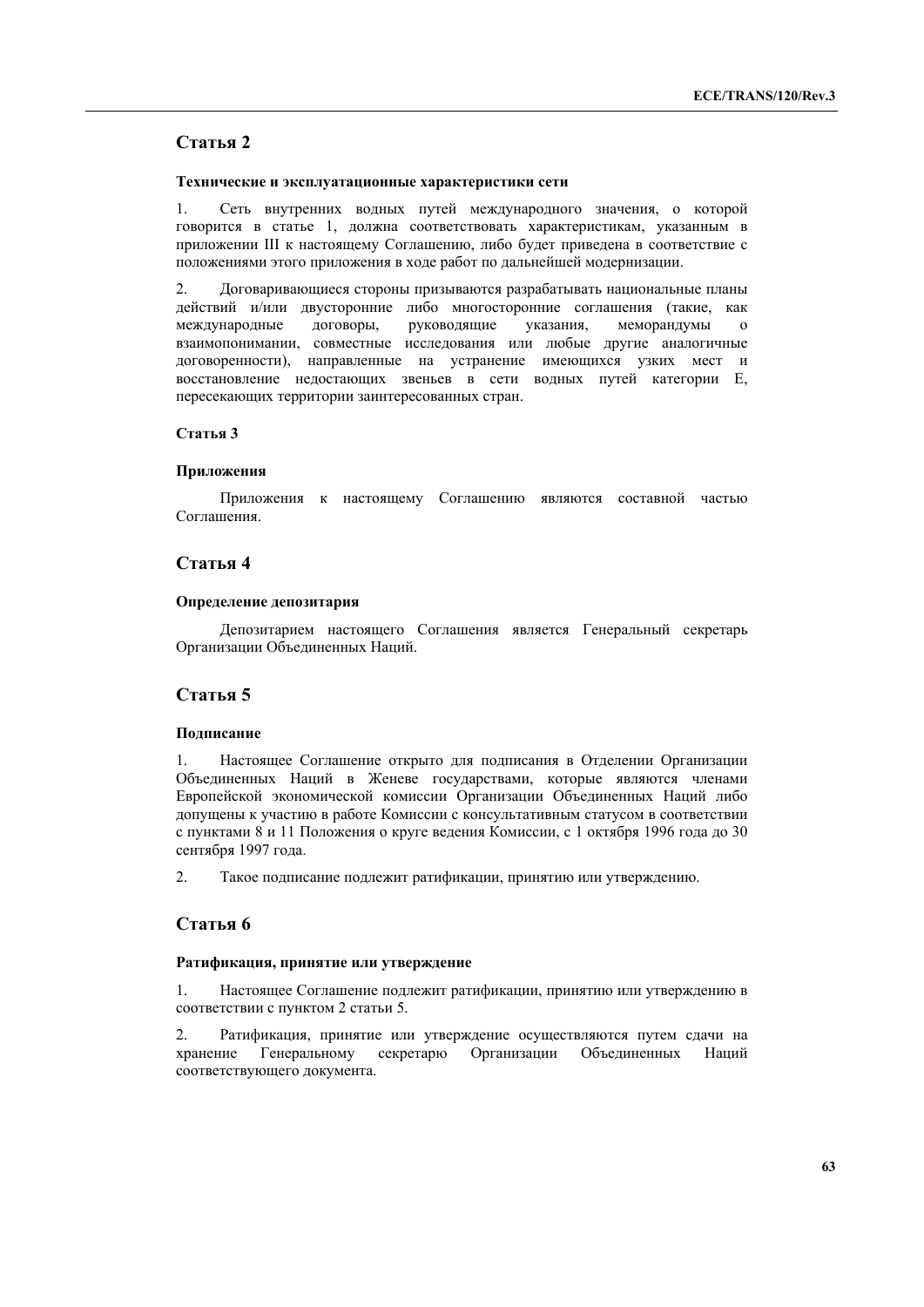### **Статья 7**

#### **Присоединение**

1. К настоящему Соглашению может присоединиться любое государство, указанное в пункте 1 статьи 5, с 1 октября 1996 года.

2. Присоединение осуществляется путем сдачи на хранение Генеральному секретарю Организации Объединенных Наций соответствующего документа.

### **Статья 8**

#### **Вступление в силу**

1. Настоящее Соглашение вступает в силу по истечении 90 дней с того дня, в который правительства пяти государств сдадут на хранение документ о ратификации, принятии, утверждении или присоединении при условии, что один или несколько внутренних водных путей сети внутренних водных путей международного значения непрерывно соединяют территории по крайней мере трех государств, сдавших на хранение такой документ.

2. В случае невыполнения этого условия Соглашение вступает в силу по истечении

90 дней со дня сдачи на хранение документа о ратификации, принятии, утверждении или присоединении, при наличии которого это условие будет выполнено.

3. В отношении каждого государства, которое сдаст на хранение документ о ратификации, принятии, утверждении или присоединении после даты, начиная с которой исчисляется срок 90 дней, указанный в пунктах 1 и 2 настоящей статьи, Соглашение вступает в силу по истечении 90 дней со дня сдачи на хранение этого документа.

### **Статья 9**

#### **Ограничения в применении настоящего соглашения**

1. Никакое положение настоящего Соглашения не должно толковаться как препятствующее какой-либо из Договаривающихся сторон принимать совместимые с Уставом Организации Объединенных Наций и ограниченные сложившейся ситуацией меры, которые она считает необходимыми для обеспечения своей внешней или внутренней безопасности.

2. Эти меры, которые должны носить временный характер, немедленно доводятся до сведения депозитария с указанием их характера.

### **Статья 10**

#### **Урегулирование споров**

1. Любой спор между двумя или более Договаривающимися сторонами относительно толкования или применения настоящего Соглашения, который Стороны в споре не могут разрешить путем переговоров или другими средствами урегулирования, передается в арбитраж по заявлению одной из Договаривающихся сторон, между которыми возник спор, и представляется на рассмотрение соответственно одному или нескольким арбитрам, избираемым по общему согласию Сторон в споре. Если в течение трех месяцев со дня представления просьбы о рассмотрении дела в арбитраже Стороны в споре не придут к согласию относительно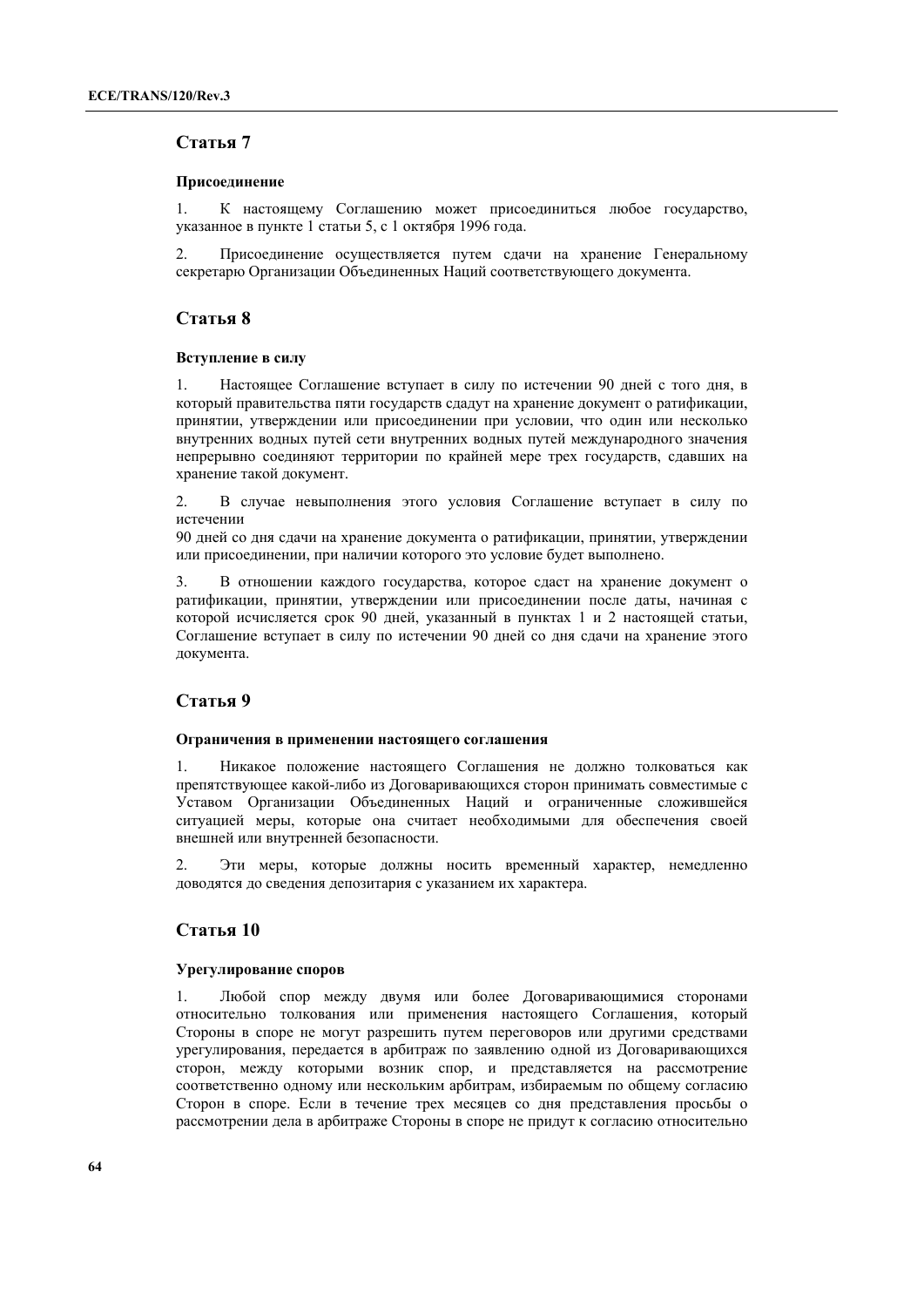выбора арбитра или арбитров, любая из этих Сторон может обратиться к Генеральному секретарю Организации Объединенных Наций с просьбой о назначении единого арбитра, которому спор передается на разрешение.

2. Решение арбитра или арбитров, назначенных в соответствии с положениями пункта 1 настоящей статьи, имеет обязательную силу для Договаривающихся сторон в споре.

### **Статья 11**

#### **Оговорки**

Любое государство может при подписании настоящего Соглашения или при сдаче на хранение документа о ратификации, принятии, утверждении или присоединении сделать заявление о том, что оно не считает себя связанным статьей 10 настоящего Соглашения.

#### **Статья 12**

#### **Внесение поправок в соглашение**

1. В настоящее Соглашение могут вноситься поправки в соответствии с процедурой, предусмотренной в настоящей статье, за исключением случаев, предусмотренных в статьях 13 и 14.

2. По просьбе любой Договаривающейся стороны любая предложенная ею поправка к настоящему Соглашению рассматривается рабочей группой по внутреннему водному транспорту Европейской экономической комиссии Организации Объединенных Наций.

{Изменено в соответствии с ECE/TRANS/SC.3/193/Add.1, вступление в силу 14 август 2014 согласно C.N.517.2014.TREATIES-XI.D.5}

3. В случае одобрения предложенной поправки большинством в две трети присутствующих и участвующих в голосовании Договаривающихся сторон Генеральный секретарь Организации Объединенных Наций препровождает ее всем Договаривающимся сторонам для ее принятия.

4. Любая предложенная поправка, препровождаемая в соответствии с пунктом 3 настоящей статьи, вступает в силу в отношении всех Договаривающихся сторон через три месяца с момента истечения периода продолжительностью двенадцать месяцев, который исчисляется с даты ее препровождения, если в течение этого двенадцатимесячного периода Генеральный секретарь Организации Объединенных Наций не будет уведомлен о возражении против предлагаемой поправки каким-либо государством, являющимся Договаривающейся стороной.

5. Если против предлагаемой поправки было направлено уведомление о возражении в соответствии с пунктом 4 настоящей статьи, поправка считается непринятой и не имеет силы.

### **Статья 13**

#### **Внесение поправок в приложения I и II**

1. В приложения I и II к настоящему Соглашению могут вноситься поправки в соответствии с процедурой, изложенной в настоящей статье.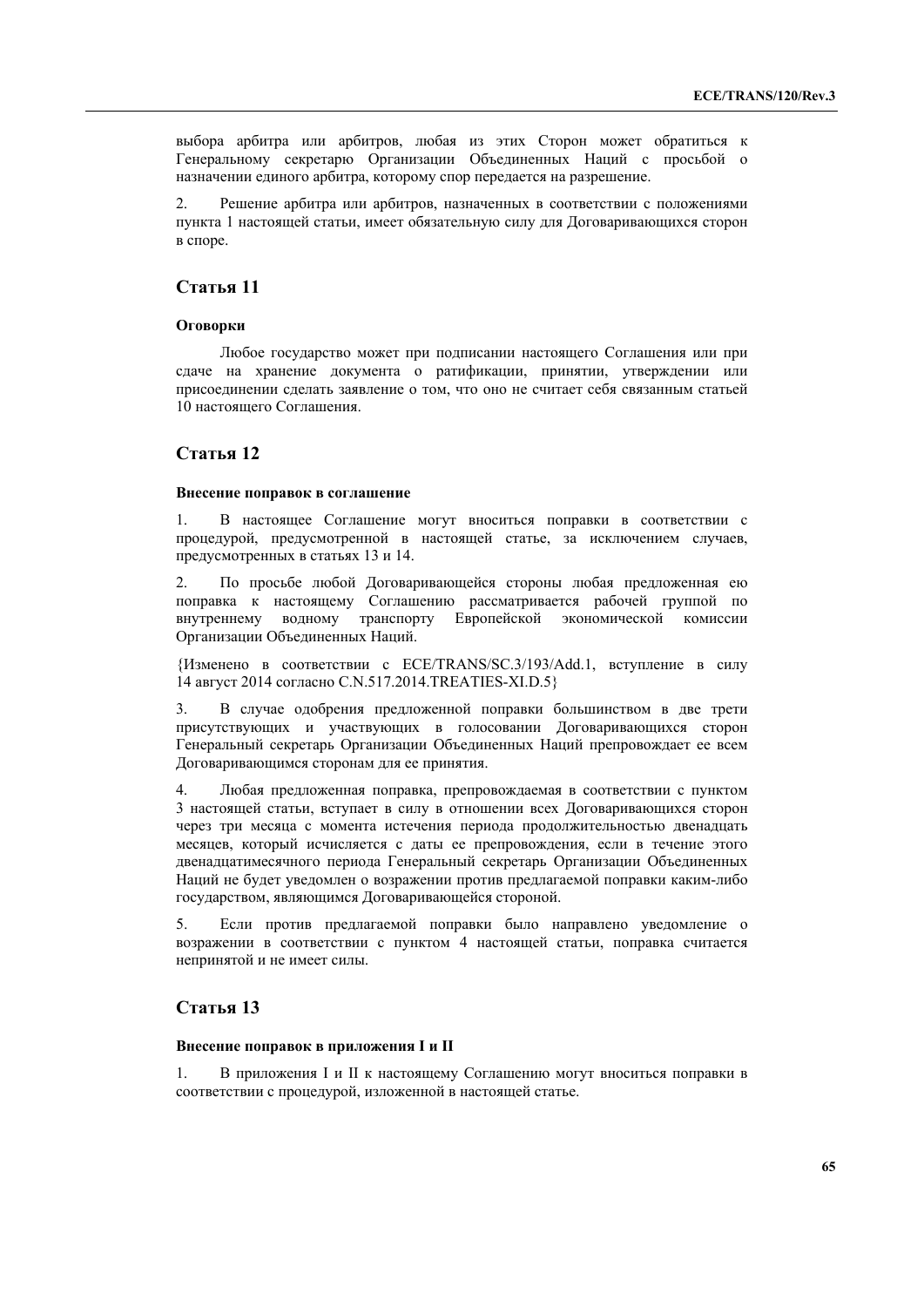2. По просьбе любой Договаривающейся стороны любая предложенная ею поправка к приложениям I и II к настоящему Соглашению рассматривается рабочей группой по внутреннему водному транспорту Европейской экономической комиссии Организации Объединенных Наций.

{Изменено в соответствии с ECE/TRANS/SC.3/193/Add.1, вступление в силу 14 август 2014 согласно C.N.517.2014.TREATIES-XI.D.5}

3. В случае одобрения предложенной поправки большинством присутствующих и участвующих в голосовании Договаривающихся сторон Генеральный секретарь Организации Объединенных Наций препровождает ее непосредственно заинтересованным Договаривающимся сторонам для ее принятия. Для целей настоящей статьи Договаривающаяся сторона считается непосредственно заинтересованной, если в случае включения нового внутреннего водного пути или порта международного значения или в случае их соответствующего изменения ее территория пересекается этим внутренним водным путем или если рассматриваемый порт расположен на указанной территории.

4. Любая предложенная поправка, препровождаемая в соответствии с пунктами 2 и 3 настоящей статьи, считается принятой, если в течение шести месяцев с даты ее препровождения депозитарием ни одна из непосредственно заинтересованных Договаривающихся сторон не уведомит Генерального секретаря Организации Объединенных Наций о том, что она возражает против предложенной поправки.

5. Любая принятая таким образом поправка препровождается Генеральным секретарем Организации Объединенных Наций всем Договаривающимся сторонам и вступает в силу через три месяца со дня препровождения ее депозитарием.

6. Если против предлагаемой поправки было направлено уведомление о возражении в соответствии с пунктом 4 настоящей статьи, поправка считается не принятой и не имеет силы.

7. Секретариат Европейской экономической комиссии безотлагательно информирует депозитария о Договаривающихся сторонах, которые непосредственно заинтересованы в предложенной поправке.

### **Статья 14**

#### **Внесение поправок в приложение III**

1. В приложение III к настоящему Соглашению могут вноситься поправки в соответствии с процедурой, предусмотренной в настоящей статье.

2. По просьбе любой Договаривающейся стороны любая предложенная ею поправка к приложению III к настоящему Соглашению рассматривается рабочей группой по внутреннему водному транспорту Европейской экономической комиссии Организации Объединенных Наций.

{Изменено в соответствии с ECE/TRANS/SC.3/193/Add.1, вступление в силу 14 август 2014 согласно C.N.517.2014.TREATIES-XI.D.5}

3. В случае одобрения предложенной поправки большинством присутствующих и участвующих в голосовании Договаривающихся сторон Генеральный секретарь Организации Объединенных Наций препровождает ее всем Договаривающимся сторонам для ее принятия.

4. Любая предложенная поправка, препровождаемая в соответствии с пунктом 3 настоящей статьи, считается принятой, если в течение шести месяцев с даты ее препровождения одна пятая или более Договаривающихся сторон не уведомит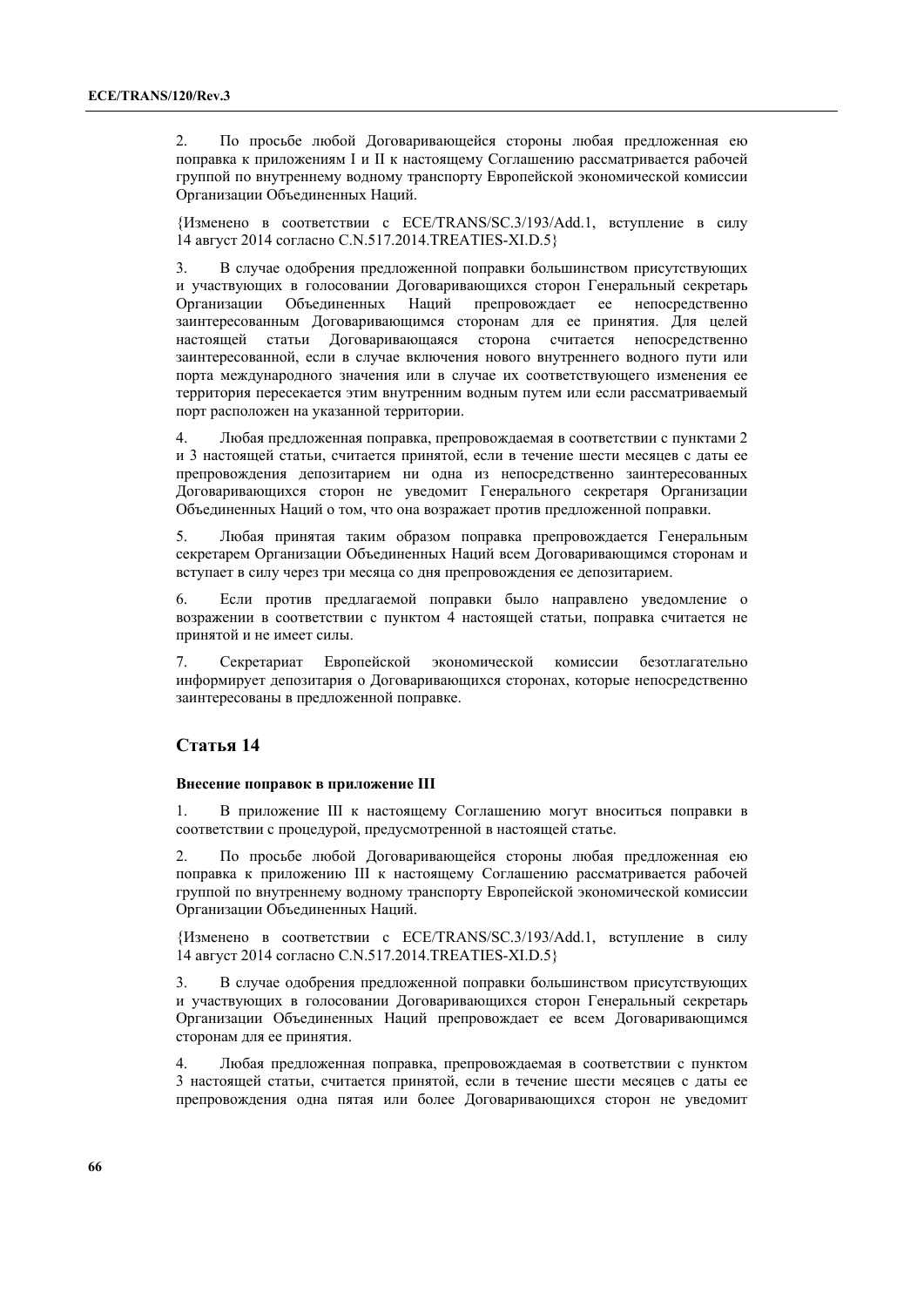Генерального секретаря Организации Объединенных Наций о том, что они возражают против предложенной поправки.

5. Любая поправка, принятая в соответствии с пунктом 4 настоящей статьи, препровождается Генеральным секретарем Организации Объединенных Наций всем Договаривающимся сторонам и вступает в силу через три месяца со дня ее препровождения в отношении всех Договаривающихся сторон, за исключением тех, которые уже уведомили Генерального секретаря Организации Объединенных Наций о своем возражении против предлагаемой поправки в течение шести месяцев со дня ее препровождения в соответствии с пунктом 4 настоящей статьи.

6. Если одна пятая или более Договаривающихся сторон уведомит о возражении против предложенной поправки в соответствии с пунктом 4 настоящей статьи, поправка считается не принятой и не имеет силы.

### **Статья 15**

#### **Денонсация**

1. Любая Договаривающаяся сторона может денонсировать настоящее Соглашение путем письменного уведомления, адресованного Генеральному секретарю Организации Объединенных Наций.

2. Денонсация вступает в силу по истечении одного года со дня получения Генеральным секретарем указанного уведомления.

### **Статья 16**

#### **Прекращение действия**

Если после вступления в силу настоящего Соглашения число Договаривающихся сторон составит менее пяти в течение какого-либо периода последовательных двенадцати месяцев, Соглашение теряет силу по истечении двенадцати месяцев после даты, начиная с которой пятое государство перестало быть Договаривающейся стороной.

### **Статья 17**

#### **Уведомления и сообщения депозитария**

Помимо таких уведомлений и сообщений, которые могут определяться в настоящем Соглашении, функции Генерального секретаря Организации Объединенных Наций как депозитария определяются в Части VII Венской конвенции о праве международных договоров, совершена 23 мая 1969 года.

### **Статья 18**

#### **Аутентичные тексты**

Подлинник настоящего Соглашения, тексты которого на английском, русском и французском языках являются равно аутентичными, сдается на хранение Генеральному секретарю Организации Объединенных Наций.

*В удостоверение чего* нижеподписавшиеся, должным образом на то уполномоченные, подписали настоящее Соглашение.

Совершено в Женеве девятнадцатого января 1996 года.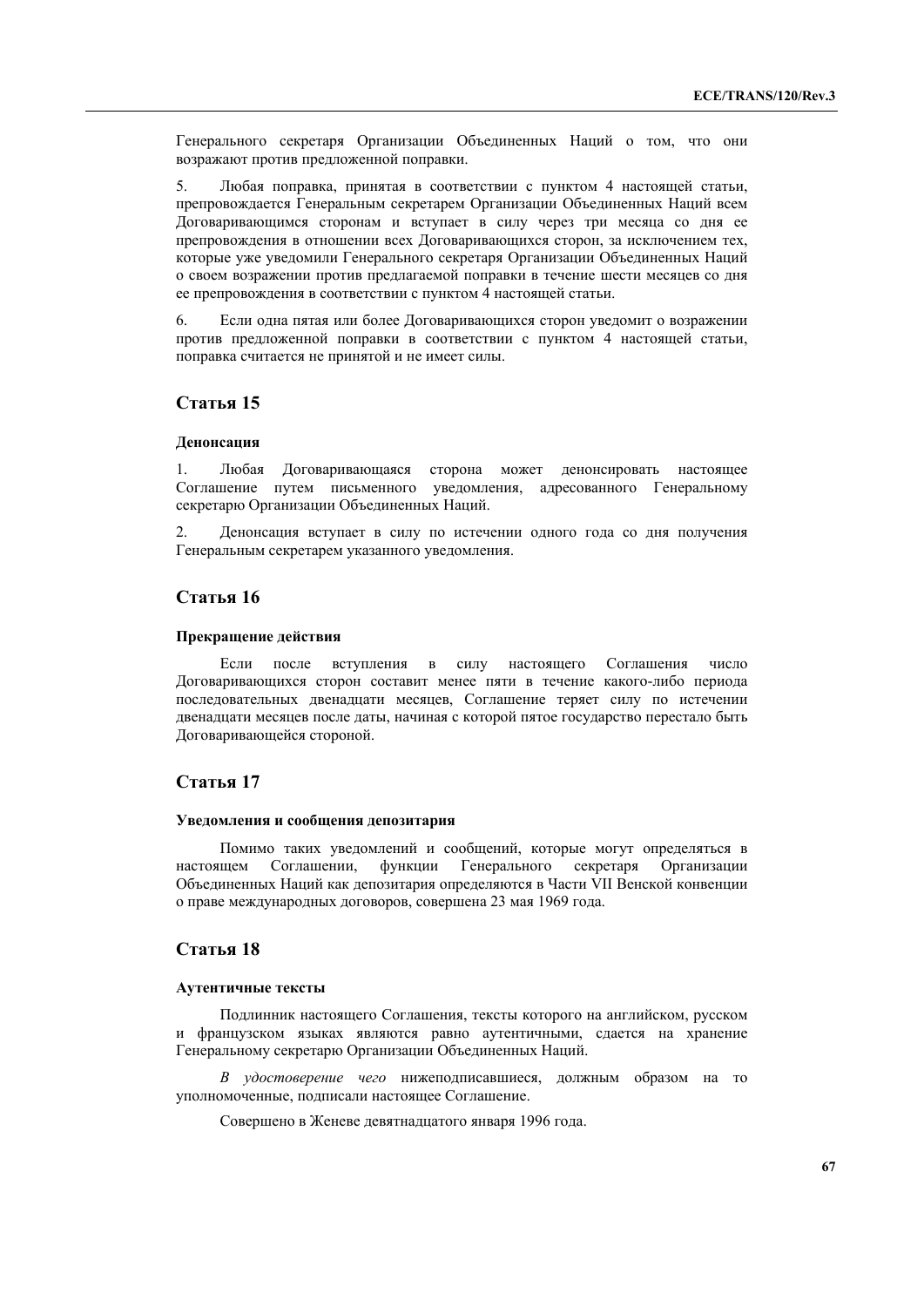# **Приложение I\***

# **Внутренние водные пути международного значения**

### **Нумерация внутренних водных путей международного значения**

1. Все внутренние водные пути международного значения (водные пути категории Е) имеют двух-, четырех- или шестизначные номера, которым предшествует буква «Е».

2. Основные элементы сети водных путей категории Е имеют двузначные номера, а их ответвления и второстепенные ответвления («ответвления ответвлений») - четырех- и шестизначные номера, соответственно.

3. Основные внутренние водные пути, главным образом северо-южного направления, обеспечивающие доступ к морским портам и соединяющие один морской бассейн с другим, имеют номера 10, 20, 30, 40 и 50, возрастающие с запада на восток.

4. Основные внутренние водные пути, главным образом западно восточного направления, пересекающие три или более внутренних водных путей, указанных в пункте 3 выше, имеют номера 60, 70, 80 и 90, возрастающие с севера на юг.

5. Другие основные внутренние водные пути имеют двузначные номера, заключенные между номерами двух основных внутренних водных путей, которые указаны в пунктах 3 и 4 выше и между которыми они расположены.

6. В случае ответвлений (или ответвлений ответвлений) первые две (или четыре) цифры указывают на соответствующий более важный элемент сети водных путей, а две другие представляют собой порядковые номера конкретных ответвлений, присваиваемые в направлении от начала до конца более высокого элемента сети, как он описан в таблице ниже. Четные номера используются для обозначения правосторонних ответвлений, а нечетные – левосторонних.

<sup>\*</sup> Приложение I с поправками в соответствии с TRANS/SC.3/168/Add.1 (вступление в силу 29 ноября 2006 согласно C.N.670.2006.TREATIES-4),с ECE/TRANS/SC.3/181/Add.1 (вступление в силу 15 октября 2009 согласно C.N.424.2009.TREATIES-2) и с ECE/TRANS/SC.3/193/Add.1 (вступление в силу 15 октябрь 2013 согласно C.N.434.2013.TREATIES-XI.D.5).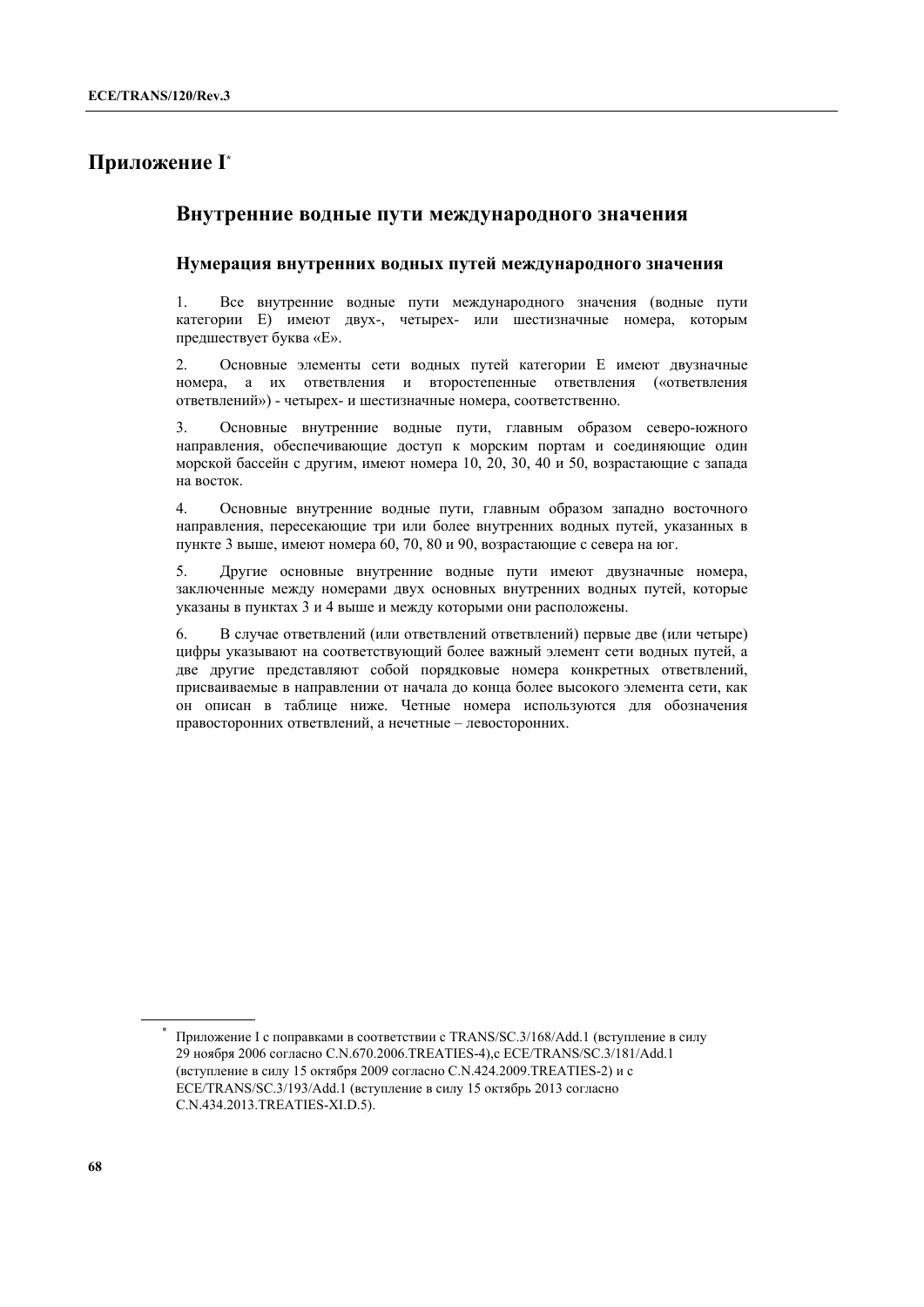| Номер водного пути категории Е |                |                                                                                                                                                                                                                          |  |  |  |
|--------------------------------|----------------|--------------------------------------------------------------------------------------------------------------------------------------------------------------------------------------------------------------------------|--|--|--|
| Основные водные<br>nymu        | Ответвления    | Описание маршрута                                                                                                                                                                                                        |  |  |  |
| $\mathcal{I}$                  | $\overline{c}$ | 3                                                                                                                                                                                                                        |  |  |  |
| E 01                           |                | Дюнкерк-Дуэ-Валансьенн-Конде-Помрель-Монс-<br>Шарлеруа-Намюр-Льеж-Маастрихт, Мурдейк-<br>Роттердам/Европорт по рекам Маас, Киль, Норд и<br>Ньиве Маас                                                                    |  |  |  |
|                                | $E$ 01-02      | Млз от Намюра до Живе                                                                                                                                                                                                    |  |  |  |
|                                | $E$ 01–04      | Канал Льеж-Визе                                                                                                                                                                                                          |  |  |  |
|                                | $E$ 01–04–01   | Канал Монсан                                                                                                                                                                                                             |  |  |  |
|                                | $E$ 01-01      | Квадмехелен-Дессель-Бохолт-Недерверт-Вессем-<br>Канал Млз                                                                                                                                                                |  |  |  |
|                                | $E$ 01–06      | Канал ван Сен-Адрис                                                                                                                                                                                                      |  |  |  |
|                                | $E$ 01–03      | Зюйд-Виллемсварт от Мааса до Вегеля                                                                                                                                                                                      |  |  |  |
| $E_{02}$                       |                | Зебрюгге-Брюгге-Дейнзе-Кортрейк-Лилль-Бовен                                                                                                                                                                              |  |  |  |
|                                | $E$ 02-02      | Канал Брюгге-Остенде                                                                                                                                                                                                     |  |  |  |
|                                | $E$ 02-02-01   | Канал Плассендаль-Ньюпорт                                                                                                                                                                                                |  |  |  |
|                                | $E$ 02-04      | Канал Лейе-Руселаре                                                                                                                                                                                                      |  |  |  |
| E 03                           |                | Горинхем-Мурдейк-Тернезен-Гент через Ньиве<br>Мерведе, соединение Шельда-Рейн, канал Тернезен-<br>Гент и обволной канал Гент                                                                                             |  |  |  |
| E 04                           |                | Флиссинген-Антверпен-Рупельмонд-Брюссель-<br>Сенеф через Вестершельде, Бовен-Зеешельде,<br>Рюпель, каналы Брюссель-Рюпель и Шарлеруа-<br>Брюссель                                                                        |  |  |  |
| E 05                           |                | ГКомпьень-Шельда]-Валансьенн-Конде-Турне-Гент-<br>Дендермонде-Антверпен-Хасселт-Генк-Льеж через<br>Уазу, соединение Сена-Север, Верхнюю Шельду,<br>Бовеншельде, обводной канал Гент, Бовен-<br>Зеешельде и Альберт-канал |  |  |  |
|                                | $E$ 05-02      | Перонн-Помрлль через канал Ними-Блатон-Перонн                                                                                                                                                                            |  |  |  |
|                                | $E$ 05-01      | Канал Боссвит-Кортрейк                                                                                                                                                                                                   |  |  |  |

# **Перечень внутренних водных путей международного значения**

<sup>\*</sup> Участки водных путей категории Е, которые в настоящее время не существуют, но которые включены в соответствующие программы развития инфраструктуры, приводятся в квадратных скобках [...].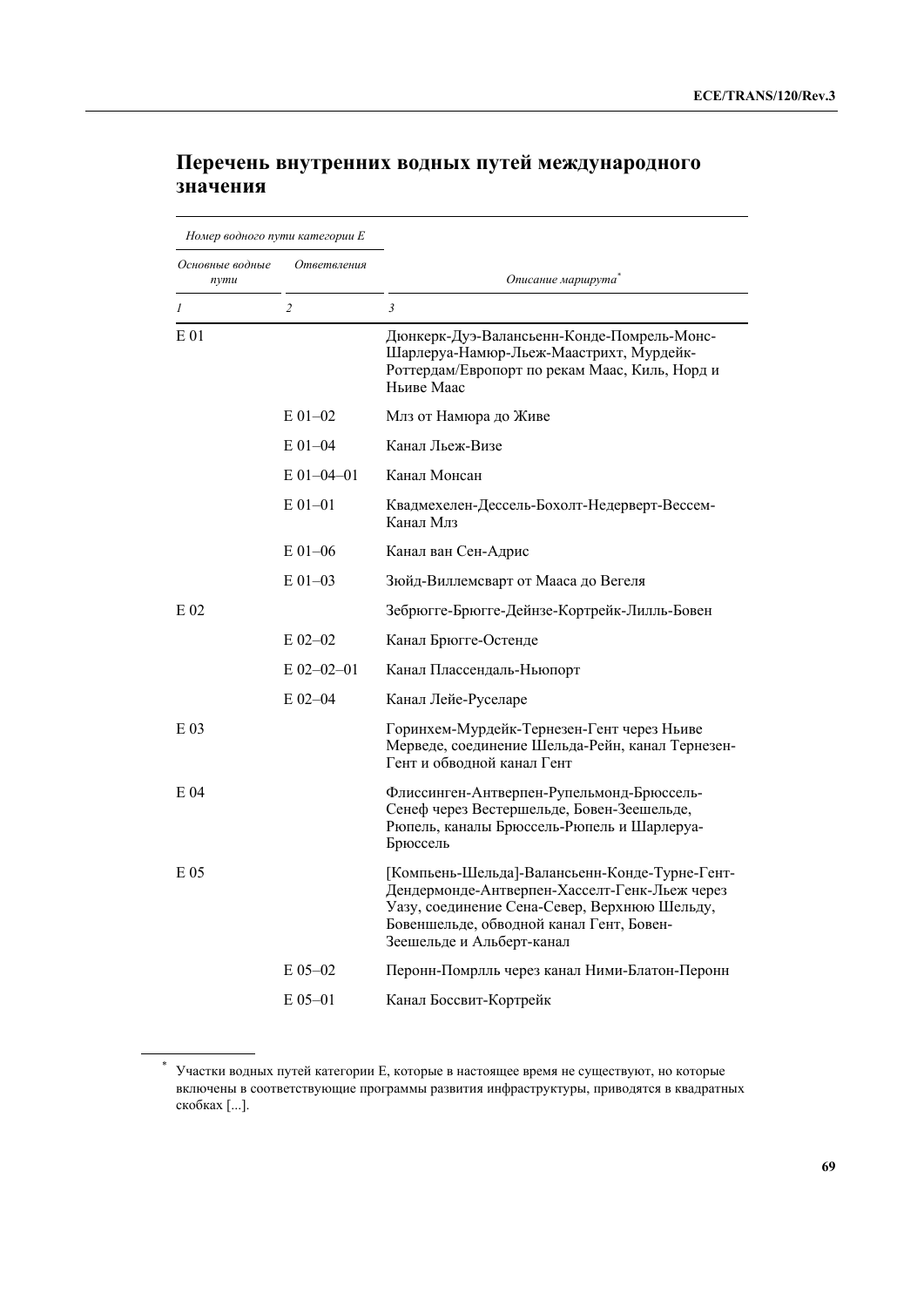| Номер водного пути категории Е<br>Основные водные<br>Ответвления<br>nymu |                |                                                                                                                                                                                                            |  |
|--------------------------------------------------------------------------|----------------|------------------------------------------------------------------------------------------------------------------------------------------------------------------------------------------------------------|--|
|                                                                          |                | Описание маршрута                                                                                                                                                                                          |  |
| 1                                                                        | $\overline{2}$ | 3                                                                                                                                                                                                          |  |
|                                                                          | $E$ 05-04      | Река Дендер до Альста                                                                                                                                                                                      |  |
|                                                                          | $E$ 05-06      | Вирсель-Дюффель-устье реки Рюпель через<br>Нетеканал, Бенеден-Нете и Рюпель                                                                                                                                |  |
| E 06                                                                     |                | Антверпен-соединение Шельда-Рейн                                                                                                                                                                           |  |
| E 07                                                                     |                | Обводной канал Гент-Мерендре-Екло, через канал<br>Гент-Остенде-[Мальдегем-Зебрюгге]                                                                                                                        |  |
| E 10                                                                     |                | Роттердам/Европорт-Лобит через Ауде-Маас,<br>Мерведе и Ваал, Рейн [Ниффер-Мюлуз-Безансон-<br>Сен Симфорьен]-Лион-Марсель-Фос                                                                               |  |
|                                                                          | $E10-01$       | Канал Везель-Даттельн, канал Даттельн-Хамм                                                                                                                                                                 |  |
|                                                                          | $E$ 10-03      | Канал Рейн-Херне                                                                                                                                                                                           |  |
|                                                                          | $E$ 10–05      | Pyp                                                                                                                                                                                                        |  |
|                                                                          | $E$ 10-07      | Река Неккар вниз по течению от Плохингена                                                                                                                                                                  |  |
|                                                                          | $E10-09$       | Река Рейн от Ниффера до Райнфельдена                                                                                                                                                                       |  |
|                                                                          | $E10-02$       | [Сона-Мозель]                                                                                                                                                                                              |  |
|                                                                          | $E$ 10-04      | Соединение Рона-Сет                                                                                                                                                                                        |  |
|                                                                          | $E10-06$       | Рона и Канал Сен Луи: Баркарен-Фос                                                                                                                                                                         |  |
| E 11                                                                     |                | Эймлйден-Тил по Нордзееканалу и каналу<br>Амстердам-Рейн                                                                                                                                                   |  |
|                                                                          | $E11-01$       | Заан                                                                                                                                                                                                       |  |
|                                                                          | $E$ 11-02      | Лекканаал                                                                                                                                                                                                  |  |
| E 12                                                                     |                | Хемен-Неймеген-Арнем-Зволле-Ваддензе через<br>канал Маас-Ваал, Ваал, Недеррейн, Эйссель и<br>Эйсселмер                                                                                                     |  |
|                                                                          | $E$ 12-02      | Зволле-Меппель через Зварте Ватер и Меппельдип                                                                                                                                                             |  |
|                                                                          | $E$ 12-04      | Кетелмер-шлюз Зварт через Рамсдип                                                                                                                                                                          |  |
| E 13                                                                     |                | Северное море-Эмден-Дортмунд через Эмс и канал<br>Дортмунд-Эмс                                                                                                                                             |  |
| E 14                                                                     |                | Река Везер от Северного моря через Бремерхафен и<br>Бремен до Миндена                                                                                                                                      |  |
| E 15                                                                     |                | Амстердам-Леммер-Гронинген-Делфзейл-Эмден-<br>Длрпен-Олденбург-Эльсфлет через Эйсселмер,<br>канал Принсес Маргарит, канал Ван Старкенборг,<br>Эмс-канал, Эмс, канал Дортмунд-Эмс, Кюстен-<br>канал и Хунте |  |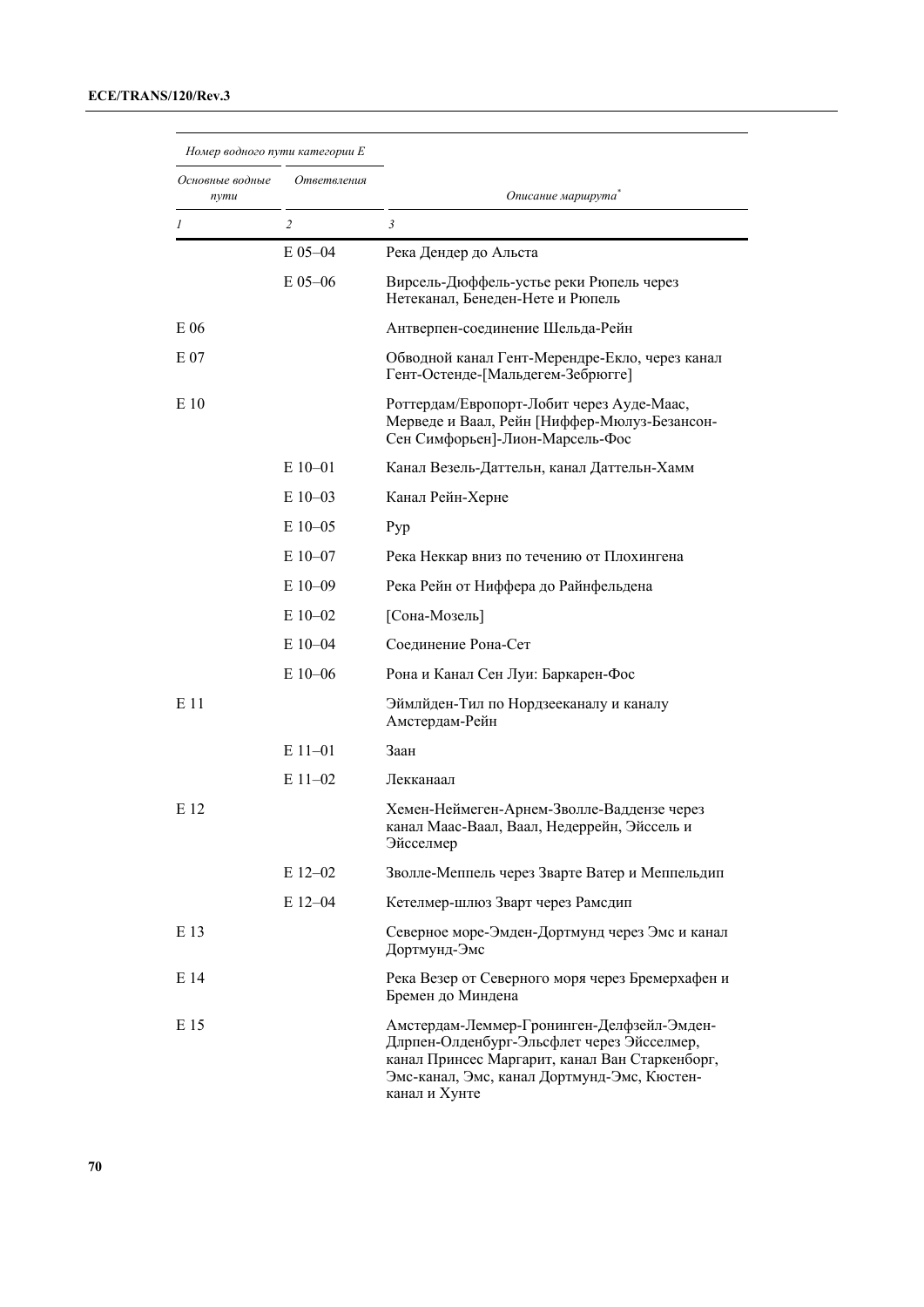| Номер водного пути категории Е |             |                                                                                                                                                                                                                                                                                                                                                                                                                                      |
|--------------------------------|-------------|--------------------------------------------------------------------------------------------------------------------------------------------------------------------------------------------------------------------------------------------------------------------------------------------------------------------------------------------------------------------------------------------------------------------------------------|
| Основные водные<br>nymu        | Ответвления | Описание маршрута                                                                                                                                                                                                                                                                                                                                                                                                                    |
| 1                              | 2           | 3                                                                                                                                                                                                                                                                                                                                                                                                                                    |
|                                | $E$ 15-01   | Канал Ван Харинксма от Фонеяхта до Харлингена                                                                                                                                                                                                                                                                                                                                                                                        |
| E20                            |             | Река Эльба от Северного моря через Гамбург,<br>Магдебург, Усти-над-Лабем, Мельник и Пардубице-<br>[соединение Эльба-Дунай]                                                                                                                                                                                                                                                                                                           |
|                                | $E 20 - 02$ | Эльба-Обводной канал                                                                                                                                                                                                                                                                                                                                                                                                                 |
|                                | $E 20 - 04$ | Река Заале до Бад Дюренберга                                                                                                                                                                                                                                                                                                                                                                                                         |
|                                | $E$ 20–06   | Река Влтава: Мельник-Прага-Слапи                                                                                                                                                                                                                                                                                                                                                                                                     |
| E21                            |             | Река Траве от Балтийского моря по каналу Эльба-<br>Любек до Эльбы                                                                                                                                                                                                                                                                                                                                                                    |
| E 30                           |             | Свиноуйсьце-Щецин-река Одер от Щецина через<br>Вроцлав до Козле, [соединение Одер-Дунай]                                                                                                                                                                                                                                                                                                                                             |
|                                | $E$ 30-01   | Гливицкий канал                                                                                                                                                                                                                                                                                                                                                                                                                      |
| E 31                           |             | Щецин-Вестодер-Хохенсаатен-водный путь<br>Фридрихсталер                                                                                                                                                                                                                                                                                                                                                                              |
| E 40                           |             | [Река Висла от Гданьска до Варшавы-Брест]-Пинск-<br>река Днепр через Киев до Херсона                                                                                                                                                                                                                                                                                                                                                 |
|                                | $E$ 40–01   | Река Десна от устья до Чернигова                                                                                                                                                                                                                                                                                                                                                                                                     |
|                                | $E$ 40–02   | Река Южный Буг до Николаева                                                                                                                                                                                                                                                                                                                                                                                                          |
| E 41                           |             | Клайпеда-Куршский залив-река Неман-Каунас                                                                                                                                                                                                                                                                                                                                                                                            |
| E 50                           |             | Санкт-Петербург, по Волго-Балтийскому водному<br>пути до Вытегры-Рыбинск-река Волга от Рыбинска<br>через Нижний Новгород, Казань и Волгоград до<br>Астрахани                                                                                                                                                                                                                                                                         |
|                                | $E$ 50–02   | Рыбинск-Москва                                                                                                                                                                                                                                                                                                                                                                                                                       |
|                                | E 50-02-02  | Река Волга от Дубны до Твери                                                                                                                                                                                                                                                                                                                                                                                                         |
|                                | E 50-01     | Река Кама от ее устья до Соликамска                                                                                                                                                                                                                                                                                                                                                                                                  |
| E 60                           |             | Прибрежный маршрут от Гибралтара к северу вдоль<br>побережья Португалии, Испании, Франции, Бельгии,<br>Нидерландов и Германии по Кильскому каналу,<br>вдоль побережья Германии, Польши, Литвы,<br>Эстонии и России до Санкт-Петербурга-Волго-<br>Балтийский водный путь, Беломорско-Балтийский<br>канал, вдоль побережья Белого моря до<br>Архангельска, а также внутренние водные пути,<br>которые доступны только с этого маршрута |
|                                | $E 60 - 02$ | Река Гвадалкивир до Севильи                                                                                                                                                                                                                                                                                                                                                                                                          |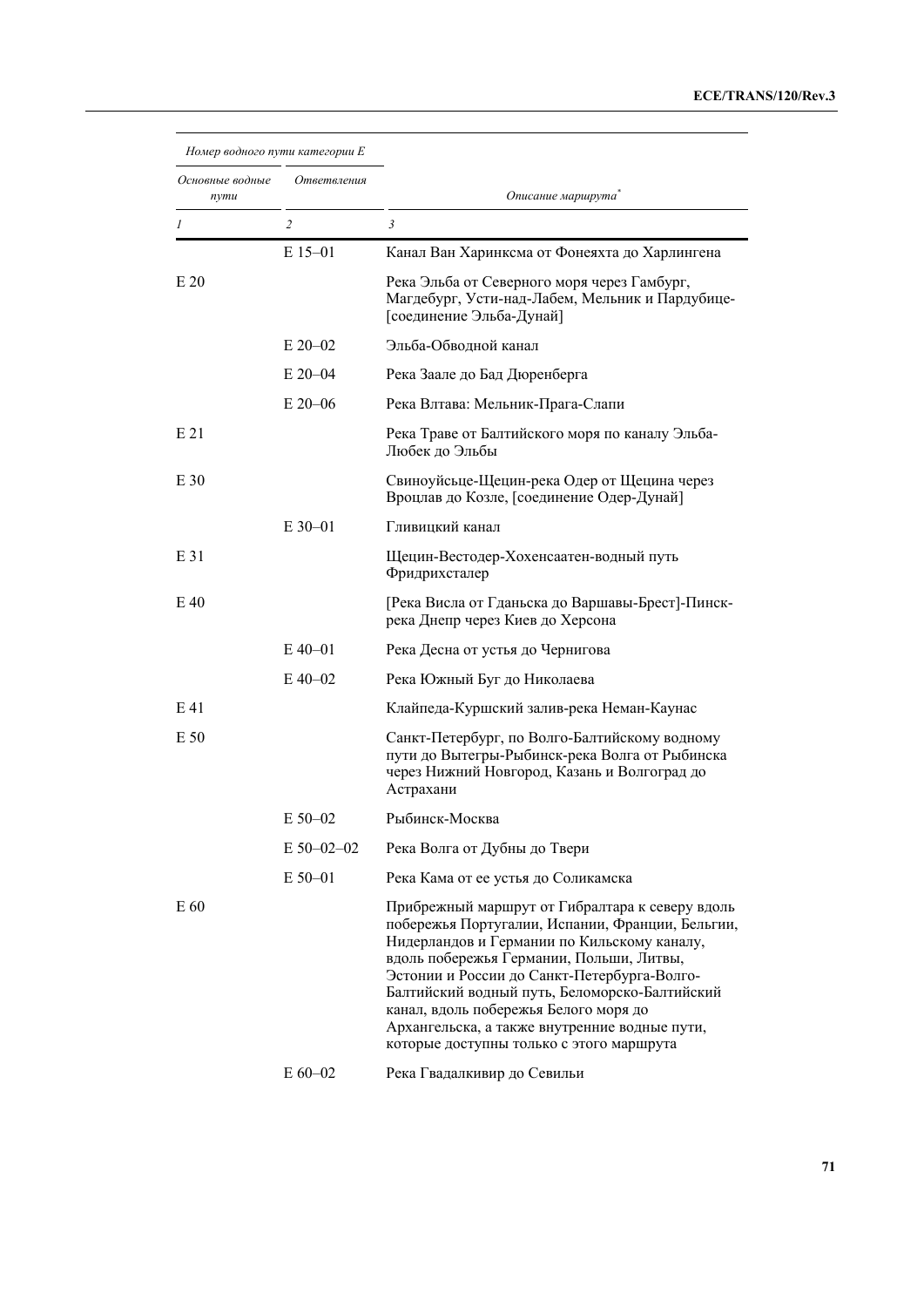| Номер водного пути категории Е         |                  |                                                                                                                             |  |  |  |
|----------------------------------------|------------------|-----------------------------------------------------------------------------------------------------------------------------|--|--|--|
| Основные водные<br>Ответвления<br>nymu |                  | Описание маршрута                                                                                                           |  |  |  |
| 1                                      | $\overline{2}$   | 3                                                                                                                           |  |  |  |
|                                        | E 60-04          | Река Дору до португальско-испанской<br>государственной границы                                                              |  |  |  |
|                                        | $E 60 - 06$      | Жиронда и Гаронна до Касте-ан-Дорт                                                                                          |  |  |  |
|                                        | $E$ 60–08        | Река Луара до Нанта                                                                                                         |  |  |  |
|                                        | $E 60 - 01$      | Прибрежный маршрут вдоль западного побережья<br>Соединенного Королевства до Ливерпуля, включая<br>канал Манчестер-Ливерпуль |  |  |  |
|                                        | $E 60 - 03$      | Прибрежный маршрут вдоль восточного побережья<br>Соединенного Королевства, включая реку Хамбер                              |  |  |  |
|                                        | $E$ 60-03-01     | Медуэй/Свейл от Ширнесса до Ридхема                                                                                         |  |  |  |
|                                        | $E$ 60–03–03     | Медуэй от Ширнесса до Рочестера                                                                                             |  |  |  |
|                                        | $E$ 60-03-05     | Темза от мыса Канви до Хаммерсмитского моста                                                                                |  |  |  |
|                                        | $E$ 60–03–07     | Колн до Роуэджа                                                                                                             |  |  |  |
|                                        | $E$ 60–03–09     | Стаур (Саффолк) до Мистли                                                                                                   |  |  |  |
|                                        | $E$ 60–03–11     | Оруэлл до Ипсуича                                                                                                           |  |  |  |
|                                        | $E$ 60–03–13     | Грейт-Уз от залива Уош до Кингс-Линн                                                                                        |  |  |  |
|                                        | $E$ 60–03–15     | Нин от залива Уош до Бевис-Хилл                                                                                             |  |  |  |
|                                        | $E$ 60–03–17     | Уэллэнд от залива Уош до Фоссдайк-Бридж                                                                                     |  |  |  |
|                                        | $E$ 60–03–19     | Уитем от залива Уош до Бостона                                                                                              |  |  |  |
|                                        | E 60-03-21       | Трент от Трент-Фолс до Гейнсборо                                                                                            |  |  |  |
|                                        | $E$ 60-03-02     | Тей от Баддон-Несс до Перта                                                                                                 |  |  |  |
|                                        | $E$ 60–03–04     | река Форт от границы внутреннего водного пути до<br>1 рейнджмута                                                            |  |  |  |
|                                        | $E 60 - 03 - 06$ | Тайн от устья до Ньюкасла                                                                                                   |  |  |  |
|                                        | $E$ 60-03-08     | Тис от устья до Мидлсборо                                                                                                   |  |  |  |
|                                        | $E 60 - 10$      | От прибрежного маршрута до Харлингена на<br>Ваддензе                                                                        |  |  |  |
|                                        | $E 60-12$        | От прибрежного маршрута до Эмс-Доллард                                                                                      |  |  |  |
|                                        | $E 60 - 05$      | Прибрежный маршрут вдоль западного побережья<br>Дании и Норвегии включая Ослофьёрд                                          |  |  |  |
|                                        | E 60-07          | Прибрежный маршрут вдоль западного побережья<br>Швеции, включая реку Глта                                                   |  |  |  |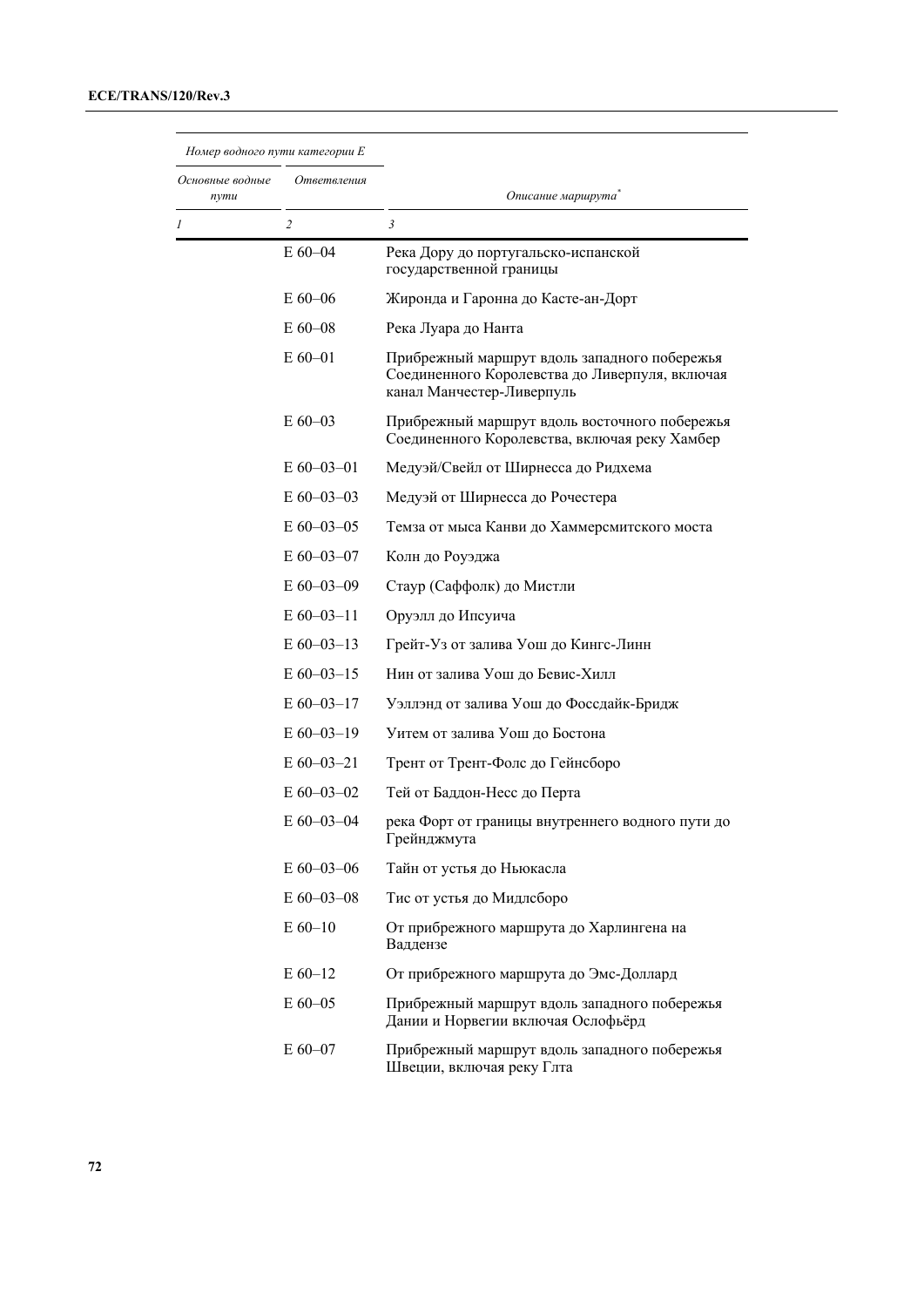#### **ECE/TRANS/120/Rev.3**

| Номер водного пути категории Е |              |                                                                                                                                                                                                                                                                               |
|--------------------------------|--------------|-------------------------------------------------------------------------------------------------------------------------------------------------------------------------------------------------------------------------------------------------------------------------------|
| Основные водные<br>nymu        | Ответвления  | Описание маршрута                                                                                                                                                                                                                                                             |
| 1                              | 2            | 3                                                                                                                                                                                                                                                                             |
|                                | $E 60 - 09$  | Прибрежный маршрут вдоль восточного побережья<br>Швеции, включая озеро Меларен                                                                                                                                                                                                |
|                                | $E 60 - 14$  | Штральзунд-Пенемюнде-Вольгаст-Щецин                                                                                                                                                                                                                                           |
|                                | $E 60 - 11$  | Прибрежный маршрут до Финляндии, затем по<br>Сайменскому каналу до Савонлинна-Иисалми                                                                                                                                                                                         |
|                                | $E$ 60-11-02 | От Е 60-11 до Йонсу-Нурмес                                                                                                                                                                                                                                                    |
| E 61                           |              | Река Пене вниз по течению от Анклама                                                                                                                                                                                                                                          |
| E 70                           |              | От Европорта/Роттердама до Арнема через Лек и<br>Бенеден-Рейн-Зютфен-Энсхеде-[Твенте-<br>Среднегерманский канал]-Бергесхеведе-Минден-<br>Магдебург-Берлин-Хохенсаатен-Костшин-Быдгощ-<br>Эльблонг-Вислинский залив-Калининград-реки<br>Преголя, Дейма-Куршский залив-Клайпеда |
|                                | $E$ 70–01    | Холландс-Эйссел от Кримплена до Гауды                                                                                                                                                                                                                                         |
|                                | $E$ 70–03    | Зей-канал до Алмело                                                                                                                                                                                                                                                           |
|                                | $E$ 70–02    | Ответвление Среднегерманского канала до<br>г. Оснабрюк                                                                                                                                                                                                                        |
|                                | $E$ 70–04    | Ответвление Среднегерманского канала до<br>Ганновера-Линдена                                                                                                                                                                                                                  |
|                                | $E$ 70–06    | Ответвление Среднегерманского канала до<br>Хилдсхайма                                                                                                                                                                                                                         |
|                                | $E$ 70–08    | Ответвление Среднегерманского канала до<br>Зальцгиттера                                                                                                                                                                                                                       |
|                                | $E$ 70–05    | Канал Хафель                                                                                                                                                                                                                                                                  |
|                                | $E$ 70–10    | Шпрее                                                                                                                                                                                                                                                                         |
|                                | $E 70-12$    | Судоходный канал Берлин-Шпандау                                                                                                                                                                                                                                               |
| E 71                           |              | Тельтовканал, соединительный канал Бритцер и<br>водный путь Одер-Шпрее                                                                                                                                                                                                        |
|                                | $E 71 - 02$  | Потсдамер Хафель                                                                                                                                                                                                                                                              |
|                                | $E$ 71–04    | Тельтовканал-Восточный участок                                                                                                                                                                                                                                                |
|                                | $E$ 71-06    | Водный путь Даме, вниз по течению от Кенигс<br>Вустерхаузена                                                                                                                                                                                                                  |
| E 80                           |              | Гавр-Конфлан по каналу Гавр-Танкарвиль,<br>Сене и Уазе-[Компьень-Туль], по реке Мозель до<br>Кобленца, река Рейн до Майнца, река Майн до<br>Бамберга, канал Майн-Дунай, река Дунай от<br>Кельхейма до Сулины                                                                  |

**73**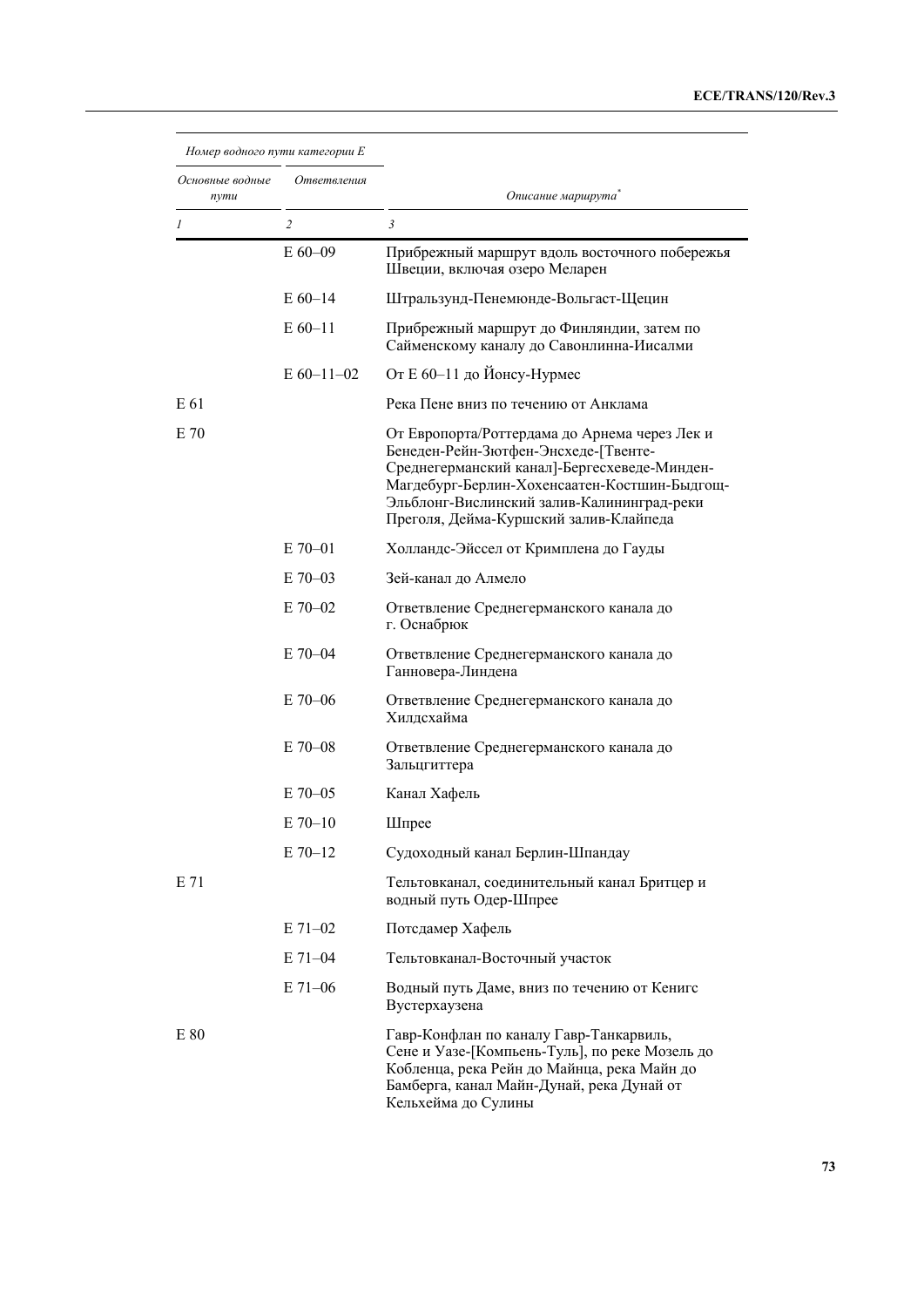| Номер водного пути категории Е         |              |                                                                                                                                                                                                                                                                                                                  |
|----------------------------------------|--------------|------------------------------------------------------------------------------------------------------------------------------------------------------------------------------------------------------------------------------------------------------------------------------------------------------------------|
| Основные водные<br>Ответвления<br>nymu |              | Описание маршрута                                                                                                                                                                                                                                                                                                |
| $\prime$                               | 2            | $\mathfrak{Z}$                                                                                                                                                                                                                                                                                                   |
|                                        | $E80-02$     | Река Сена от Танкарвиля до устья                                                                                                                                                                                                                                                                                 |
|                                        | $E80 - 04$   | Река Сена от Конфлана до Ножана                                                                                                                                                                                                                                                                                  |
|                                        | E 80-06      | Река Саар до Саарбрюкена                                                                                                                                                                                                                                                                                         |
|                                        | $E80 - 08$   | Река Драва до Осиека                                                                                                                                                                                                                                                                                             |
|                                        | $E80-10$     | [Канал Дунай-Сава от Вуковара до Шамаца]                                                                                                                                                                                                                                                                         |
|                                        | $E80-01$     | Река Тиса до Сегеда                                                                                                                                                                                                                                                                                              |
|                                        | $E$ 80-01-02 | Река Бега до Тимишоары                                                                                                                                                                                                                                                                                           |
|                                        | $E80-12$     | Река Сава до Сисака                                                                                                                                                                                                                                                                                              |
|                                        | $E80-03$     | [Река Олт до Слатины]                                                                                                                                                                                                                                                                                            |
|                                        | $E80-05$     | [Канал Дунай-Бухарест]                                                                                                                                                                                                                                                                                           |
|                                        | $E80-14$     | Канал Дунай-Черное море                                                                                                                                                                                                                                                                                          |
|                                        | $E$ 80-14-01 | Канал Поарта Албэ-Наводари                                                                                                                                                                                                                                                                                       |
|                                        | $E80-07$     | Река Прут до Унген                                                                                                                                                                                                                                                                                               |
|                                        | $E80-09$     | Дунай-Килийское гирло                                                                                                                                                                                                                                                                                            |
|                                        | $E80-16$     | Дунай-Георгиевское гирло                                                                                                                                                                                                                                                                                         |
| E 81                                   |              | Река Вах от ее устья до Жилины и<br>[соединение Вах-Одер]                                                                                                                                                                                                                                                        |
| E 90                                   |              | Прибрежный маршрут от Гибралтара к югу вдоль<br>побережья Испании, Франции, Италии, Греции,<br>Турции, Болгарии, Румынии и Украины вдоль<br>южного побережья Крыма до Азова, по реке Дон до<br>Ростова-Калач-Волгоград-Астрахань, а также<br>внутренние водные пути, которые доступны только<br>с этого маршрута |
|                                        | $E90 - 01$   | Прибрежный маршрут в Адриатическом море до<br>Триеста                                                                                                                                                                                                                                                            |
|                                        | E 90-02      | Прибрежный маршрут в Черном море                                                                                                                                                                                                                                                                                 |
|                                        | $E90-03$     | Река Днестр от г. Белгород-Днестровский до Бендер                                                                                                                                                                                                                                                                |
|                                        | E 90-05      | Прибрежный маршрут в Каспийском море                                                                                                                                                                                                                                                                             |
| E 91                                   |              | [Канал Милан-По], река По от Кремоны до Вольта-<br>Гриманы, канал По-Брондоло и обводной канал<br>Венета до Монфальконе-Триест                                                                                                                                                                                   |
|                                        | $E91-02$     | По от Конка-ди-Кремоны до Касале Монферрато                                                                                                                                                                                                                                                                      |
|                                        | $E91-01$     | река Миньчо от устья до Лаго инферьоре (Мантуя)                                                                                                                                                                                                                                                                  |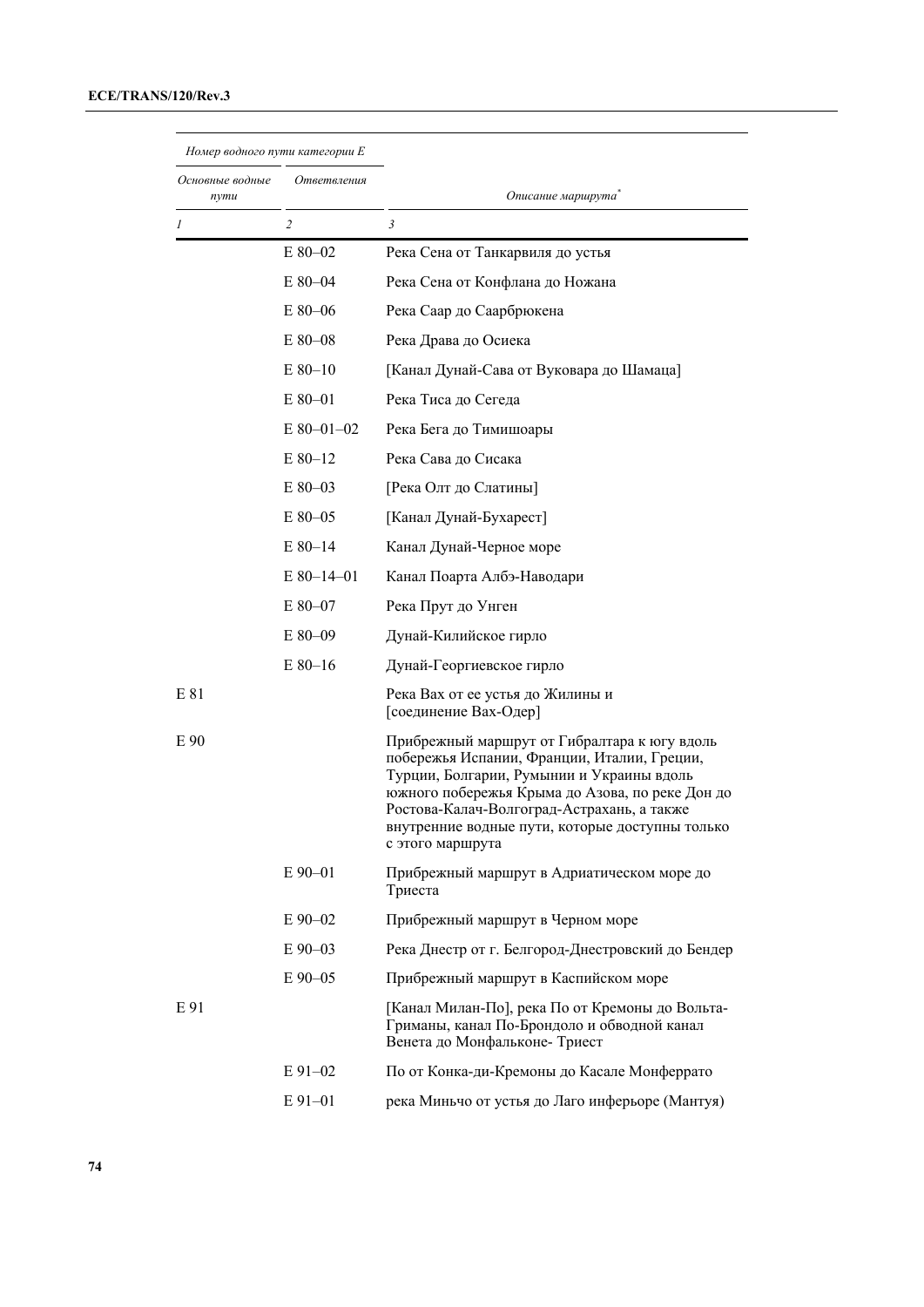| Номер водного пути категории Е |                |                                                                   |
|--------------------------------|----------------|-------------------------------------------------------------------|
| Основные водные<br>nymu        | Ответвления    | Описание маршрута                                                 |
|                                | $\mathfrak{D}$ | 3                                                                 |
|                                | $E91-04$       | Водный путь Феррара от Феррары до Порто-<br>Гарибальди            |
|                                | $E91-06$       | По-Гранде от Вольта-Гриманы до ее устья                           |
|                                | $E_{91-03}$    | канал Мантуя - Адриатическое море до Порто<br>Леванте             |
|                                | E 91-03-02     | По – канал Мантуя – Адриатическое море по<br>соединению Св. Леоне |
|                                | $E91-05$       | [Канал Падуя-Венеция]                                             |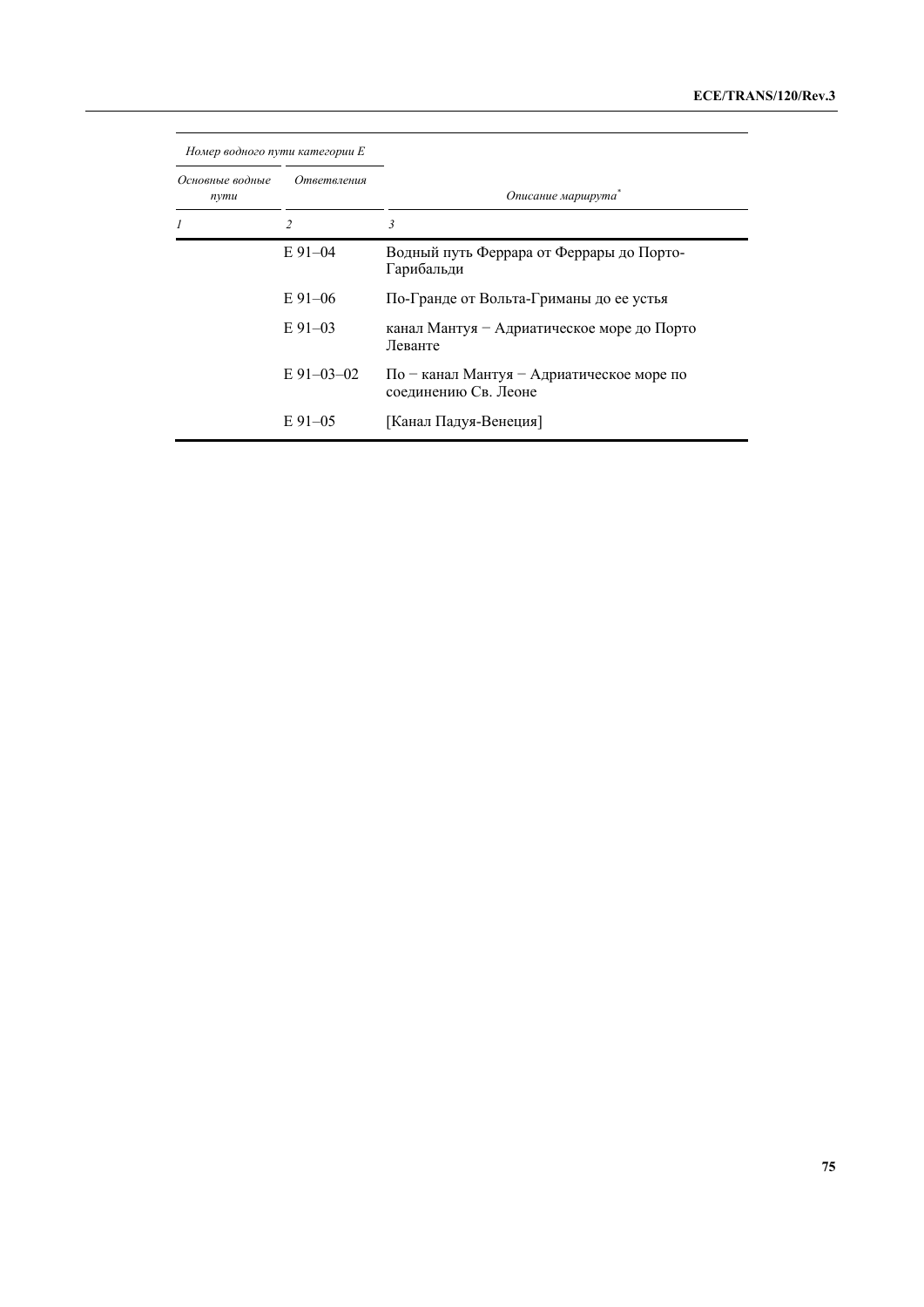# **Приложение II\***

# **Порты Внутреннего Плавания Международного Значения**

### **Нумерация портов внутреннего плавания международного значения**

Номера всех портов внутреннего плавания международного значения (порты категории Е), возрастающие с запада на восток и с севера на юг, состоят из номера водного пути, к которому они относятся, за которым следует дефис и две цифры, соответствующие порядковому номеру порта конкретного водного пути, которому предшествует буква «Р». Частные порты, принадлежащие конкретным предприятиям, обозначены звездочкой (\*).

#### **Перечень портов внутреннего плавания международного значения**

| Дюнкерк (канал Дюнкерк-Валансьенн, 20,5 км)  |
|----------------------------------------------|
| Шарлеруа (Самбра, 38,8 км)                   |
| Шарлеруа (канал Шарлеруа – Брюссель, 5,6 км) |
| Намюр (Млз, 46,3 км)                         |
| Намюр (Мез, 54,5 км)                         |
| Льеж (Млз, 113,7 км)                         |
| Льеж (Альбертканал, 9,6 км)                  |
| Маастрихт (Маас, 4,5 км)                     |
| Штейн (Маас, 21,9 км)                        |
| Борн (Маас, 29,7 км)                         |
| Маасбрахт (Маас, 41,8 км)                    |
| Рурмонд (Маас, 74,3 км)                      |
| Венло (Маас, 108,0 - 111,0 км)               |
| Меерло/Ванссум (Маас, 133,0 км)              |
| Геннеп (Маас, 153,0 км)                      |
| Кейк (Маас, 167,0 км)                        |
| Грав (Маас, 174,0 км)                        |
| Осс (Маас, 193,1 км)                         |
| Маасдрил (Маас, 212,0 км)                    |
| Ваальвейк (Бергше - Маас, 236,0 км)          |
| Гертрюйденберг (Бергше - Маас, 251,0 км)     |
| (Мерведе, 974,4 км)<br>Дордрехт              |
| Звейндрехт (Ауде-Маас, 980,6 км)             |
| Влаардинген (Ньиве Ватервег, 1 010,5 км)     |
| Маасшлюз (Ньиве Ватервег, 1 018,7 км)        |
| Оверпельт (канал Бохолт-Херенталс, 14,8 км)  |
| Хертогенбош (Зюйд-Виллемсварт, 4,0 км)       |
| Вегель (Зёйд - Виллемсварт, 24,0 км)         |
| Зебрюгге (Северное море)                     |
|                                              |

<sup>\*</sup> Приложение II с поправками в соответствии с TRANS/SC.3/168/Add.1 (вступление в силу 29 ноября 2006 согласно C.N.670.2006.TREATIES-4), с ECE/TRANS/SC.3/181/Add.1 (вступление в силу 15 октября 2009 согласно C.N.424.2009.TREATIES-2) и с ECE/TRANS/SC.3/193/Add.1 (вступление в силу 15 октябрь 2013 согласно C.N.434.2013.TREATIES-XI.D.5).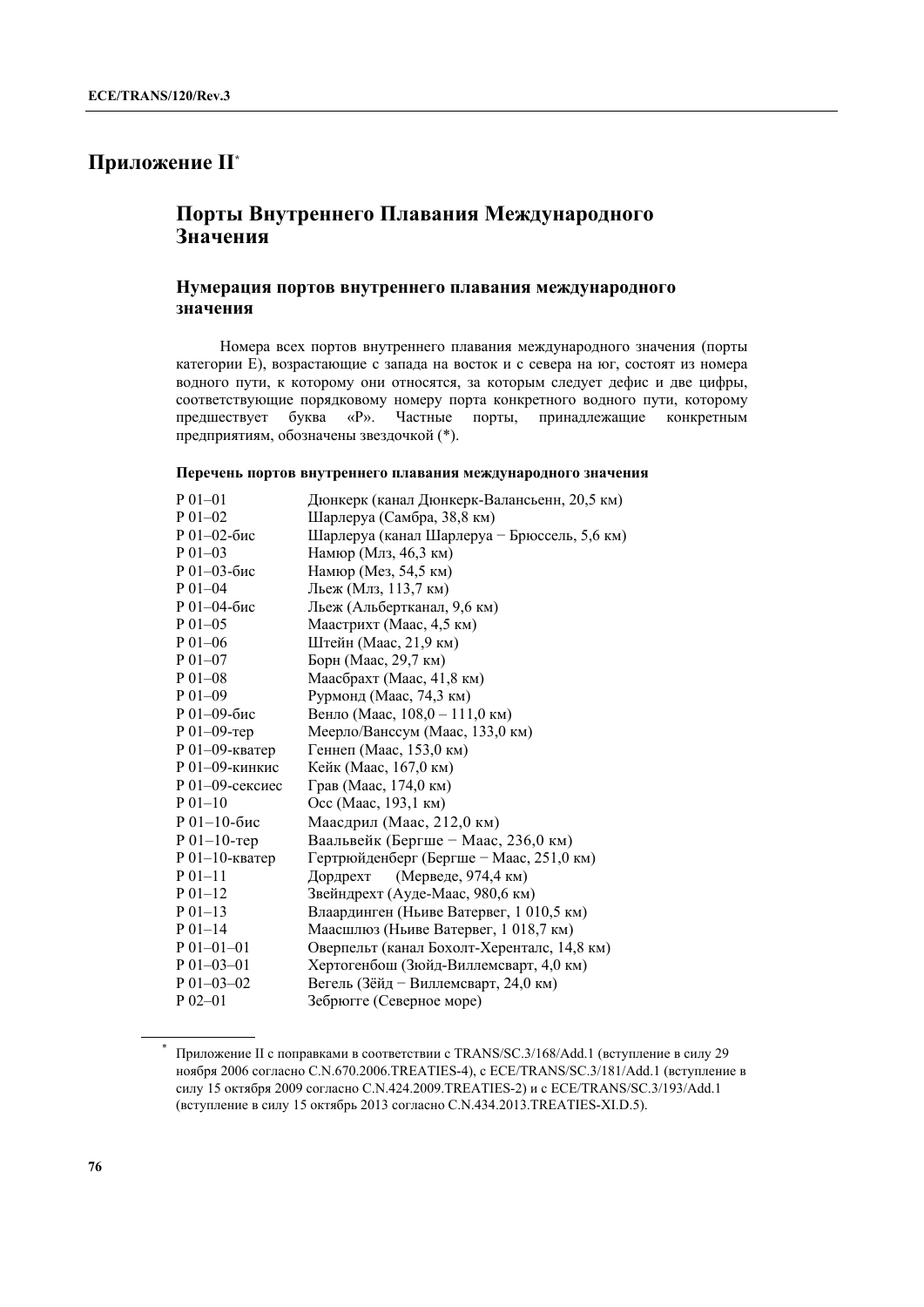| $P$ 02-02              | Аальтер (канал Остенде-Брюгге-Гент, 22,5 км)            |
|------------------------|---------------------------------------------------------|
| $P$ 02-03              | Лиль (Дель, 42,0 км)                                    |
| $P$ 02-02-01           | Остенде (Северное море)                                 |
| $P$ 02-04-01           | Руселаре (канал Лейе-Руселаре, 0,5 км)                  |
| $P$ 02-04-02           | Изегем (канал Лейе-Руселаре, 6,4 км)                    |
| $P_{03-01}$            | Мурдейк (Холландс-Дип, 986,0 км)                        |
| $P$ 03-02              | Тернезен (канал Тернезен-Гент, 32,5 км)                 |
| $P_{03-03}$            | Зелзат (канал Тернезен-Гент, 19,6 км)                   |
| $P$ 03-04              | Гент (канал Тернезен-Гент, 4,6 км)                      |
| $P$ 04-01              | Флиссинген (Вестершельде, 14,0 км от устья)             |
| $P$ 04-02              | Беверен (Бенеден Зеешельде, 22,9 км)                    |
| $P$ 04-03              | Рлисбрук (канал Шарлеруа-Брюссель, 58,8 км)             |
| Р 04-03-бис            | Виллебрук (канал Брюссель-Шельда, 61,3 км)              |
| $P$ 04-04              | Гримберген (канал Брюссель-Рюпель, 12,2 км)             |
| $P$ 04-05              | Брюссель (канал Брюссель-Рюпель, 62,0 км)               |
| $P_{05-01}$            | Авельгем (Бовеншельде, 35,7 км)                         |
| $P$ 05-02              | Мелле (Бовен-Зеешельде, 9,9 км)                         |
| $P$ 05-03              | Мерхаут (Альберт-канал, 80,7 км)                        |
| $P_{05-04}$            | Хам (Альберт-канал, 73,7 км)                            |
| $P_{05-05}$            | Хассельт (Альберт-канал, 51,5 км)                       |
| $P$ 05-06              | Генк (Альберт-канал, 42,9 км)                           |
| $P$ 05-07              | Центр и Запад (Шельда, 22,0 км)                         |
| $P$ 05-08              | Центр и Запад (Центральный канал, 10,0 км)              |
| $P$ 05-04-01           | Альст (Дендер, 53,7 км)                                 |
| $P 06 - 01$            | Антверпен (Шельда, 102,9 км)                            |
| $P$ 06-02              | Берген-оп-Зум (Соединение Шельда-Рейн, 1 031,8 км)      |
| $P10-01$               | Роттердам (Ньиве Маас, 1 002,5 км)                      |
| P 10-02                | Альбассердам (Норд, 981,1 км)                           |
| Р 10-02-бис            | Горинхем (Мерведе, 956,0 км)                            |
| Р 10-02-тер            | Залтбоммел (Ваал, 935,0 км)                             |
| $P10-03$               | Тил (Ваал, 914,6 км)                                    |
| $P_10-04$              | Эммерих (Рейн, 852,0 км)                                |
| $P_10-05$              | Везель (Рейн, 814,0 км)                                 |
| $P10-06$               | Рейнберг-Оссенберг* (Рейн, 806,0 км)                    |
| $P$ 10–07              | Орсой (Рейн, 794,0 км)                                  |
| $P_10-08$              | Вальсум-Нордхафен* (Рейн, 793,0 км)                     |
| P 10-09                | Вальсум-Зюд* (Рейн, 791,0 км)                           |
| $P_10-10$              | Швелгерн* (Рейн, 790,0 км)                              |
| $P_10-11$              | Хомберг, Захтлебен* (Рейн, 774,0 км)                    |
| $P 10-12$              | Дуйсбург-Рурорт Хафен (Рейн, 774,0 км)                  |
| $P 10-13$              | Крефельд (Рейн, 762,0 км)                               |
| $P_10-14$              | Дюссельдорф (Рейн, 743,0 км)                            |
| $P$ 10-15              | Нойс (Рейн, 740,0 км)                                   |
| $P_10-16$              | Штюрцельберг* (Рейн, 726,0 км)                          |
| $P$ 10-17              | Леверкузен* (Рейн, 699,0 км)                            |
| $P 10-18$              | Клльн (Рейн, 688,0 км)                                  |
| $P 10-19$              | Весселинг - Годорф* (Рейн, 672,0 км)                    |
| P 10-20                | Бонн (Рейн, 658,0 км)                                   |
|                        |                                                         |
|                        |                                                         |
| P 10-21                | Андернах (Рейн, 612,0 км)                               |
| P 10-22                | Нойвид (Рейн, 606,0 км)                                 |
| $P_10-23$              | Бендорф (Рейн, 599,0 км)                                |
| $P 10 - 24$            | Кобленц (Рейн, 596,0 км)                                |
| $P10-25$               | Бинген (Рейн, 527,0 км)                                 |
| $P_10-26$<br>$P 10-27$ | Висбаден (Рейн, 500,0 км)<br>Гернсгейм (Рейн, 462,0 км) |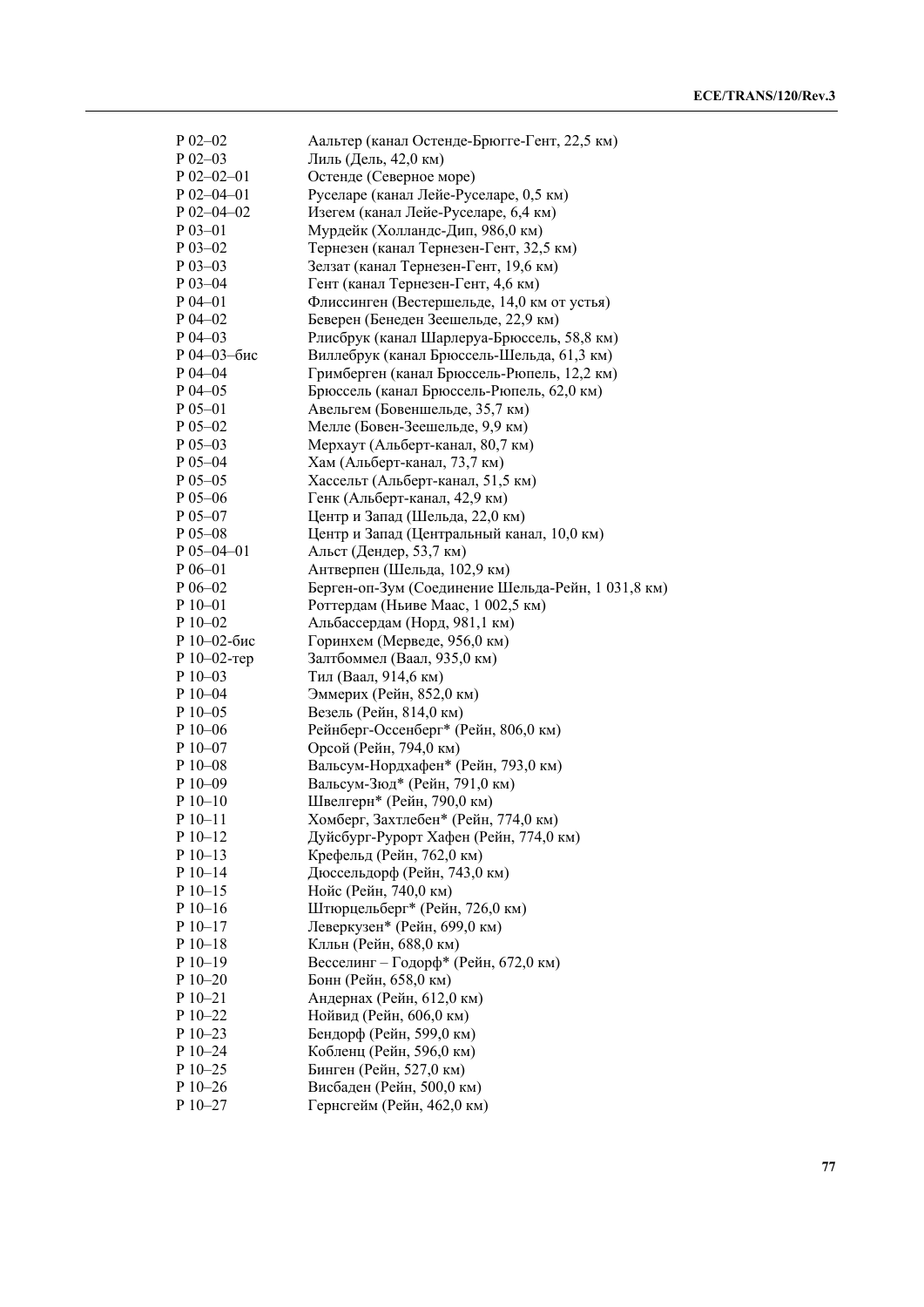| P 10-28          | Вормс (Рейн, 444,0 км)                                   |
|------------------|----------------------------------------------------------|
| $P$ 10-29        | Мангейм (Рейн, 424,0 км)                                 |
| $P$ 10-30        | Людвигсхафен (Рейн, 420,0 км)                            |
| $P$ 10-31        | Шпейер (Рейн, 400,0 км)                                  |
| P 10-32          | Гермерсгейм (Рейн, 385,0 км)                             |
| P 10-33          | Влрт (Рейн, 366,0 км)                                    |
| P 10-34          | Карлсруэ (Рейн, 360,0 км)                                |
| P 10-35          | Кель (Рейн, 297,0 км)                                    |
| $P$ 10-36        | Страсбург (Рейн, 296,0 км)                               |
| $P$ 10–37        | Брейзах (Рейн, 226,0 км)                                 |
| $P$ 10–38        | Кольмар-Нлф Бризах (Рейн, 225,8 км)                      |
| $P$ 10–39        | Мюлуз-Оттмарсгейм (Большой эльзасский канал, 21,0 км)    |
| $P$ 10–40        | Форт Луи Штатматтен (Большой эльзасский канал, 322,0 км) |
| $P_10-41$        | Иль Наполеон (канал Ниффер - Мюлуз, 37,6 км)             |
| $P$ 10-42        | Апропорт (Шалон, Макон, Вильфранш-сюр-Сон)               |
|                  | (Сона, 230,0 км, 296,0 км и 335,0 км, соответственно)    |
| P 10-43          | Пани (Сона, 192,75 км)                                   |
| $P$ 10–44        | Лион (Сона, 375,0 км)                                    |
| P 10-45          | Марсель-Фос (канал Марсель-Рона, 0,0 км)                 |
| $P 10 - 01 - 01$ | Рейн-Липп-Хафен* (канал Везель-Даттельн, 1,0 км)         |
| $P$ 10-01-02     | Марль Хюльс-АГ* (канал Везель-Даттельн, 38,0 км)         |
| $P$ 10-01-03     | Август Виктория* (канал Везель-Даттельн, 39,0 км)        |
| $P$ 10–01–04     | Люнен (канал Даттельн-Хамм, 11,0 км)                     |
| $P$ 10–01–05     | Беркамен* (канал Даттельн-Хамм, 22,0 км)                 |
| $P$ 10-01-06     |                                                          |
| $P$ 10-01-07     | Хамм (канал Даттельн-Хамм, 34,0 км)                      |
|                  | Шмехаузен* (канал Даттельн-Хамм, 47,0 км)                |
| $P$ 10-03-01     | Эссен (канал Рейн-Херне, 16,0 км)                        |
| $P$ 10-03-02     | Коэлн-Нойссен* (канал Рейн-Херне, 17,0)                  |
| $P$ 10-03-03     | Рур-Оел* (канал Рейн-Херне, 22,0)                        |
| $P$ 10-03-04     | Гелсенкирхен (канал Рейн-Херне, 24,0)                    |
| $P$ 10-03-05     | Ванн-Эйкель (канал Рейн-Херне, 32,0)                     |
| $P$ 10–05–01     | Мюльхейм (Рур, 8,0 км)                                   |
| $P$ 10–07–01     | Хайлброн (Неккар, 110,0 км)                              |
| P 10-07-02       | Штутгарт (Неккар, 186,0 км)                              |
| $P 10 - 07 - 03$ | Плохинген (Неккар, 200,0 км)                             |
| $P$ 10–09–01     | Хунинг (Рейн, 168,4 км)                                  |
| P 10-09-02       | Швейцарские порты на Рейне (Schweizerische Rheinhäfen)   |
|                  | (Рейн, 159,38-169,95 км)                                 |
| $P$ 10-04-01     | Сет (канал Рона-Сет, 96,0 км)                            |
| P 10-06-01       | Фос (залив Фос, морской участок)                         |
| $P11-01$         | Эймонд (Нордзее канал, 4,7 км)                           |
| $P11-02$         | Заанштад (Заан, 1,4 км)                                  |
| Р 11-02-бис      | Бевервейк (Нордзее канал, 4,5 км)                        |
| $P11-03$         | Амстердам (Нордзее канал, 20,6 км)                       |
| $P$ 11–04        | Утрехт (Амстердам-Рейн канал, 35,0 км)                   |
| $P$ 11-01-01     | Заандам (Заам, 2,0 км)                                   |
| $P_12-01$        | Неймеген (Ваал, 884,6 км)                                |
| $P_12-02$        | Арнем (Недеррейн, 885,8 км)                              |
| Р 12-02-бис      | Девентер (Гельдерше Эйссель, 57,3 км)                    |
| P 12-03          | Зволле (Эйссел, 980,7 км)                                |
| P 12-04          | Кампен (Гельдерше Эйссель, 106,8 км)                     |
| $P$ 12-02-01     | Меппель (Меппелердип, 10,5 км)                           |
| P 13-01          | Эмсланд* (канал Дортмунд-Эмс, 151,0 км)                  |
| P 13-02          | Мюнстер (канал Дортмунд-Эмс, 68,0 км)                    |
| P 13-03          | Дортмунд (канал Дортмунд-Эмс, 1,0 км)                    |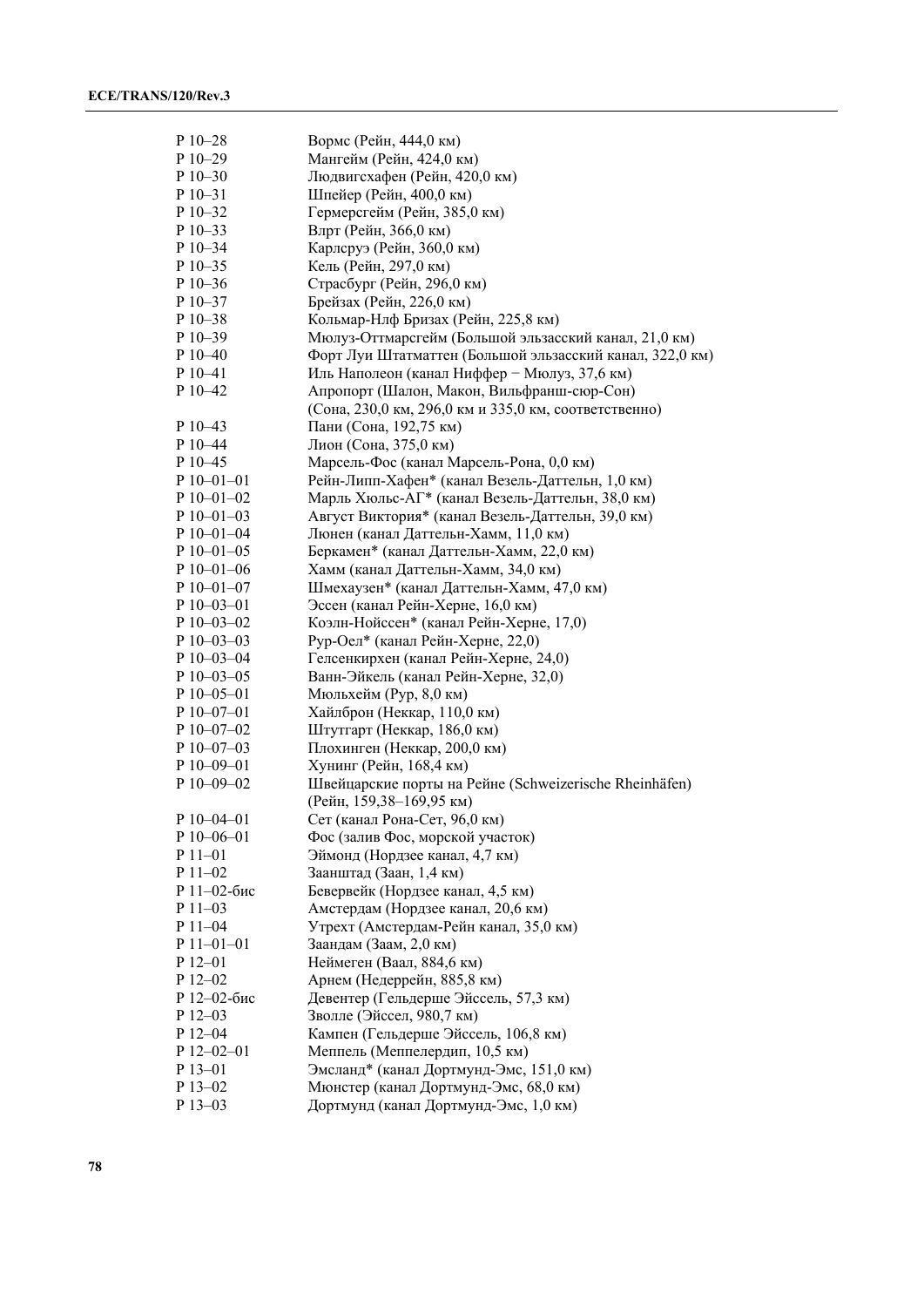| $P$ 14-01        | Бремерхафен (Везер, 66,0-68,0 км)                                            |
|------------------|------------------------------------------------------------------------------|
| $P$ 14–02        | Норденхам (Везер, 54,0-64,0 км)                                              |
| $P$ 14–03        | Брак (Везер, 41,0 км)                                                        |
| $P$ 14-04        | Бремен (Везер, 4,0–8,0 км)                                                   |
| $P$ 15-01        | Альмере (Эйссельмер, 15,0 км)                                                |
| Р 15-01-бис      | Лелиштад (Эйссельмер, 32,0 км)                                               |
| $P$ 15-02        | Леммер (Принсес Маргарит канал, 90,5 км)                                     |
| Р 15-02-бис      | Шнек (Принсес Маргрит канал, 43,7 км)                                        |
| Р 15-02-тер      | Зюйдхорн (Ван Старкенборг канал, 15,0 км)                                    |
| $P$ 15-03        | Гронинген (Ван Старкенборг канал, 7,0 км)                                    |
| $P$ 15–04        | Эмден (Эмс, 41,0 км)                                                         |
| $P$ 15–05        | Леер (Эмс, 14,0 км)                                                          |
| $P$ 15–06        | Олденбург* (Хунте, 0,0-5,0 км)                                               |
| $P$ 15–01–01     | Леуварден (Харинксма-канал, 23,7 км)                                         |
| $P 20 - 01$      | Куксхавен (Эльба, 724,0 км)                                                  |
| $P 20 - 02$      | Брюнсбюттель (Эльбехафен, 693,0) <sup>1</sup>                                |
| $P 20 - 03$      | Бютцфлет* (Эльба, 668,0 км)                                                  |
| P 20-04          | Гамбург (Эльба, 618,0–639,0 км)                                              |
| $P 20 - 05$      | Лауэнбург (Эльба, 568,0 км)                                                  |
| $P 20 - 06$      | Тангермюнде (Эльба, 388,0 км)                                                |
| $P 20 - 07$      | Кисверк Рогэтц* (Эльба, 354,0 км)                                            |
| $P 20 - 08$      | Магдебюргер Хэфен (Эльба, 330,0 и 333,0 км)                                  |
| $P 20 - 09$      | Шенебек (Эльба, 315,0 км)                                                    |
| $P 20-10$        | Акен (Эльба, 277,0 км)                                                       |
| $P 20 - 11$      | Торгау (Эльба, 154,0 км) <sup>1</sup>                                        |
| $P 20 - 12$      | Кисверк Мюльберг* (Эльба, 125,0 км)                                          |
| $P 20 - 13$      | Риза (Эльба, 109,0 км)                                                       |
| $P 20 - 14$      | Дрезден (Эльба, 57 и 61 км) <sup>1</sup>                                     |
| $P 20 - 15$      | Дечин (Эльба, 737,3 и 739,3 км) <sup>1</sup>                                 |
| $P 20-16$        | Усти-над-Лабем (Эльба, 761,5 и 764,0 км)                                     |
| $P 20 - 17$      | Мельник (Эльба, 834,4 км)                                                    |
| $P 20 - 18$      | Тинец-над-Лабем (Эльба, 933,7 км)                                            |
| $P 20 - 04 - 01$ | Халле-Трота (Заале, 86,0 км)                                                 |
| $P 20 - 06 - 01$ | Мирейовице (Влтава, 18,9 км)                                                 |
| $P 20 - 06 - 02$ | Прага (Влтава, 47,4 и 55,5 км)                                               |
| $P21-01$         | Любек (Траве, 2,0-8,0 км)                                                    |
| $P_30-01$        | Свиноуйсьце (Балтийское море-устье реки Одер)                                |
| $P$ 30-02        | Щецин (Одер, 741,0 км)                                                       |
| P 30-03          | Костшин (Одер, 617,0 км)                                                     |
| $P_{30-04}$      | Вроцлав (Одер, 255,0 км)                                                     |
| P 30-05          | Козле (Одер, 96,0 км)                                                        |
| P 30-01-01       | Гливице (Гливицкий канал, 41,0 км)                                           |
| $P$ 40–01        | Гданьск (Балтийское море-устье реки Висла)                                   |
| $P$ 40-02        | Быдгощ (Висла, 772,3 км, река Брда, 2,0 км)                                  |
| $P$ 40–03        | Брест (Мухавец, 1,5 км)                                                      |
| $P$ 40–04        | Пинск (Пина, 9,0 км)                                                         |
| Р 40-04-бис      | Микашевичи (Припять, 40,5 км, и Микашевечевский канал,<br>$7,0 \text{ km}$ ) |
| Р 40-04-тер      | Мозырь (Припять, 188,0 км)Р 40-05<br>Киев (Днепр, 856,0 км)                  |

<sup>1</sup> Расстояния до портов на реке Эльба измеряются: в Германии − от чешско-немецкой государственной границы начиная с отметки в 0,0 км; в Чешской Республике − от немецкочешской государственной границы начиная с отметки в 726,15 км во избежание дублирования расстояний в обеих заинтересованных странах.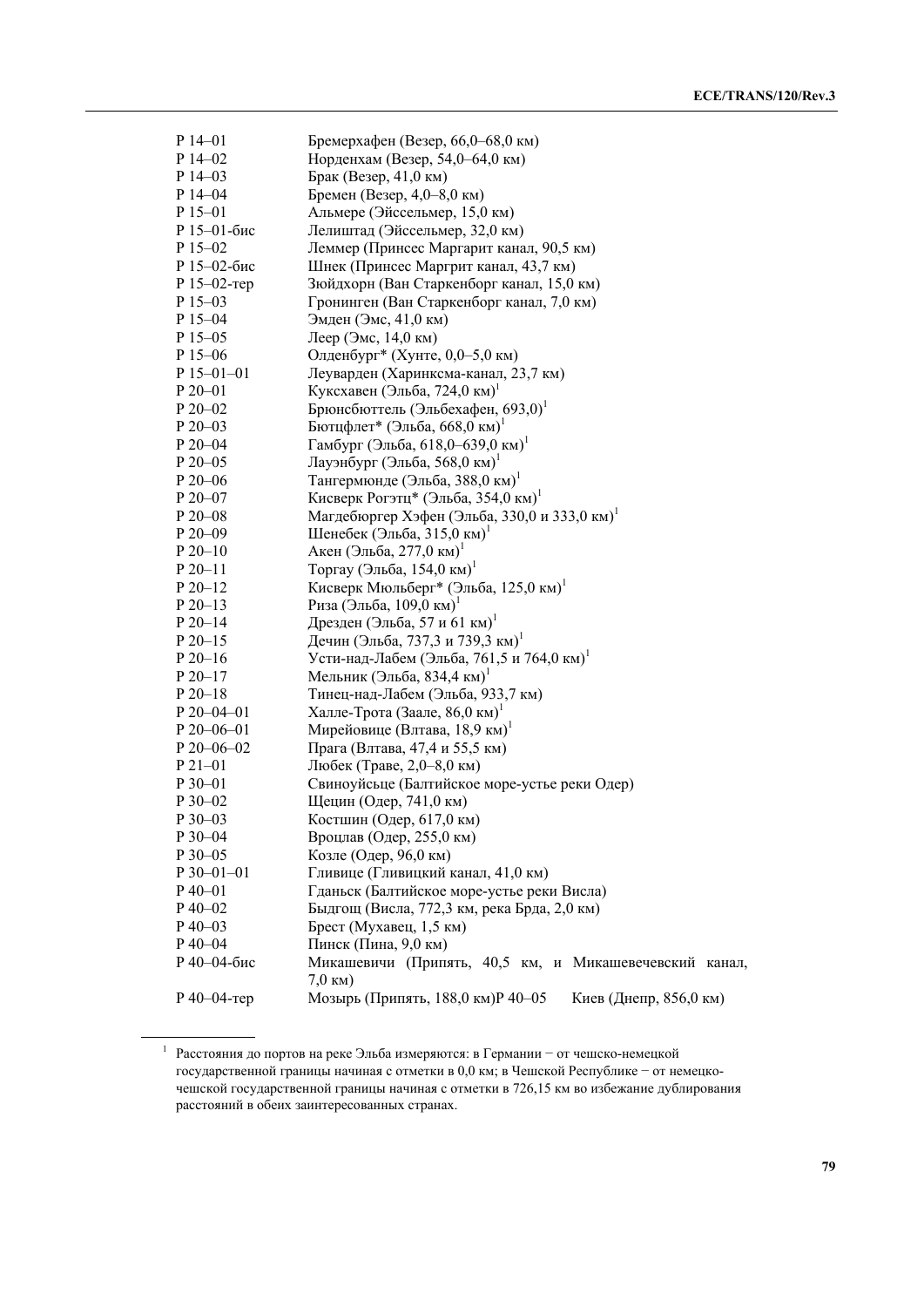| $P$ 40–06             | Черкассы (Днепр, 653,0 км)                                         |
|-----------------------|--------------------------------------------------------------------|
| $P$ 40-07             | Кременчуг (Днепр, 541,0 км)                                        |
| Р 40-07-бис           | Полтавский горно-обогатительный комбинат непр, 521,0 км)           |
| Р 40-08-бис           | Перегрузочный терминал (Днепр, 422,0 км)                           |
| $P$ 40–08             | Днепродзержинск (Днепр, 429,0 км)                                  |
| $P$ 40-09             | Днепропетровск (Днепр, 393,0 км)                                   |
| $P_40-10$             | Запорожье (Днепр, 308,0 км)                                        |
| $P 40 - 11$           | Новая Каховка (Днепр, 96,0 км)                                     |
| $P$ 40-12             | Херсон (Днепр, 28,0 км)                                            |
| $P$ 40–01–01          | Чернигов (Десна, 194,5 км)                                         |
| $P$ 40–02–01          | Николаев, речной порт (Южный Буг, 40,0 км)                         |
| $P$ 40–02–02          | Николаев, морской порт (Южный Буг, 35,0 км)                        |
| $P$ 40-02-03          | Днепровско-Бугский (Южный Буг, 16,0 км)                            |
| $P_41 - 01$           | Клайпеда, морской порт (Куршский залив)                            |
| $P$ 41-02             | Нида (Куршский залив, 42,7 км) <sup>2</sup>                        |
| $P$ 41–03             | Уостадварис (Неман, 61,3 км) <sup>2</sup>                          |
| $P$ 41–04             |                                                                    |
| P 50-01               | Каунас (Неман, 219,0 км)                                           |
|                       | Санкт-Петербург, морской порт (река Нева, 1 397,0 м) <sup>3</sup>  |
| $P 50 - 02$           | Санкт-Петербург, речной порт (река Нева, 1 385,0 км) <sup>3</sup>  |
| $P 50 - 03$           | Подпорожье (Волго-Балтийский водный путь, 1 054,0 км) <sup>3</sup> |
| P 50-04               | Череповец (Волго-Балтийский водный путь, 540,0 км) <sup>3</sup>    |
| $P 50 - 05$           | Ярославль (Волга, 520,0 км) <sup>3</sup>                           |
| $P 50 - 06$           | Нижний Новгород (Волга, 905,0 км) <sup>3</sup>                     |
| P 50-07               | Казань (Волга, 1 311 км) <sup>3</sup>                              |
| $P 50 - 08$           | Ульяновск (Волга, 1 528,0 км) <sup>3</sup>                         |
| $P 50 - 09$           | Самара (Волга, 1 738,0 км) <sup>3</sup>                            |
| $P 50-10$             | Саратов (Волга, 2 165,0 км) <sup>3</sup>                           |
| $P 50 - 11$           | Волгоград (Волга, 2 551,0 км) <sup>3</sup>                         |
| $P 50 - 12$           | Астрахань (Волга, 3 051,0 км), морской порт <sup>3</sup>           |
| $P 50 - 02 - 01$      | Москва, Северный порт (канал им. Москвы, 46,0 км) <sup>3</sup>     |
| $P 50 - 02 - 02$      | Москва, Западный порт (канал им. Москвы, 32,0 км) <sup>3</sup>     |
| $P 50 - 02 - 03$      | Москва, Южный порт (канал им. Москвы, 0,0 км река Москва,          |
|                       | 151,0 км, от ее впадения в реку Ока) <sup>3</sup>                  |
| $P 50 - 02 - 02 - 01$ | Тверь (Волга, 272,0 км) <sup>3</sup>                               |
| $P 50 - 01 - 01$      | Пермь (Кама, 2 260,0 км) <sup>3</sup>                              |
| $P_60-01$             | Шевенинген (Северное море)                                         |
| $P_060-02$            | Ден Хельдер (Северное море)                                        |
| $P60-03$              | Брюнсбюттель (Кильский канал, 2,0-5,0 км)                          |
| $P_60 - 04$           | Рендсбург (Кильский канал, 62,0 км)                                |
| $P60-05$              | Киль (Кильский канал, 96,0 км)                                     |
| $P_60-06$             | Фленсбург                                                          |
| $P60-07$              | Висмар                                                             |
| $P60-08$              | Росток                                                             |
| $P_60-09$             | Штральзунд                                                         |
| $P_60-10$             | Грифсвальд                                                         |
| $P_60-11$             | Швентойи (Балтийское море)                                         |
| $P_60-12$             | Выборг (Выборгский залив)                                          |
| $P_60-13$             | Петрозаводск (Онежское озеро, 1 009,0 км) <sup>3</sup>             |
| $P_60-14$             | Архангельский морской порт (Устье Северной Двины)                  |
| $P_60-15$             | Архангельский речной порт (Устье Северной Двины, 0,0 км)           |
| $P 60 - 02 - 01$      | Севилья (Гвадалкивир, 80,0 км)                                     |
|                       |                                                                    |

<sup>&</sup>lt;sup>2</sup> Расстояние до портов Литвы измеряется от Клайпедского морского порта.<br><sup>3</sup> Расстояние от Московского южного порта.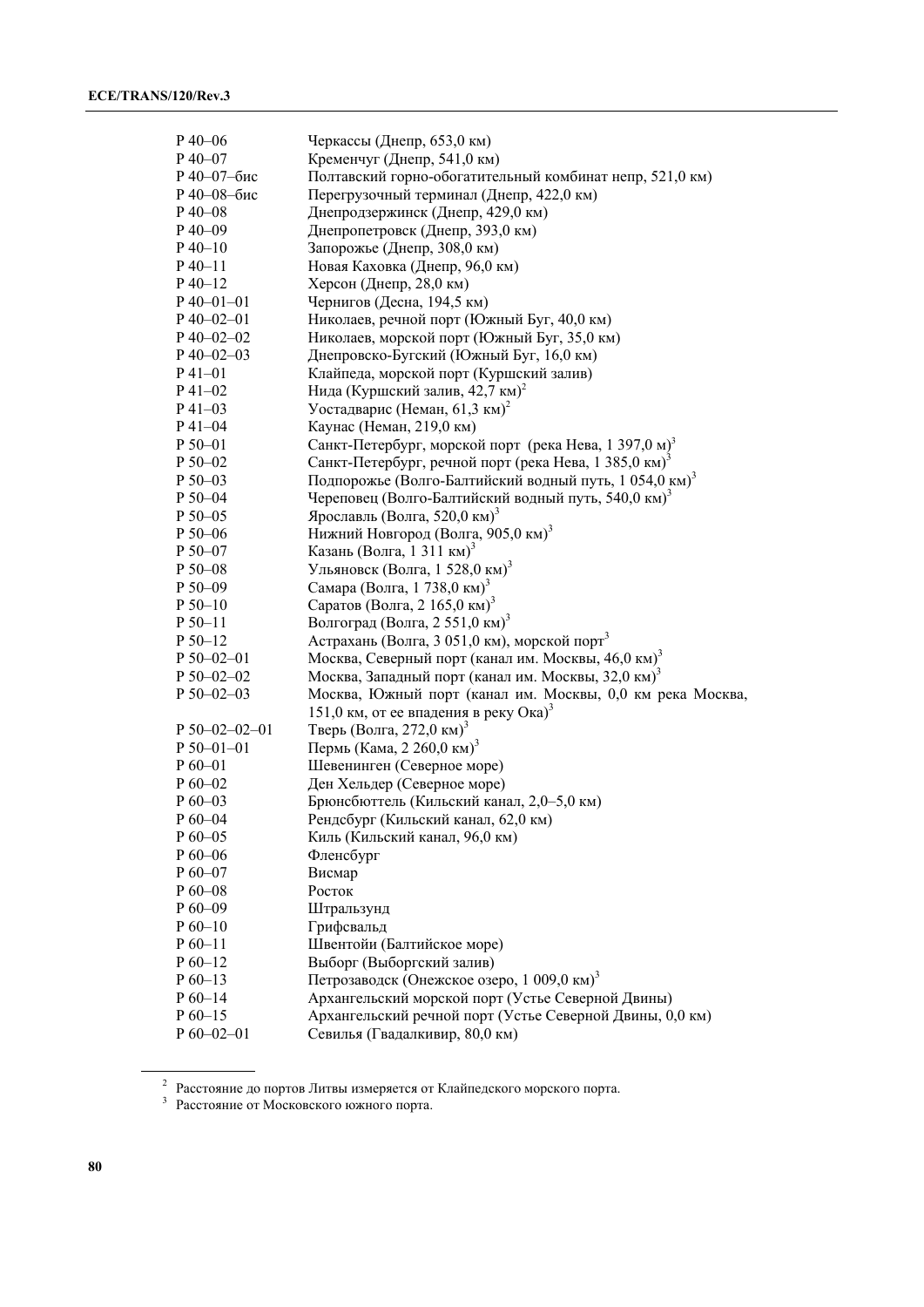| $P_060-04-01$    | Дору (Дору, 5,0 км)                                            |
|------------------|----------------------------------------------------------------|
| $P_060-04-02$    | Сардору (Дору, 49,0 км)                                        |
| $P_60 - 04 - 03$ | Регуа-Ламего (Дору, 101,0 км)                                  |
| $P 60 - 06 - 01$ | Бордо (Жиронда и Гаронна, 359,0 км)                            |
| $P 60 - 08 - 01$ | Нант (Луара, 645,0 км)                                         |
| $P_60-10-01$     | Харлинген (Ваддензе)                                           |
| $P_60-12-01$     | Делфзейл (Ваддензе)                                            |
| $P_60-11-01$     | Мустола (39,0 км от устья Сайменского канала)                  |
| $P_0$ 60-11-02   | Каукас* (52,0 км от устья Сайменского канала)                  |
| $P_060-11-03$    | Рапасаари* (52,0 км от устья Сайменского канала)               |
| $P_060-11-04$    | Ютсено* (67,0 км от устья Сайменского канала)                  |
| $P_060-11-05$    | Вуокси* (85,0 км от устья Сайменского канала)                  |
| $P_060-11-06$    | Варкаус (порт Тайпале, 270,0 км от устья Сайменского канала)   |
| $P_60-11-07$     | Варкаус (порт Коссуланниеми*, 270,0 км от устья                |
|                  | Сайменского канала)                                            |
| $P_60-11-08$     | Варкаус (порт Аконниеми, 270,0 км от устья Сайменского канала) |
| $P_60-11-09$     |                                                                |
| $P_60-11-02-01$  | Куопио (352,0 км от устья Сайменского канала)                  |
|                  | Пухос* (311,0 км от устья Сайменского канала)                  |
| $P_60-11-02-02$  | Йонсу (346,0 км от устья Сайменского канала)                   |
| $P 61 - 01$      | Анклам (Пене, 95,0 км)                                         |
| $P 70 - 01$      | Вагенинген (Недеррейн, 903,2 км)                               |
| Р 70-01-бис      | Лохем (Твентеканал, 15,5 км)                                   |
| Р 70-01-тер      | Хенгело (Твентеканал, 45,1 км)                                 |
| $P 70 - 02$      | Энхеде (Твентеканал, 49,8 км)                                  |
| $P70-03$         | Иббенбюрен (Среднегерманский канал, 5,0 км)                    |
| P 70-04          | Минден (Среднегерманский канал, 100,0-104,0 км)                |
| $P$ 70–05        | Ганновер (Среднегерманский канал, 155,0-159,0 км)              |
| $P70-06$         | Мерум* (Среднегерманский канал, 194,0 км)                      |
| P 70-07          | Брауншвейг (Среднегерманский канал, 220,0 км)                  |
| $P 70 - 08$      | Брауншвейг/Тун* (Среднегерманский канал, 223,0 км)             |
| $P 70 - 09$      | Халденслебен (Среднегерманский канал, 301,0 км)                |
| $P 70-10$        | Нигрипп* (Канал Эльба - Хафель, 330,0 км)                      |
| $P 70 - 11$      | Бранденбург* (водный путь Унтер Хафель, 60,0 км)               |
| $P 70-12$        | Бранденбург (водный Унтер Хафель, 57,0 км)                     |
| $P 70-13$        | Депони Дитц* (водный путь Унтер Хафель, 40,0 км)               |
| $P 70-14$        | Шпандау, Южная гавань (водный путь Унтер Хафель, 2,0 км)       |
| $P 70-15$        | Эльблаг (Вислинский залив)                                     |
| $P 70-16$        | Калининградский морской порт (Прегола, 8,0 км)                 |
| $P 70-17$        | Калининградский речной порт (Прегола, 9,0 км)                  |
| $P 70 - 01 - 01$ | Гауда (Холландс Эйссел, 1,4 км)                                |
| P 70-01-02       | Алфен-ан-ден-Рейн (Уде Рейн, 39,5 км)                          |
| $P 70 - 03 - 01$ | Алмело (Зейканал, 17,6 км)                                     |
| $P 70 - 02 - 01$ | Оснабрюкк (Штихканал, 13,0)                                    |
| P 70-04-01       | Ганновер-Линден (Штихканал, 11,0 км)                           |
| $P 70 - 06 - 01$ | Хильдесгейм (Штихканал, 15,0 км)                               |
| P 70-08-01       | Зальцгиттер (Штихканал, 15,0 км)                               |
| $P 70 - 10 - 01$ | Комплекс для обработки грузов* (рукав Шпрее, 0,0 км)           |
| $P 70 - 10 - 02$ | Ноннендам (Шпрее, 2,0 км)                                      |
| $P 70 - 10 - 03$ | Электростанция Ройтер* (Шпрее, 3,0 км)                         |
| $P 70 - 10 - 04$ | Электростанция Шарлоттенбург* (Шпрее, 8,0 км)                  |
| $P 70 - 10 - 05$ | Вестхафен Берлин (Вестхафенканал, 3,0 км)                      |
| $P 70 - 10 - 06$ | Остхафен Берлин (Шпрее, 21,0 км)                               |
| $P 70 - 10 - 07$ | Теплоэлектростанция Клингенберг (Шпрее, 25,0 км)               |
| $P 70 - 12 - 01$ | Электростанция<br>Моабит*<br>(Берлин-Шпандау-Шиффартсканал,    |
|                  | $9,0 \text{ km}$ )                                             |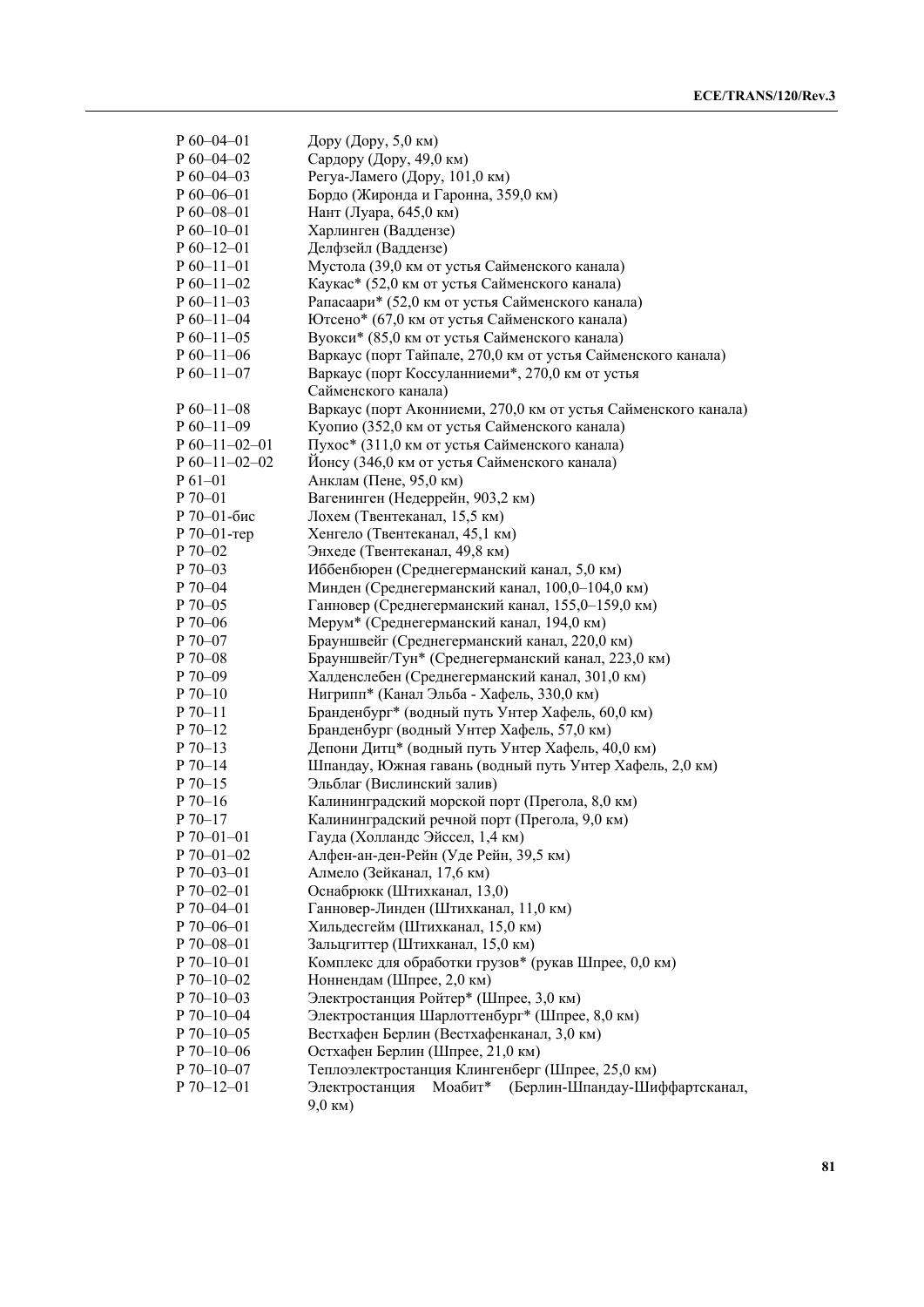| P 71-01          | Погрузо-разгрузочный пункт на Тельтовканале*<br>(Тельтовканал, 31,0-34,0 км) |
|------------------|------------------------------------------------------------------------------|
| P 71-02          | Погрузо-разгрузочный пункт Обершеневейде                                     |
|                  | (водный путь Одер-Шпрее, 28,0-29,0 км)                                       |
| $P 71-03$        | Эйзенхюттенштадт Эко* (водный путь Одер-Шпрее, 122,0 км)                     |
| P 71-04          | Эйзенхюттенштадт (водный путь Одер-Шпрее, 124,0 км)                          |
| $P 71 - 02 - 01$ | Потедам (Потедаме Хафель, 3,0 км)                                            |
| $P 71 - 06 - 01$ | Нидерлем* (водный путь Даме, 8,0 км)                                         |
| $P 71 - 06 - 02$ | Клнигс Вустерхаузен (водный путь Даме, 8,0 км)                               |
| $P80-01$         | Гавр (канал Гавр-Танкарвиль, 20,0 км)                                        |
| $P80-02$         | Руан (Сена, 242,0 км)                                                        |
| P 80-03          | Конфлан (Сена, 239,0 км)                                                     |
| P 80-04          | Фруар (Мозель, 346,5 км)                                                     |
| P 80-05          | Мец (Мозель, 297,0-294,0 км)                                                 |
| P 80-06          | Мондланж-Ришмон (Мозель, 279,5-277,9 км)                                     |
| P 80-07          | Тионвиль-Илланж (Мозель, 271,9-270,1 км)                                     |
| P 80-08          | Мертерт (Мозель, 208,0 км)                                                   |
| P 80-09          | Трир (Мозель, 184,0 км)                                                      |
| $P80-10$         | Бинген (Рейн, 527,0 км)                                                      |
| $P80-11$         | Висбаден (Рейн, 500,0 км)                                                    |
| $P80-12$         | Майнц (Рейн, 500,0 км)                                                       |
| $P80-13$         | Флерсхейм* (Майн, 9,0 км)                                                    |
| $P80-14$         | Раунхейм* (Майн, 14,0 км)                                                    |
| $P80-15$         | Хаттерсхейм* (Майн, 17,0 км)                                                 |
| $P80-16$         | Келстербах* (Майн, 19,0 км)                                                  |
| $P80-17$         | Франкфурт* (Майн, 22,0-29,0 км)                                              |
| $P80-18$         | Франкфурт (Майн, 31,0-37,0 км)                                               |
| $P80-19$         | Оффенбах (Майн, 40,0 км)                                                     |
| $P80-20$         | Ханау (Майн, 56,0-60,0 км)                                                   |
| $P80-21$         | Гроскротценбург* (Майн, 62,0 км)                                             |
| P 80-22          | Штокштадт (Майн, 82,0 км)                                                    |
| $P80-23$         | Ашаффенбург (Майн, 83,0 км)                                                  |
| $P80-24$         | Трифенштейн* (Майн, 173,0 км)                                                |
| $P80-25$         | Карлштадт* (Майн, 227,0 км)                                                  |
| $P80-26$         | Вюрцбург (Майн, 246,0-251,0 км)                                              |
| $P80-27$         | Швайнфурт (Майн, 330,0 км)                                                   |
| P 80-28          | Бамберг (канал Майн-Дунай, 3,0 км)                                           |
| P 80-29          | Эрланген (канал Майн-Дунай, 46,0 км)                                         |
| P 80-30          | Нюрнберг (канал Майн-Дунай, 72,0 км)                                         |
| P 80-31          | Регенсбург (Дунай, 2 370,0-2 378,0 км)                                       |
| P 80-32          | Деггендорф* (Дунай, 2 281,0-2 284,0 км)                                      |
| P 80-33          | Линц (Дунай, 2 128,2-2 130,6 км)                                             |
| P 80-34          | Линц-Флст* (Дунай, 2 127,2 км)                                               |
| P 80-35          | Энс-Энсдорф (Дунай, 2 111,8 км)                                              |
| P 80-36          | Кремс (Дунай, 2001,5 км)                                                     |
| P 80-37          | Вена (Дунай, 1916,8-1920,2 км)                                               |
| $P80 - 38$       | Братислава (Дунай, 1 867,0 км)                                               |
| $P80-39$         | Дьлр-Глню (Дунай, 1 807,0 км)                                                |
| $P80-40$         | Комарно (Дунай, 1767,1 км)                                                   |
| P 80-41          | Штурово (Дунай, 1 722,0 км)                                                  |
| P 80-42          | Будапешт (Дунай, 1 640,0 км)                                                 |
| P 80-43          | Сазалонбата (Дунай, 1 618,7 км)                                              |
| P 80-44          | Дунайварош (Дунай, 1 579,0 км)                                               |
| $P80-45$         | Дунафлльдвар (Дунай, 1563,0 км)                                              |
| P 80-46          | Байя (Дунай, 1 480,0 км)                                                     |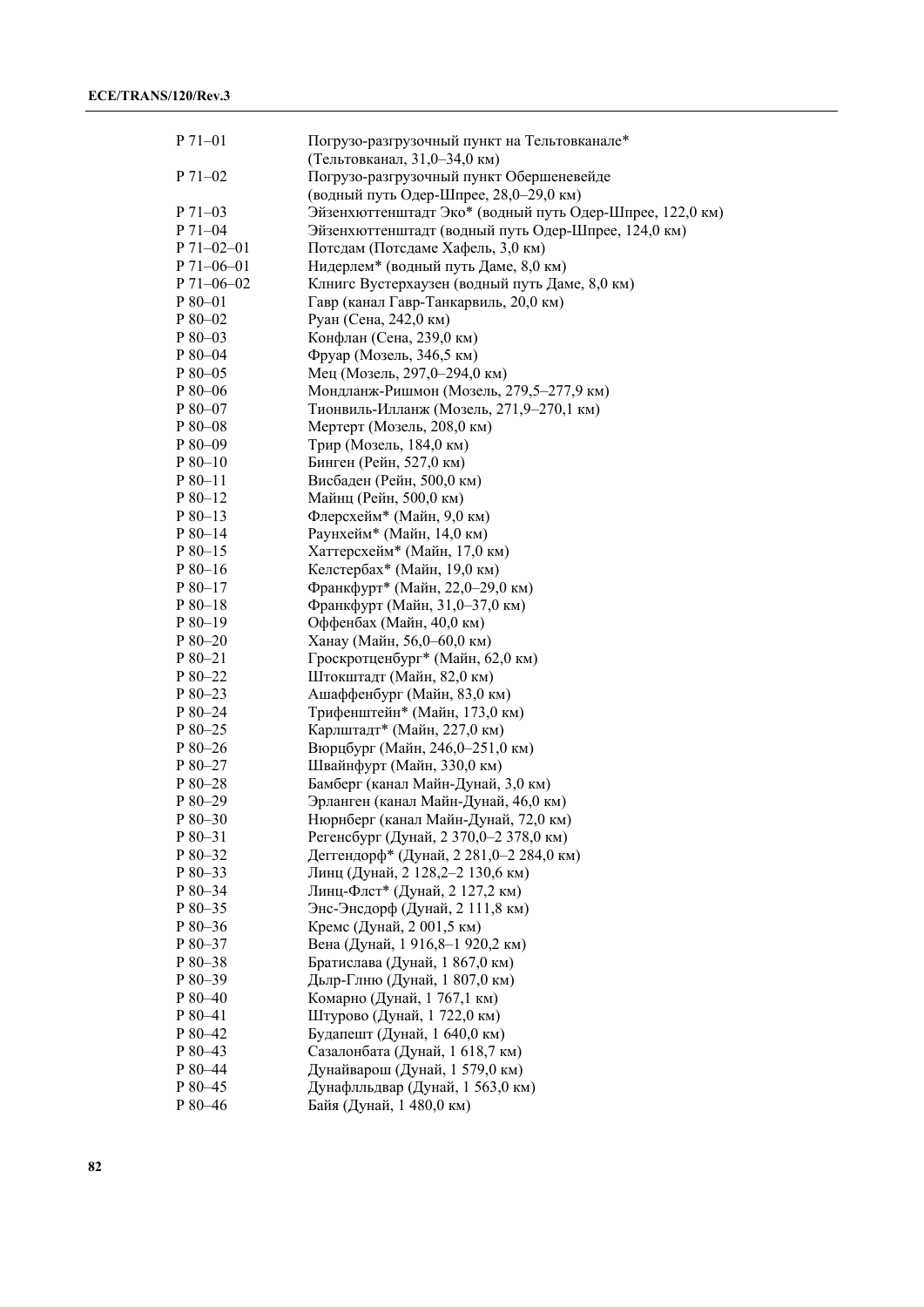| Р 80-46-бис     | Апатин (Дунай, 1401,5 км)                    |
|-----------------|----------------------------------------------|
| P 80-47         | Вуковар (Дунай, 1 333,1 км)                  |
| Р 80-47-бис     | Бачка-Паланка (Дунай, 1 295,0 км)            |
| $P80-47$ -rep   | Нови Сад (Дунай, 1 253,5 км)                 |
| P 80-48         | Белград (Дунай, 1 170,0 км)                  |
| Р 80-48-бис     | Панчево (Дунай, 1 152,8 км)                  |
| P 80-49         | Смедерево (Дунай, 1 116,3 км)                |
| P 80-50         | Оршова (Дунай, 954,0 км)                     |
| P 80-51         | Турну-Северин (Дунай, 931,0 км)              |
| P 80-52         | Прахово (Дунай, 861,0 км)                    |
| Р 80-52-бис     | Видин (Дунай, 790,0 км)                      |
| P 80-53         | Лом (Дунай, 743,0 км)                        |
| Р 80-53-бис     | Оряхово (Дунай, 678,0 км)                    |
|                 |                                              |
| $P80-54$        | Турну-Магуреле (Дунай, 597,0 км)             |
| P 80-55         | Свиштов (Дунай, 554,0 км)                    |
| $P80 - 56$      | Русе (Дунай, 495,0 км)                       |
| $P80-57$        | Джурджу (Дунай, 493,0 км)                    |
| P 80-58         | Олтеница (Дунай, 430,0 км)                   |
| Р 80-58-бис     | Силистра (Дунай, 375,5 км)                   |
| P 80-59         | Кэлэраши (Дунай, 370,5 км)                   |
| Р 80-59-бис     | Чернавода (Дунай, 298,0 км)                  |
| $P80-60$        | Брэила (Дунай, 168,5-172,0 км)               |
| P 80-61         | Галац (Дунай, 76,0 Мм - 160,0 км)            |
| P 80-62         | Джурджулешть (Дунай, 133,0 км)               |
| $P80-63$        | Рени (Дунай, 128,0 км)                       |
| $P80-64$        | Тулча (Дунай, 34,0 Мм-42,0 Мм)               |
| $P80-01-02$     | Сента (Тиса, 122,0 км)                       |
| P 80-04-01      | Париж, автономный порт:                      |
|                 | Женвилье (Сена, 194,7 км)                    |
|                 | Боной-Винл (Сена, 169,7 км)                  |
|                 | Эври (Сена, 137,8 км)                        |
|                 | Мелэн (Сена, 110,0 км)                       |
|                 | Лиме-Поршвиль (Сена, 109,0 км)               |
|                 | Монтро (Сена, 67,4 км)                       |
|                 | Нантер (Сена, 39,4 км)                       |
|                 | Брюйер-сюр-Уаз (Уаза, 96,9 км)               |
|                 | Сент-Уан-л'Омон (Уаза, 119,2 км)             |
|                 | Лани (Марна, 149,8 км)                       |
|                 |                                              |
| P 80–06–01      | Дилинген (Саар, 59,0 км)                     |
| $P80 - 08 - 01$ | Осиек (Драва, 14,0 км)                       |
| $P80-01-01$     | Сегед (Тиса, 170,0 км)                       |
| $P80-14-01$     | Медгидия (канал Дунай-Черное море, 27,5 км)  |
| P 80-14-02      | Констанца (канал Дунай-Черное море, 64,0 км) |
| $P80-09-01$     | Измаил (Дунай-Килийское гирло, 93,0 км)      |
| P 80-09-02      | Килия (Дунай-Килийское гирло, 47,0 км)       |
| P 80-09-03      | Усть-Дунайск (Дунай-Килийское гирло, 1,0 км) |
| $P81-01$        | Шала $(Bar)^4$                               |
| P 81-02         | Середь $(Bar)^5$                             |
| $P81-03$        | оговец $(Bar)$ <sup>3</sup>                  |
| P 81-04         | Пиештаны (Ваг) <sup>5</sup>                  |
| $P81-05$        | Нове-место-над-Вагом (Bar) <sup>5</sup>      |
| P 81-06         | Тренчин (Bar) <sup>5</sup>                   |

<sup>4</sup> планируется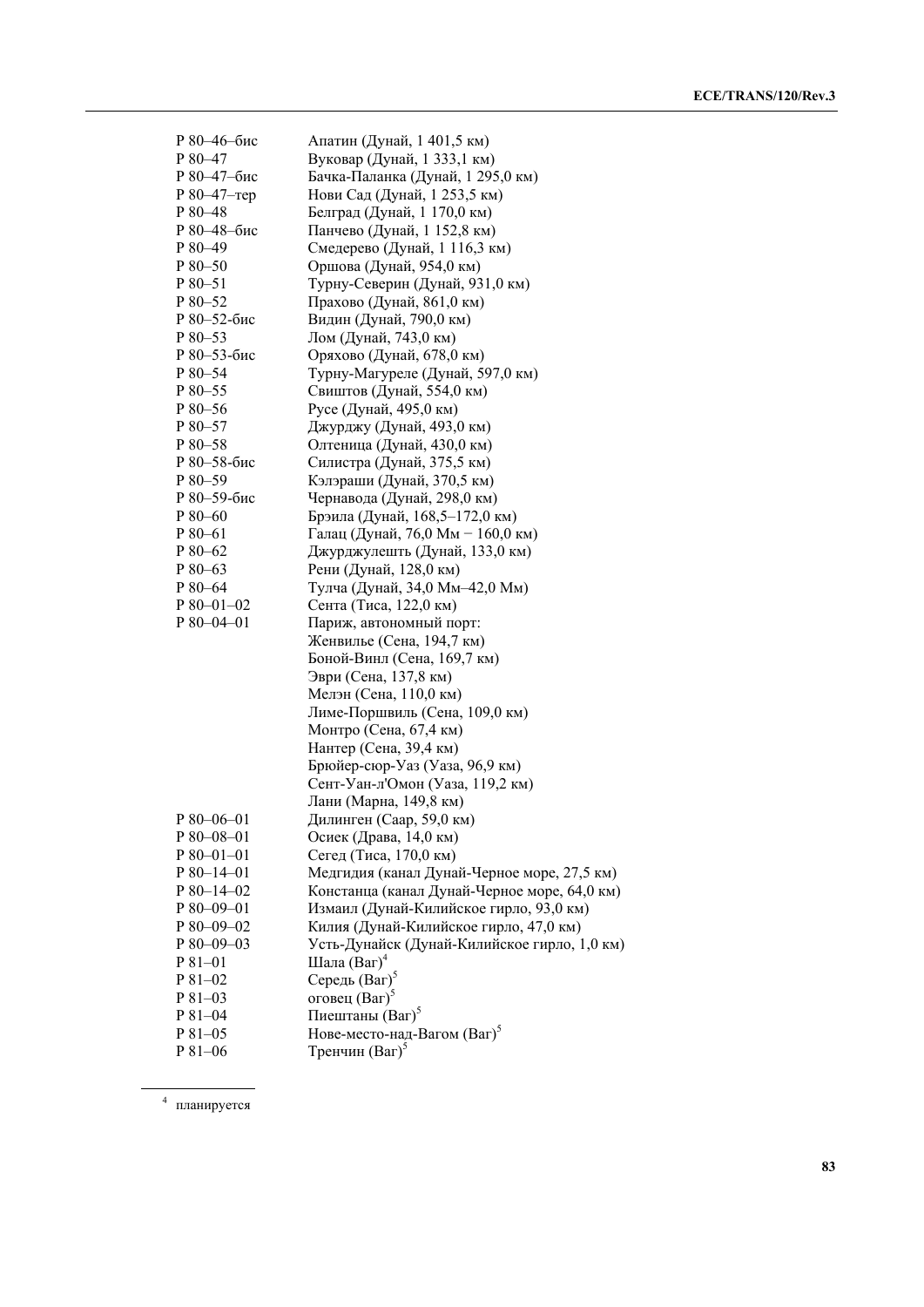| P 81-07          | Дубница (Ваг) <sup>5</sup>                                                                       |
|------------------|--------------------------------------------------------------------------------------------------|
| P 81-08          | Пухов $(Bar)^5$                                                                                  |
| P 81-09          | Поважска-Бистрица (Ваг) <sup>5</sup>                                                             |
| $P81-10$         | Жилина (Bar) <sup>5</sup>                                                                        |
| $P81-11$         | Чадца (соединение Ваг – Одер) <sup>5</sup>                                                       |
| $P81-12$         | Чадца (соединение Ваг – Одер,  км) <sup>4</sup>                                                  |
| $P_{90-01}$      | Таганрог, морской порт (Таганрогский залив)                                                      |
| P 90-02          | Ейск, морской порт (Таганрогский залив)                                                          |
| $P90-03$         | Азов, морской порт (Дон, 3 168,0 км) <sup>3</sup>                                                |
| $P_{90-04}$      | Ростов, морской порт (Дон, 3 134,0 км) <sup>3</sup>                                              |
| P 90-05          | Усть-Донецк (Северский Донец, 5,0 км от устья) <sup>3</sup>                                      |
| P 90-03-01       | Белгород-Днестровский (устье реки Днестр)                                                        |
| $P$ 90–03–02     | Бендеры (Днестр, 228,0 км)                                                                       |
| $P91-01$         | Милано-Терминале (канал Милан-По, 0,0 км) <sup>5</sup>                                           |
| $P91-02$         | Лоди (канал Милан - По, 20,0 км от Милано-Терминале) <sup>5</sup>                                |
| $P91-03$         | Пиццигетоне (канал Милан-По, 40,0 км от Милано-Терминале)                                        |
| P 91-04          | Кремона (канал Милан - По, 55,0 км от Милано-Терминале)                                          |
| Р 91-04-бис      | Кремона-Казальмаджоре (По)                                                                       |
| Р 91-04-тер      | Мантуя Виадана (По)                                                                              |
| $P91-05$         | $(\Pi_0, 120, 0$<br>Боретто Р. Эмилия-Чентрале<br>$\mathbf{K}\mathbf{M}$<br>Милано-<br><b>OT</b> |
|                  | Терминале) <sup>5</sup>                                                                          |
| Р 91-05-бис      | Мантуя С. Бенедетто (По)                                                                         |
| Р 90-05-тер      | Мантуя Ревере (По)                                                                               |
| $P91-06$         | Феррара (По, 200,0 км от Милано-Терминале)                                                       |
| $P91-07$         | Адрия (канал Мантуя - Адриатическое море, 265,0 км от                                            |
|                  | Милано-Терминале)                                                                                |
| $P_{91-08}$      | Кьоджа (канал По - Брондоло, 285,0 км от Милано-Терминале)                                       |
| P 91-09          | Маргера (Лагуна Венета, 300,0 км от Милано-<br>Терминале)                                        |
| $P91-10$         | Ногаро (обводной канал Венета, 355,0 км от Милано-Терминале)                                     |
| $P91-11$         | Монфальконе (обводной канал Венета, 410,0 км от Милано-                                          |
|                  | Терминале)                                                                                       |
| $P91-12$         | Триест (Адриатическое море)                                                                      |
| $P$ 91-02-01     | Пьяченза (По, 35,0 км от Конка-ди-Кремоны)                                                       |
| $P 91 - 02 - 02$ | Павия (Тичино, 98,0 км от Конка-ди-Кремоны)                                                      |
| $P$ 91-02-03     | Касале Монферрато (По, 183,0 км от Конка-ди-Кремоны)                                             |
| $P$ 91-04-01     | Феррара (канал Феррара - порт Гарибальди)                                                        |
| P 91-04-02       | Феррара С. Джованни Остеллатто (канал Феррара -<br>порт                                          |
|                  | Гарибальди)                                                                                      |
| $P$ 91-04-03     | Гарибальди (водный путь Феррара, 80,0 км от Феррары)                                             |
| P 91-04-04       | Равенна                                                                                          |
| $P$ 91-06-01     | Порто-Толле (По-Гранде, 260,0 км от Милано-Терминале)                                            |
| P 91-03-01       | Мантуя (порт Вальдаро и частные порты) (канал Мантуя -                                           |
|                  | Адриатическое море, 0,0 км, и озера Мантуя)                                                      |
| $P$ 91-03-02     | Мантуя<br>Ронкоферраро/Говерноло<br>(канал<br>Мантуя<br>Ад-                                      |
|                  | риатическое море)                                                                                |
| $P$ 91-03-03     | Мантуя Остилья (канал Мантуя - Адриатическое море, 30,0 км)                                      |
| $P$ 91-03-04     | Верона Леньяго (канал Мантуя - Адриатическое море, 65,0 км)                                      |
| $P$ 91-03-05     | Канда (канал Мантуя - Адриатическое море)                                                        |
| $P91-03-06$      | Ровиго (канал Мантуя - Адриатическое море, 140,0 км)                                             |
| P 91-03-07       | Конса-ди-Вольта-Гримана (канал Мантуя - Адриатиче-ское                                           |
|                  | море, 170,0 км)                                                                                  |
| $P$ 91-03-08     | Порто Леванте* (устье По-ди-Леванта)                                                             |

 $^{\rm 5}$ В стадии строительства или планирования.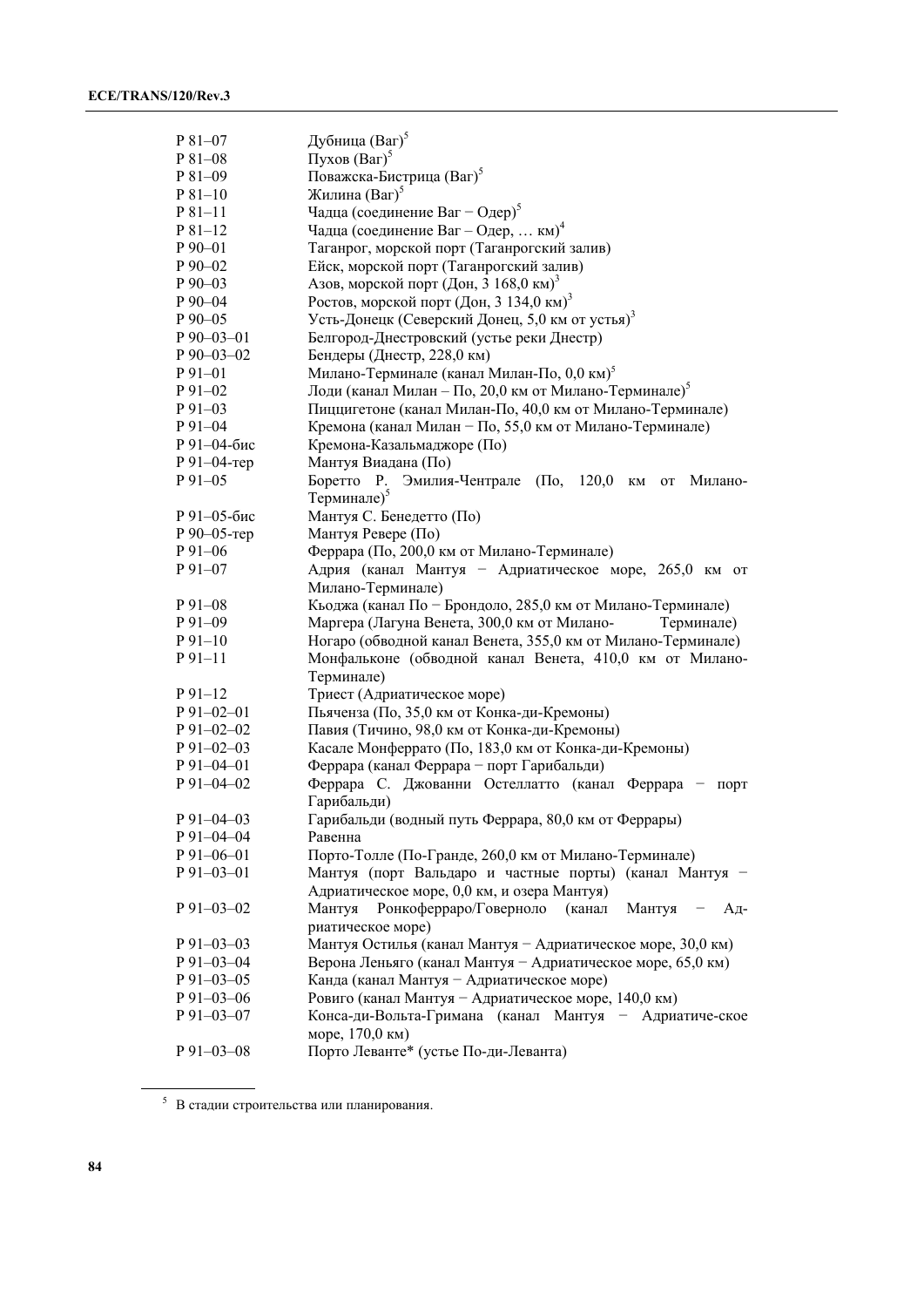### **Приложение III\***

 $\overline{a}$ 

## **Технические и эксплуатационные характеристики внутренних водных путей международного значения**

#### **Технические характеристики водных путей категории Е**

Основные технические характеристики водных путей категории Е в основном соответствуют классификации европейских водных путей, приведенной в таблице 1.

Для оценки различных водных путей категории Е используются параметры классов IV–VII с учетом следующих принципов:

i) класс водного пути определяется горизонтальными габаритами самоходных судов, барж и толкаемых составов и в первую очередь основным стандартным габаритом, каковым является их ширина или поперечный габарит;

ii) только водные пути, соответствующие по крайней мере основным параметрам класса IV (минимальные габариты судов 80 м х 9,5 м), могут рассматриваться в качестве водных путей категории Е. Ограничения осадки (менее 2,50 м) и минимальной высоты прохода под мостами (менее 5,25 м) допускаются в порядке исключения только в отношении существующих водных путей;

iii) при модернизации водных путей класса IV (а также малых региональных водных путей) рекомендуется соблюдать параметры по крайней мере класса Vа;

iv) однако новые водные пути категории Е должны соответствовать параметрам как минимум класса Vb. В этой связи следует обеспечивать прохождение судов с осадкой не менее 2,80 м;

v) при модернизации существующих и/или создании новых водных путей следует всегда руководствоваться более высокими значениями габаритов судов или составов;

vi) для повышения эффективности контейнерных перевозок следует обеспечивать максимально возможную высоту прохода под мостами в соответствии со сноской 4 к таблице 1<sup>6</sup>;

vii) внутренние водные пути, на которых, как ожидается, будут осуществляться интенсивные контейнерные и ролкерные перевозки, должны соответствовать как минимум параметрам класса Vb. В целях удовлетворения потребностей, обусловленных будущим изменением габаритов контейнеров и необходимостью беспрепятственной перевозки прицепов, может быть предусмотрено также увеличение на 7–10% ширины соответствующих судов,

<sup>\*</sup> Приложение III с поправками в соответствии с TRANS/SC.3/168/Add.1 (вступление в силу

<sup>29</sup>ноября 2006 согласно C.N.671.2006.TREATIES-4). 6 Однако если доля порожних контейнеров превышает 50%, следует рассмотреть вопрос об обеспечении величины минимальной высоты прохода под мостами, превышающей величину, указанную в сноске 5.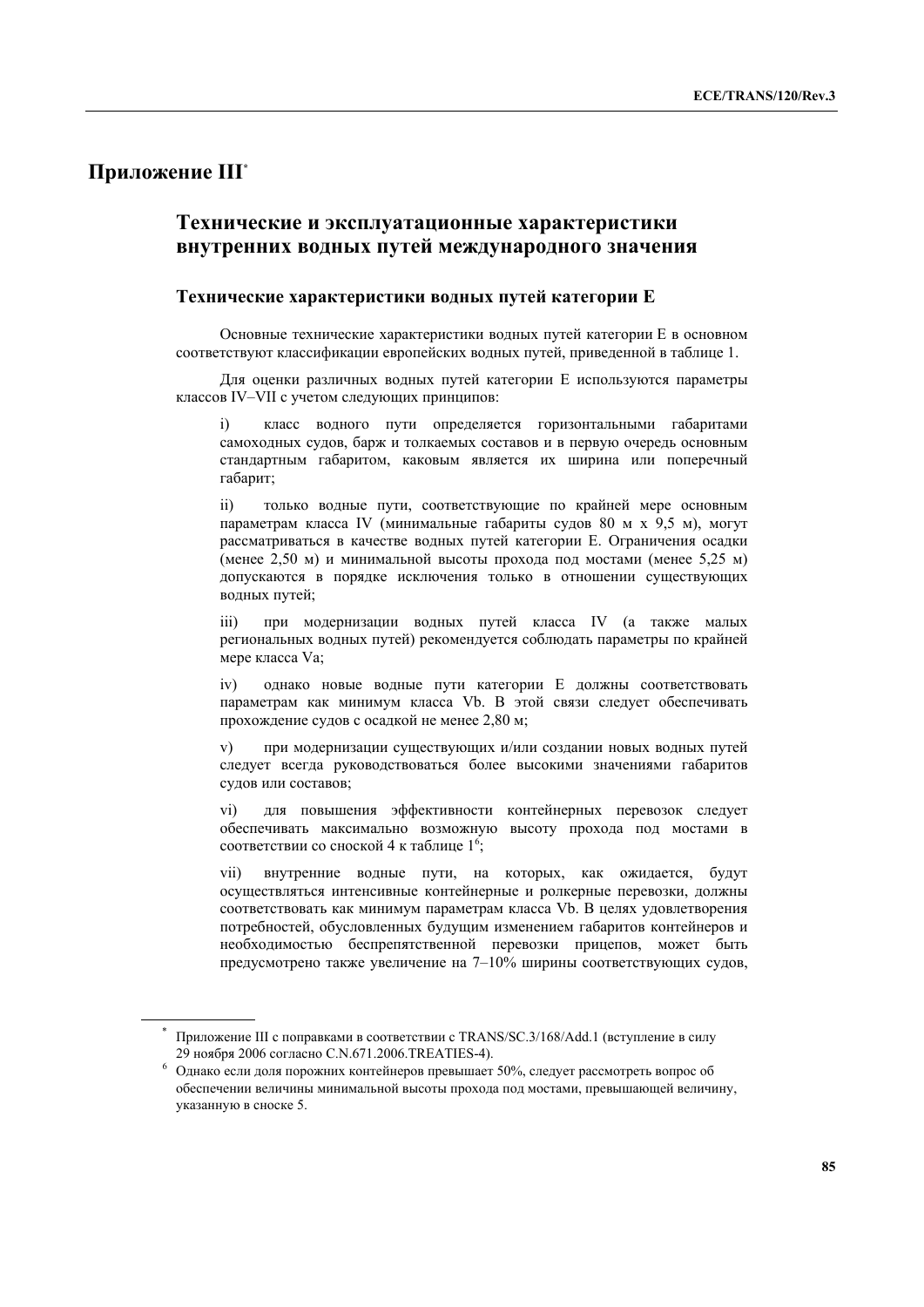составляющей 11,4 м, осуществляющих плавание по внутренним водным путям класса Vа и более высоких классов;

viii) на водных путях с изменяющимся уровнем воды значение рекомендуемой осадки должно соответствовать осадке, которая достигается или превышается в течение в среднем 240 дней в году (или 60% периода навигации) 7 . Там, где это возможно и экономически оправдано, следует обеспечить значение рекомендуемой высоты прохода под мостами (5,25, 7,00 или 9,10 м) при наивысшем судоходном уровне;

ix) единые параметры класса, осадки и высоты прохода под мостами следует обеспечить либо на всем водном пути, либо как минимум на значительных по протяженности участках этого пути;

x) по возможности следует обеспечить, чтобы параметры прилегающих внутренних водных путей были идентичными или аналогичными;

xi) наибольшие величины осадки (4,50 м) и минимальной высоты прохода под мостами (9,10 м) следует обеспечить на всех участках сети, непосредственно связанных с прибрежными маршрутами;

xii) минимальная высота прохода под мостами 7,00 м должна быть обеспечена на водных путях, которые соединяют важные морские порты с районами, находящимися в глубине страны, и которые могут быть успешно использованы для контейнерных перевозок и перевозок «река-море»;

xiii) прибрежные маршруты, упомянутые в приложении I выше, призваны обеспечить целостность сети европейских внутренних водных путей категории Е и предназначены, по смыслу настоящего Соглашения, для плавания судов типа «река-море», размеры которых должны, когда это возможно и экономически целесообразно, отвечать требованиям к самоходным судам, пригодным для плавания по внутренним водным путям классов Va и VIb.

Считается, что для обеспечения пригодности водного пути для контейнерных перевозок должны соблюдаться следующие минимальные условия:

суда внутреннего плавания шириной 11,4 м и длиной примерно 110 м должны иметь возможность осуществлять перевозку контейнеров в три или более ярусов; в противном случае допустимая длина толкаемых составов должна составлять 185 м, в связи с чем они могут осуществлять перевозку контейнеров в два яруса.

 $7$  Однако на верхних участках обычных рек, характеризующихся часто изменяющимся (ввиду прямой зависимости от погодных условий) уровнем воды, продолжительность в среднем может составлять не менее 300 дней в году.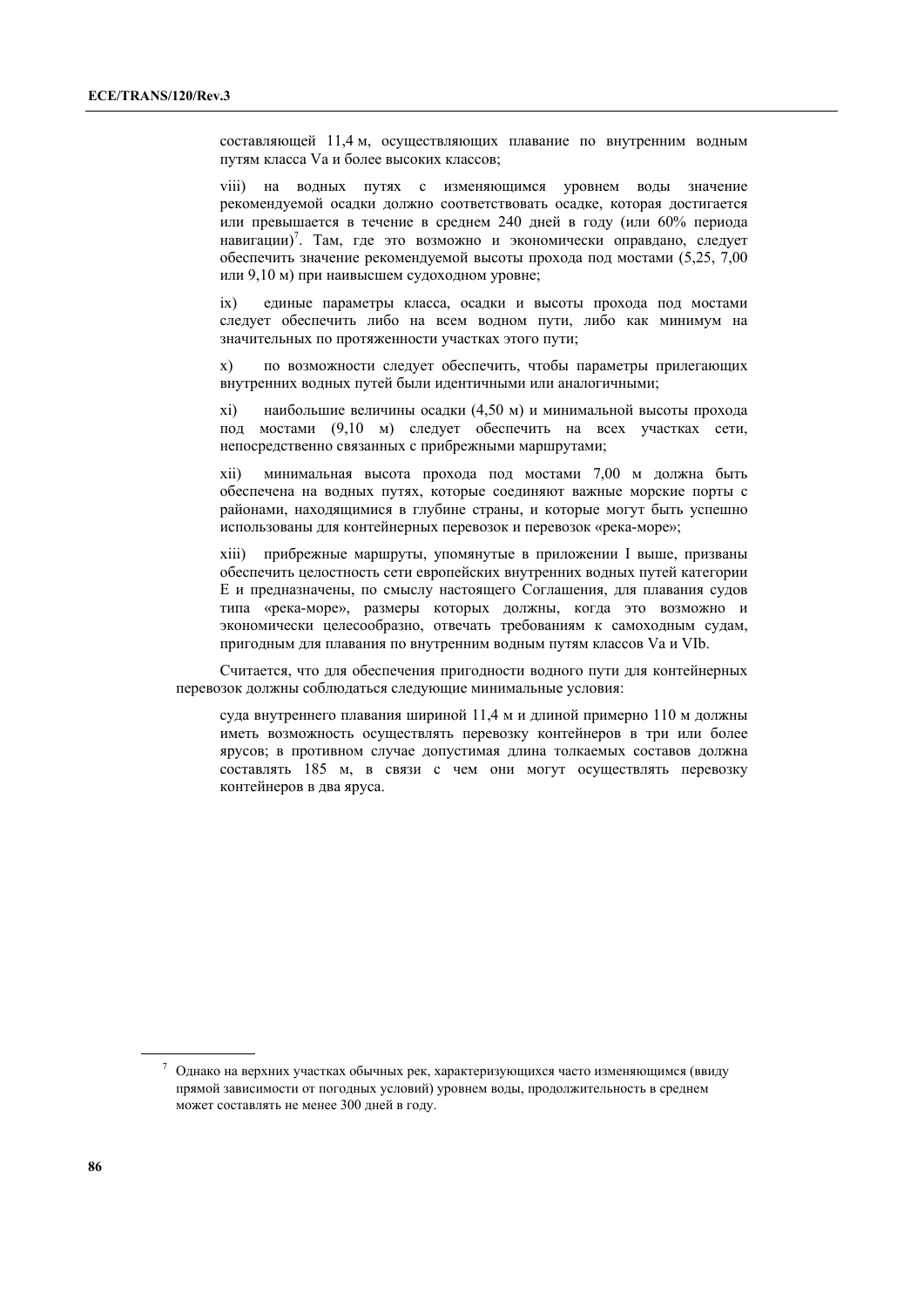|                         | Класс<br>водных<br>nymeŭ | Самоходные суда и баржи<br>Тип судна: общие характеристики |                                    |                                     |                          |                     | Толкаемые составы<br>Тип состава: общие характеристики |                           |                          |                             |                     | Минималь-                                 |                                                      |
|-------------------------|--------------------------|------------------------------------------------------------|------------------------------------|-------------------------------------|--------------------------|---------------------|--------------------------------------------------------|---------------------------|--------------------------|-----------------------------|---------------------|-------------------------------------------|------------------------------------------------------|
| Tun<br>водных<br>nymeŭ  |                          |                                                            |                                    |                                     |                          |                     |                                                        |                           |                          |                             |                     |                                           |                                                      |
|                         |                          | Наименов<br>ание<br>$L(\mathcal{M})$                       | Макси-<br>мальная<br>длина<br>B(M) | Макси-<br>мальная<br>иирина<br>d(M) | $Oca\partial \kappa a^2$ | Тоннаж<br>T(m)      |                                                        | Длина<br>$L(\mathcal{M})$ | Ширина<br>B(M)           | Осадка <sup>6</sup><br>d(M) | Тоннаж<br>T(m)      | ная<br>высота<br>nod<br>мостами /<br>H(M) | Географи-<br>ческое<br>обозначе-<br>ние на<br>картах |
|                         | $\overline{2}$           | $\mathfrak{Z}$                                             | $\overline{4}$                     | 5                                   | 6                        | $\overline{7}$      | 8                                                      | 9                         | 10                       | 11                          | 12                  | 13                                        | 14                                                   |
| международного значения | IV                       | Судно<br>типа<br>«Иоганн<br>Велкер»                        | $80 - 85$                          | 9,5                                 | 2,50                     | $1000 -$<br>1500    |                                                        | 85                        | $9,5^5$                  | $2,50 - 2,80$               | $1250-$<br>1450     | 5,25 или<br>$7,00^4$                      |                                                      |
|                         | Va                       | Большие<br>рейнские<br>суда                                | $95 - 110$                         | 11,4                                | $2,50-2,80$              | $1500 -$<br>3 0 0 0 |                                                        | $95 - 110$ <sup>1</sup>   | 11,4                     | $2,50-4,50$                 | $1600 -$<br>3 0 0 0 | 5,25 или<br>7,00 или<br>$9,10^4$          |                                                      |
|                         | Vb                       |                                                            |                                    |                                     |                          |                     |                                                        | $172 - 185$ <sup>1</sup>  | 11,4                     | 2,50-4,50 3 200-            | 6 0 0 0             |                                           |                                                      |
|                         | VIa                      |                                                            |                                    |                                     |                          |                     |                                                        | $95 - 110$ <sup>1</sup>   | 22,8                     | $2,50-4,50$                 | $3200 -$<br>6 0 0 0 | 7,00 или<br>$9,10^4$                      |                                                      |
|                         | VIb                      | $\overline{3}$                                             | 140                                | 15,0                                | 3,90                     |                     |                                                        | $185 - 195$ <sup>1</sup>  | 22,8                     | $2,50-4,50$ 6 400-          | 12 000              | 7,00 или<br>$9,10^4$                      |                                                      |
|                         | VIc                      |                                                            |                                    |                                     |                          |                     |                                                        | $270 - 280$ <sup>1</sup>  | 22,8                     | 2,50-4,50 9600-             | 18 000              | $9,10^4$                                  |                                                      |
|                         |                          |                                                            |                                    |                                     |                          |                     |                                                        | $195 - 200$ <sup>1</sup>  | $33,0-34,2$ <sup>1</sup> | $2,50-4,50$                 | $9600 -$<br>18 000  |                                           |                                                      |
|                         | <b>VII</b>               |                                                            |                                    |                                     |                          |                     |                                                        | $7275 - 285$              | $33,0-34,2$ <sup>1</sup> | $2,50-4,50$                 | 14 500-<br>27 000   | $9,10^4$                                  |                                                      |

### Таблица 1 **Классификация европейских внутренних водных путей международного значения\***

\* Классы I-III не приводятся <sup>в</sup> настоящей таблице, поскольку они имеют лишь региональное значение.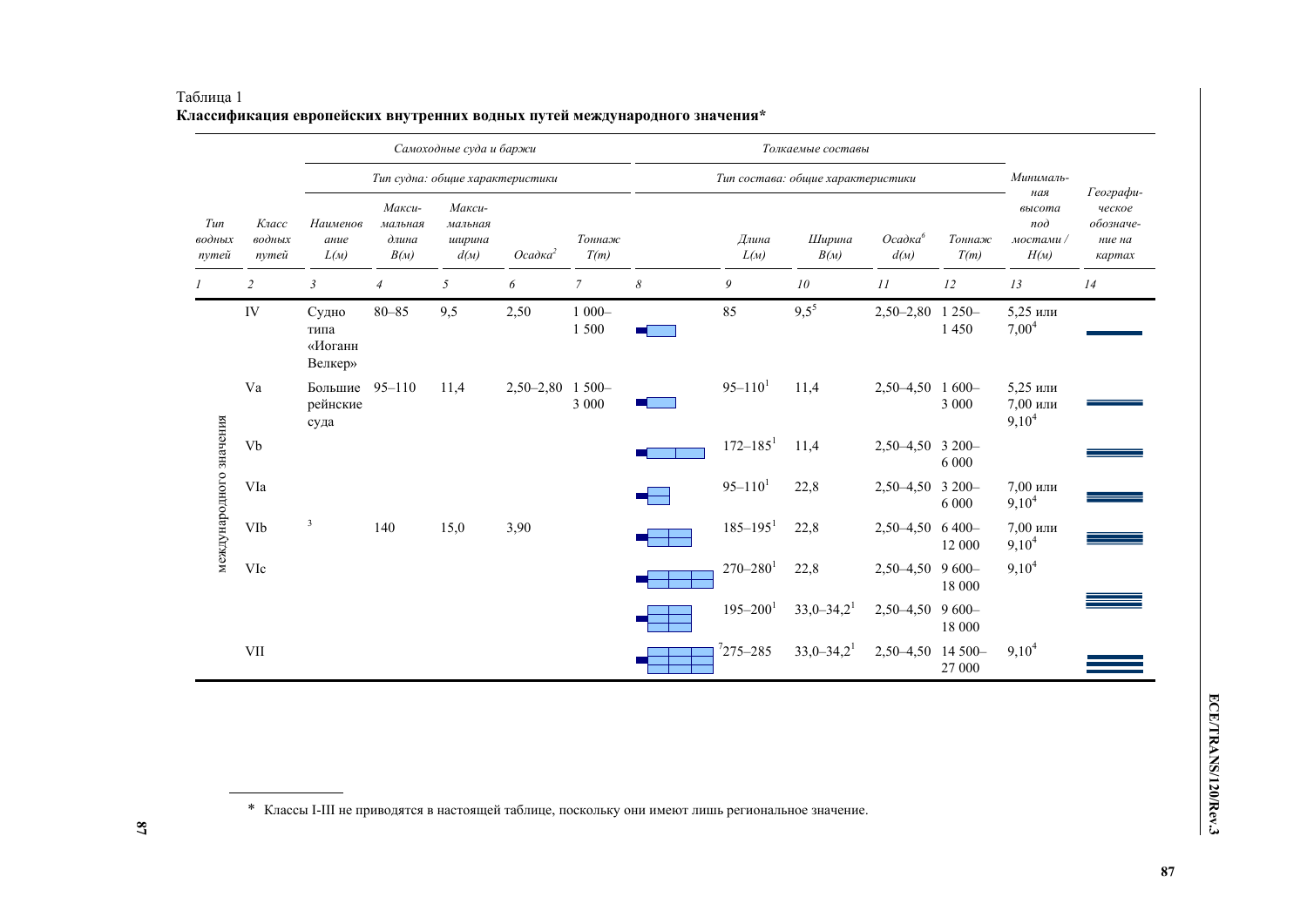### **88**

Сноски к таблице 1<br>
1 Первое значение приводится с учетом нынешней ситуации, а второе – с учетом будущих изменений и, в некоторых случаях, нынешней<br>
2 С учетом безопасного расстояния, составляющего примерно 0,30 м, между

- 
- 
- 9,10 <sup>м</sup> для судов <sup>с</sup> загрузкой контейнеров <sup>в</sup> 4 яруса;
- 50% контейнеров могут быть порожними, <sup>в</sup> противном случае следует применять балластировку.
- 5 Некоторые из существующих водных путей могут рассматриваться как относящиеся <sup>к</sup> классу IV по максимально допустимой длине судов <sup>и</sup> составов, даже если их максимальная ширина составляет 11,4 <sup>м</sup>, <sup>а</sup> максимальная осадка – 4,00 <sup>м</sup>.
- $6\overline{6}$ Значение осадки для конкретного водного пути должно определяться <sup>с</sup> учетом местных условий.
- 7 На некоторых участках водных путей класса VII могут также использоваться составы <sup>с</sup> большим числом барж. В этом случае горизонтальные габариты могут превышать значения, указанные <sup>в</sup> таблице.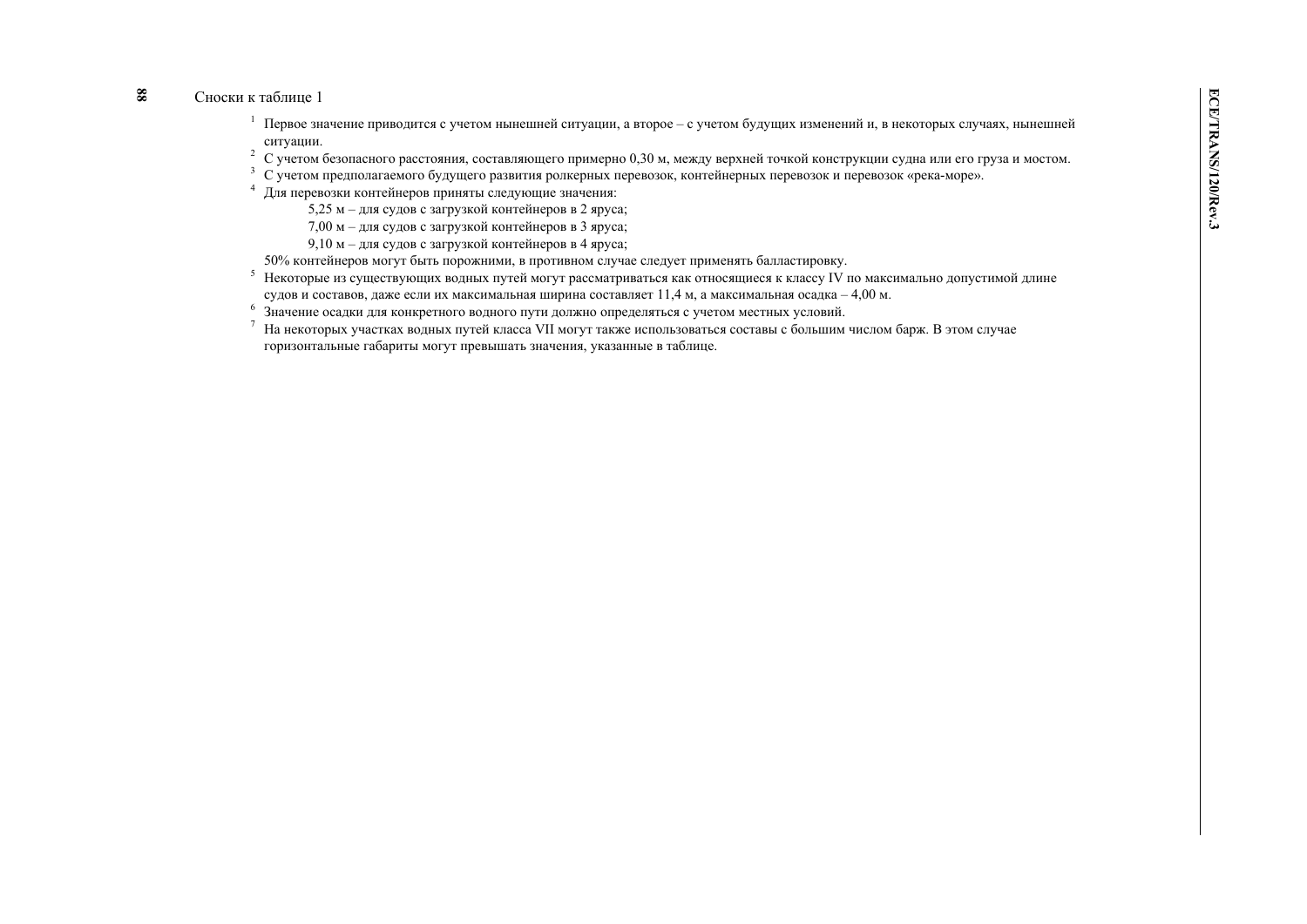#### **Эксплуатационные характеристики водных путей категории Е**

Для надежного обеспечения международных перевозок на водных путях категории Е эти пути должны соответствовать следующим основным эксплуатационным критериям:

i) судоходство должно обеспечиваться в течение всего периода навигации, за исключением перерывов, упоминаемых ниже;

ii) продолжительность навигации может составлять менее 365 дней только в районах с суровыми климатическими условиями, где в зимнее время невозможно держать фарватер свободным ото льда и где, следовательно, необходим зимний перерыв. В этих случаях следует устанавливать даты начала и окончания навигации. Продолжительность перерывов навигации, обусловленных естественными явлениями, такими, как ледостав, паводки и т.д., должна сводиться к минимуму с помощью соответствующих технических и организационных мер;

iii) продолжительность перерывов в период навигации, необходимых для регулярного технического обслуживания шлюзов и другого гидротехнического оборудования, должна сводиться к минимуму. Пользователи водных путей, на которых планируется проведение работ по техническому обслуживанию, должны информироваться о сроках и продолжительности предполагаемого перерыва в навигации. В случае непредвиденного выхода из строя шлюзов или других гидротехнических объектов или в случае других форс-мажорных обстоятельств продолжительность перерывов должна быть в максимальной степени ограничена за счет принятия всех необходимых мер по исправлению ситуации;

iv) никаких перерывов в период низкой воды не допускается. Однако разрешается разумное ограничение допустимых значений осадки на водных путях с изменяющимся уровнем воды. Тем не менее в течение всего времени следует обеспечить минимальную осадку в 1,20 м, а рекомендуемая или обычная осадка должна обеспечиваться или превышаться в течение 240 дней в году. В районах, упомянутых выше в подпункте ii), минимальная осадка в 1,20 м должна обеспечиваться в течение в среднем 60% периода навигации;

v) продолжительность работы шлюзов, разводных мостов и других объектов инфраструктуры должна быть такой, чтобы она обеспечивала в случае экономической целесообразности круглосуточное (24 часа) судоходство по рабочим дням. В отдельных случаях могут допускаться исключения по организационным и/или техническим причинам. Следует также обеспечить разумное судоходное время в праздничные и выходные дни.

## **Технические и эксплуатационные характеристики портов категории Е**

Сеть водных путей категории Е включает систему портов внутреннего плавания международного значения. Каждый порт категории Е должен соответствовать следующим техническим и эксплуатационным критериям:

i) он должен находиться на водном пути категории Е;

ii) он должен располагать возможностями для обработки судов или толкаемых составов, используемых на конкретном водном пути категории Е в соответствии с его классом;